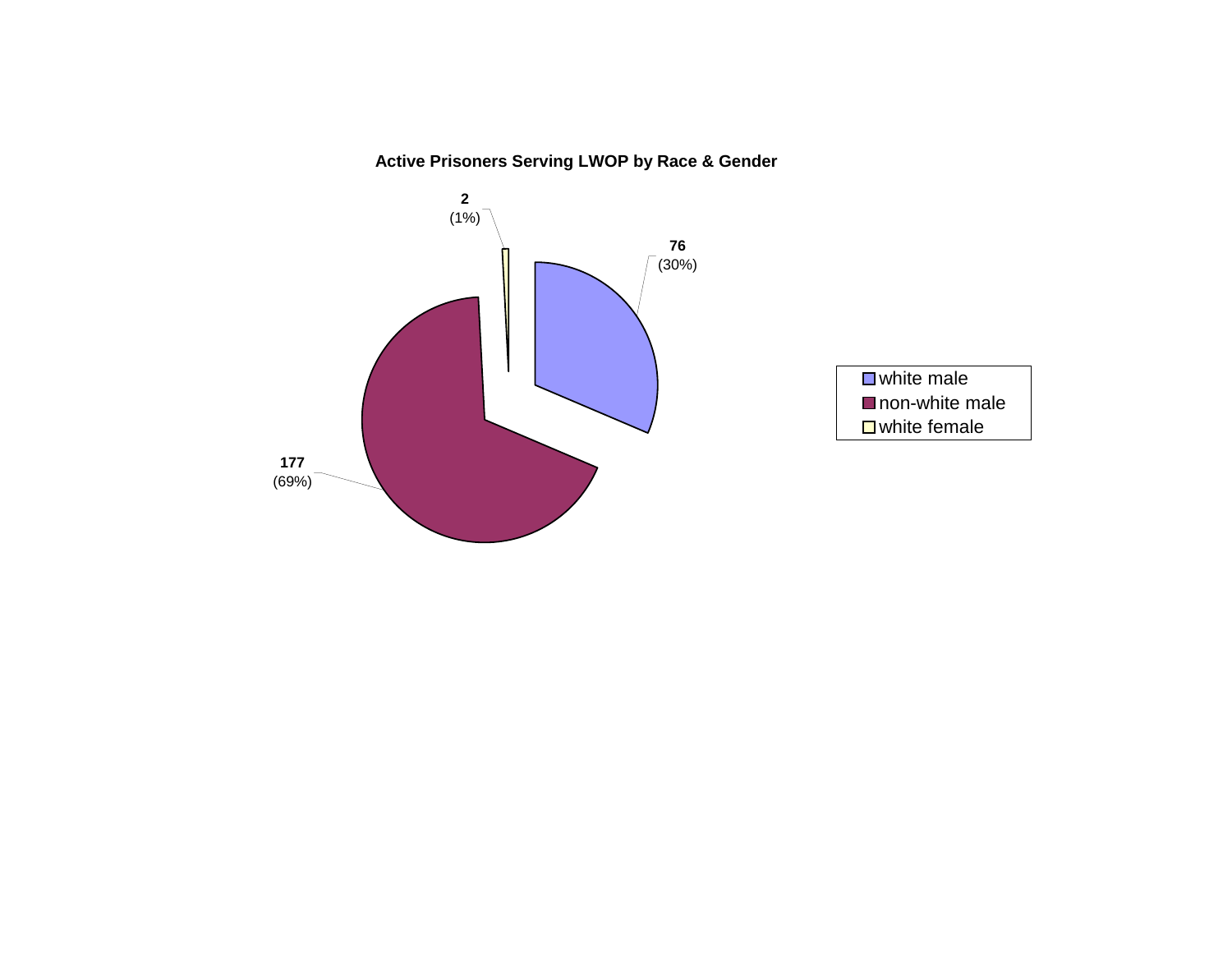

# **Prior Incarcerations for Inmates Serving Life Without Parole**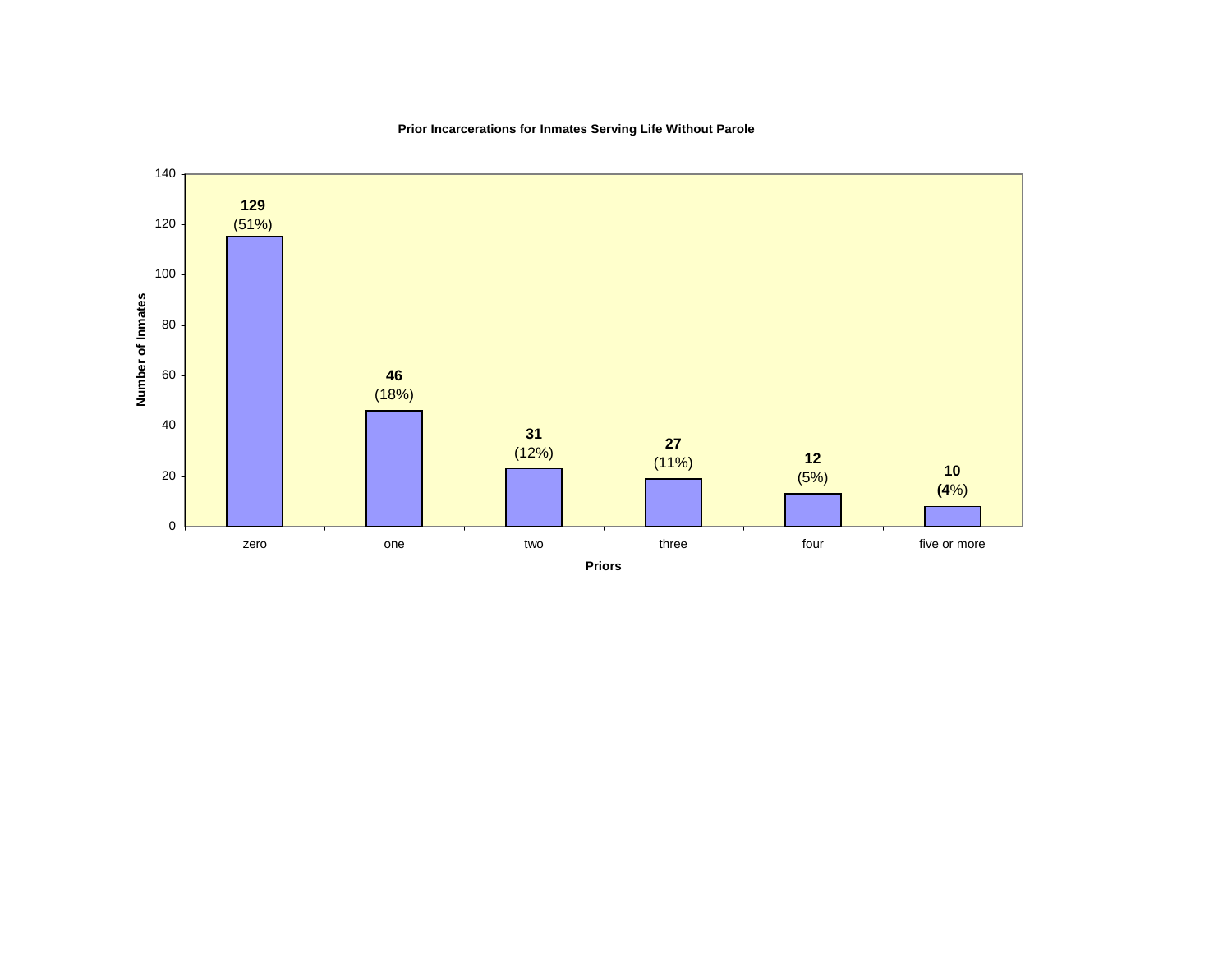# **Active Inmates Serving LWOP by Crime Type**

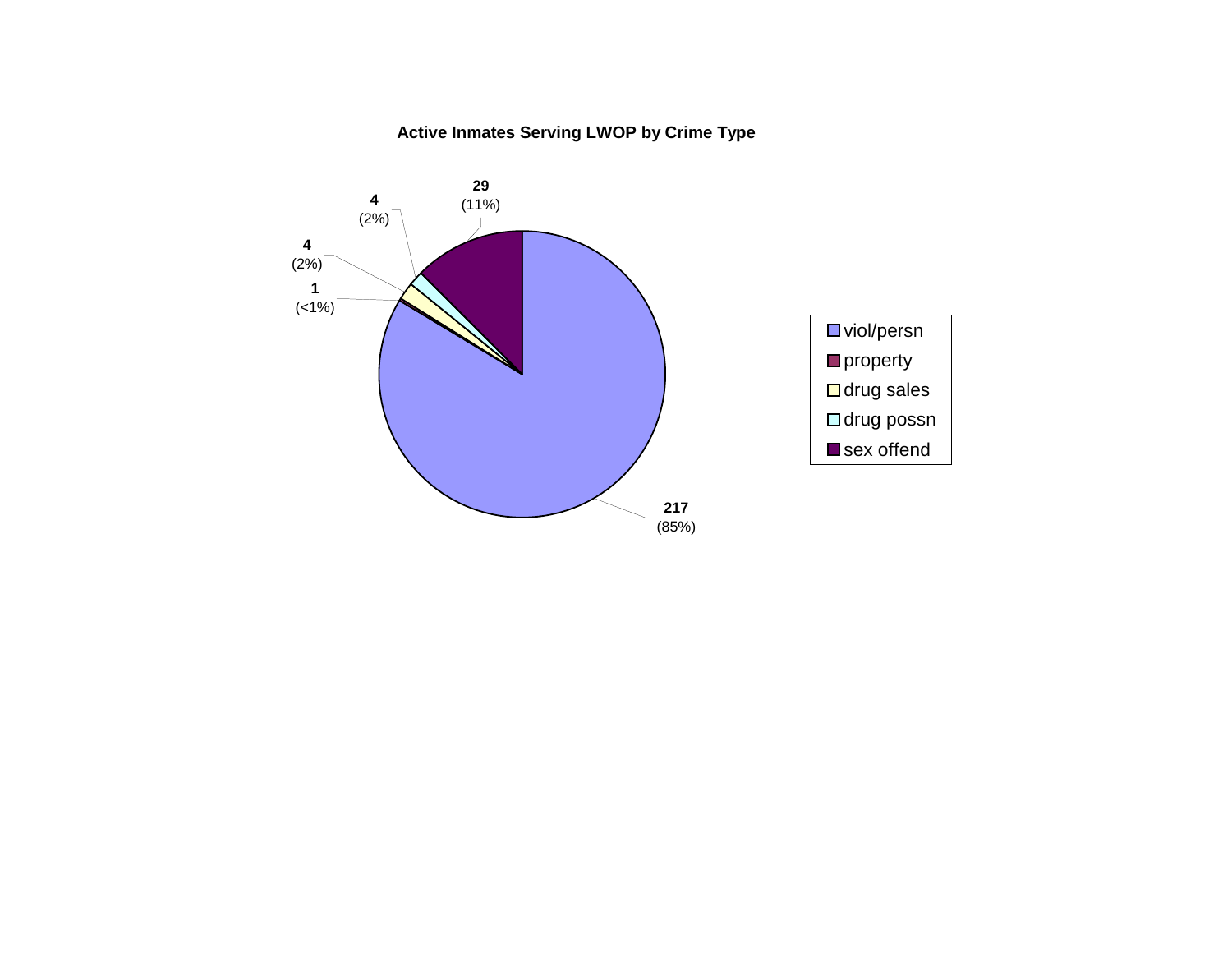Georgia Department of Corrections Page 1 Run 11/20/01 Office of Planning and Analysis

#### Inmate statistical profile

TABLE OF CONTENTS FOR ACTIVE PRISONERS EXCLUDING JAIL

Title PAGE ----- ---- RACE AND SEX............................ 2 Culture Fair IQ Scores.................. 3 Self-Rpt Socioeconomic Class............ 4 Self-Rpt Environment To Age 16.......... 5 Self-Rpt Education Level................ 6 Functional Reading Level (WRAT Scores).. 7 Functional Math Level (WRAT Scores)..... 8 Functional Spelling Level (WRAT Scores). 9 Self-Rpt Guardian Status To Age 16......10 Self-Rpt Employment Status Before Prison11 Self-Rpt Marital Status At Admission....12 Self-Rpt Number Of Children At Admission13 Self-Rpt Religious Affiliation..........14 Self-Rpt Family Behavior Patterns \*.....15 Inmate Diagnostic Behavior Problem \*....16 Physical Profile (General Condition)....17 Security Status...........................18 Number Of Sentences.....................19 Number Of Disciplinaries................20 Number Of Escapes........................21 Number Of Prior Georgia Incarcerations \*22 Number Of Transfers.....................23 County Of Conviction....................24 Circ Of Conviction......................27 Home County.............................29 Prison Sentence In Years.................32 Probation To Follow Prison..............33Admission Type............................34 Release Type..............................35 Inst By Group..............................36 Institution.............................37 Misdemeanors And Felonies...............38 Crimes By Group.............................39 Most Serious Offense....................40 Most Serious Crime Type.................41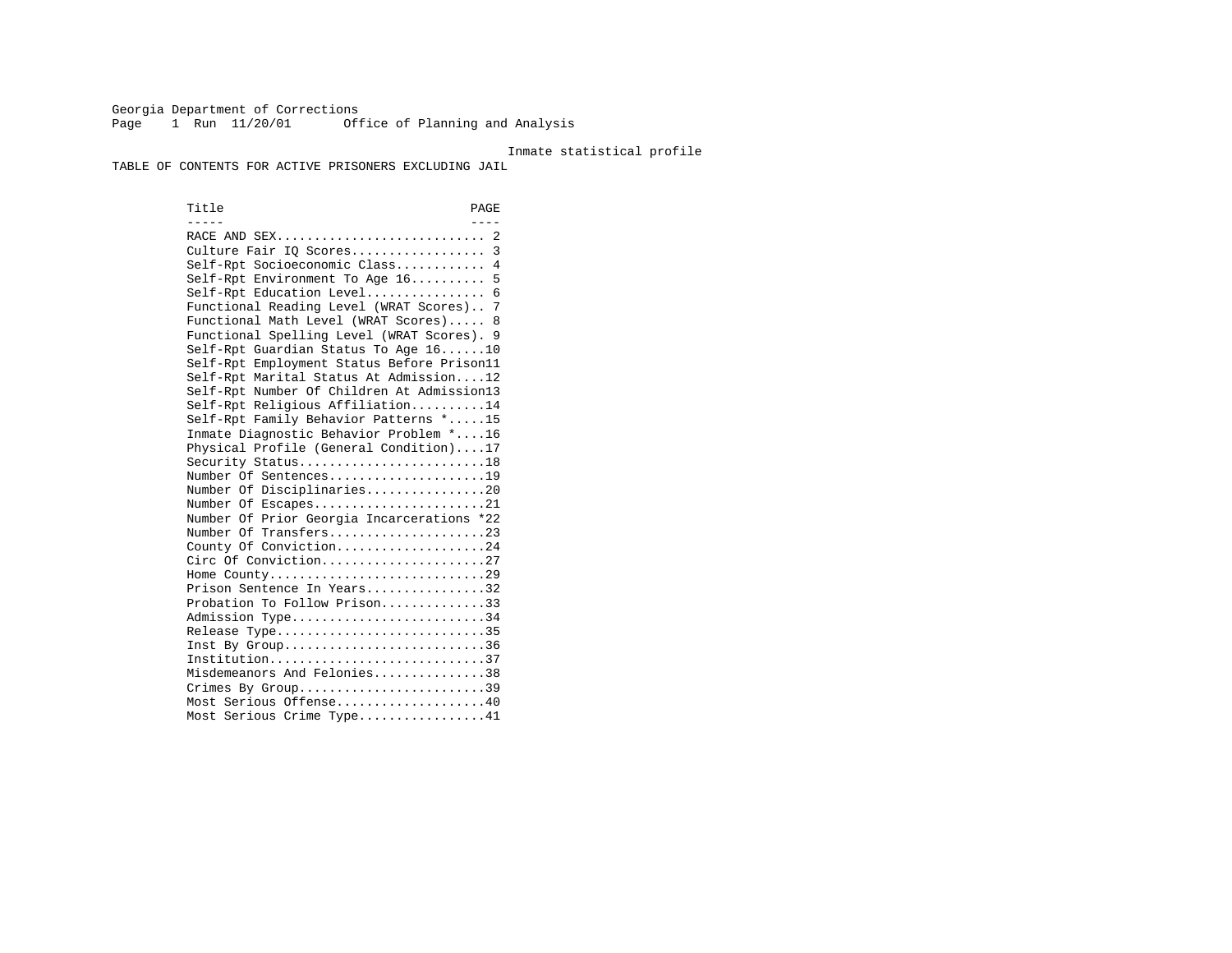Georgia Department of Corrections Page 2 Run 11/20/01 Office of Planning and Analysis

# Inmate statistical profile

Sample: ACTIVE PRISONERS EXCLUDING JAIL **Requestor:** Statistics Active inmates 11/20/2001

RACE AND SEX by current age & sex

|                  |                  |                     | M E N            |                  |                     |                               |                            | <b>WOMEN</b>               |                            |                   |                      |
|------------------|------------------|---------------------|------------------|------------------|---------------------|-------------------------------|----------------------------|----------------------------|----------------------------|-------------------|----------------------|
| RACE AND SEX     | Age<br>$00 - 21$ | Age<br>$ 22-39 $    | Age<br>$ 40-54 $ | Age<br>$8 55-99$ | Men<br>៖<br>% Total | Age<br>$ 00-21 $              | Age<br>$ 22-39 $           | Age<br>$ 40-54 $           | Age<br>$8155 - 99$         | Women<br>% Total  | Grand<br>% Total %   |
| WHITE MALE       | 0<br>0           | 41<br>29            | 28<br>31         | 47               | 76<br>30            | 0<br>0                        | 0<br>0                     | $\mathbf 0$                | $\Omega$                   | 0<br>0            | 76<br>30             |
| NON WHITE MALE   | 5 100            | 71<br>102           | 62<br>69         | 8<br>53          | 177<br>70           | $\mathbf{0}$<br>0             | $\mathbf 0$<br>$\mathbf 0$ | $\mathbf 0$<br>$\mathbf 0$ | 0<br>0                     | $\Omega$<br>0     | 69<br>177            |
| WHITE FEMALE     | 0<br>0           | $\overline{0}$<br>0 | $\mathbf 0$<br>0 | 0<br>0           | 0<br>0              | $\mathbf 0$<br>0              | 2 100                      | $\mathbf 0$<br>0           | 0                          | 2 100             | $\overline{a}$<br>-1 |
| NON WHITE FEMALE | 0<br>0           | 0<br> 0             | 0<br>0           | $\mathbf 0$<br>0 | 0<br>0              | $\mathbf 0$<br>$\overline{0}$ | 0<br>$\mathbf{0}$          | 0<br>0                     | 0<br>0                     | $\mathbf{0}$<br>0 | $\overline{0}$<br>0  |
| Total reported   | 5 100            | 143 100             | 90 100           | 15 100           | 253 100             | 0<br>0                        | 2 100                      | $\Omega$<br>$\Omega$       | $\Omega$<br>$\overline{0}$ | 2 100             | 255 100              |
| Percent reported | 100.0            | 100.0               | 100.0            | 100.0            | 100.0               | .0                            | 100.0                      | $\cdot$ 0                  | $\cdot$ 0                  | 100.0             | 100.0                |
| NOT REPORTED     | 0                | 0                   | $\mathbf 0$      | $\mathbf 0$      | $\Omega$            | $\mathbf{0}$                  | $\Omega$                   | $\mathbf 0$                | $\Omega$                   | $\Omega$          | $\mathbf 0$          |
| Total            | 5                | 143                 | 90               | 15               | 253                 | $\Omega$                      | 2                          | $\mathbf 0$                | $\Omega$                   | 2                 | 255                  |
|                  |                  |                     |                  |                  |                     |                               |                            |                            |                            |                   |                      |
|                  |                  |                     |                  |                  |                     |                               |                            |                            |                            |                   |                      |
| AVERAGE AGE      | 19.60            | 30.68               | 45.92            | 61.67            | 37.72               | .00                           | 31.00                      | .00                        | .00                        | 31.00             | 37.67                |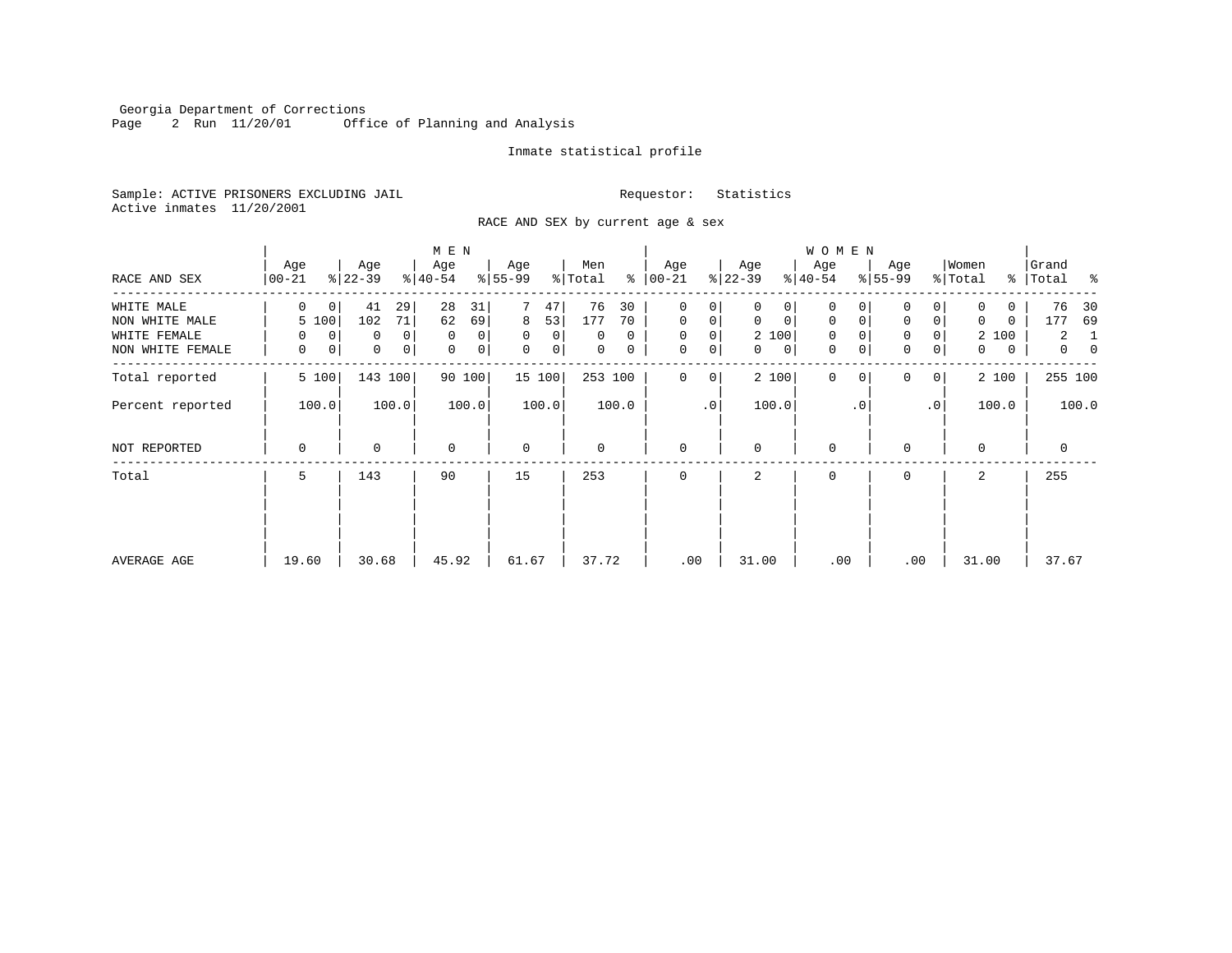# Georgia Department of Corrections<br>3 Run 11/20/01 Office of Planning and Analysis Page 3 Run 11/20/01 Office of Planning and Analysis

# Inmate statistical profile

Sample: ACTIVE PRISONERS EXCLUDING JAIL **Requestor:** Statistics Active inmates 11/20/2001

Culture Fair IQ Scores by current age & sex

|                           |                  |                     | M E N               |                  |                      |                                       |                            | W O M E N                            |                                         |                                   |                                 |
|---------------------------|------------------|---------------------|---------------------|------------------|----------------------|---------------------------------------|----------------------------|--------------------------------------|-----------------------------------------|-----------------------------------|---------------------------------|
| IQ Score                  | Age<br>$00 - 21$ | Age<br>$ 22-39 $    | Age<br>$8 40-54$    | Age<br>$8 55-99$ | Men<br>ి<br>% Total  | Age<br>$ 00 - 21 $                    | Age<br>$ 22-39 $           | Age<br>$ 40-54 $                     | Age<br>$8 55-99$                        | Women<br>% Total<br>$\frac{8}{6}$ | Grand<br>Total<br>$\sim$ $\sim$ |
| LESS THAN 70<br>70 AND UP | 0<br>0<br>5 100  | 5<br>4<br>128<br>96 | 9<br>11<br>70<br>89 | 0<br>0<br>13 100 | 14<br>6<br>216<br>94 | 0<br>0<br>$\mathsf{O}$<br>$\mathbf 0$ | $\mathbf{0}$<br>0<br>2 100 | 0<br>0<br>$\mathbf 0$<br>$\mathbf 0$ | 0<br>0<br>0 <sup>1</sup><br>$\mathbf 0$ | $\Omega$<br>0<br>2 100            | 14<br>- 6<br>218 94             |
| Total reported            | 5 100            | 133 100             | 79 100              | 13 100           | 230 100              | $\mathbf 0$<br>0                      | 2 100                      | $\mathbf 0$<br>0                     | 0<br>0 <sup>1</sup>                     | 2 100                             | 232 100                         |
| Percent reported          | 100.0            | 93.0                | 87.8                | 86.7             | 90.9                 | $\cdot$ 0                             | 100.0                      | $\cdot$ 0                            | $\cdot$ 0                               | 100.0                             | 91.0                            |
| NOT REPORTED              | 0                | 10                  | 11                  | 2                | 23                   | $\mathbf{0}$                          | $\mathbf 0$                | $\mathbf 0$                          | $\mathbf 0$                             | $\mathbf 0$                       | 23                              |
| Total                     | 5                | 143                 | 90                  | 15               | 253                  | $\mathbf 0$                           | 2                          | 0                                    | 0                                       | 2                                 | 255                             |
|                           |                  |                     |                     |                  |                      |                                       |                            |                                      |                                         |                                   |                                 |
|                           |                  |                     |                     |                  |                      |                                       |                            |                                      |                                         |                                   |                                 |
| AVERAGE IQ                | 106.00           | 99.95               | 95.82               | 95.38            | 98.41                | .00                                   | 107.00                     | .00                                  | .00                                     | 107.00                            | 98.48                           |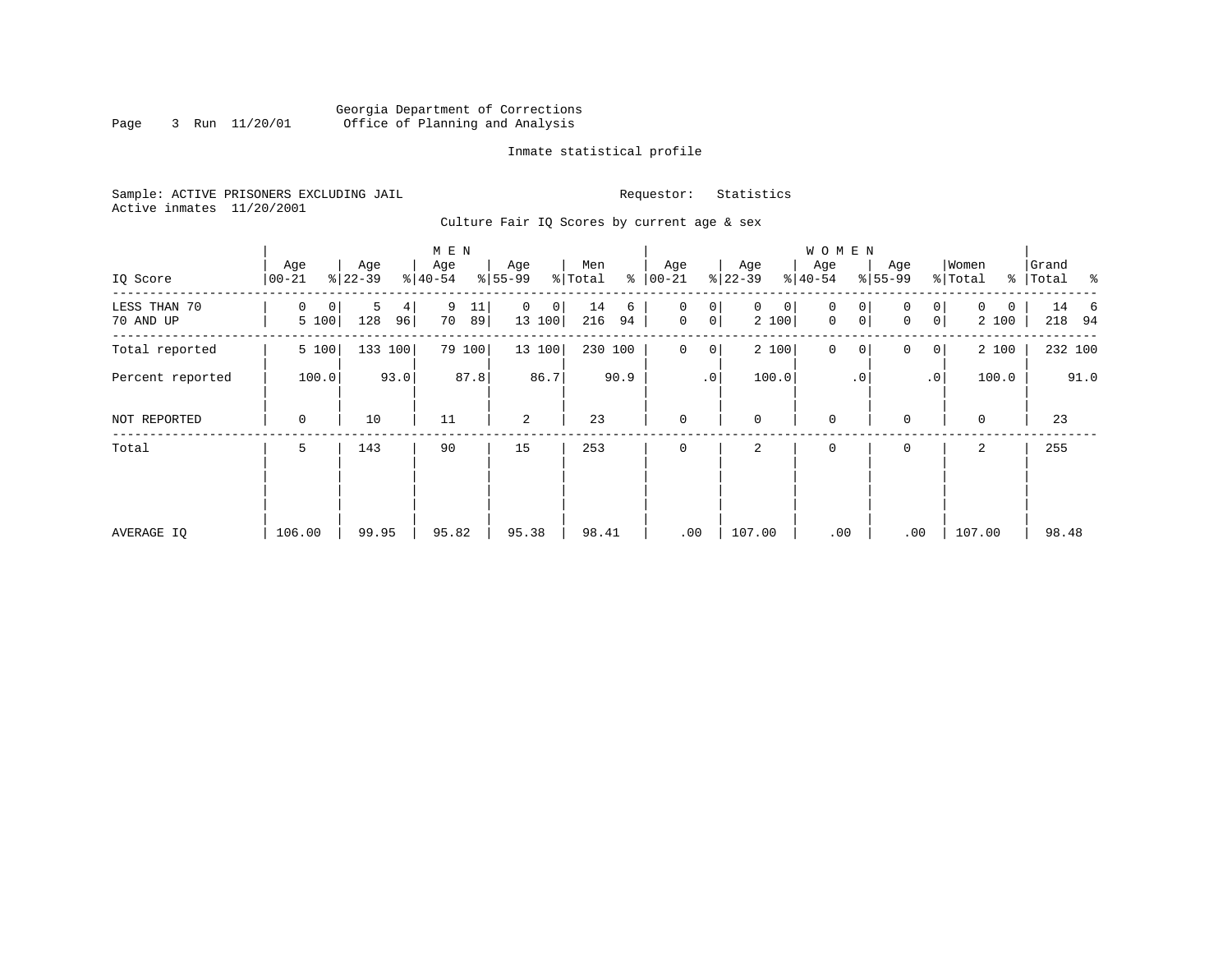# Georgia Department of Corrections<br>4 Run 11/20/01 Office of Planning and Analysis Page 4 Run 11/20/01 Office of Planning and Analysis

# Inmate statistical profile

Sample: ACTIVE PRISONERS EXCLUDING JAIL **Requestor:** Statistics Active inmates 11/20/2001

Self-Rpt Socioeconomic Class by current age & sex

|                     |                  |             |                  |         | M E N            |        |                  |             |                |      |                  |                 |                 |             | W O M E N        |             |                    |                 |                  |       |                    |         |     |
|---------------------|------------------|-------------|------------------|---------|------------------|--------|------------------|-------------|----------------|------|------------------|-----------------|-----------------|-------------|------------------|-------------|--------------------|-----------------|------------------|-------|--------------------|---------|-----|
| Socioeconomic Class | Age<br>$ 00-21 $ |             | Age<br>$8 22-39$ |         | Age<br>$8 40-54$ |        | Age<br>$8 55-99$ |             | Men<br>% Total | နွ   | Age<br>$00 - 21$ |                 | Age<br>$ 22-39$ |             | Age<br>$8 40-54$ |             | Age<br>$8155 - 99$ |                 | Women<br>% Total |       | Grand<br>%   Total |         | ႜ   |
| WELFARE             | 0                | 0           | 8                | 6       |                  | 3      | $\Omega$         | 0           | TТ             | 4    | 0                | 0               |                 | 0           | 0                | 0           | 0                  | 0               |                  | 0     |                    | 11      |     |
| OCC EMPLOY          |                  | 25          | $\mathbf{r}$     | 5       | 4                | 5      | $\mathbf 0$      | $\mathbf 0$ | 12             | 5    | $\mathbf 0$      | $\mathbf 0$     | 0               | $\mathbf 0$ | $\mathbf 0$      | $\Omega$    | $\Omega$           | $\overline{0}$  | 0                | 0     |                    | 12      |     |
| MINIMUM STD         |                  | 75          | 79               | 56      | 45               | 52     | 10               | 71          | 137            | 56   | $\mathbf 0$      | 0               | $\Omega$        | $\mathbf 0$ | $\mathbf 0$      | $\Omega$    | 0                  | 0               | 0                | 0     | 137                |         | -55 |
| MIDDLE              | 0                | 0           | 44               | 31      | 33               | 38     | 4                | 29          | 81             | 33   | $\mathbf 0$      | $\mathbf 0$     |                 | 50          | $\mathbf 0$      | $\mathbf 0$ | $\mathbf 0$        | 0               |                  | 50    |                    | 82      | 33  |
| OTHER               | 0                | $\mathbf 0$ | $\overline{a}$   |         | 2                | 2      | 0                | $\mathbf 0$ | 4              | 2    | $\mathbf 0$      | 0               |                 | 50          | 0                | $\mathbf 0$ | 0                  | $\overline{0}$  |                  | 50    |                    | 5       | -2  |
| Total reported      |                  | 4 100       |                  | 140 100 |                  | 87 100 |                  | 14 100      | 245 100        |      | 0                | $\overline{0}$  |                 | 2 100       | $\mathbf 0$      | 0           | 0                  | 0               |                  | 2 100 |                    | 247 100 |     |
| Percent reported    |                  | 80.0        |                  | 97.9    |                  | 96.7   |                  | 93.3        |                | 96.8 |                  | .0 <sup>1</sup> |                 | 100.0       |                  | $\cdot$ 0   |                    | .0 <sup>1</sup> |                  | 100.0 |                    | 96.9    |     |
| NOT RPTD            |                  |             | 3                |         | 3                |        |                  |             | 8              |      | $\mathbf 0$      |                 | $\mathbf 0$     |             | 0                |             |                    |                 | $\Omega$         |       |                    | 8       |     |
| Total               | 5                |             | 143              |         | 90               |        | 15               |             | 253            |      | $\mathbf 0$      |                 | 2               |             | 0                |             | 0                  |                 | 2                |       | 255                |         |     |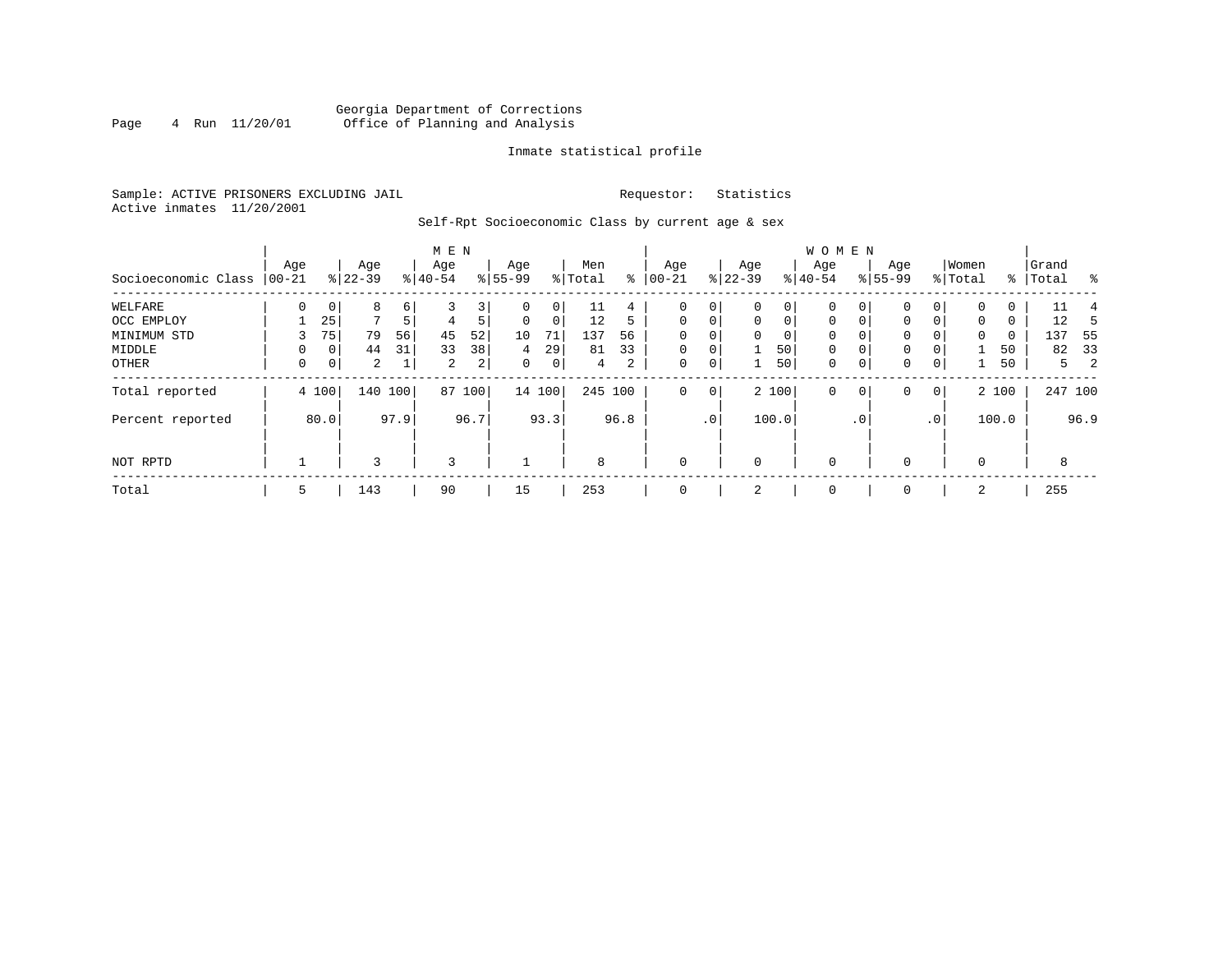# Georgia Department of Corrections<br>5 Run 11/20/01 Office of Planning and Analysis Page 5 Run 11/20/01 Office of Planning and Analysis

# Inmate statistical profile

Sample: ACTIVE PRISONERS EXCLUDING JAIL **Requestor:** Statistics Active inmates 11/20/2001

Self-Rpt Environment To Age 16 by current age & sex

|                  |                   |             |                  |      | M E N            |      |                  |                 |                |      |                  |                 |                  |                | <b>WOMEN</b>     |             |                    |                 |                  |       |                |          |
|------------------|-------------------|-------------|------------------|------|------------------|------|------------------|-----------------|----------------|------|------------------|-----------------|------------------|----------------|------------------|-------------|--------------------|-----------------|------------------|-------|----------------|----------|
| Environment      | Age<br>$ 00 - 21$ |             | Age<br>$8 22-39$ |      | Age<br>$8 40-54$ |      | Age<br>$8 55-99$ |                 | Men<br>% Total | ႜ    | Age<br>$00 - 21$ |                 | Age<br>$8 22-39$ |                | Age<br>$8 40-54$ |             | Age<br>$8155 - 99$ |                 | Women<br>% Total | ႜ     | Grand<br>Total | န္       |
|                  |                   |             |                  |      |                  |      |                  |                 |                |      |                  |                 |                  |                |                  |             |                    |                 |                  |       |                |          |
| RURAL/FARM       | 0                 | $\mathbf 0$ | $\Omega$         | 0    | 3                | 3    | 3                | 20 <sup>1</sup> | 6              | 2    | 0                | $\overline{0}$  |                  | $\circ$        | 0                |             | $\mathbf 0$        | 0               | $\Omega$         | 0     | 6              |          |
| RURAL/NFARM      | $\Omega$          | $\mathbf 0$ | 10               |      | $\mathbf{r}$     | 8    |                  | 7               | 18             |      | $\mathbf 0$      | 0 <sup>1</sup>  |                  | 50             | $\mathbf 0$      | $\mathbf 0$ | $\mathbf{0}$       | 0               |                  | 50    | 19             |          |
| S.M.S.A          | 2                 | 40          | 62               | 45   | 26               | 30   | 6                | 40              | 96             | 39   | $\mathbf 0$      | 0               | 0                | $\overline{0}$ | $\mathbf 0$      |             | $\mathbf 0$        | 0               | 0                | 0     | 96             | 39       |
| URBAN            |                   | 20          | 24               | 17   | 15               | 17   | 0                | 0 <sup>1</sup>  | 40             | 16   | $\mathbf 0$      | 0               |                  | 0 <sup>1</sup> | $\mathbf 0$      |             | 0                  | 0               | $\Omega$         | 0     | 40             | 16       |
| SMALL TOWN       | 2                 | 40          | 42               | 30   | 36               | 41   | 5                | 33              | 85             | 35   | $\mathbf 0$      | 0               |                  | 50             | 0                |             | 0                  | 0               |                  | 50    | 86             | - 35     |
| OTHER            | 0                 | 0           |                  |      | $\Omega$         | 0    | $\Omega$         | $\overline{0}$  |                | 0    | $\mathbf 0$      | 0               |                  | $\circ$        | 0                | $\Omega$    | $\mathbf 0$        | 0               | $\Omega$         | 0     |                | $\Omega$ |
| Total reported   |                   | 5 100       | 139              | 100  | 87               | 100  |                  | 15 100          | 246 100        |      | $\Omega$         | $\overline{0}$  |                  | 2 100          | $\Omega$         | $\mathbf 0$ | $\mathbf 0$        | 0               |                  | 2 100 | 248 100        |          |
| Percent reported |                   | 100.0       |                  | 97.2 |                  | 96.7 |                  | 100.0           |                | 97.2 |                  | .0 <sup>1</sup> |                  | 100.0          |                  | $\cdot$ 0   |                    | .0 <sup>′</sup> |                  | 100.0 |                | 97.3     |
| NOT RPTD         | $\mathbf 0$       |             | 4                |      | 3                |      | $\mathbf 0$      |                 | 7              |      | $\Omega$         |                 | $\Omega$         |                | $\mathbf 0$      |             | $\mathbf 0$        |                 | $\Omega$         |       | 7              |          |
| Total            | 5                 |             | 143              |      | 90               |      | 15               |                 | 253            |      | 0                |                 | 2                |                | 0                |             | 0                  |                 | 2                |       | 255            |          |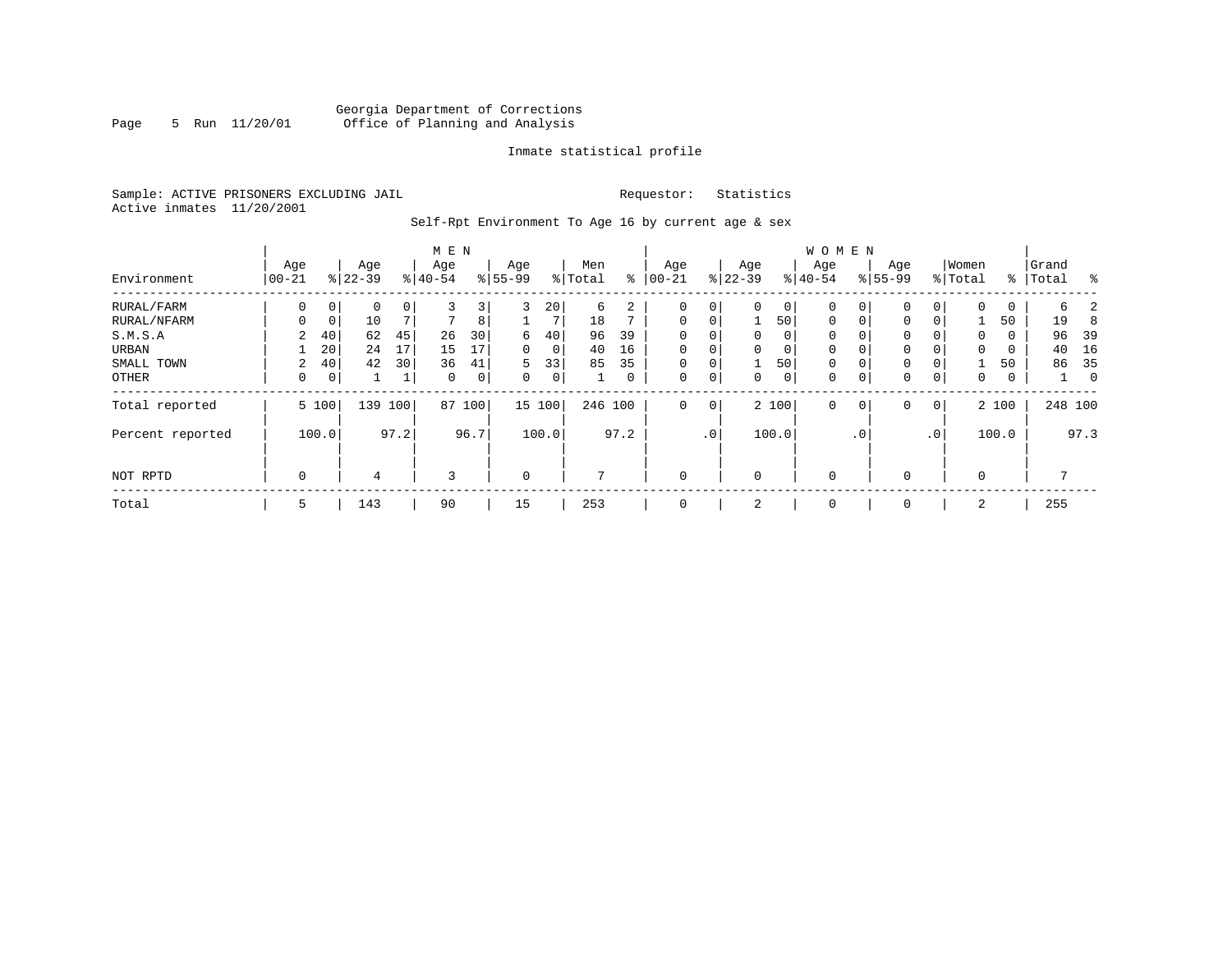# Georgia Department of Corrections<br>6 Run 11/20/01 Office of Planning and Analysis Page 6 Run 11/20/01 Office of Planning and Analysis

## Inmate statistical profile

Sample: ACTIVE PRISONERS EXCLUDING JAIL **Requestor:** Statistics Active inmates 11/20/2001

Self-Rpt Education Level by current age & sex

|                     | M E N            |             |                  |      |                  |        |                 |        |                |      |                 |    |                  |          | WOMEN            |          |                  |           |                  |       |                    |         |
|---------------------|------------------|-------------|------------------|------|------------------|--------|-----------------|--------|----------------|------|-----------------|----|------------------|----------|------------------|----------|------------------|-----------|------------------|-------|--------------------|---------|
| Education Level     | Age<br>$00 - 21$ |             | Age<br>$ 22-39 $ |      | Age<br>$ 40-54 $ |        | Aqe<br>$ 55-99$ |        | Men<br>% Total | ⊱    | Age<br>$ 00-21$ |    | Age<br>$ 22-39 $ |          | Age<br>$ 40-54 $ |          | Age<br>$8 55-99$ |           | Women<br>% Total |       | Grand<br>%   Total | ႜ       |
|                     |                  |             |                  |      |                  |        |                 |        |                |      |                 |    |                  |          |                  |          |                  |           |                  |       |                    |         |
| LESS THAN GRADE 7   | 0                | 0           | 5                | 4    |                  | 3      | 2               | 13     | 10             | 4    | O               | 0  | $\Omega$         | 0        | $\mathbf 0$      | O        | 0                |           |                  | U     | 10                 |         |
| GRADE 7             |                  | 20          | 4                | 3    |                  | 8      |                 | 7      | 13             | 5    | $\Omega$        | 0  | 0                | 0        | 0                | 0        | $\Omega$         |           |                  | 0     | 13                 | -5      |
| GRADE 8             |                  | 20          | 19               | 13   |                  |        | 5               | 33     | 29             | 12   | $\Omega$        |    | $\Omega$         | 0        | $\Omega$         |          | $\Omega$         |           |                  | 0     | 29                 | 12      |
| GRADE 9             |                  | 0           | 20               | 14   | 14               | 16     |                 |        | 35             | 14   |                 |    | $\Omega$         | 0        | 0                | O        | 0                |           | <sup>0</sup>     | U     | 35                 | 14      |
| GRADE 10            |                  | 20          | 37               | 26   | 14               | 16     |                 | 7      | 53             | 21   | $\Omega$        | 0  | $\Omega$         | $\Omega$ | 0                | $\Omega$ | 0                |           | $\Omega$         |       | 53                 | 21      |
| GRADE 11            | 0                | $\mathbf 0$ | 20               | 14   | 8                | 9      | 2               | 13     | 30             | 12   | $\Omega$        |    |                  | 2 100    | 0                |          | $\Omega$         |           | 2                | 100   | 32                 | 13      |
| GRADE 12            | 2                | 40          | 22               | 15   | 10               | 11     |                 | 7      | 35             | 14   | $\Omega$        | 0  | $\Omega$         | 0        | 0                | $\Omega$ | 0                |           | 0                | 0     | 35                 | 14      |
| MORE THAN GRADE 12  | 0                | 0           | 15               | 11   | 27               | 31     | 2               | 13     | 44             | 18   | 0               | 0  | 0                | 0        | 0                | 0        | 0                | 0         | 0                | 0     | 44                 | 18      |
| Total reported      |                  | 5 100       | 142 100          |      |                  | 87 100 |                 | 15 100 | 249 100        |      | $\Omega$        | 0  |                  | 2 100    | $\mathbf 0$      | $\Omega$ | 0                | 0         |                  | 2 100 |                    | 251 100 |
| Percent reported    |                  | 100.0       |                  | 99.3 |                  | 96.7   |                 | 100.0  |                | 98.4 |                 | .0 | 100.0            |          |                  | . 0      |                  | $\cdot$ 0 |                  | 100.0 |                    | 98.4    |
| NOT REPORTED        | $\Omega$         |             |                  |      | ζ                |        | $\Omega$        |        | 4              |      | $\Omega$        |    | $\Omega$         |          | 0                |          | $\Omega$         |           | $\Omega$         |       | 4                  |         |
| Total               | 5                |             | 143              |      | 90               |        | 15              |        | 253            |      | $\Omega$        |    | 2                |          | $\Omega$         |          | $\Omega$         |           | 2                |       | 255                |         |
|                     |                  |             |                  |      |                  |        |                 |        |                |      |                 |    |                  |          |                  |          |                  |           |                  |       |                    |         |
| AVG EDUCATION LEVEL | 9.80             |             | 11.15            |      | 12.34            |        | 10.47           |        | 11.50          |      | .00             |    | 11.00            |          | .00              |          | .00              |           | 11.00            |       | 11.49              |         |
|                     |                  |             |                  |      |                  |        |                 |        |                |      |                 |    |                  |          |                  |          |                  |           |                  |       |                    |         |

\* NOTE: THE FIELD LABLED "LESS THAN GRADE 7" WAS CORRECTED IN MARCH 1989: MISSING DATA FOR INMATES STILL IN DIAGNOSTICS NOW HAS BEEN REMOVED FROM THIS FIELD AND IDENTIFIED AS "NOT REPORTED" INFORMATION.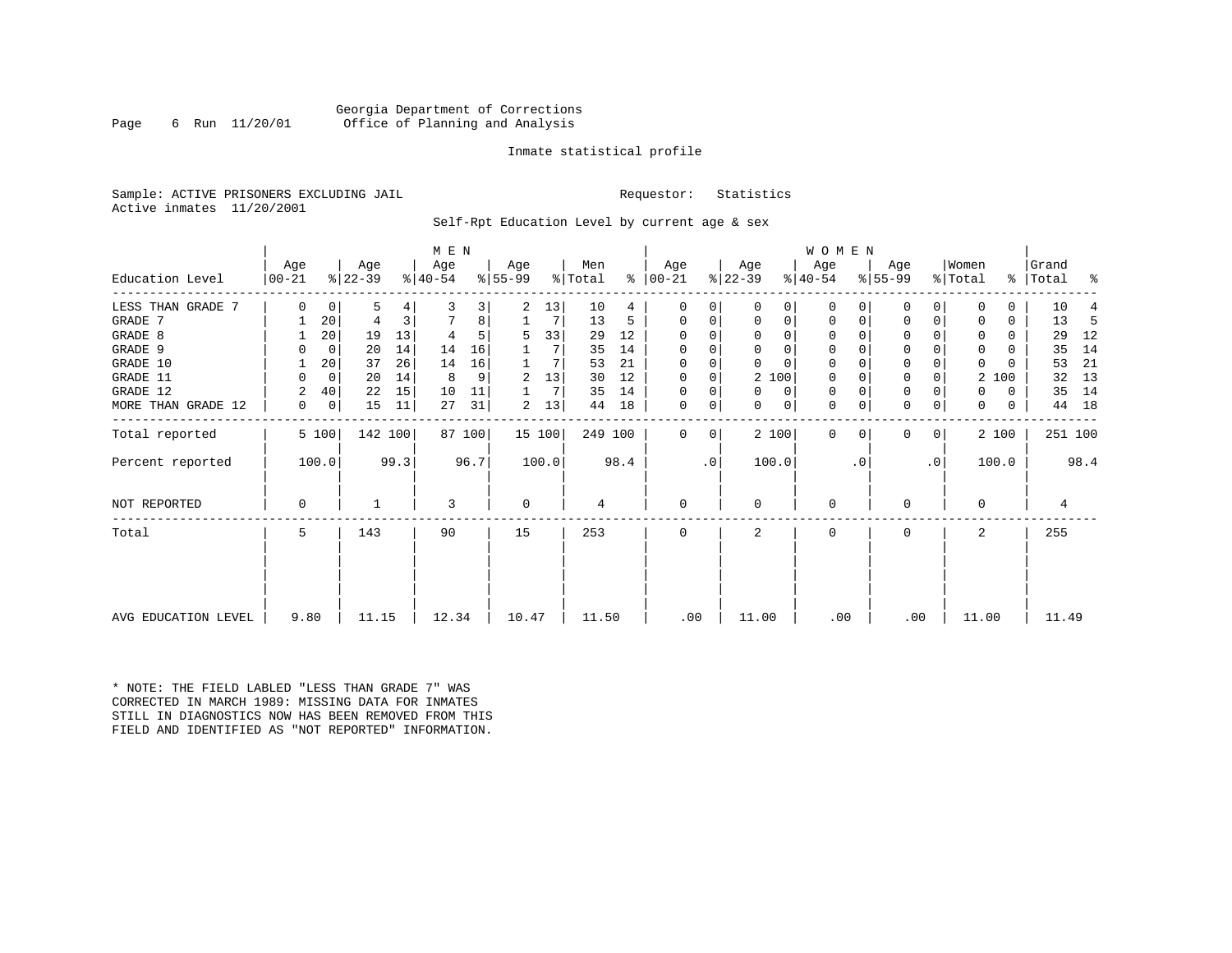# Georgia Department of Corrections<br>7 Run 11/20/01 Office of Planning and Analysis Page 7 Run 11/20/01 Office of Planning and Analysis

# Inmate statistical profile

Sample: ACTIVE PRISONERS EXCLUDING JAIL **Requestor:** Statistics Active inmates 11/20/2001

Functional Reading Level (WRAT Scores) by current age & sex

|                    |                 | M E N    |                  |         |                  |        |                  |        |                |      |                      | <b>WOMEN</b> |                  |                |                  |           |                  |             |                  |       |                |      |
|--------------------|-----------------|----------|------------------|---------|------------------|--------|------------------|--------|----------------|------|----------------------|--------------|------------------|----------------|------------------|-----------|------------------|-------------|------------------|-------|----------------|------|
| WRAT Reading Score | Age<br>$ 00-21$ |          | Age<br>$ 22-39 $ |         | Age<br>$ 40-54 $ |        | Age<br>$8 55-99$ |        | Men<br>% Total |      | Age<br>$8   00 - 21$ |              | Age<br>$ 22-39 $ |                | Age<br>$ 40-54 $ |           | Age<br>$ 55-99 $ |             | Women<br>% Total | ွေ    | Grand<br>Total | ႜ    |
| LESS THAN GRADE 6  |                 | 20       | 44               | 33      | 30               | 38     | 6                | 46     | 81             | 35   | $\mathbf 0$          | 0            |                  | 50             | $\Omega$         |           | $\mathbf 0$      | 0           |                  | 50    | 82             | 35   |
| 6TH THRU 8TH GRADE |                 | 60       | 30               | 22      | 15               | 19     | 3                | 23     | 51             | 22   | 0                    | 0            | $\mathbf 0$      | $\overline{0}$ | 0                |           | 0                | 0           |                  | 0     | 51             | 22   |
| GRADE 9            |                 | 20       | 13               | 10      | 11               | 14     |                  | 0      | 25             | 11   | 0                    |              |                  |                |                  |           | 0                |             |                  | 0     | 25             | 11   |
| GRADE 10           | 0               | 0        | 4                |         | 2                | 3      | 0                | 0      | 6              | 3    | 0                    | 0            |                  | 0              | 0                |           | 0                |             | 0                | 0     | 6              |      |
| GRADE 11           | 0               | $\Omega$ | 8                |         |                  | 5      |                  | 8      | 13             | 6    | $\Omega$             |              |                  |                |                  |           | $\mathbf 0$      |             | 0                | 0     | 13             | 6    |
| GRADE 12           | 0               | 0        | 22               | 16      | 12               | 15     | 2                | 15     | 36             | 16   | 0                    | 0            |                  | $\Omega$       | 0                |           | $\mathbf 0$      |             | 0                | 0     | 36             | 15   |
| MORE THAN GRADE 12 | 0               | 0        | 13               | 10      | 6                | 8      |                  | 8      | 20             | 9    | 0                    | 0            |                  | 50             | 0                | 0         | $\mathbf 0$      | 0           |                  | 50    | 21             | 9    |
| Total reported     |                 | 5 100    |                  | 134 100 |                  | 80 100 |                  | 13 100 | 232 100        |      | $\Omega$             | 0            |                  | 2 100          | $\mathbf 0$      | $\Omega$  | $\mathbf 0$      | $\mathbf 0$ |                  | 2 100 | 234 100        |      |
| Percent reported   |                 | 100.0    |                  | 93.7    |                  | 88.9   |                  | 86.7   |                | 91.7 |                      | $\cdot$ 0    |                  | 100.0          |                  | $\cdot$ 0 |                  | $\cdot$ 0   |                  | 100.0 |                | 91.8 |
| NOT REPORTED       | 0               |          | 9                |         | 10               |        | 2                |        | 21             |      | $\mathbf 0$          |              | $\Omega$         |                | $\mathbf 0$      |           | 0                |             | $\Omega$         |       | 21             |      |
| Total              | 5               |          | 143              |         | 90               |        | 15               |        | 253            |      | $\mathbf 0$          |              | 2                |                | 0                |           | 0                |             | 2                |       | 255            |      |
|                    |                 |          |                  |         |                  |        |                  |        |                |      |                      |              |                  |                |                  |           |                  |             |                  |       |                |      |
| AVG READING SCORE  | 7.52            |          | 8.12             |         | 7.56             |        | 7.01             |        | 7.85           |      | .00                  |              | 9.10             |                | .00              |           |                  | .00         | 9.10             |       | 7.86           |      |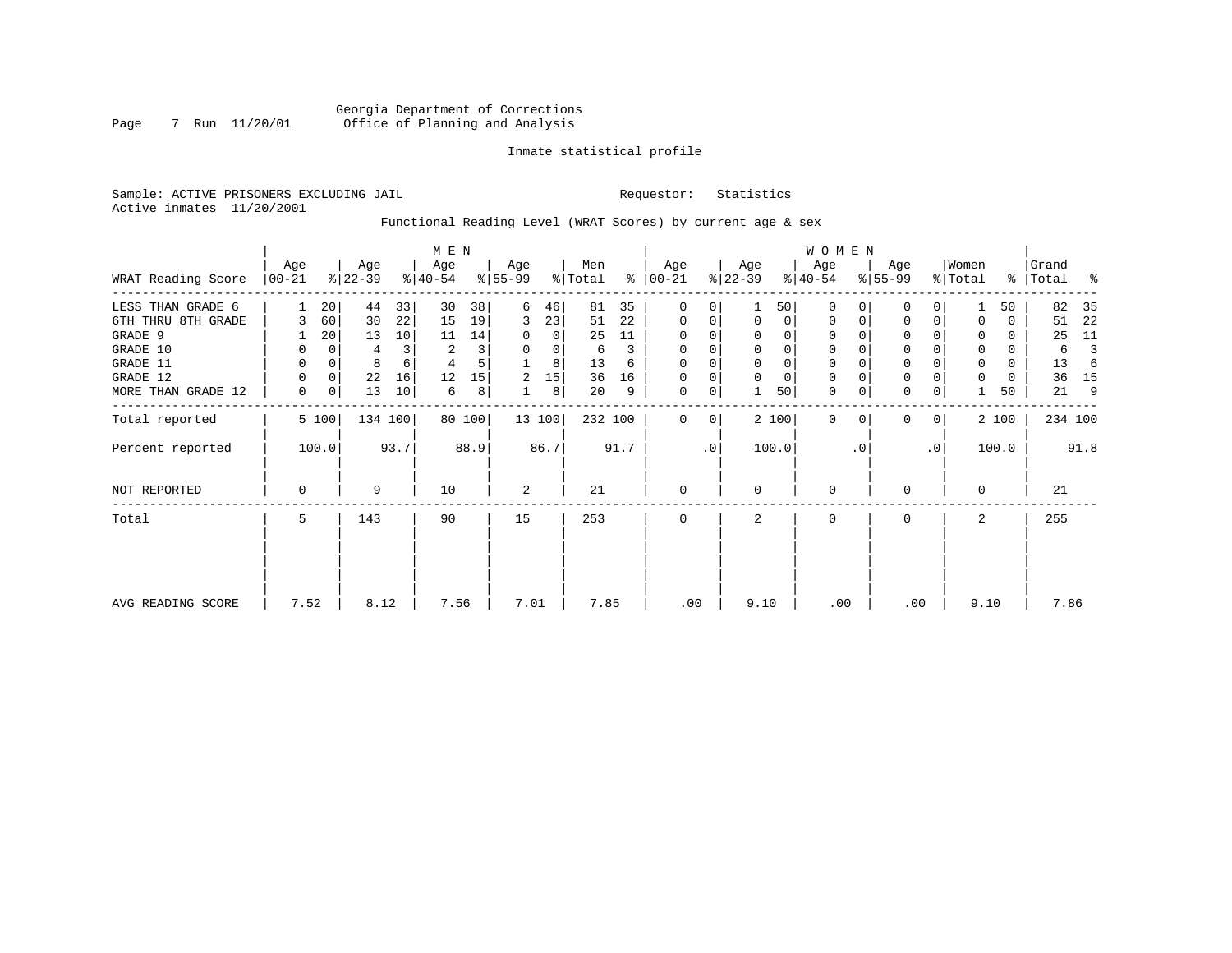# Georgia Department of Corrections Page 8 Run 11/20/01 Office of Planning and Analysis

## Inmate statistical profile

Sample: ACTIVE PRISONERS EXCLUDING JAIL **Requestor:** Statistics Active inmates 11/20/2001

# Functional Math Level (WRAT Scores) by current age & sex

|                                                                                                              | M E N                                    |                                           |                               |                                                         |                    |                                        |                                        |                                             |                                     |                               |                                                                    |                         |                                            |                                            | WOMEN                                            |                                                   |                                                  |                |                  |                                   |                                     |                                    |
|--------------------------------------------------------------------------------------------------------------|------------------------------------------|-------------------------------------------|-------------------------------|---------------------------------------------------------|--------------------|----------------------------------------|----------------------------------------|---------------------------------------------|-------------------------------------|-------------------------------|--------------------------------------------------------------------|-------------------------|--------------------------------------------|--------------------------------------------|--------------------------------------------------|---------------------------------------------------|--------------------------------------------------|----------------|------------------|-----------------------------------|-------------------------------------|------------------------------------|
| WRAT Math Score                                                                                              | Age<br>$ 00-21 $                         |                                           | Age<br>$ 22-39 $              |                                                         | Age<br>$ 40-54 $   |                                        | Age<br>$8 55-99$                       |                                             | Men<br>% Total                      |                               | Age<br>$8   00 - 21$                                               |                         | Age<br>$ 22-39 $                           |                                            | Age<br>$ 40-54 $                                 |                                                   | Age<br>$8 55-99$                                 |                | Women<br>% Total |                                   | Grand<br>%   Total                  | ႜ                                  |
| LESS THAN GRADE 6<br>6TH THRU 8TH GRADE<br>GRADE 9<br>GRADE 10<br>GRADE 11<br>GRADE 12<br>MORE THAN GRADE 12 | 2<br>2<br>0<br>0<br>$\Omega$<br>$\Omega$ | 40<br>20<br>40<br>$\Omega$<br>0<br>0<br>0 | 45<br>60<br>14<br>9<br>3<br>2 | 34<br>45<br>10<br>7 <sup>1</sup><br>$\overline{2}$<br>1 | 38<br>26<br>7<br>4 | 48<br>33<br>9<br>5<br>$\mathbf 1$<br>4 | 8<br>3<br>0<br>$\mathbf 0$<br>$\Omega$ | 62<br>23<br>0<br>8<br>0<br>$\mathbf 0$<br>8 | 93<br>90<br>23<br>14<br>4<br>5<br>3 | 40<br>39<br>10<br>6<br>2<br>2 | 0<br>0<br>$\Omega$<br>$\Omega$<br>$\Omega$<br>$\Omega$<br>$\Omega$ | 0<br>0<br>$\Omega$<br>0 | $\Omega$<br>$\Omega$<br>0<br>0<br>$\Omega$ | $\Omega$<br>50<br>0<br>0<br>$\Omega$<br>50 | $\Omega$<br>0<br>0<br>0<br>0<br>$\mathbf 0$<br>0 | $\Omega$<br>0<br>$\Omega$<br>$\Omega$<br>$\Omega$ | 0<br>0<br>0<br>$\mathbf 0$<br>0<br>0<br>$\Omega$ | 0              | $\Omega$         | 0<br>0<br>50<br>0<br>0<br>0<br>50 | 93<br>90<br>24<br>14<br>4<br>5<br>4 | 40<br>38<br>10<br>6<br>2<br>2<br>2 |
| Total reported<br>Percent reported                                                                           |                                          | 5 100<br>100.0                            | 134 100                       | 93.7                                                    |                    | 80 100<br>88.9                         |                                        | 13 100<br>86.7                              | 232 100                             | 91.7                          | $\Omega$                                                           | 0<br>.0                 |                                            | 2 100<br>100.0                             | $\Omega$                                         | $\Omega$<br>$\cdot$ 0                             | $\Omega$                                         | 0<br>$\cdot$ 0 |                  | 2 100<br>100.0                    | 234 100                             | 91.8                               |
| NOT REPORTED                                                                                                 | 0                                        |                                           | 9                             |                                                         | 10                 |                                        | 2                                      |                                             | 21                                  |                               | 0                                                                  |                         | 0                                          |                                            | 0                                                |                                                   | 0                                                |                | $\Omega$         |                                   | 21                                  |                                    |
| Total                                                                                                        | 5.                                       |                                           | 143                           |                                                         | 90                 |                                        | 15                                     |                                             | 253                                 |                               | $\Omega$                                                           |                         |                                            |                                            | $\Omega$                                         |                                                   | <sup>0</sup>                                     |                | $\mathbf{2}$     |                                   | 255                                 |                                    |
| AVG MATH SCORE                                                                                               | 7.16                                     |                                           | 6.98                          |                                                         | 6.44               |                                        | 5.64                                   |                                             | 6.72                                |                               | .00                                                                |                         | 11.40                                      |                                            | .00                                              |                                                   | .00                                              |                | 11.40            |                                   | 6.76                                |                                    |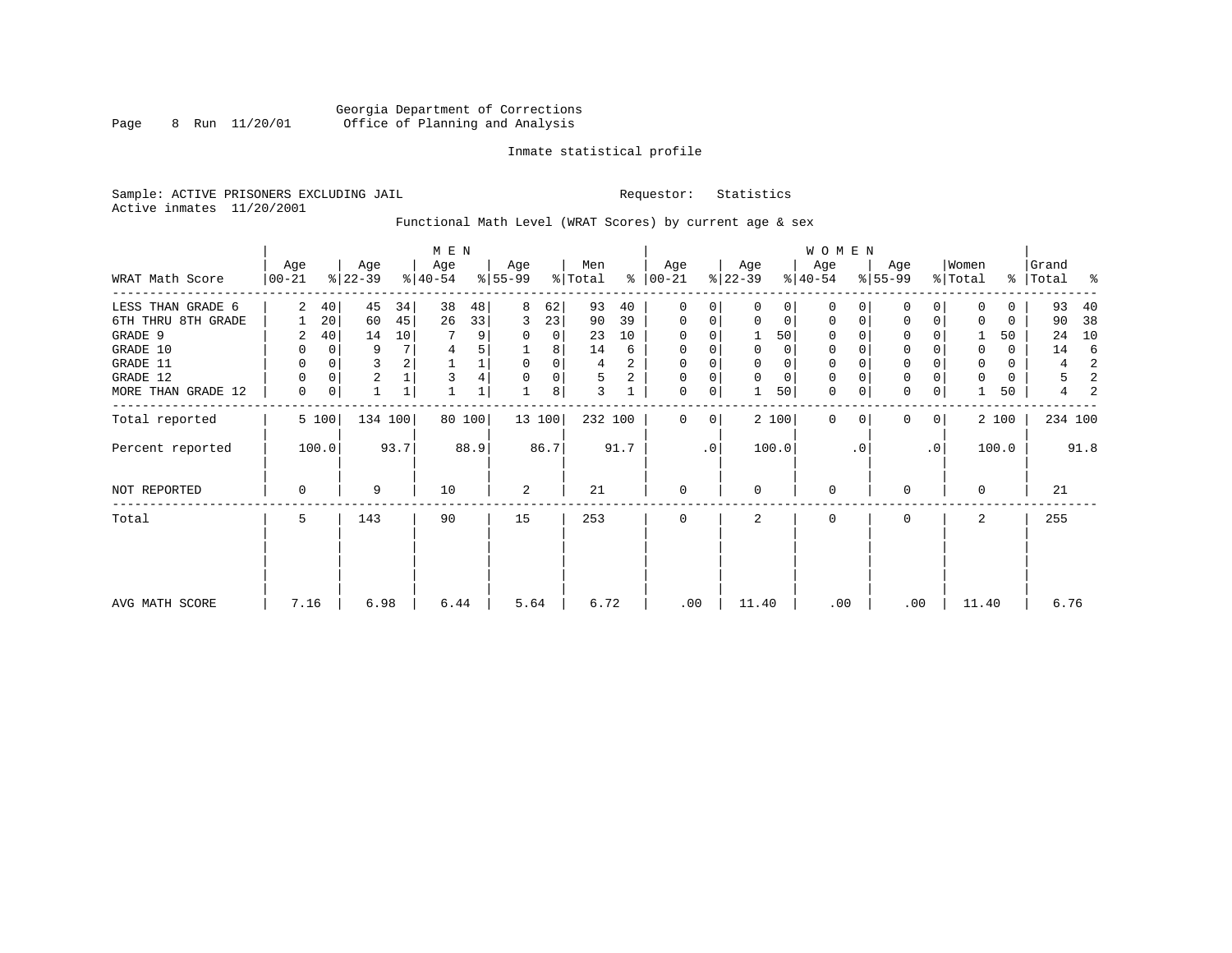# Georgia Department of Corrections<br>9 Run 11/20/01 Office of Planning and Analysis Page 9 Run 11/20/01 Office of Planning and Analysis

## Inmate statistical profile

Sample: ACTIVE PRISONERS EXCLUDING JAIL **Requestor:** Statistics Active inmates 11/20/2001

# Functional Spelling Level (WRAT Scores) by current age & sex

|                             | M E N       |                |                  |         |                  |        |                  |        |                |      |                 |              |                  |             | W O M E N        |             |                  |                |                  |               |                |                |
|-----------------------------|-------------|----------------|------------------|---------|------------------|--------|------------------|--------|----------------|------|-----------------|--------------|------------------|-------------|------------------|-------------|------------------|----------------|------------------|---------------|----------------|----------------|
| WRAT Spelling Score   00-21 | Age         |                | Age<br>$ 22-39 $ |         | Age<br>$ 40-54 $ |        | Age<br>$ 55-99 $ |        | Men<br>% Total | ွေ   | Age<br>$ 00-21$ |              | Age<br>$ 22-39 $ |             | Age<br>$ 40-54 $ |             | Age<br>$8 55-99$ |                | Women<br>% Total | $\frac{8}{6}$ | Grand<br>Total | ႜ              |
| LESS THAN GRADE 6           | $\Omega$    | 0 <sup>1</sup> | 50               | 37      | 38               | 48     | 6                | 46     | 94             | 41   | $\Omega$        | 0            | $\Omega$         | $\Omega$    | $\Omega$         | $\Omega$    | 0                | $\Omega$       | $\Omega$         | 0             | 94             | 40             |
| 6TH THRU 8TH GRADE          |             | 60             | 40               | 30      | 23               | 29     | 3                | 23     | 69             | 30   | 0               | $\mathbf 0$  |                  | 50          | 0                | $\mathbf 0$ | $\mathbf 0$      | 0              |                  | 50            | 70             | 30             |
| GRADE 9                     |             | 20             | 12               | 9       | 5                | 6      | 2                | 15     | 20             | 9    |                 |              | $\mathbf 0$      | 0           | 0                |             | $\Omega$         |                | 0                | 0             | 20             | 9              |
| GRADE 10                    |             | 20             | 8                | 6       | $\overline{2}$   | 3      | 0                | 0      | 11             | 5    | $\Omega$        | 0            | 0                | 0           | 0                |             | 0                |                | 0                | 0             | 11             | -5             |
| GRADE 11                    | 0           | 0              | 5                |         | 3                |        |                  | 8      | 9              |      | $\Omega$        |              | $\mathbf 0$      | 0           | $\mathbf 0$      |             | $\mathbf{0}$     |                | $\Omega$         | 0             | 9              | $\overline{4}$ |
| GRADE 12                    | 0           | $\overline{0}$ | 13               | 10      |                  | 6      |                  | 8      | 19             | 8    | $\Omega$        | 0            | $\mathbf 0$      | $\mathbf 0$ | 0                | $\Omega$    | 0                |                | $\mathbf 0$      | 0             | 19             | 8              |
| MORE THAN GRADE 12          | $\mathbf 0$ | 0              | 6                | 4       | 4                | 5      | 0                | 0      | 10             | 4    | 0               | 0            |                  | 50          | $\mathbf{0}$     | $\mathbf 0$ | $\mathbf 0$      | 0              |                  | 50            | 11             | 5              |
| Total reported              |             | 5 100          |                  | 134 100 |                  | 80 100 |                  | 13 100 | 232 100        |      | $\Omega$        | $\mathbf{0}$ |                  | 2 100       | $\mathbf 0$      | $\Omega$    | 0                | 0 <sup>1</sup> |                  | 2 100         |                | 234 100        |
| Percent reported            |             | 100.0          |                  | 93.7    |                  | 88.9   |                  | 86.7   |                | 91.7 |                 | $\cdot$ 0    |                  | 100.0       |                  | . 0         |                  | $\cdot$ 0      |                  | 100.0         |                | 91.8           |
| <b>NOT REPORTED</b>         | $\mathbf 0$ |                | 9                |         | 10               |        | 2                |        | 21             |      | 0               |              | $\mathbf 0$      |             | 0                |             | 0                |                | $\mathbf 0$      |               | 21             |                |
| Total                       | 5           |                | 143              |         | 90               |        | 15               |        | 253            |      | 0               |              | 2                |             | $\mathbf 0$      |             | 0                |                | 2                |               | 255            |                |
|                             |             |                |                  |         |                  |        |                  |        |                |      |                 |              |                  |             |                  |             |                  |                |                  |               |                |                |
|                             |             |                |                  |         |                  |        |                  |        |                |      |                 |              |                  |             |                  |             |                  |                |                  |               |                |                |
| AVG SPELLING SCORE          | 8.88        |                | 7.33             |         | 6.28             |        | 6.33             |        | 6.94           |      | .00             |              | 9.70             |             | .00              |             | .00              |                | 9.70             |               | 6.97           |                |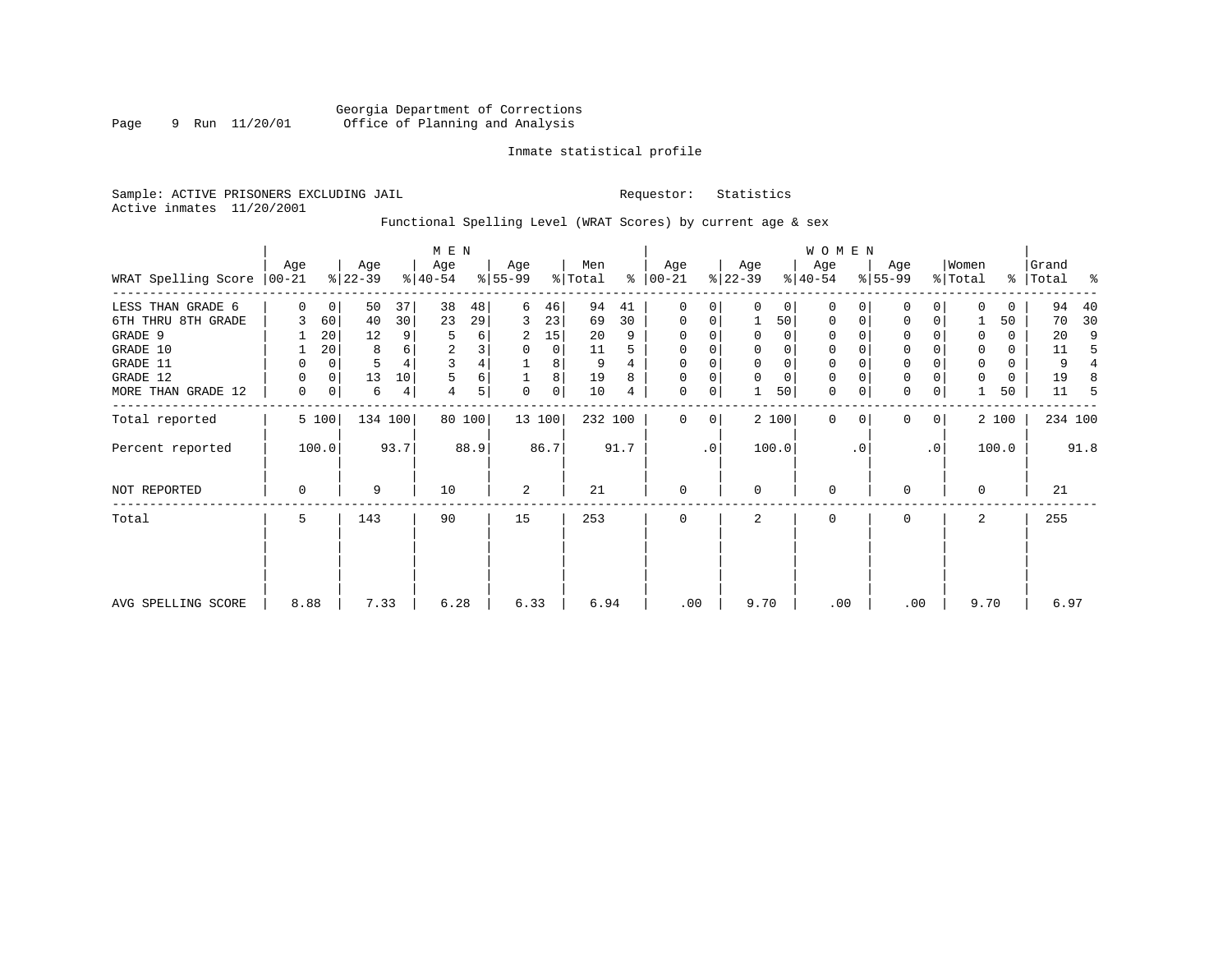# Georgia Department of Corrections Page 10 Run 11/20/01 Office of Planning and Analysis

## Inmate statistical profile

Sample: ACTIVE PRISONERS EXCLUDING JAIL **Requestor:** Statistics Active inmates 11/20/2001

Self-Rpt Guardian Status To Age 16 by current age & sex

|                  | M E N             |       |                  |      |                  |        |                 |          |                |      |                 |           |                  |          | WOMEN            |           |                  |     |                  |       |                |         |
|------------------|-------------------|-------|------------------|------|------------------|--------|-----------------|----------|----------------|------|-----------------|-----------|------------------|----------|------------------|-----------|------------------|-----|------------------|-------|----------------|---------|
| Guardian Status  | Age<br>$ 00 - 21$ |       | Age<br>$ 22-39 $ |      | Age<br>$ 40-54 $ |        | Age<br>$ 55-99$ |          | Men<br>% Total | ႜ    | Age<br>$ 00-21$ |           | Age<br>$ 22-39 $ |          | Age<br>$ 40-54 $ |           | Age<br>$8 55-99$ |     | Women<br>% Total | ွေ    | Grand<br>Total | န္      |
| ORPHANAGE        |                   |       | 0                |      |                  | U      | ∩               | O        | 0              | 0    | $\Omega$        | 0         |                  | 0        | $\Omega$         |           |                  |     | $\Omega$         | 0     |                |         |
| FATHER ONLY      |                   |       |                  |      |                  | ᅩ      | $\Omega$        | $\Omega$ | 6              | 2    | $\Omega$        | 0         |                  | $\Omega$ | $\Omega$         |           |                  | 0   |                  | 0     | ь              |         |
| FTR MTR HD       |                   |       | 12               | 8    | 5                | 6      |                 |          | 18             |      |                 |           |                  |          | O                |           |                  |     | 0                | 0     | 18             |         |
| MOTHER ONLY      |                   | 40    | 52               | 37   | 32               | 36     | 4               | 27       | 90             | 36   |                 |           |                  |          | O                |           |                  |     |                  | O     | 90             | 36      |
| MTR FTR HD       | 2                 | 40    | 46               | 32   | 34               | 39     | 8               | 53       | 90             | 36   | $\Omega$        | 0         |                  | 2 100    | O                |           |                  |     |                  | 2 100 | 92             | 37      |
| OTH FEMALE       |                   |       |                  |      |                  | 6      |                 | $\Omega$ | 10             |      | O               |           |                  | $\Omega$ | 0                |           |                  |     |                  | 0     | 10             |         |
| OTH MALE         |                   |       |                  |      |                  | 0      |                 |          |                |      |                 |           |                  |          | 0                |           |                  |     | 0                | 0     |                |         |
| STEP-PARNTS      |                   | 20    | 3                |      | 2                | 2      |                 |          | 6              | 2    | $\Omega$        | 0         |                  | $\Omega$ | 0                |           | 0                |     | 0                | 0     |                |         |
| FOSTER HOME      |                   |       | 6                |      |                  | 0      |                 |          |                |      | $\Omega$        |           |                  | $\Omega$ | 0                |           |                  |     | 0                | 0     |                |         |
| GRAND PRNTS      |                   |       | 6                |      | 6                |        |                 |          | 13             | 5    | $\Omega$        | 0         | $\Omega$         | $\Omega$ | 0                |           | 0                |     | 0                | 0     | 13             |         |
| OTHER            | 0                 |       | 6                | 4    | 3                | 3      | $\Omega$        | 0        | 9              |      | $\Omega$        | 0         |                  | $\Omega$ | 0                |           | 0                | 0   | 0                | 0     | 9              |         |
| Total reported   |                   | 5 100 | 142 100          |      |                  | 88 100 |                 | 15 100   | 250 100        |      | $\Omega$        | 0         |                  | 2 100    | 0                | $\Omega$  | $\Omega$         | 0   |                  | 2 100 |                | 252 100 |
| Percent reported |                   | 100.0 |                  | 99.3 |                  | 97.8   |                 | 100.0    |                | 98.8 |                 | $\cdot$ 0 |                  | 100.0    |                  | $\cdot$ 0 |                  | .0' |                  | 100.0 |                | 98.8    |
| NOT RPTD         | 0                 |       |                  |      | 2                |        | 0               |          | 3              |      | $\mathbf 0$     |           | $\Omega$         |          | 0                |           | $\Omega$         |     | $\Omega$         |       |                |         |
| Total            | 5                 |       | 143              |      | 90               |        | 15              |          | 253            |      | $\Omega$        |           |                  |          | $\Omega$         |           |                  |     | 2                |       | 255            |         |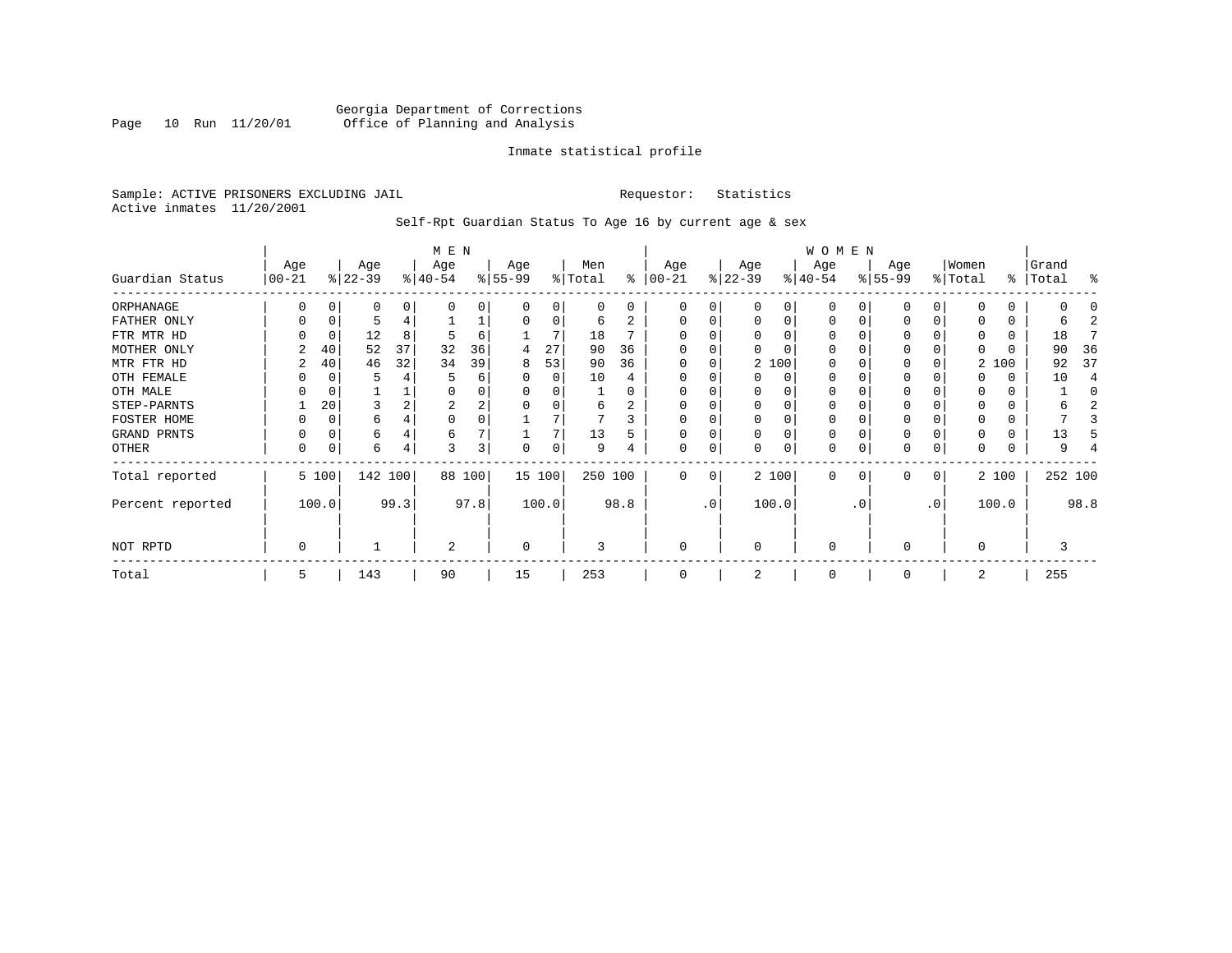# Georgia Department of Corrections<br>Page 11 Run 11/20/01 Office of Planning and Analysis Office of Planning and Analysis

## Inmate statistical profile

Sample: ACTIVE PRISONERS EXCLUDING JAIL **Requestor:** Statistics Active inmates 11/20/2001

## Self-Rpt Employment Status Before Prison by current age & sex

|                  |                | M E N       |                  |      |                 |        |                 |        |                |          |                   |                |                  |          | <b>WOMEN</b>     |             |                 |              |                  |       |                    |      |
|------------------|----------------|-------------|------------------|------|-----------------|--------|-----------------|--------|----------------|----------|-------------------|----------------|------------------|----------|------------------|-------------|-----------------|--------------|------------------|-------|--------------------|------|
| Employment       | Age<br>  00-21 |             | Age<br>$ 22-39 $ |      | Age<br>$ 40-54$ |        | Age<br>$ 55-99$ |        | Men<br>% Total | ွေ       | Age<br>$ 00 - 21$ |                | Age<br>$ 22-39 $ |          | Age<br>$ 40-54 $ |             | Age<br>$ 55-99$ |              | Women<br>% Total |       | Grand<br>%   Total | ႜ    |
|                  |                |             |                  |      |                 |        |                 |        |                |          |                   |                |                  |          |                  |             |                 |              |                  |       |                    |      |
| FULL TIME        |                | 25          | 70               | 52   | 52              | 67     | 8               | 57     | 131            | 57       | 0                 | 0              |                  | 2 100    | $\mathbf 0$      | $\Omega$    | 0               | $\Omega$     |                  | 2 100 | 133                | -57  |
| PART TIME        | 0              | 0           |                  | 5    |                 |        | 0               | 0      | 8              | 3        | $\Omega$          | 0              | 0                | 0        | 0                | $\mathbf 0$ | 0               | $\Omega$     | $\Omega$         | 0     | 8                  | З    |
| UNEMPL < 6M      | 2              | 50          | 17               | 13   |                 |        | 0               | 0      | 26             | 11       |                   |                | 0                | 0        | 0                |             | $\Omega$        |              | $\Omega$         | 0     | 26                 | -11  |
| UNEMPL > 6M      | O              | 0           | 29               | 22   | 11              | 14     | $\overline{2}$  | 14     | 42             | 18       |                   |                | $\Omega$         | $\Omega$ | 0                | $\Omega$    | $\Omega$        |              | $\Omega$         | 0     | 42                 | 18   |
| NEVER WORKD      |                | 25          | 8                | 6    |                 |        |                 | 7      | 11             | 5        |                   |                | $\mathbf 0$      | $\Omega$ | 0                |             | $\Omega$        |              | $\Omega$         | 0     | 11                 | 5    |
| <b>STUDENT</b>   | 0              | $\mathbf 0$ |                  |      |                 |        | 0               | 0      |                | $\Omega$ | $\Omega$          |                | $\mathbf 0$      | $\Omega$ | 0                | $\Omega$    | $\Omega$        |              | $\Omega$         | 0     |                    |      |
| INCAPABLE        | 0              | 0           | 2                |      | 6               |        | 3               | 21     | 11             | 5        |                   |                | $\mathbf 0$      | 0        | $\mathbf 0$      |             | $\Omega$        |              |                  | 0     | 11                 |      |
| <b>OTHER</b>     | 0              | 0           | 0                | 0    | $\Omega$        | 0      | 0               | 0      | 0              | 0        | 0                 | 0              | 0                | 0        | 0                | $\mathbf 0$ | 0               | 0            | $\Omega$         | 0     | 0                  |      |
| Total reported   |                | 4 100       | 134 100          |      |                 | 78 100 |                 | 14 100 | 230 100        |          | 0                 | 0 <sup>1</sup> |                  | 2 100    | $\mathbf 0$      | 0           | 0               | $\mathbf{0}$ |                  | 2 100 | 232 100            |      |
| Percent reported |                | 80.0        |                  | 93.7 |                 | 86.7   |                 | 93.3   |                | 90.9     |                   | .0'            |                  | 100.0    |                  | . 0         |                 | $\cdot$ 0    |                  | 100.0 |                    | 91.0 |
| NOT RPTD         |                |             | 9                |      | 12              |        |                 |        | 23             |          |                   |                | $\Omega$         |          | $\mathbf 0$      |             | $\Omega$        |              | $\Omega$         |       | 23                 |      |
| Total            | 5              |             | 143              |      | 90              |        | 15              |        | 253            |          |                   |                | 2                |          | $\mathbf 0$      |             | $\Omega$        |              | 2                |       | 255                |      |

\* NOTE: THE FIELD LABELD "OTHER" WAS CORRECTED IN APRIL 1989; INMATES CODED "PRE-OTIS NOT REPORTED" NOW HAVE BEEN REMOVED FROM THIS FIELD AND IDENTIFIED AS "NOT REPORTED".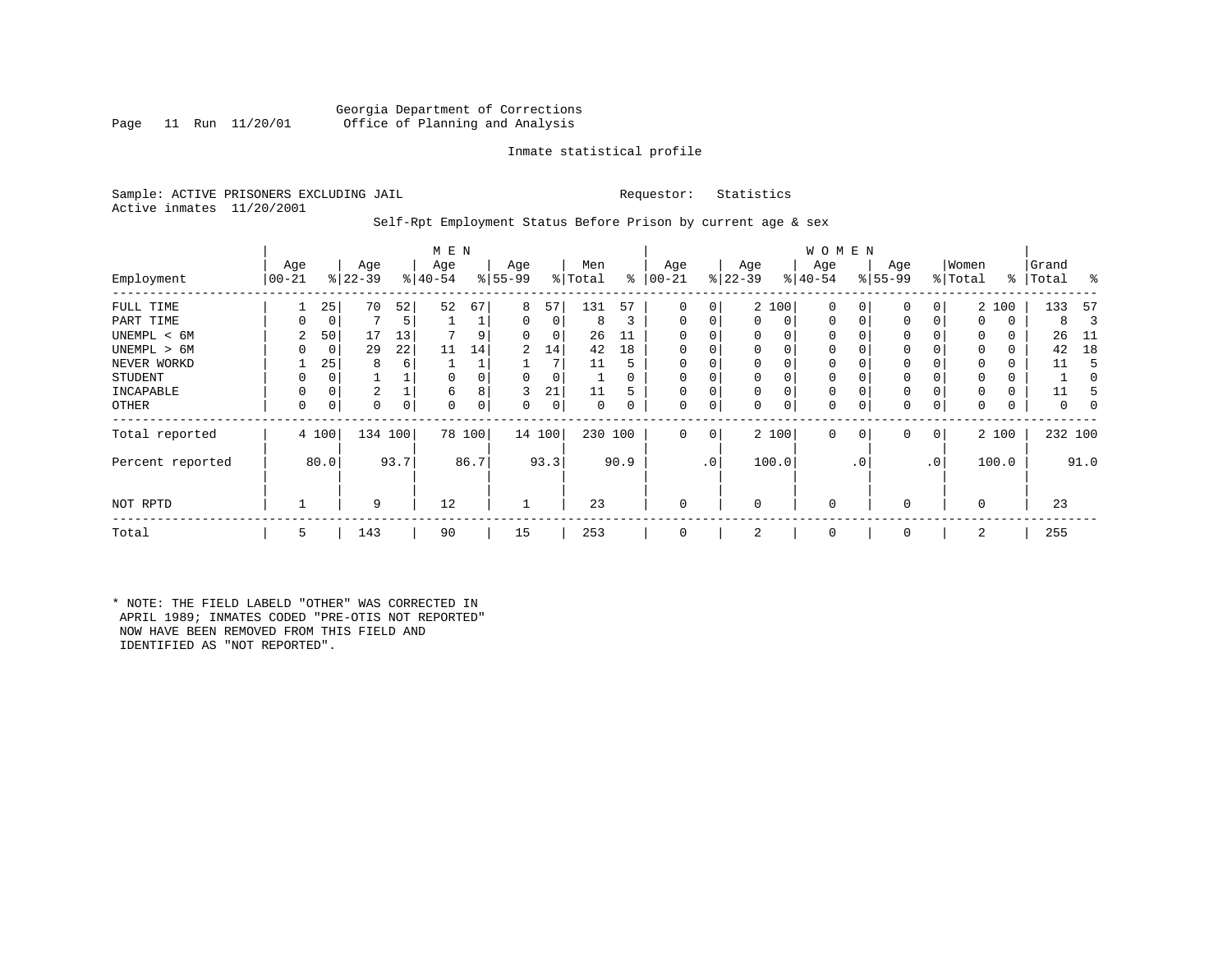# Georgia Department of Corrections<br>Page 12 Run 11/20/01 Office of Planning and Analysis Page 12 Run 11/20/01 Office of Planning and Analysis

## Inmate statistical profile

Sample: ACTIVE PRISONERS EXCLUDING JAIL **Requestor:** Statistics Active inmates 11/20/2001

# Self-Rpt Marital Status At Admission by current age & sex

|                  |             |          |           |      | M E N     |      |                |       |         |             |             |                 |             |       | <b>WOMEN</b> |          |           |              |          |       |           |                |
|------------------|-------------|----------|-----------|------|-----------|------|----------------|-------|---------|-------------|-------------|-----------------|-------------|-------|--------------|----------|-----------|--------------|----------|-------|-----------|----------------|
|                  | Age         |          | Age       |      | Age       |      | Age            |       | Men     |             | Age         |                 | Age         |       | Age          |          | Age       |              | Women    |       | Grand     |                |
| Marital Status   | $00 - 21$   |          | $ 22-39 $ |      | $ 40-54 $ |      | $8 55-99$      |       | % Total | ⊱           | $ 00-21$    | $\frac{1}{6}$   | $22 - 39$   |       | $ 40-54 $    |          | $8 55-99$ |              | % Total  |       | %   Total | $\frac{8}{6}$  |
| SINGLE           |             | 5 100    | 98        | 69   | 34        | 39   |                | 7     | 138     | 55          | 0           | 0               |             | 50    | $\mathbf 0$  | 0        | 0         | 0            |          | 50    | 139       | - 55           |
| MARRIED          | 0           | 0        | 16        | 11   | 14        | 16   | 6              | 40    | 36      | 14          | $\mathbf 0$ | 0               | $\mathbf 0$ | 0     | $\mathbf 0$  | 0        | 0         | $\Omega$     | 0        | 0     | 36        | 14             |
| SEPARATED        | $\Omega$    | 0        | 2         |      | 5         | 6    | $\overline{2}$ | 13    | 9       | 4           | $\Omega$    |                 | 0           | 0     | $\mathbf 0$  | $\Omega$ | $\Omega$  |              | $\Omega$ | 0     | 9         | $\overline{4}$ |
| DIVORCED         |             | 0        |           | 5.   | 20        | 23   | 3              | 20    | 30      | 12          | $\Omega$    | 0               | 0           | 0     | $\mathbf 0$  | $\Omega$ | $\Omega$  |              | $\Omega$ | 0     | 30        | -12            |
| WIDOWED          | $\Omega$    | $\Omega$ | 2         |      | 6         |      |                | 7     | 9       | 4           |             |                 |             | 50    | $\Omega$     | $\Omega$ | $\Omega$  |              |          | 50    | 10        | $\overline{4}$ |
| COMMON LAW       | $\Omega$    | $\Omega$ | 17        | 12   | 9         | 10   | 2              | 13    | 28      | 11          | $\Omega$    |                 | $\mathbf 0$ | 0     | $\mathbf 0$  | $\Omega$ | $\Omega$  |              | $\Omega$ | 0     | 28        | -11            |
| OTHER            | $\mathbf 0$ | 0        | 0         | 0    | 0         | 0    | $\Omega$       | 0     | 0       | $\mathbf 0$ | 0           | 0               | 0           | 0     | $\mathbf 0$  | 0        | 0         | $\mathbf 0$  | 0        | 0     | 0         | $\mathbf 0$    |
| Total reported   |             | 5 100    | 142 100   |      | 88        | 100  | 15 100         |       | 250 100 |             | 0           | 0               |             | 2 100 | $\mathbf 0$  | 0        | 0         | $\mathbf{0}$ |          | 2 100 | 252 100   |                |
| Percent reported |             | 100.0    |           | 99.3 |           | 97.8 |                | 100.0 |         | 98.8        |             | .0 <sup>1</sup> |             | 100.0 |              | . 0      |           | $\cdot$ 0    |          | 100.0 |           | 98.8           |
| NOT RPTD         | $\Omega$    |          |           |      | 2         |      | $\mathbf 0$    |       | 3       |             | $\Omega$    |                 | 0           |       | $\mathbf 0$  |          | $\Omega$  |              | $\Omega$ |       | 3         |                |
| Total            | 5           |          | 143       |      | 90        |      | 15             |       | 253     |             | 0           |                 | 2           |       | 0            |          | 0         |              | 2        |       | 255       |                |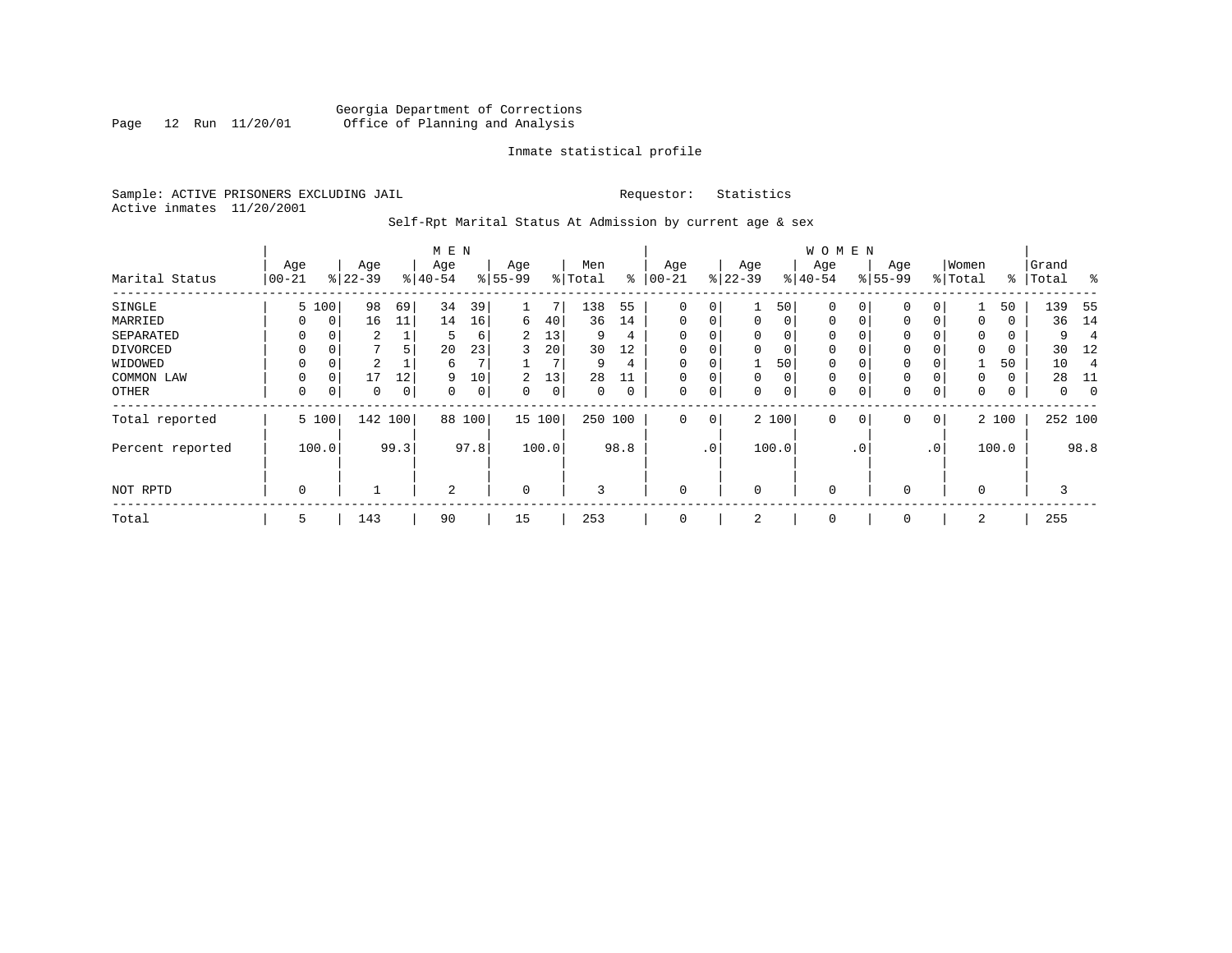Georgia Department of Corrections<br>Page 13 Run 11/20/01 Office of Planning and Analysis Office of Planning and Analysis

# Inmate statistical profile

Sample: ACTIVE PRISONERS EXCLUDING JAIL **Requestor:** Statistics Active inmates 11/20/2001

# Self-Rpt Number Of Children At Admission by current age & sex

|                      |                 |             |                  |        | M E N            |                |                 |                |                |      |                |           |                  |                | <b>WOMEN</b>     |           |                  |           |                  |          |                |      |
|----------------------|-----------------|-------------|------------------|--------|------------------|----------------|-----------------|----------------|----------------|------|----------------|-----------|------------------|----------------|------------------|-----------|------------------|-----------|------------------|----------|----------------|------|
| Number Of Children   | Age<br>$ 00-21$ |             | Age<br>$ 22-39 $ |        | Age<br>$ 40-54 $ |                | Age<br>$ 55-99$ |                | Men<br>% Total | ⊱    | Age<br>  00-21 |           | Age<br>$ 22-39 $ |                | Age<br>$ 40-54 $ |           | Age<br>$8 55-99$ |           | Women<br>% Total | ∻        | Grand<br>Total | ႜ    |
| NO CHILDREN          | 0               | 0           |                  |        | $\Omega$         | 0              | 0               | $\overline{0}$ |                |      | 0              | 0         | $\Omega$         | 0 <sup>1</sup> | 0                |           | 0                | 0         | 0                | 0        |                |      |
| ONE CHILD            |                 | 33          | 38               | 44     | 21               | 33             | 6               | 46             | 66             | 40   | 0              | 0         | 0                | $\mathbf{0}$   | 0                | 0         | 0                | 0         | $\Omega$         | 0        | 66             | 40   |
| TWO CHILDREN         | 2               | 67          | 26               | 30     | 22               | 34             |                 | $\overline{0}$ | 50             | 30   | 0              | 0         |                  | 1 100          | 0                |           | 0                |           |                  | 100      | 51             | 31   |
| THREE CHILDREN       | 0               | $\mathbf 0$ | 12               | 14     | 14               | 22             |                 | 8              | 27             | 16   | 0              | 0         |                  | 0 <sup>1</sup> | 0                |           | $\mathbf 0$      |           | $\Omega$         | 0        | 27             | 16   |
| FOUR CHILDREN        | 0               | 0           | 6                |        | 3                | 5              | 2               | 15             | 11             |      | $\Omega$       |           |                  | 0              | 0                |           | $\mathsf 0$      |           | 0                | $\Omega$ | 11             | 7    |
| FIVE CHILDREN        | 0               | 0           | $\sqrt{2}$       |        | 2                | 3              |                 | 8              | 5              |      | 0              | 0         | $\Omega$         | 0 <sup>1</sup> | 0                |           | $\mathbf 0$      |           | 0                | 0        | 5              |      |
| MORE THAN 5 CHILDREN | $\mathbf 0$     | 0           |                  |        | $\overline{a}$   | 3 <sup>1</sup> | ς               | 23             | 6              | 4    | $\mathbf 0$    | 0         | $\Omega$         | 0              | $\mathbf 0$      | 0         | $\mathbf 0$      | 0         | 0                | 0        | 6              |      |
| Total reported       |                 | 3 100       |                  | 86 100 |                  | 64 100         |                 | 13 100         | 166 100        |      | 0              | 0         |                  | 1 100          | $\Omega$         |           | 0                | 0         |                  | 1 100    | 167 100        |      |
| Percent reported     |                 | 60.0        |                  | 60.1   |                  | 71.1           |                 | 86.7           |                | 65.6 |                | $\cdot$ 0 |                  | 50.0           |                  | $\cdot$ 0 |                  | $\cdot$ 0 |                  | 50.0     |                | 65.5 |
| NOT REPORTED         | 2               |             | 57               |        | 26               |                | 2               |                | 87             |      | 0              |           |                  |                | $\mathbf 0$      |           | 0                |           |                  |          | 88             |      |
| Total                | 5               |             | 143              |        | 90               |                | 15              |                | 253            |      | 0              |           | 2                |                | 0                |           | 0                |           | 2                |          | 255            |      |
|                      |                 |             |                  |        |                  |                |                 |                |                |      |                |           |                  |                |                  |           |                  |           |                  |          |                |      |
|                      |                 |             |                  |        |                  |                |                 |                |                |      |                |           |                  |                |                  |           |                  |           |                  |          |                |      |
| AVG NUM CHILDREN     | 1.67            |             | 1.93             |        | 2.28             |                | 3.92            |                | 2.22           |      | .00            |           | 2.00             |                | .00              |           | .00              |           | 2.00             |          | 2.22           |      |

\* NOTE: THE FIELD LABLED "NO CHILDREN" WAS CORRECTED IN MARCH 1989: MISSING DATA FOR INMATES STILL IN DIAGNOSTICS NOW HAS BEEN REMOVED FROM THIS FIELD AND IDENTIFIED AS "NOT REPORTED" INFORMATION.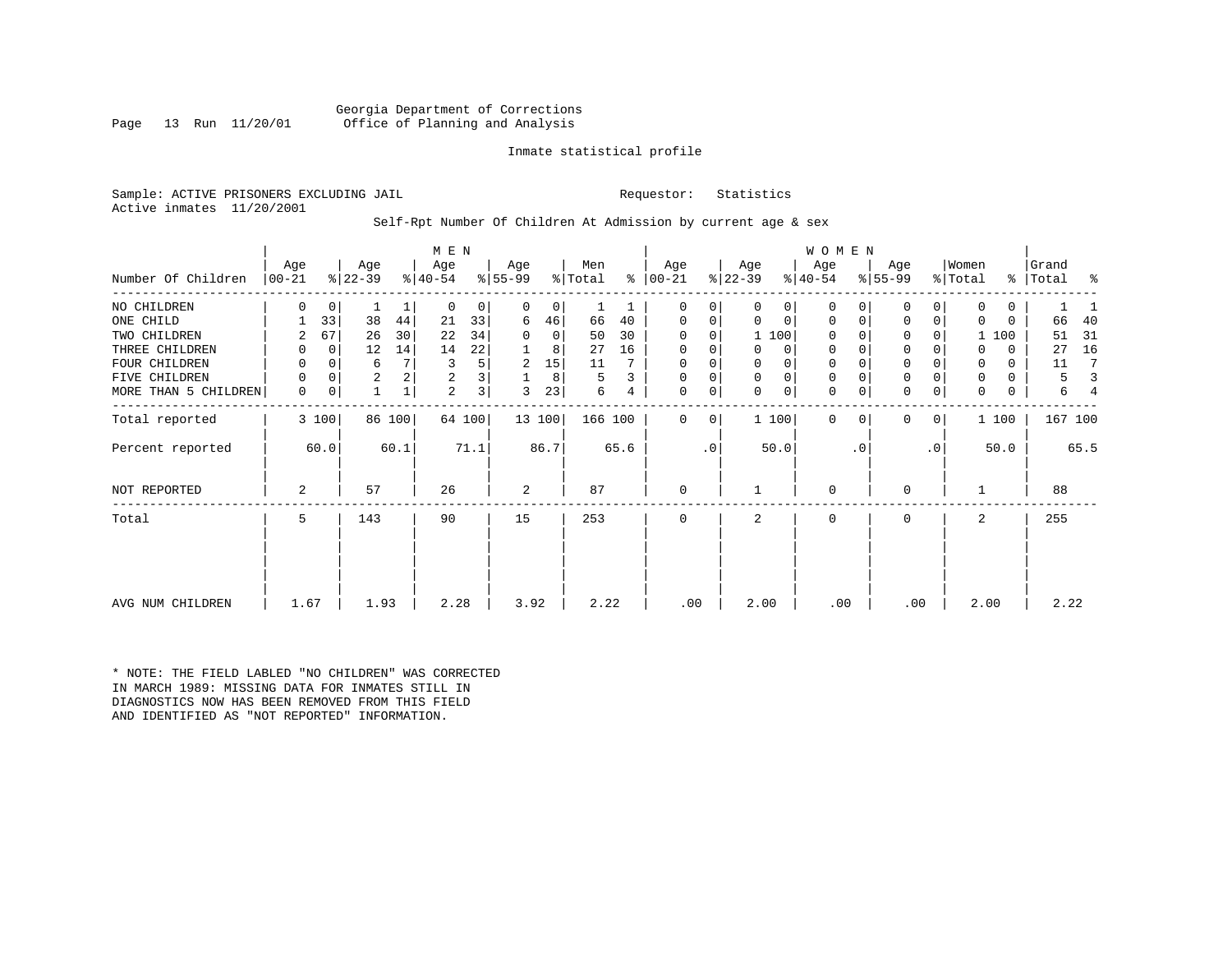# Georgia Department of Corrections<br>Page 14 Run 11/20/01 Office of Planning and Analysis Page 14 Run 11/20/01 Office of Planning and Analysis

## Inmate statistical profile

Sample: ACTIVE PRISONERS EXCLUDING JAIL **Requestor:** Statistics Active inmates 11/20/2001

# Self-Rpt Religious Affiliation by current age & sex

|                  |                  |          |                  |          | M E N           |          |                  |          |                |          |                 |              |                 |       | <b>WOMEN</b>    |           |                  |             |                  |          |                 |              |
|------------------|------------------|----------|------------------|----------|-----------------|----------|------------------|----------|----------------|----------|-----------------|--------------|-----------------|-------|-----------------|-----------|------------------|-------------|------------------|----------|-----------------|--------------|
| Religion         | Age<br>$00 - 21$ |          | Age<br>$8 22-39$ |          | Age<br>$ 40-54$ |          | Age<br>$8 55-99$ |          | Men<br>% Total | %        | Age<br>$ 00-21$ |              | Age<br>$ 22-39$ |       | Age<br>$ 40-54$ |           | Age<br>$8 55-99$ |             | Women<br>% Total | ⊱        | Grand<br> Total | ႜ            |
| <b>ISLAM</b>     | 0                | 0        | 10               | 7        | .5              | 6        |                  | 7        | 16             | 6        | 0               | 0            | 0               | 0     | $\mathbf 0$     | 0         | 0                | 0           | $\Omega$         | $\Omega$ | 16              | 6            |
| CATHOLIC         |                  | 0        | 3                | 2        |                 |          | $\Omega$         | 0        | 4              | 2        | $\Omega$        | $\Omega$     | $\overline{0}$  | 0     | $\Omega$        | 0         | 0                | 0           | $\Omega$         | $\Omega$ | 4               | 2            |
| <b>BAPTIST</b>   | 2                | 40       | 50               | 36       | 53              | 60       | 7                | 47       | 112            | 45       | U               | $\Omega$     | 1               | 50    | 0               | 0         | 0                | $\mathbf 0$ | 1                | 50       | 113             | 45           |
| METHODIST        |                  | 0        | 2                | 1        | 1               |          |                  | 7        | 4              | 2        | 0               | <sup>0</sup> | 0               | 0     | $\Omega$        | 0         | 0                | $\Omega$    | $\Omega$         | $\Omega$ | 4               | $\sqrt{2}$   |
| EPISCOPLN        |                  | 0        | 0                | $\Omega$ | $\Omega$        | 0        | O                | 0        | O              | $\Omega$ | 0               | O            | 0               | 0     | $\Omega$        | 0         | 0                | 0           | $\Omega$         | $\Omega$ | U               | $\mathbf 0$  |
| PRESBYTRN        |                  | 0        | 0                | $\Omega$ | $\Omega$        | $\Omega$ | O                | $\Omega$ | $\Omega$       | O        | U               | $\Omega$     | $\Omega$        | 0     | $\Omega$        | $\Omega$  | 0                | $\Omega$    | $\Omega$         | $\Omega$ | O               | $\Omega$     |
| CHC OF GOD       |                  | $\Omega$ |                  |          | $\Omega$        | $\Omega$ | 0                | $\Omega$ |                | $\Omega$ | $\Omega$        | $\Omega$     | $\Omega$        | 0     | $\Omega$        | $\Omega$  | 0                | $\Omega$    | $\Omega$         | $\Omega$ |                 | $\Omega$     |
| HOLINESS         |                  | $\Omega$ | 4                | 3        | 2               | 2        | 2                | 13       |                | ζ        | $\Omega$        | U            | $\mathbf{1}$    | 50    | $\Omega$        | 0         | 0                | $\Omega$    |                  | 50       | 9               | 4            |
| <b>JEWISH</b>    |                  | $\Omega$ |                  | 1        | $\Omega$        | $\Omega$ | O                | 0        |                | O        | 0               | O            | 0               | 0     | $\Omega$        | 0         | 0                | $\Omega$    | $\Omega$         | $\Omega$ |                 | 0            |
| ANGLICAN         |                  | 0        | 0                | 0        | $\Omega$        | 0        | U                | 0        | 0              | O        | 0               | U            | 0               | 0     | $\Omega$        | 0         | 0                | 0           | $\Omega$         | 0        |                 | $\mathbf 0$  |
| GRK ORTHDX       |                  | 0        | O                | $\Omega$ | $\Omega$        | $\Omega$ | U                | 0        | 0              | $\Omega$ | $\Omega$        | <sup>0</sup> | $\Omega$        | 0     | $\Omega$        | 0         | 0                | 0           | $\Omega$         | 0        |                 | 0            |
| HINDU            |                  | $\Omega$ | 0                | $\Omega$ | ∩               | $\Omega$ |                  | $\Omega$ | $\Omega$       | $\Omega$ | $\Omega$        |              | $\Omega$        | 0     | $\Omega$        | $\Omega$  | 0                | $\Omega$    | $\Omega$         | $\Omega$ |                 | $\Omega$     |
| <b>BUDDHIST</b>  |                  | $\Omega$ | 0                | $\Omega$ | $\Omega$        | $\Omega$ |                  | 0        | 0              | $\Omega$ | 0               | O            | $\Omega$        | 0     | $\Omega$        | $\Omega$  | 0                | $\Omega$    | $\Omega$         | $\Omega$ |                 | $\Omega$     |
| TAOIST           |                  | $\Omega$ | 0                | $\Omega$ |                 | $\Omega$ |                  | $\Omega$ |                | O        | U               | O            | 0               | 0     | 0               | 0         | 0                | $\Omega$    | $\Omega$         | 0        |                 | $\Omega$     |
| SHINTOIST        |                  | $\Omega$ | 0                | $\Omega$ | $\Omega$        | $\Omega$ | O                | $\Omega$ | 0              | O        | U               | $\Omega$     | $\Omega$        | 0     | $\Omega$        | $\Omega$  | 0                | $\Omega$    | $\Omega$         | $\Omega$ |                 | $\Omega$     |
| SEVEN D AD       |                  | $\Omega$ | 0                | $\Omega$ | 2               |          | O                | $\Omega$ | 2              |          | U               |              | $\overline{0}$  | O     | $\Omega$        | $\Omega$  | 0                | $\Omega$    | $\Omega$         | $\Omega$ |                 |              |
| JEHOVAH WT       |                  | $\Omega$ | 2                |          |                 |          | O                | $\Omega$ | 3              | 1        | $\Omega$        | $\Omega$     | $\Omega$        | 0     | $\Omega$        | $\Omega$  | 0                | 0           | $\Omega$         | $\Omega$ |                 | $\mathbf{1}$ |
| LATR DAY S       |                  | $\Omega$ | 0                | $\Omega$ | $\Omega$        | $\Omega$ | U                | $\Omega$ | 0              | O        | 0               |              | 0               | 0     | $\Omega$        | 0         | 0                | 0           | $\Omega$         | $\Omega$ |                 | $\Omega$     |
| QUAKER           |                  | 0        | 0                | $\Omega$ | ∩               | $\Omega$ | U                | 0        | 0              | $\Omega$ | $\Omega$        | <sup>0</sup> | 0               | 0     | 0               | 0         | 0                | 0           | $\Omega$         | 0        | ∩               | 0            |
| OTHER PROD       |                  | 0        | 16               | 12       | 6               | 7        | -1               | 7        | 23             | 9        | $\Omega$        | $\Omega$     | 0               | 0     | $\Omega$        | $\Omega$  | 0                | $\Omega$    | $\Omega$         | $\Omega$ | 23              | 9            |
| <b>NONE</b>      | 2                | 40       | 34               | 24       | 14              | 16       | 3                | 20       | 53             | 21       | $\Omega$        | $\Omega$     | $\Omega$        | 0     | $\Omega$        | 0         | 0                | $\Omega$    | $\Omega$         | $\Omega$ | 53              | 21           |
| <b>OTHER</b>     |                  | 20       | 16               | 12       | 3               | 3        | 0                | 0        | 20             | 8        | 0               | 0            | $\Omega$        | 0     | $\Omega$        | 0         | 0                | 0           | $\Omega$         | $\Omega$ | 20              | 8            |
| Total reported   |                  | 5 100    | 139 100          |          |                 | 88 100   | 15 100           |          | 247 100        |          | 0               | 0            |                 | 2 100 | 0               | 0         | 0                | 0           |                  | 2 100    | 249 100         |              |
| Percent reported |                  | 100.0    |                  | 97.2     |                 | 97.8     |                  | 100.0    |                | 97.6     |                 | $\cdot$ 0    |                 | 100.0 |                 | $\cdot$ 0 |                  | . 0         |                  | 100.0    |                 | 97.6         |
| NOT RPTD         | $\Omega$         |          | 4                |          | 2               |          | $\Omega$         |          | 6              |          | $\Omega$        |              | $\Omega$        |       | $\Omega$        |           | U                |             | $\mathbf 0$      |          | 6               |              |
| Total            | 5                |          | 143              |          | 90              |          | 15               |          | 253            |          | $\Omega$        |              | 2               |       | 0               |           | 0                |             | 2                |          | 255             |              |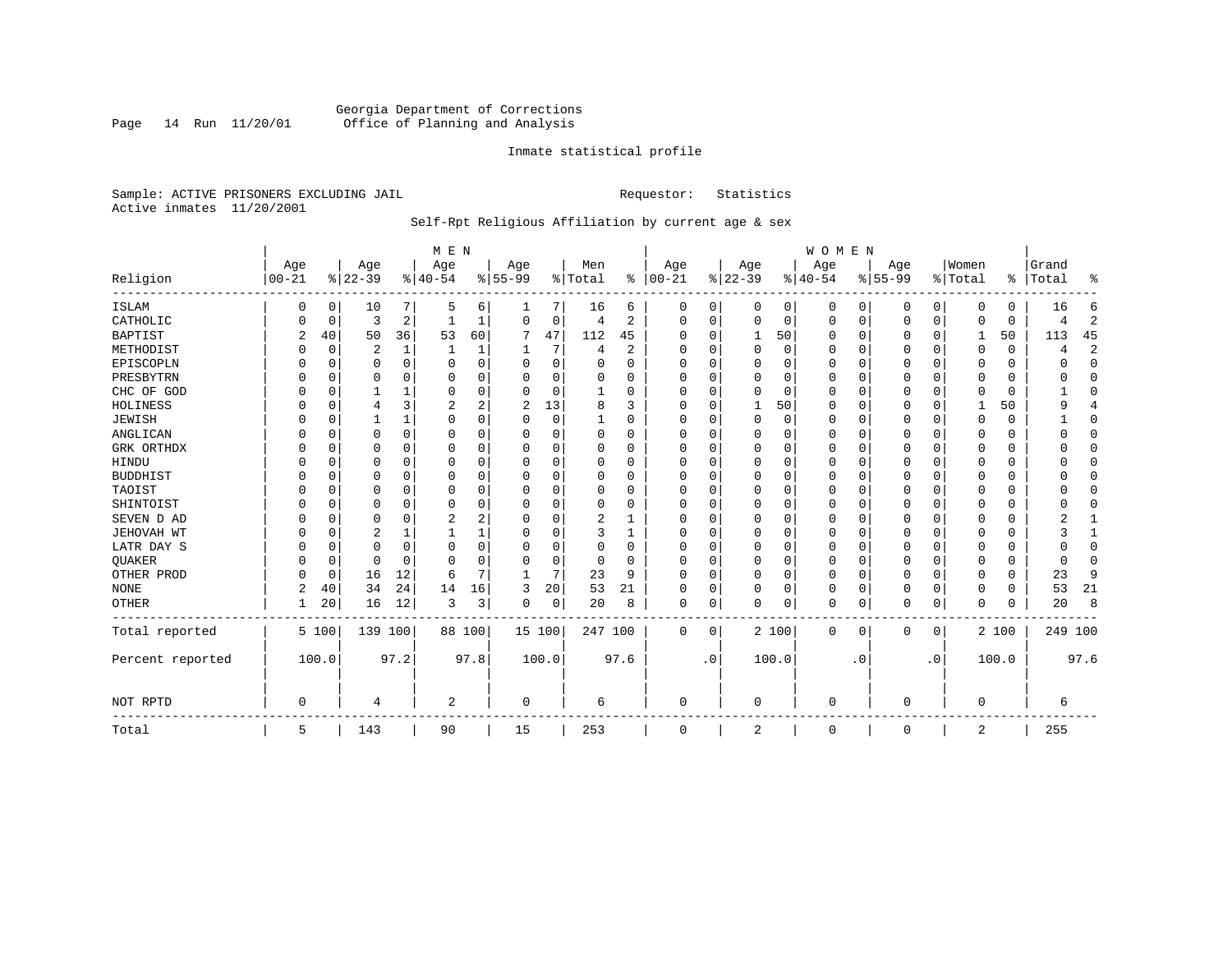# Georgia Department of Corrections<br>Page 15 Run 11/20/01 Office of Planning and Analysis Office of Planning and Analysis

## Inmate statistical profile

Sample: ACTIVE PRISONERS EXCLUDING JAIL **Requestor:** Statistics Active inmates 11/20/2001

Self-Rpt Family Behavior Patterns \* by current age & sex

|                  |                 |          |                  |      | M E N            |      |                 |        |                |          |                  |     |                  |          | W O M E N        |           |                    |           |                  |          |                |      |
|------------------|-----------------|----------|------------------|------|------------------|------|-----------------|--------|----------------|----------|------------------|-----|------------------|----------|------------------|-----------|--------------------|-----------|------------------|----------|----------------|------|
| Family Behavior  | Age<br>$ 00-21$ |          | Age<br>$ 22-39 $ |      | Age<br>$ 40-54 $ |      | Age<br>$ 55-99$ |        | Men<br>% Total | ႜ        | Age<br>$00 - 21$ |     | Age<br>$ 22-39 $ |          | Age<br>$ 40-54 $ |           | Age<br>$8155 - 99$ |           | Women<br>% Total | ∻        | Grand<br>Total | ႜ    |
| CRIMINLTY        | 2               | 18       | 48               | 21   | 31               | 25   | 3               | 20     | 84             | 23       | 0                | 0   |                  | 17       | 0                |           | 0                  |           |                  | 17       | 85             | 22   |
| ALCOHOLISM       |                 | 9        | 34               | 15   | 20               | 16   |                 |        | 56             | 15       | 0                | 0   |                  | 17       | 0                |           | $\mathbf 0$        | 0         |                  | 17       | 57             | -15  |
| DRUG ABUSE       |                 | 9        | 23               | 10   | 11               | 9    |                 |        | 36             | 10       |                  |     |                  | 17       | 0                |           |                    |           |                  | 17       | 37             | 10   |
| DOMINERING       |                 |          |                  | 0    |                  |      |                 |        |                | $\Omega$ |                  |     |                  | 17       | U                |           |                    |           |                  | 17       |                |      |
| MIGRANT          |                 |          |                  |      |                  |      |                 |        | 4              |          |                  |     |                  | $\Omega$ |                  |           |                    |           |                  | 0        |                |      |
| INFL BTGS        |                 | 9        |                  |      |                  |      |                 | 20     | 19             |          |                  |     |                  | $\Omega$ |                  |           |                    |           |                  | 0        | 19             |      |
| PERMISSIVE       |                 | $\Omega$ | 0                |      |                  |      | 0               | 0      | 0              | 0        | $\Omega$         | 0   |                  | 17       | 0                |           | $\Omega$           |           |                  | 17       |                |      |
| FATH ABSNT       | 4               | 36       | 76               | 34   | 42               | 34   | 5               | 33     | 127            | 34       |                  |     | $\Omega$         | $\Omega$ | 0                |           |                    |           |                  | $\Omega$ | 127            | 34   |
| MOTH ABSNT       |                 | 18       | 24               | 11   | 12               | 10   | 2               | 13     | 40             | 11       | 0                | 0   |                  | $\Omega$ | 0                |           |                    |           |                  | 0        | 40             | 11   |
| NONE             | 0               | 0        | 4                | 2    | 2                | 2    | 0               | 0      | 6              | 2        | 0                | 0   |                  | 17       | 0                |           | 0                  |           |                  |          | 7              |      |
| Total reported   | 11 100          |          | 224 100          |      | 123              | 100  |                 | 15 100 | 373 100        |          | $\mathbf 0$      | 0   |                  | 6 100    | $\mathbf 0$      | 0         | $\mathbf 0$        | 0         |                  | 6 100    | 379 100        |      |
| Percent reported |                 | 100.0    |                  | 76.9 |                  | 75.6 |                 | 60.0   |                | 75.9     |                  | .0' |                  | 100.0    |                  | $\cdot$ 0 |                    | $\cdot$ 0 |                  | 100.0    |                | 76.1 |
| <b>OTHER</b>     | 0               |          | 33               |      | 22               |      | 6               |        | 61             |          | 0                |     | $\Omega$         |          | 0                |           | $\Omega$           |           | $\Omega$         |          | 61             |      |
| Total            | 5               |          | 143              |      | 90               |      | 15              |        | 253            |          | 0                |     | 2                |          | 0                |           | 0                  |           | 2                |          | 255            |      |

\* NOTE: SINCE THERE CAN BE UP TO FIVE BEHAVIOR CODES PER INMATE, THE NUMBER OF CASES REPORTED IN THE DETAIL LINES AND THE TOTAL REPORTED LINE MAY EXCEED THE TOTAL NUMBER OF CASES. IN SHORT, THIS TABLE COUNTS THE NUMBER OF BEHAVIOR PROBLEMS, NOT INMATES.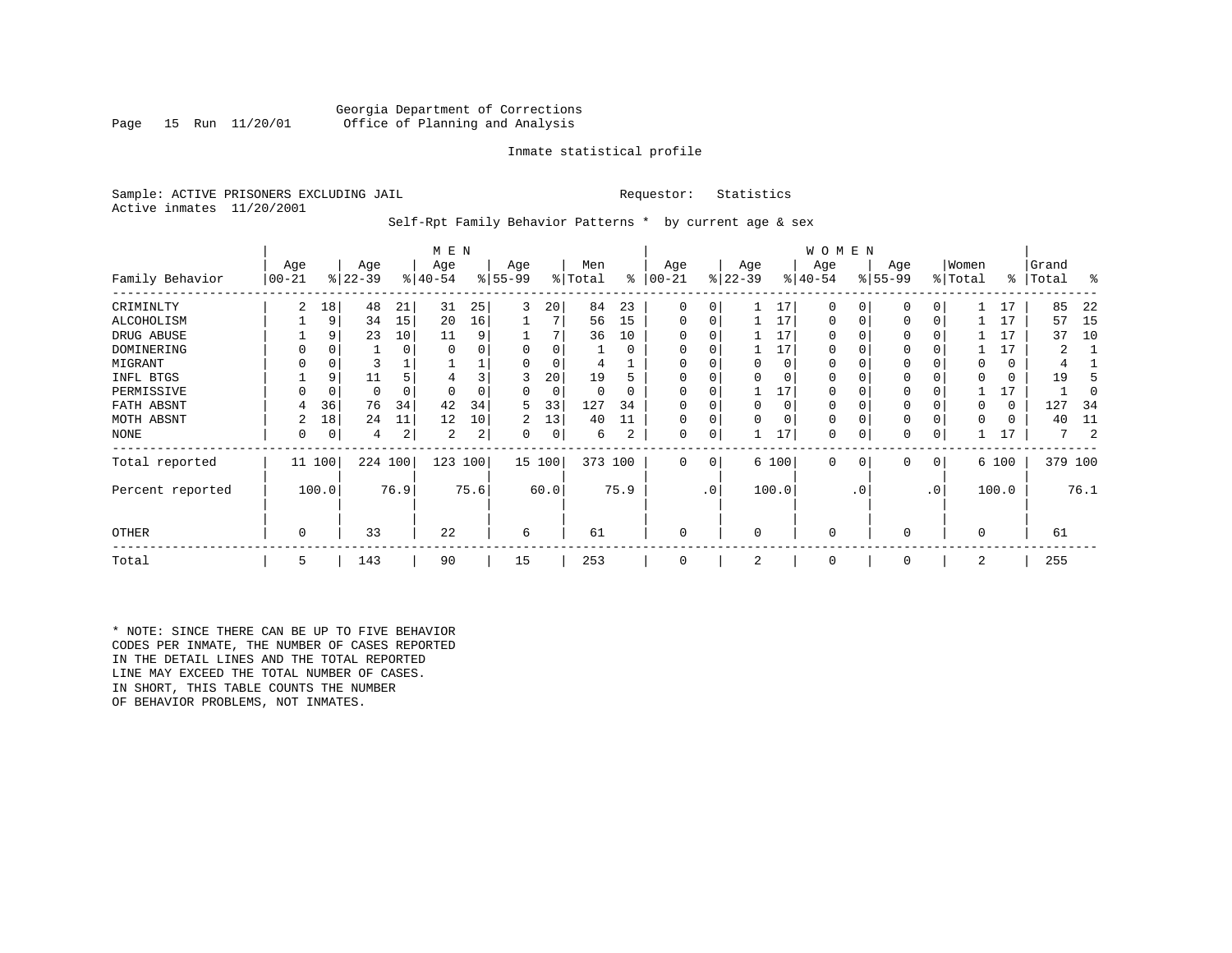# Georgia Department of Corrections<br>Page 16 Run 11/20/01 Office of Planning and Analysis Office of Planning and Analysis

## Inmate statistical profile

Sample: ACTIVE PRISONERS EXCLUDING JAIL **Requestor:** Statistics Active inmates 11/20/2001

# Inmate Diagnostic Behavior Problem \* by current age & sex

|                    |            |          |           |                | M E N          |       |          |          |                |                |          |           |             |          | <b>WOMEN</b> |           |           |             |             |              |           |                |
|--------------------|------------|----------|-----------|----------------|----------------|-------|----------|----------|----------------|----------------|----------|-----------|-------------|----------|--------------|-----------|-----------|-------------|-------------|--------------|-----------|----------------|
|                    | Age        |          | Age       |                | Age            |       | Age      |          | Men            |                | Age      |           | Age         |          | Age          |           | Age       |             | Women       |              | Grand     |                |
| Diagnostic Problem | $ 00 - 21$ |          | $ 22-39 $ |                | $8 40-54$      |       | $ 55-99$ |          | % Total        | ွေ             | $ 00-21$ |           | $ 22-39 $   |          | $ 40-54 $    |           | $ 55-99 $ |             | % Total     |              | %   Total | ႜ              |
| ALCOHOLIC          | 0          | 0        | 8         | 2              | -6             | 3     | 3        | 10       | 17             | 3              | 0        | 0         |             | 25       | 0            | 0         | 0         | $\Omega$    |             | 25           | 18        | 3              |
| <b>ALCOH ABSE</b>  |            | 0        | 29        | 9              | 19             | 10    | 2        | 7        | 50             | 9              | 0        | 0         | $\mathbf 0$ | 0        | 0            | 0         | 0         | $\mathbf 0$ | $\Omega$    | $\Omega$     | 50        | 9              |
| DRUG EXP           |            | 17       | 51        | 15             | 30             | 16    | 4        | 13       | 87             | 15             |          |           | $\Omega$    | 0        | $\Omega$     | 0         | 0         | $\Omega$    | $\Omega$    | $\Omega$     | 87        | 15             |
| DRUG ABSE          |            | 17       | 58        | 17             | 25             | 13    | 2        | 7        | 87             | 15             | U        |           |             | 25       | 0            | 0         | U         | $\Omega$    |             | 25           | 88        | 15             |
| NARC ADDCT         |            | 0        | 2         |                | $\overline{2}$ |       | O        | $\Omega$ | 4              |                | U        |           | $\Omega$    | $\Omega$ | $\Omega$     | $\Omega$  | U         | $\Omega$    | $\Omega$    | $\Omega$     | 4         | 1              |
| EPILEPTIC          |            | 0        | 3         |                |                |       | U        | $\Omega$ | 4              |                | U        |           | $\Omega$    | O        | $\Omega$     | $\Omega$  | U         | $\Omega$    | $\Omega$    | $\Omega$     | 4         |                |
| MANIPULTVE         |            | 25       | 24        | 7              | 10             |       | 3        | 10       | 40             |                |          |           | $\Omega$    | 0        | $\Omega$     | $\Omega$  | 0         | $\Omega$    | $\Omega$    | $\Omega$     | 40        | 7              |
| ASSAULTIVE         |            | 33       | 111       | 33             | 71             | 37    | 11       | 37       | 197            | 34             | U        |           | 2           | 50       | $\Omega$     | 0         | 0         | 0           | 2           | 50           | 199       | 35             |
| ESCPE TEND         |            | 0        | 15        | 4              | 16             | 8     | 2        | 7        | 33             | 6              | U        |           | $\Omega$    | 0        | $\Omega$     | $\Omega$  |           | O           | $\Omega$    | $\Omega$     | 33        | 6              |
| SUICIDAL           |            | 0        | 16        | 5              |                | 2     |          | 3        | 21             |                | ∩        |           | $\Omega$    | O        | $\Omega$     | $\Omega$  |           | O           | ∩           | $\Omega$     | 21        | 4              |
| WITHDRAWN          |            | $\Omega$ |           |                |                |       |          | U        |                |                |          |           | $\Omega$    | O        | 0            | $\Omega$  |           | O           |             | U            |           | $\Omega$       |
| PR RLTY CT         |            | $\Omega$ | 3         |                |                |       |          | U        | 5              |                | $\Omega$ |           | $\Omega$    | O        | $\Omega$     | $\Omega$  |           | $\Omega$    | ∩           | $\Omega$     |           |                |
| HOMOSEXUAL         |            | 8        |           | $\Omega$       |                |       |          | 0        | $\overline{a}$ | $\Omega$       | ∩        |           | $\Omega$    | $\Omega$ | $\Omega$     | $\Omega$  | 0         | $\Omega$    |             | U            |           | O              |
| <b>NONE</b>        |            | $\Omega$ | ζ         |                |                |       |          | 3        | 5              |                | ∩        |           | $\Omega$    | O        | $\Omega$     | $\Omega$  | ი         | $\Omega$    |             | U            |           |                |
| OTHER              |            | $\Omega$ |           | $\overline{2}$ | $\overline{c}$ |       |          | 0        | 9              | $\overline{2}$ | $\Omega$ |           | $\Omega$    | O        | 0            | $\Omega$  | 0         | $\Omega$    | $\Omega$    | 0            |           | 2              |
| NOT RPTD           | $\Omega$   | 0        | 6         | $\overline{a}$ | $\overline{2}$ |       |          | 3        | 9              | 2              | $\Omega$ | 0         | $\mathbf 0$ | 0        | 0            | 0         | U         | 0           | $\Omega$    | <sup>0</sup> | 9         | $\overline{2}$ |
| Total reported     | 12 100     |          | 339       | 100            | 191 100        |       |          | 30 100   | 572 100        |                | $\Omega$ | $\Omega$  |             | 4 100    | $\Omega$     | 0         | 0         | 0           |             | 4 100        | 576 100   |                |
| Percent reported   |            | 100.0    |           | 99.3           |                | 100.0 |          | 100.0    |                | 99.6           |          | $\cdot$ 0 |             | 100.0    |              | $\cdot$ 0 |           | $\cdot$ 0   |             | 100.0        |           | 99.6           |
| <b>UNKNOWN</b>     | $\Omega$   |          |           |                | $\Omega$       |       | $\Omega$ |          |                |                | $\Omega$ |           | $\mathbf 0$ |          | $\Omega$     |           | 0         |             | $\mathbf 0$ |              |           |                |
|                    |            |          |           |                |                |       |          |          |                |                |          |           |             |          |              |           |           |             |             |              |           |                |
| Total              | 5          |          | 143       |                | 90             |       | 15       |          | 253            |                | $\Omega$ |           | 2           |          | 0            |           | 0         |             | 2           |              | 255       |                |

\* NOTE: SINCE THERE CAN BE UP TO FIVE BEHAVIOR CODES PER INMATE, THE NUMBER OF CASES REPORTED IN THE DETAIL LINES AND THE TOTAL REPORTED LINE MAY EXCEED THE TOTAL NUMBER OF CASES.IN SHORT, THIS TABLE COUNTS THE NUMBER OF BEHAVIOR PROBLEMS, NOT INMATES.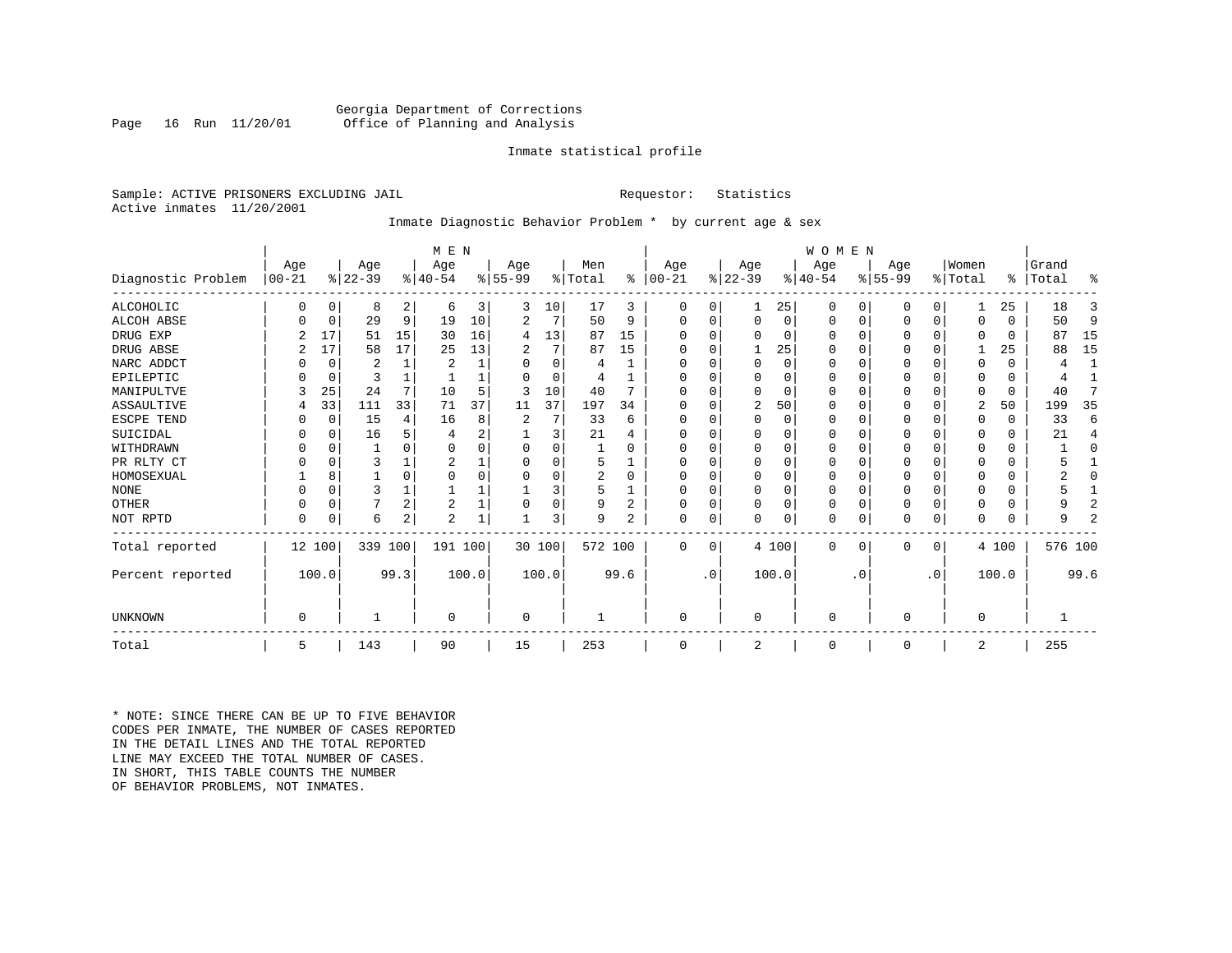# Georgia Department of Corrections Page 17 Run 11/20/01 Office of Planning and Analysis

# Inmate statistical profile

Sample: ACTIVE PRISONERS EXCLUDING JAIL **Requestor:** Statistics Active inmates 11/20/2001

# Physical Profile (General Condition) by current age & sex

|                                                                                  |                           |                               |                             |                                              | M E N            |                      |                    |                     |                      |                                |                                |                                   |                                          |                                | <b>WOMEN</b>                                |                                   |                            |                                |                                                 |             |                                   |                 |
|----------------------------------------------------------------------------------|---------------------------|-------------------------------|-----------------------------|----------------------------------------------|------------------|----------------------|--------------------|---------------------|----------------------|--------------------------------|--------------------------------|-----------------------------------|------------------------------------------|--------------------------------|---------------------------------------------|-----------------------------------|----------------------------|--------------------------------|-------------------------------------------------|-------------|-----------------------------------|-----------------|
| Physical Profile                                                                 | Age<br>$ 00-21$           |                               | Age<br>$8 22-39$            |                                              | Age<br>$8 40-54$ |                      | Age<br>$8155 - 99$ |                     | Men<br>% Total       | ⊱                              | Age<br>$ 00-21$                |                                   | Age<br>$ 22-39 $                         |                                | Aqe<br>$8 40-54$                            |                                   | Age<br>$8155 - 99$         |                                | Women<br>% Total                                |             | Grand<br>%   Total                | $^{\circ}$      |
| NO LIMITATION<br>DEFECT NO MAJOR LIMT<br>DEFECT MAJOR LIMIT<br>VERY MAJOR DEFECT | 4<br>$\Omega$<br>$\Omega$ | 80<br>20<br>0<br>$\mathbf{0}$ | 110<br>13<br>18<br>$\Omega$ | 78<br>$\overline{9}$<br>13<br>0 <sup>1</sup> | 40<br>17<br>32   | 44<br>19<br>36<br>Τ. | 4<br>2<br>8        | 27<br>13<br>53<br>7 | 158<br>33<br>58<br>2 | 63<br>13<br>23<br>$\mathbf{I}$ | 0<br>$\Omega$<br>$\Omega$<br>0 | 0<br>$\Omega$<br>0<br>$\mathbf 0$ | $\mathbf{0}$<br>$\mathbf{0}$<br>$\Omega$ | 2 100<br>$\mathbf 0$<br>0<br>0 | $\mathbf 0$<br>$\mathbf 0$<br>0<br>$\Omega$ | 0<br>0<br>$\Omega$<br>$\mathbf 0$ | 0<br>0<br>0<br>$\mathbf 0$ | $\Omega$<br>$\Omega$<br>0<br>0 | 2 100<br>$\mathbf 0$<br>$\Omega$<br>$\mathbf 0$ | 0<br>0<br>0 | 160<br>33<br>58<br>$\overline{2}$ | 63<br>13<br>-23 |
| Total reported                                                                   |                           | 5 100                         |                             | 141 100                                      |                  | 90 100               |                    | 15 100              | 251 100              |                                | 0                              | 0                                 |                                          | 2 100                          | $\mathbf 0$                                 | $\mathbf 0$                       | 0                          | $\overline{0}$                 | 2 100                                           |             | 253 100                           |                 |
| Percent reported                                                                 |                           | 100.0                         |                             | 98.6                                         |                  | 100.0                |                    | 100.0               |                      | 99.2                           |                                | .0 <sup>1</sup>                   |                                          | 100.0                          |                                             | . 0                               |                            | .0                             | 100.0                                           |             |                                   | 99.2            |
| NOT REPORTED                                                                     | $\mathbf 0$               |                               | 2                           |                                              | $\mathbf 0$      |                      | 0                  |                     | 2                    |                                | 0                              |                                   | 0                                        |                                | $\mathbf 0$                                 |                                   | $\Omega$                   |                                | $\mathbf 0$                                     |             | 2                                 |                 |
| Total                                                                            | 5                         |                               | 143                         |                                              | 90               |                      | 15                 |                     | 253                  |                                | 0                              |                                   | 2                                        |                                | 0                                           |                                   | $\Omega$                   |                                | 2                                               |             | 255                               |                 |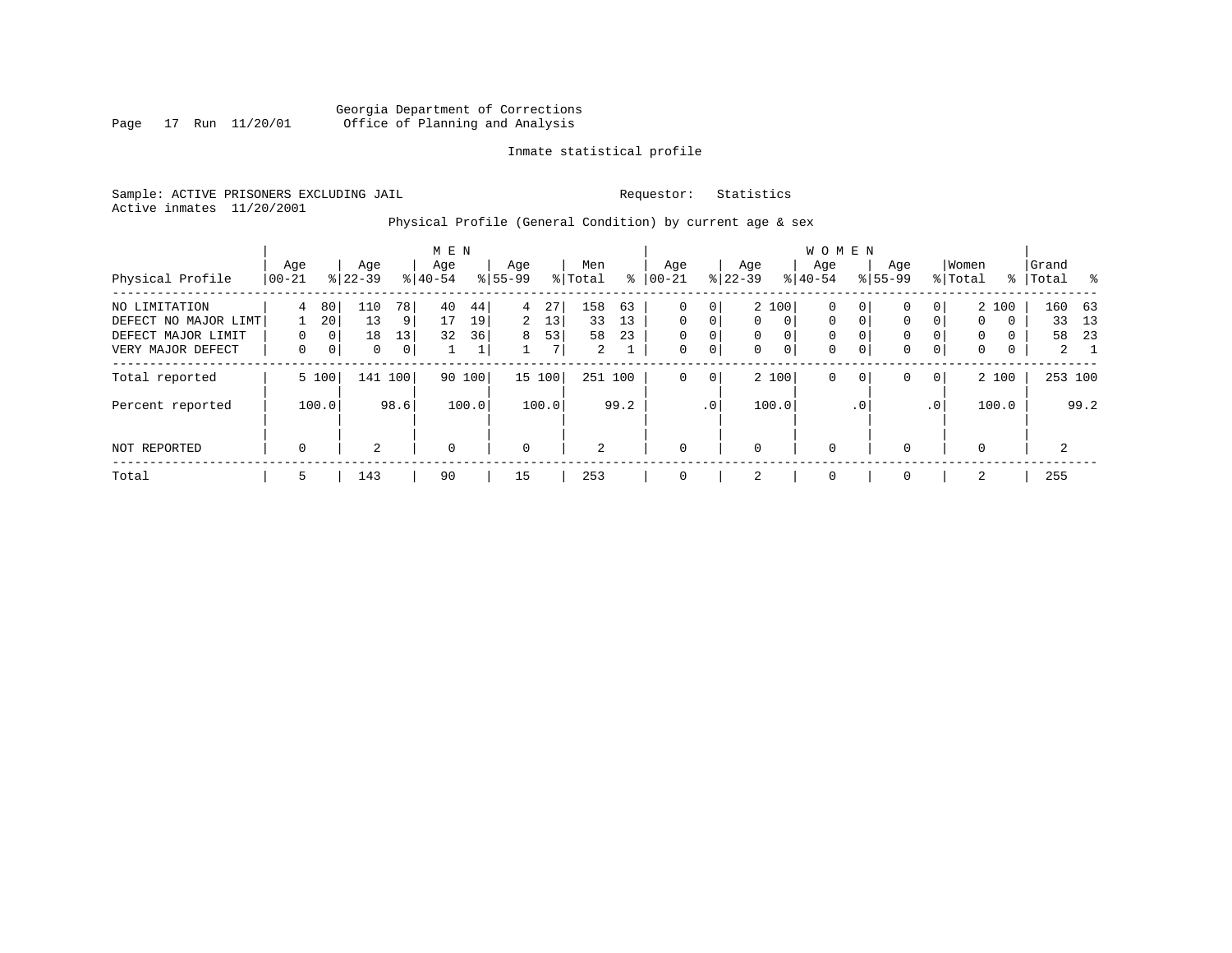# Georgia Department of Corrections Office of Planning and Analysis

# Inmate statistical profile

Sample: ACTIVE PRISONERS EXCLUDING JAIL **Requestor:** Statistics Active inmates 11/20/2001

Security Status by current age & sex

|                  |            |             |           |       | M E N    |       |           |        |          |       |           |             |           |       | <b>WOMEN</b> |           |             |           |             |       |           |         |
|------------------|------------|-------------|-----------|-------|----------|-------|-----------|--------|----------|-------|-----------|-------------|-----------|-------|--------------|-----------|-------------|-----------|-------------|-------|-----------|---------|
|                  | Age        |             | Age       |       | Age      |       | Age       |        | Men      |       | Age       |             | Age       |       | Age          |           | Age         |           | Women       |       | Grand     |         |
| Security         | $ 00 - 21$ |             | $ 22-39 $ |       | $ 40-54$ |       | $8 55-99$ |        | % Total  | ႜ     | $00 - 21$ |             | $ 22-39 $ |       | $ 40-54 $    |           | $8155 - 99$ |           | % Total     |       | %   Total | ႜ       |
| DIAG INCOM       | 0          | 0           | 0         | 0     |          |       | 0         | 0      |          | 0     | $\Omega$  | 0           | 0         | 0     |              |           | 0           | 0         | $\mathbf 0$ | 0     |           |         |
| WRK RELEAS       | 0          | 0           | 0         | 0     |          | 0     | 0         | 0      |          | 0     | 0         |             | 0         | 0     | 0            | 0         | 0           | 0         | $\Omega$    | 0     |           |         |
| TRUSTY           |            |             | 0         |       |          |       |           | 0      |          |       |           |             | $\Omega$  | 0     |              |           |             |           | $\Omega$    | 0     |           |         |
| MINIMUM          |            | 0           |           |       |          |       |           | 7      | 2        |       |           |             | $\Omega$  | 0     | $\Omega$     |           | 0           |           | 0           | 0     |           |         |
| MEDIUM           | $\Omega$   | 0           | 30        | 21    | 34       | 38    |           | 47     | 71       | 28    | $\Omega$  |             |           | 50    | $\mathbf{0}$ |           | 0           |           |             | 50    | 72        | 28      |
| CLOSE            | 4          | 80          | 95        | 66    | 53       | 59    |           | 47     | 159      | 63    | $\Omega$  |             | $\Omega$  | 0     | $\Omega$     |           | 0           |           | 0           | 0     | 159       | 62      |
| MAXIMUM          | $\Omega$   | $\mathbf 0$ | 15        | 10    |          |       | 0         | 0      | 16       | 6     | $\Omega$  |             |           | 50    | $\Omega$     |           | 0           |           |             | 50    | 17        |         |
| DIAGNOSTIC       |            | 20          | 2         |       | 2        | 2     | 0         | 0      | 5        | 2     | 0         | 0           | $\Omega$  | 0     | $\mathbf 0$  | 0         | 0           | 0         | $\mathbf 0$ | 0     | 5.        |         |
| Total reported   |            | 5 100       | 143       | 100   | 90       | 100   |           | 15 100 | 253 100  |       | 0         | $\mathbf 0$ |           | 2 100 | $\mathbf 0$  | $\circ$   | 0           | 0         |             | 2 100 |           | 255 100 |
| Percent reported |            | 100.0       |           | 100.0 |          | 100.0 |           | 100.0  |          | 100.0 |           | $\cdot$ 0   |           | 100.0 |              | $\cdot$ 0 |             | $\cdot$ 0 |             | 100.0 |           | 100.0   |
| NOT RPTD         | 0          |             | 0         |       | $\Omega$ |       | 0         |        | $\Omega$ |       | $\Omega$  |             | 0         |       | $\mathbf 0$  |           | 0           |           | $\mathbf 0$ |       |           |         |
| Total            | 5          |             | 143       |       | 90       |       | 15        |        | 253      |       | $\Omega$  |             | 2         |       | $\mathbf 0$  |           | 0           |           | 2           |       | 255       |         |

\* NOTE: BEGINNING IN JULY 1987, THE FACILITIES DIVISION NO LONGER CODED INMATES AS BEING WORK RELEASE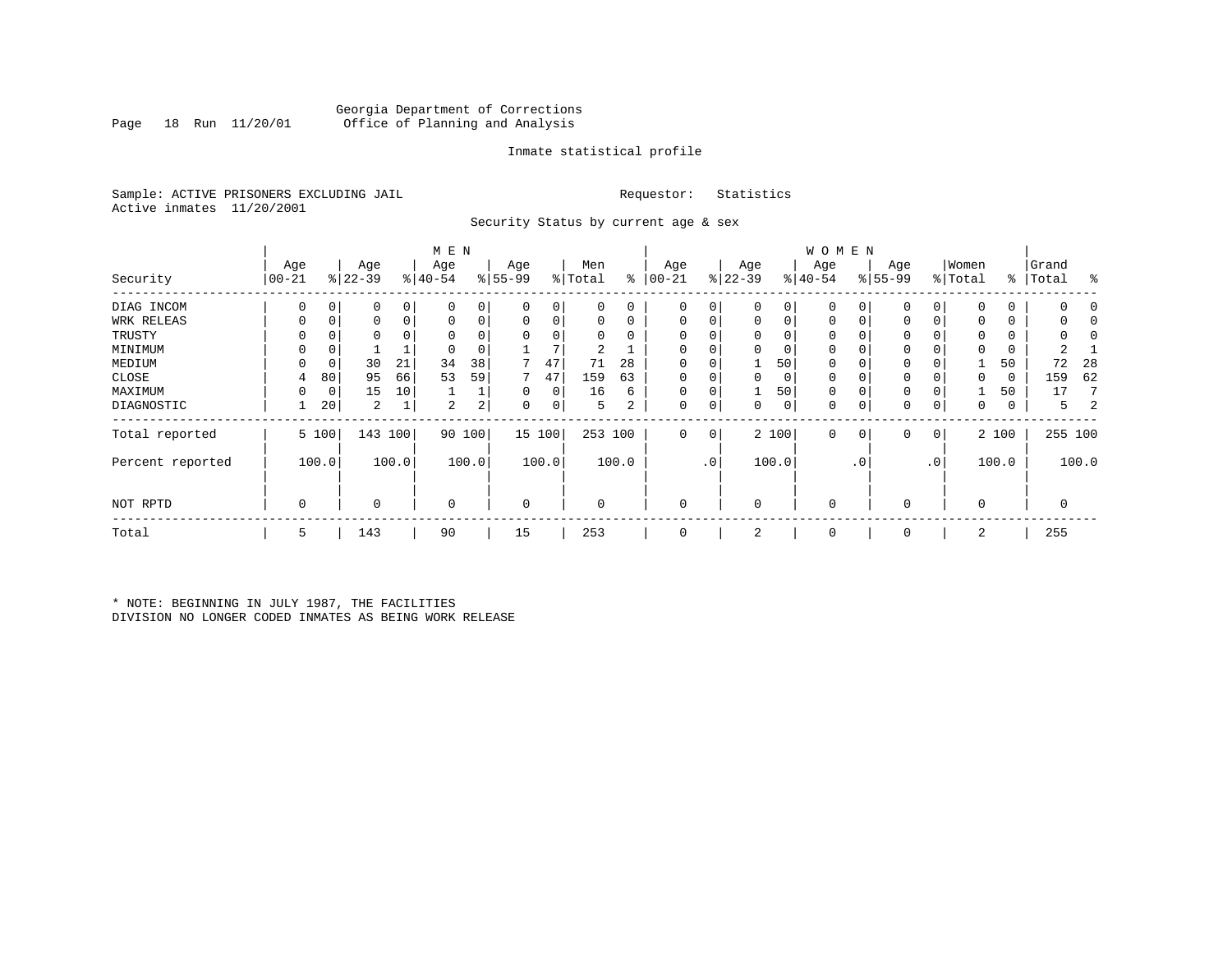# Georgia Department of Corrections<br>Page 19 Run 11/20/01 Office of Planning and Analysis Page 19 Run 11/20/01 Office of Planning and Analysis

## Inmate statistical profile

Sample: ACTIVE PRISONERS EXCLUDING JAIL **Requestor:** Statistics Active inmates 11/20/2001

Number Of Sentences by current age & sex

|                     |                 |             |                  |       | M E N            |        |                 |        |                |       |                      |                |                  |                | W O M E N        |           |                     |                 |                  |          |                |       |
|---------------------|-----------------|-------------|------------------|-------|------------------|--------|-----------------|--------|----------------|-------|----------------------|----------------|------------------|----------------|------------------|-----------|---------------------|-----------------|------------------|----------|----------------|-------|
| Number Of Sentences | Age<br>$ 00-21$ |             | Age<br>$ 22-39 $ |       | Age<br>$ 40-54 $ |        | Age<br>$ 55-99$ |        | Men<br>% Total |       | Age<br>$8   00 - 21$ |                | Age<br>$ 22-39 $ |                | Age<br>$8 40-54$ |           | Age<br>$8 55-99$    |                 | Women<br>% Total | ⊱        | Grand<br>Total | ႜ     |
| $_{\rm ONE}$        | 0               | 0           | 16               | 11    | 13               | 14     | 2               | 13     | 31             | 12    | 0                    | 0              | $\Omega$         | 0 <sup>1</sup> | 0                |           | $\mathbf 0$         | 0               | $\Omega$         | 0        | 31             | 12    |
| TWO                 | 3               | 60          | 29               | 20    | 15               | 17     | 5               | 33     | 52             | 21    | 0                    | 0              |                  | 50             | 0                |           | 0                   | 0               |                  | 50       | 53             | 21    |
| THREE               | 0               | 0           | 28               | 20    | 19               | 21     |                 |        | 48             | 19    | $\Omega$             |                |                  | $\mathbf{0}$   | 0                |           | 0                   |                 | $\Omega$         | 0        | 48             | 19    |
| <b>FOUR</b>         | $\Omega$        | $\Omega$    | 18               | 13    | 14               | 16     |                 |        | 33             | 13    | $\Omega$             | 0              |                  | $\mathbf 0$    | $\Omega$         |           | $\mathsf{O}\xspace$ |                 |                  | $\Omega$ | 33             | 13    |
| FIVE                | $\Omega$        | $\mathbf 0$ | 12               | 8     | 5                | 6      | 2               | 13     | 19             | 8     | 0                    | 0              |                  | 50             | 0                |           | $\mathbf 0$         |                 |                  | 50       | 20             | 8     |
| MORE THAN FIVE      | 2               | 40          | 40               | 28    | 24               | 27     | 4               | 27     | 70             | 28    | $\mathbf 0$          | $\overline{0}$ | 0                | 0              | 0                |           | $\mathsf{O}\xspace$ | 0               | $\mathbf 0$      | 0        | 70             | 27    |
| Total reported      |                 | 5 100       | 143 100          |       |                  | 90 100 |                 | 15 100 | 253 100        |       | $\Omega$             | $\overline{0}$ |                  | 2 100          | $\Omega$         | $\Omega$  | 0                   | 0               |                  | 2 100    | 255 100        |       |
| Percent reported    |                 | 100.0       |                  | 100.0 |                  | 100.0  |                 | 100.0  |                | 100.0 |                      | $\cdot$ 0      |                  | 100.0          |                  | $\cdot$ 0 |                     | .0 <sup>1</sup> |                  | 100.0    |                | 100.0 |
| NOT REPORTED        | 0               |             | 0                |       | $\Omega$         |        | $\mathbf 0$     |        | 0              |       | 0                    |                | $\Omega$         |                | $\mathbf 0$      |           | 0                   |                 | $\Omega$         |          | 0              |       |
| Total               | 5               |             | 143              |       | 90               |        | 15              |        | 253            |       | $\Omega$             |                | 2                |                | 0                |           | 0                   |                 | 2                |          | 255            |       |
|                     |                 |             |                  |       |                  |        |                 |        |                |       |                      |                |                  |                |                  |           |                     |                 |                  |          |                |       |
| AVG NUM SENTENCES   | 4.40            |             | 4.41             |       | 4.42             |        | 4.40            |        | 4.42           |       | .00                  |                | 3.50             |                | .00              |           | .00                 |                 | 3.50             |          | 4.41           |       |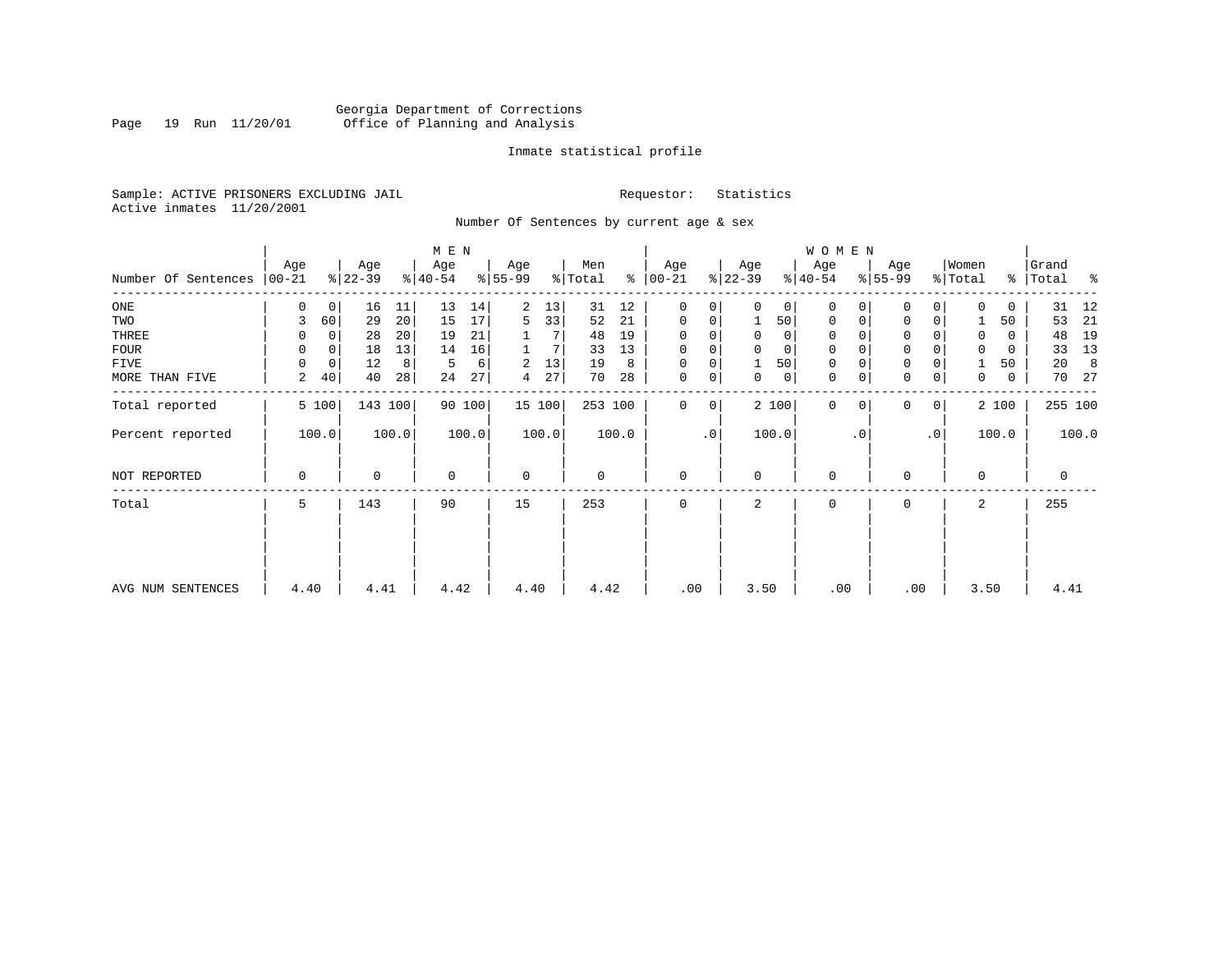# Georgia Department of Corrections Page 20 Run 11/20/01 Office of Planning and Analysis

## Inmate statistical profile

Sample: ACTIVE PRISONERS EXCLUDING JAIL **Requestor:** Statistics Active inmates 11/20/2001

Number Of Disciplinaries by current age & sex

|                  |                   |       |                  |         | M E N            |        |                 |          |                |       |                 |          |                  |                | WOMEN            |           |                 |                 |                  |       |                |       |
|------------------|-------------------|-------|------------------|---------|------------------|--------|-----------------|----------|----------------|-------|-----------------|----------|------------------|----------------|------------------|-----------|-----------------|-----------------|------------------|-------|----------------|-------|
| Disciplinaries   | Age<br>$ 00 - 21$ |       | Age<br>$ 22-39 $ |         | Age<br>$ 40-54 $ |        | Age<br>$ 55-99$ |          | Men<br>% Total | ႜ     | Age<br>$ 00-21$ |          | Age<br>$ 22-39 $ |                | Age<br>$ 40-54 $ |           | Age<br>$ 55-99$ |                 | Women<br>% Total | ွေ    | Grand<br>Total | ႜ     |
| ZERO             | 0                 | 0     | 29               | 20      | 32               | 36     |                 | 47       | 68             | 27    | 0               | 0        |                  | $\Omega$       | 0                |           | 0               | 0               |                  | 0     | 68             | 27    |
| ONE              | 4                 | 80    | 12               | 8       | 11               | 12     | 3               | 20       | 30             | 12    | 0               | 0        | $\Omega$         | $\overline{0}$ | 0                | 0         | 0               | 0               |                  | 0     | 30             | 12    |
| TWO              |                   | 20    | 10               | 7       | 12               | 13     | 2               | 13       | 25             | 10    | $\Omega$        |          |                  | 0              | $\Omega$         |           | $\Omega$        |                 |                  | 0     | 25             | 10    |
| THREE            | 0                 | 0     | 17               | 12      | 8                | 9      |                 | 0        | 25             | 10    | $\Omega$        |          |                  | $\Omega$       | $\Omega$         |           | 0               |                 |                  | 0     | 25             | 10    |
| <b>FOUR</b>      | $\Omega$          |       | 11               | 8       | 6                |        |                 | $\Omega$ | 17             |       | $\Omega$        | $\Omega$ |                  | 50             | $\Omega$         |           | $\mathbf 0$     |                 |                  | 50    | 18             | 7     |
| FIVE             | 0                 | 0     | 9                | 6       | $\overline{4}$   | 4      | $\Omega$        | 0        | 13             | 5     | $\Omega$        | 0        | $\Omega$         | 0              | 0                |           | $\mathbf 0$     |                 | 0                | 0     | 13             |       |
| MORE THAN FIVE   | 0                 | 0     | 55               | 38      | 17               | 19     | 3               | 20       | 75             | 30    | $\mathbf 0$     | 0        |                  | 50             | $\mathbf 0$      |           | $\mathbf{0}$    | 0               |                  | 50    | 76             | 30    |
| Total reported   |                   | 5 100 |                  | 143 100 |                  | 90 100 |                 | 15 100   | 253 100        |       | 0               | 0        |                  | 2 100          | $\mathbf 0$      | $\Omega$  | $\mathbf{0}$    | 0               |                  | 2 100 | 255 100        |       |
| Percent reported |                   | 100.0 |                  | 100.0   |                  | 100.0  |                 | 100.0    |                | 100.0 |                 | .0       |                  | 100.0          |                  | $\cdot$ 0 |                 | .0 <sup>°</sup> |                  | 100.0 |                | 100.0 |
| NOT REPORTED     | $\mathbf 0$       |       | 0                |         | $\mathbf 0$      |        | $\mathbf 0$     |          | 0              |       | $\mathbf 0$     |          | $\Omega$         |                | $\mathbf 0$      |           | 0               |                 | $\mathbf 0$      |       | 0              |       |
| Total            | 5                 |       | 143              |         | 90               |        | 15              |          | 253            |       | $\mathbf 0$     |          | 2                |                | 0                |           | 0               |                 | 2                |       | 255            |       |
|                  |                   |       |                  |         |                  |        |                 |          |                |       |                 |          |                  |                |                  |           |                 |                 |                  |       |                |       |
|                  |                   |       |                  |         |                  |        |                 |          |                |       |                 |          |                  |                |                  |           |                 |                 |                  |       |                |       |
| AVG NUM DISCIP   | 1.20              |       | 7.27             |         | 3.14             |        | 1.93            |          | 5.37           |       | .00             |          | 10.50            |                | .00              |           | .00             |                 | 10.50            |       | 5.41           |       |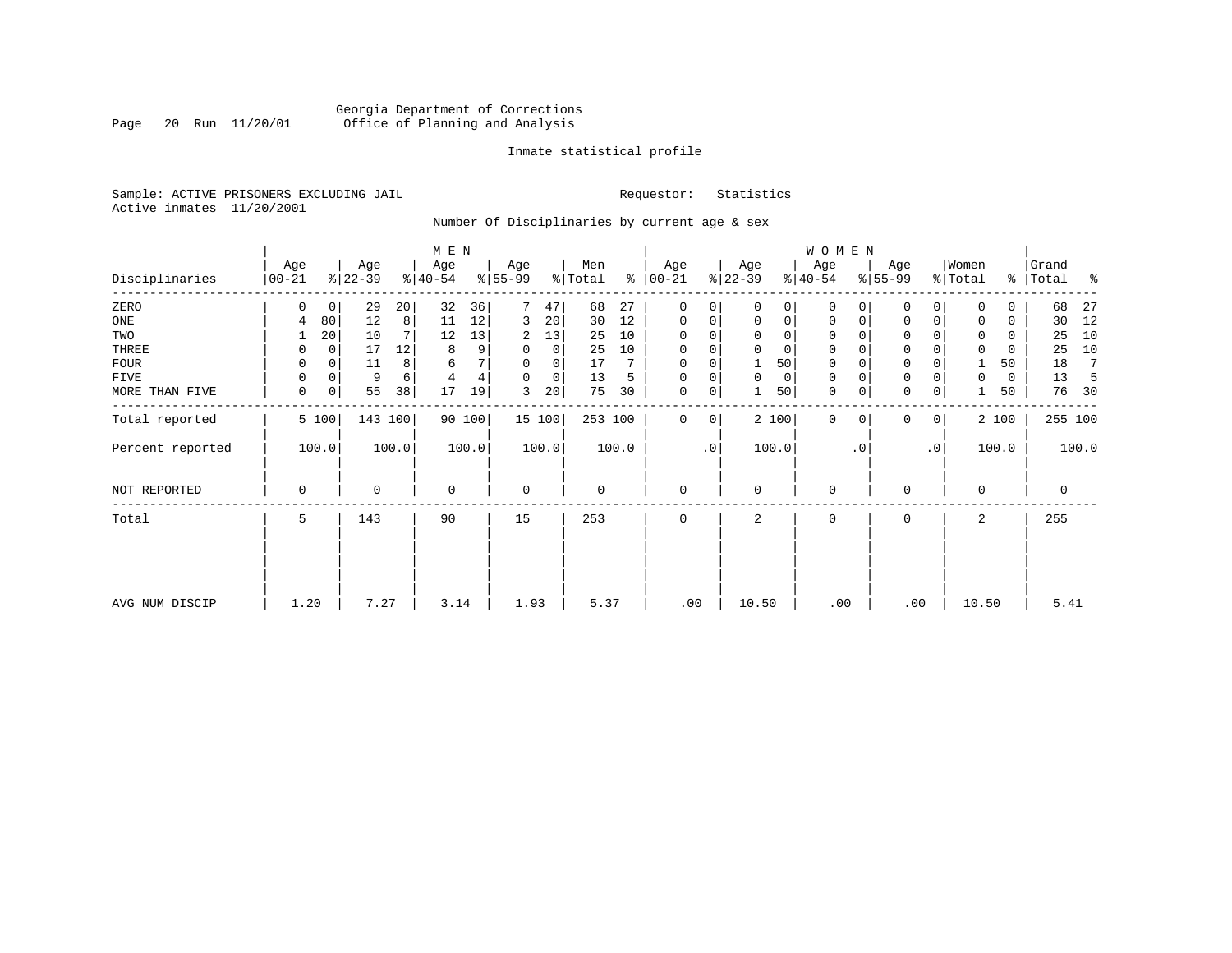# Georgia Department of Corrections<br>Page 21 Run 11/20/01 Office of Planning and Analysis Page 21 Run 11/20/01 Office of Planning and Analysis

# Inmate statistical profile

Sample: ACTIVE PRISONERS EXCLUDING JAIL **Requestor:** Statistics Active inmates 11/20/2001

Number Of Escapes by current age & sex

|                  |                  |       |                  |          | M E N            |        |                 |          |                |          |                   |    |                  |       | W O M E N        |              |                  |           |                  |       |                    |
|------------------|------------------|-------|------------------|----------|------------------|--------|-----------------|----------|----------------|----------|-------------------|----|------------------|-------|------------------|--------------|------------------|-----------|------------------|-------|--------------------|
| Escapes          | Age<br>$00 - 21$ |       | Age<br>$ 22-39 $ |          | Age<br>$ 40-54 $ |        | Age<br>$ 55-99$ |          | Men<br>% Total | ៖        | Age<br>$ 00 - 21$ |    | Age<br>$ 22-39 $ |       | Age<br>$ 40-54 $ |              | Age<br>$ 55-99 $ |           | Women<br>% Total |       | Grand<br>% Total % |
| ZERO             | 5 100            |       | 142              | 99       | 90               | 100    |                 | 15 100   | 252 100        |          | $\mathbf 0$       | 0  |                  | 2 100 | $\mathbf 0$      | $\Omega$     | 0                | 0         |                  | 2 100 | 254 100            |
| ONE              |                  | 0     |                  | 1        | $\mathbf 0$      | 0      | 0               | 0        |                | $\Omega$ | 0                 | 0  | 0                | 0     | 0                | 0            | 0                | 0         |                  | 0     | 0                  |
| TWO              | 0                |       |                  | 0        | $\Omega$         |        | 0               |          |                | 0        | $\Omega$          |    | 0                | 0     | 0                | <sup>0</sup> | $\Omega$         |           | 0                | 0     | n                  |
| THREE            | $\Omega$         |       |                  |          | 0                |        | $\Omega$        |          | O              | 0        | $\Omega$          |    | 0                | 0     | $\mathbf 0$      |              | 0                |           |                  | 0     | $\left($           |
| <b>FOUR</b>      | $\Omega$         |       |                  | $\Omega$ |                  |        | $\Omega$        | $\Omega$ | 0              | $\Omega$ | $\Omega$          |    | $\Omega$         | 0     | $\mathbf 0$      | O            | $\Omega$         |           |                  | 0     | n                  |
| FIVE             |                  | 0     | 0                | $\Omega$ | $\Omega$         |        | $\Omega$        | 0        | 0              | $\Omega$ |                   | 0  | 0                | 0     | 0                | $\Omega$     | 0                |           |                  | 0     |                    |
| MORE THAN FIVE   | 0                | 0     | 0                | 0        | $\Omega$         | 0      | 0               | 0        |                | 0        | $\Omega$          | 0  | 0                | 0     | $\mathbf 0$      | 0            | 0                | 0         | $\Omega$         | 0     |                    |
| Total reported   |                  | 5 100 | 143 100          |          |                  | 90 100 |                 | 15 100   | 253 100        |          | 0                 | 0  |                  | 2 100 | $\mathbf 0$      | $\mathbf 0$  | 0                | 0         |                  | 2 100 | 255 100            |
| Percent reported | 100.0            |       |                  | 100.0    |                  | 100.0  |                 | 100.0    |                | 100.0    |                   | .0 |                  | 100.0 |                  | $\cdot$ 0    |                  | $\cdot$ 0 |                  | 100.0 | 100.0              |
| NOT REPORTED     | $\Omega$         |       | 0                |          | $\mathbf 0$      |        | $\mathbf 0$     |          | 0              |          | $\mathbf 0$       |    | 0                |       | $\mathbf 0$      |              | 0                |           | $\Omega$         |       | $\mathbf 0$        |
| Total            | 5                |       | 143              |          | 90               |        | 15              |          | 253            |          | $\mathbf 0$       |    | 2                |       | 0                |              | $\mathbf 0$      |           | 2                |       | 255                |
|                  |                  |       |                  |          |                  |        |                 |          |                |          |                   |    |                  |       |                  |              |                  |           |                  |       |                    |
| AVG NUM ESCAPES  | .00              |       | .01              |          | .00              |        | .00             |          | .00            |          | .00               |    | .00              |       | .00              |              | .00              |           | .00              |       | .00                |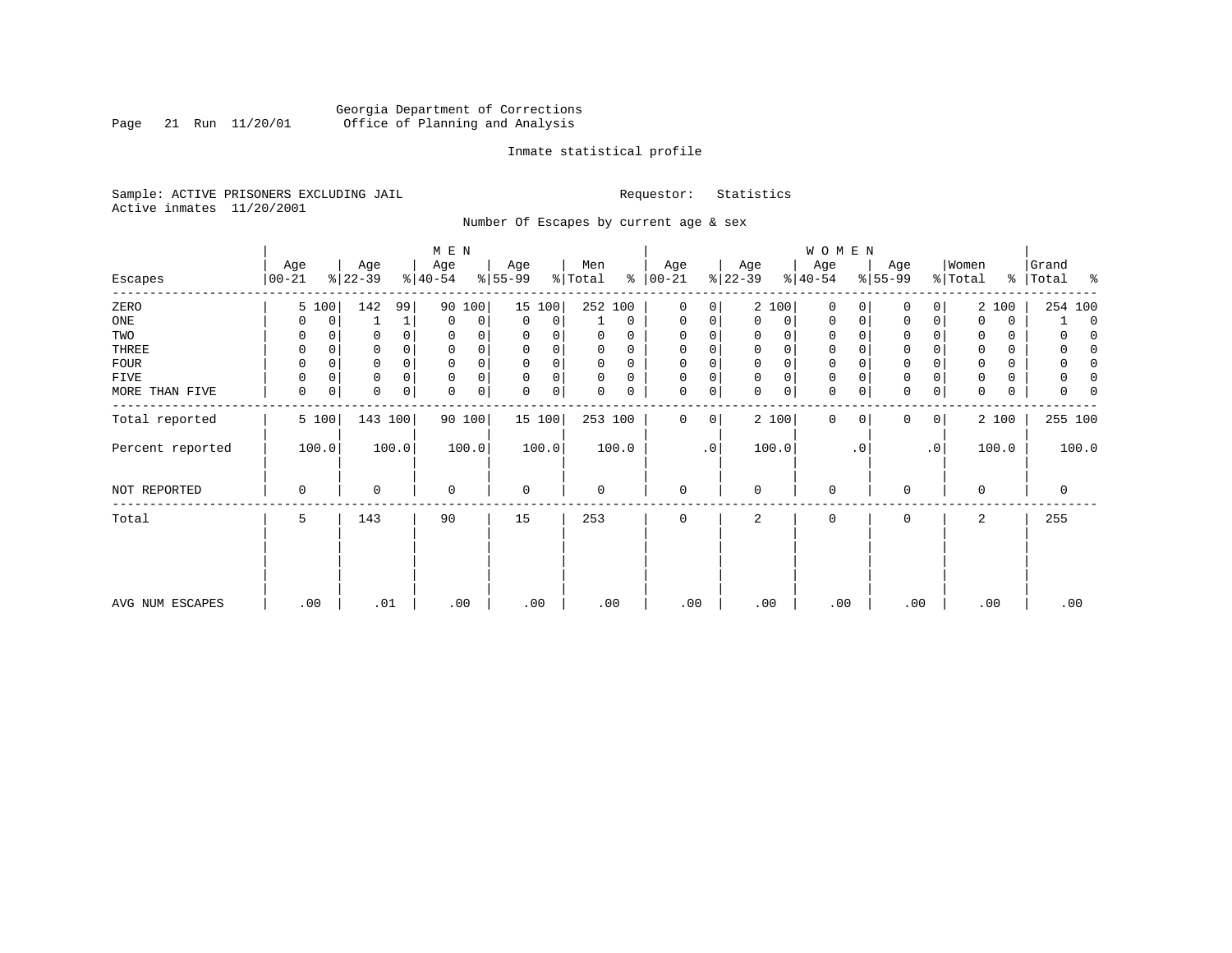#### Georgia Department of Corrections Page 22 Run 11/20/01 Office of Planning and Analysis

#### Inmate statistical profile

Sample: ACTIVE PRISONERS EXCLUDING JAIL **Requestor:** Statistics Active inmates 11/20/2001

#### Number Of Prior Georgia Incarcerations \* by current age & sex

|                            |             |             |                 |             | M E N            |                |                 |                |                |       |                      |                |                  |                | WOMEN            |           |                     |           |                  |             |                |       |
|----------------------------|-------------|-------------|-----------------|-------------|------------------|----------------|-----------------|----------------|----------------|-------|----------------------|----------------|------------------|----------------|------------------|-----------|---------------------|-----------|------------------|-------------|----------------|-------|
| Prior Incarcerations 00-21 | Age         |             | Age<br>$ 22-39$ |             | Age<br>$ 40-54 $ |                | Age<br>$ 55-99$ |                | Men<br>% Total |       | Age<br>$8   00 - 21$ |                | Age<br>$ 22-39 $ |                | Age<br>$8 40-54$ |           | Age<br>$ 55-99 $    |           | Women<br>% Total | ွေ          | Grand<br>Total | ႜ     |
| ZERO                       | 4           | 80          | 83              | 58          | 32               | 36             | 8               | 53             | 127            | 50    | $\Omega$             | $\overline{0}$ |                  | 2 100          | $\Omega$         |           | 0                   | 0         |                  | 2 100       | 129            | 51    |
| ONE                        |             | 20          | 24              | 17          | 17               | 19             | 4               | 27             | 46             | 18    | 0                    | 0              | $\Omega$         | 0 <sup>1</sup> | $\Omega$         | 0         | 0                   | 0         | $\Omega$         | $\mathbf 0$ | 46             | 18    |
| TWO                        | 0           | 0           | 17              | 12          | 13               | 14             |                 |                | 31             | 12    | 0                    | 0              | 0                | 0              | 0                |           | 0                   |           | 0                | 0           | 31             | 12    |
| THREE                      | $\Omega$    | $\mathbf 0$ | 15              | 10          | 11               | 12             |                 | 7              | 27             | 11    | 0                    | 0              | $\mathbf 0$      | 0 <sup>1</sup> | $\mathbf 0$      |           | $\mathbf 0$         | 0         | $\Omega$         | 0           | 27             | 11    |
| <b>FOUR</b>                | 0           | $\Omega$    | 3               |             | 9                | 10             | $\mathbf 0$     | $\overline{0}$ | 12             |       | 0                    | 0              | $\mathbf 0$      | $\mathbf 0$    | 0                |           | $\mathbf 0$         |           | $\mathbf 0$      | 0           | 12             |       |
| <b>FIVE</b>                | 0           | 0           |                 |             | 6                | 7 <sup>1</sup> |                 | 0 <sup>1</sup> | 7              |       | 0                    | 0              | $\Omega$         | 0 <sup>1</sup> | 0                |           | $\mathsf{O}\xspace$ | 0         | $\mathbf 0$      | 0           | 7              |       |
| MORE THAN FIVE             | $\mathbf 0$ | $\mathbf 0$ | $\Omega$        | $\mathbf 0$ | $\overline{a}$   | $\overline{2}$ |                 | 7              | 3              |       | $\mathbf 0$          | 0              | $\Omega$         | 0 <sup>1</sup> | $\mathbf 0$      | 0         | $\mathbf 0$         | 0         | $\Omega$         | $\mathbf 0$ | 3              |       |
| Total reported             |             | 5 100       | 143 100         |             |                  | 90 100         |                 | 15 100         | 253 100        |       | $\Omega$             | $\overline{0}$ |                  | 2 100          | $\Omega$         | $\Omega$  | $\mathbf 0$         | 0         |                  | 2 100       | 255 100        |       |
| Percent reported           |             | 100.0       |                 | 100.0       |                  | 100.0          |                 | 100.0          |                | 100.0 |                      | $\cdot$ 0      |                  | 100.0          |                  | $\cdot$ 0 |                     | $\cdot$ 0 |                  | 100.0       |                | 100.0 |
| NOT REPORTED               | 0           |             | 0               |             | $\mathbf 0$      |                | $\mathbf 0$     |                | $\mathbf 0$    |       | 0                    |                | $\Omega$         |                | $\mathbf 0$      |           | 0                   |           | $\Omega$         |             | 0              |       |
| Total                      | 5           |             | 143             |             | 90               |                | 15              |                | 253            |       | 0                    |                | 2                |                | 0                |           | 0                   |           | 2                |             | 255            |       |
|                            |             |             |                 |             |                  |                |                 |                |                |       |                      |                |                  |                |                  |           |                     |           |                  |             |                |       |
| AVG # INCARCERATIONS       | .20         |             |                 | .84         | 1.76             |                | 1.00            |                | 1.16           |       | .00                  |                | .00              |                | .00              |           | .00                 |           |                  | .00         | 1.15           |       |

\* This data counts a parole revocation on an existing sentenCE AS A prior incarceration. Also, this data counts, for any cohort of inmates, the total number of Georgia incarcerations the inmate has had during his entire criminal career. For example, if an inmate was admitted to prison first in FY72, and then re-admitted in FY79 and FY85, he had two prior incarcerations before the FY85 admission. This inmate's records show two prior incarcerations in all three of his records since he has had two prior incarcerations in his criminal career. If the cohort of FY72 admissions is selected for analysis, two prior incarcerations will be listed for this inmate even though in FY72, he had no prior incarcerations.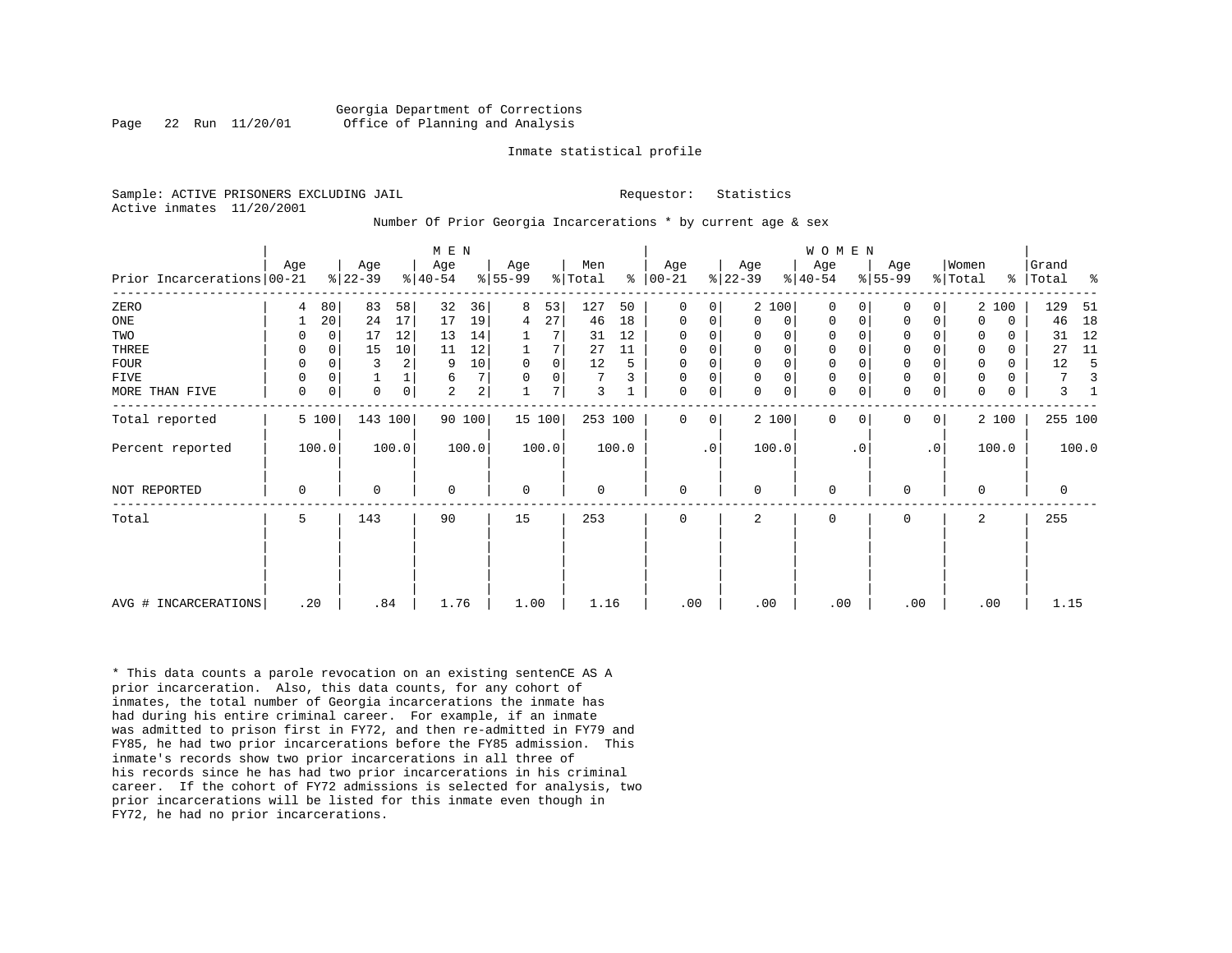# Georgia Department of Corrections<br>Page 23 Run 11/20/01 Office of Planning and Analysis Page 23 Run 11/20/01 Office of Planning and Analysis

## Inmate statistical profile

Sample: ACTIVE PRISONERS EXCLUDING JAIL **Requestor:** Statistics Active inmates 11/20/2001

Number Of Transfers by current age & sex

|                   |                  |          |                  |                | M E N            |                |                 |        |                |       |                 |           |                  |             | W O M E N        |           |                  |             |                  |       |                    |                          |
|-------------------|------------------|----------|------------------|----------------|------------------|----------------|-----------------|--------|----------------|-------|-----------------|-----------|------------------|-------------|------------------|-----------|------------------|-------------|------------------|-------|--------------------|--------------------------|
| Transfers         | Age<br>$00 - 21$ |          | Age<br>$ 22-39 $ |                | Age<br>$ 40-54 $ |                | Age<br>$ 55-99$ |        | Men<br>% Total | ៖     | Age<br>$ 00-21$ |           | Age<br>$ 22-39 $ |             | Age<br>$ 40-54 $ |           | Age<br>$8 55-99$ |             | Women<br>% Total |       | Grand<br>% Total % |                          |
| ZERO              |                  | 20       | 4                | $\overline{3}$ | 2                | 2              |                 |        | 8              | 3     | $\Omega$        | 0         |                  | 50          | $\mathbf 0$      | $\Omega$  | 0                |             |                  | 50    | 9                  |                          |
| ONE               |                  | 60       | 66               | 46             | 47               | 52             | 6               | 40     | 122            | 48    | 0               | 0         |                  | 50          | 0                | 0         | 0                | 0           |                  | 50    | 123                | -48                      |
| TWO               |                  | 20       | 37               | 26             | 23               | 26             | 4               | 27     | 65             | 26    | $\Omega$        |           | 0                | 0           | $\mathbf 0$      | $\Omega$  | $\Omega$         |             | 0                | 0     | 65                 | 25                       |
| THREE             | 0                | 0        | 15               | 10             | 11               | 12             | 2               | 13     | 28             | 11    | $\Omega$        |           | 0                | 0           | $\mathbf 0$      |           | 0                |             |                  | 0     | 28                 | 11                       |
| <b>FOUR</b>       | $\Omega$         | $\Omega$ | 6                | $4\vert$       | 3                | 3              |                 | 7      | 10             | 4     | $\Omega$        |           | $\Omega$         | 0           | $\Omega$         |           | $\Omega$         |             |                  | 0     | 10                 | $\overline{4}$           |
| FIVE              | 0                | 0        |                  | 5              | 2                | 2              | 0               | 0      | 9              | 4     | $\Omega$        | 0         | 0                | 0           | $\mathbf 0$      | $\Omega$  | 0                |             | 0                | 0     | 9                  |                          |
| MORE THAN FIVE    | $\mathbf 0$      | 0        | 8                | $6 \mid$       | $\overline{2}$   | $\overline{2}$ |                 | 7      | 11             | 4     | 0               | 0         | $\mathbf 0$      | $\mathbf 0$ | $\mathbf 0$      | 0         | $\mathbf 0$      | $\mathbf 0$ | 0                | 0     | 11                 | $\overline{\mathcal{L}}$ |
| Total reported    | 5 100            |          | 143 100          |                |                  | 90 100         |                 | 15 100 | 253 100        |       | $\Omega$        | 0         |                  | 2 100       | 0                | 0         | 0                | 0           |                  | 2 100 | 255 100            |                          |
| Percent reported  | 100.0            |          |                  | 100.0          |                  | 100.0          |                 | 100.0  |                | 100.0 |                 | $\cdot$ 0 |                  | 100.0       |                  | $\cdot$ 0 |                  | $\cdot$ 0   |                  | 100.0 |                    | 100.0                    |
| NOT REPORTED      | 0                |          | $\Omega$         |                | $\mathbf 0$      |                | $\mathbf 0$     |        | 0              |       | $\mathbf 0$     |           | $\mathbf 0$      |             | $\mathbf 0$      |           | 0                |             | 0                |       | $\mathbf 0$        |                          |
| Total             | 5                |          | 143              |                | 90               |                | 15              |        | 253            |       | 0               |           | 2                |             | $\mathbf 0$      |           | 0                |             | 2                |       | 255                |                          |
|                   |                  |          |                  |                |                  |                |                 |        |                |       |                 |           |                  |             |                  |           |                  |             |                  |       |                    |                          |
| AVG NUM TRANSFERS | 1.00             |          | 2.11             |                | 1.78             |                | 2.00            |        | 1.96           |       | .00             |           | .50              |             | .00              |           | .00              |             | .50              |       | 1.95               |                          |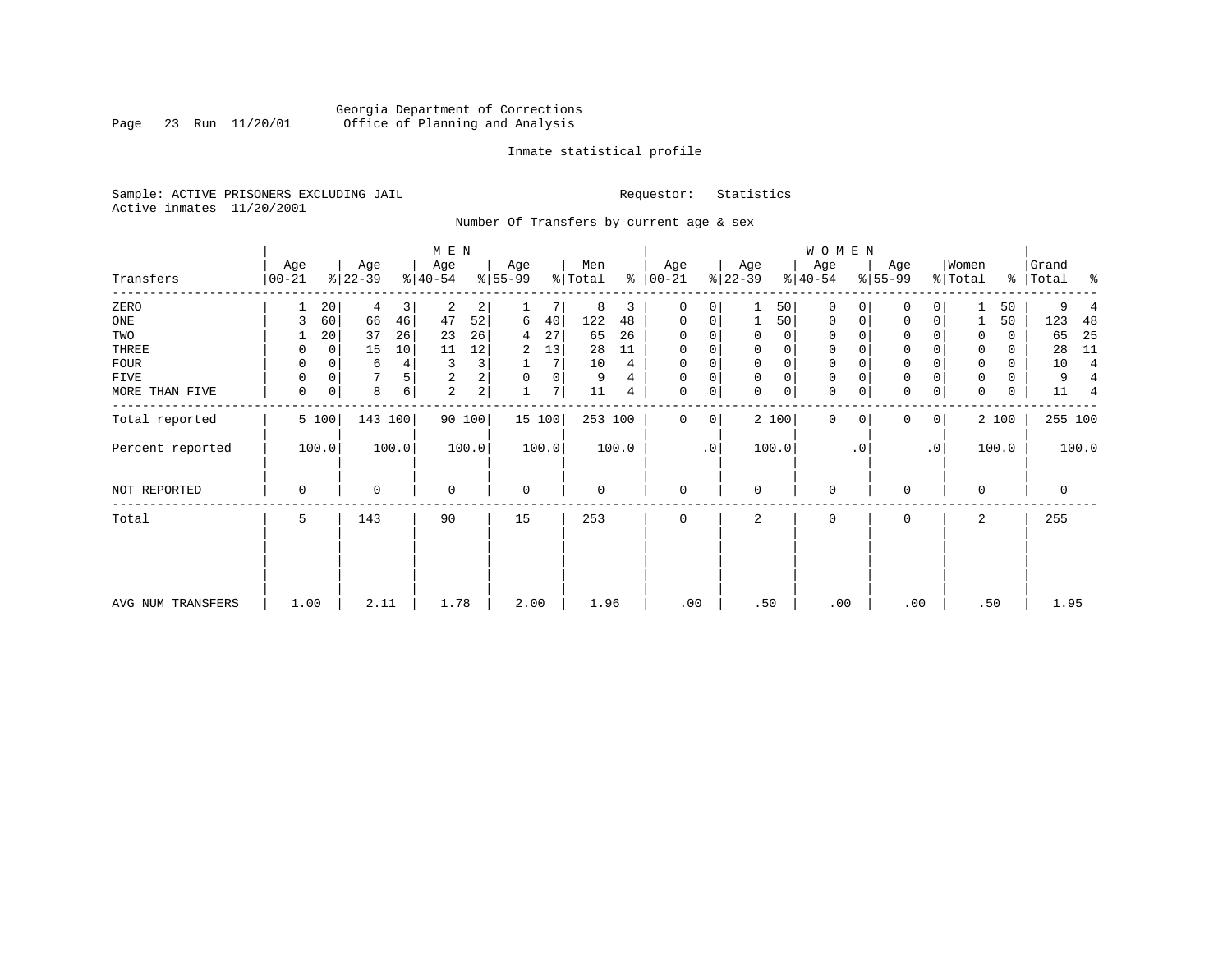# Georgia Department of Corrections Page 24 Run 11/20/01 Office of Planning and Analysis

## Inmate statistical profile

Sample: ACTIVE PRISONERS EXCLUDING JAIL **Requestor:** Statistics Active inmates 11/20/2001

County Of Conviction by current age & sex

| Age<br>Women<br>Age<br>Age<br>Age<br>Men<br>Age<br>Age<br>Age<br>Grand<br>Age<br>County Of Conviction   00-21<br>$ 00-21$<br>$ 22-39$<br>$8 22-39$<br>$8 40-54$<br>$8 55-99$<br>% Total<br>$ 40-54$<br>$8155 - 99$<br>နွ<br>% Total<br>ႜ<br>Total<br>ႜ<br>Appling<br>2<br>$\mathbf 0$<br>0<br>0<br>$\mathbf{1}$<br>1 <br>0<br>0<br>1<br>0<br>0<br>0<br>0<br>2<br>$\mathbf{1}$<br>1<br>0<br>0<br>0<br>0<br>0<br>1<br>$\mathbf 0$<br>$\mathsf{O}\xspace$<br>0<br>7<br>$\mathbf{1}$<br>$\mathbf 0$<br>Atkinson<br>$\mathbf 0$<br>$\mathsf 0$<br>$1\,$<br>$\mathbf 0$<br>0<br>$\mathbf 0$<br>$\Omega$<br>$\mathbf 0$<br>O<br>0<br>$\mathbf{1}$<br>0<br>0<br>0<br>0<br>0<br>1<br>$\mathbf 0$<br>$\mathbf 0$<br>Bacon<br>0<br>$\mathbf 0$<br>0<br>1<br>0<br>1<br>0<br>$\Omega$<br>0<br>0<br>0<br>$\mathbf 0$<br>$\Omega$<br>0<br>$\Omega$<br>0<br>0<br>$\Omega$<br>$\mathbf{1}$<br>2<br>Baldwin<br>2<br>1<br>$\mathbf 0$<br>3<br>0<br>$\Omega$<br>$\Omega$<br>3<br>$\mathbf{1}$<br>0<br>0<br>$\mathbf{1}$<br>$\Omega$<br>$\mathbf{1}$<br>$\Omega$<br>$\Omega$<br>$\Omega$<br>$\mathbf 0$<br>$\Omega$<br>$\mathbf 0$<br>0<br>Banks<br>$\mathbf 1$<br>$\Omega$<br>$\Omega$<br>$\mathbf{1}$<br>$\mathbf 0$<br>$\mathbf{1}$<br>$\Omega$<br>O<br>0<br>$\Omega$<br>$\Omega$<br>$\cap$<br>0<br>$\Omega$<br>$\Omega$<br>$\Omega$<br>$\sqrt{ }$<br>$\Omega$<br>$\Omega$<br>$\Omega$<br>0<br>1<br>$\mathbf 0$<br>$\overline{2}$<br>0<br>$\mathbf 0$<br>2<br>0<br>1<br>1<br>$\mathbf{1}$<br>$\Omega$<br>$\mathbf{1}$<br>$\Omega$<br>$\Omega$<br>$\mathbf 0$<br>$\Omega$<br>0<br>$\Omega$<br>0<br>$\mathbf{1}$<br>Barrow<br>0<br>0<br>$\mathbf 1$<br>$\mathbf 0$<br>$\mathbf 0$<br>$\mathbf{1}$<br>$\mathbf 0$<br>$\mathbf{1}$<br>0<br>$\mathsf 0$<br>$\mathbf 0$<br>$\mathbf 0$<br>Bartow<br>0<br>$\Omega$<br>0<br>$\Omega$<br>0<br>$\Omega$<br>0<br>0<br>0<br>0<br>$\Omega$<br>Ben Hill<br>0<br>$\mathbf 0$<br>$\Omega$<br>0<br>$\mathbf{1}$<br>$\mathbf 0$<br>$\Omega$<br>$\mathbf{1}$<br>$\Omega$<br>$\mathbf 0$<br>$\mathbf 0$<br>$\mathbf 0$<br>$\Omega$<br>$\Omega$<br>0<br>$\mathbf 0$<br>$\mathbf{1}$<br>$\Omega$<br>$\Omega$<br>$\Omega$<br>$\Omega$<br>$\mathbf{1}$<br>Berrien<br>0<br>$\mathbf 0$<br>$\mathbf{1}$<br>$\mathbf{1}$<br>$\Omega$<br>$\Omega$<br>$\mathbf 0$<br>$\mathbf{1}$<br>$\Omega$<br>$\Omega$<br>0<br>$\mathbf 0$<br>$\Omega$<br>$\Omega$<br>$\Omega$<br>O<br>0<br>$\Omega$<br>$\Omega$<br>$\mathbf 0$<br>0<br>1<br>2<br><b>Bibb</b><br>3<br>6<br>4<br>2<br>$\mathbf 0$<br>8<br>3<br>$\mathbf 0$<br>8<br>O<br>0<br>$\Omega$<br>$\Omega$<br>0<br>0<br>$\mathbf 0$<br>$\Omega$<br>$\Omega$<br>$\Omega$<br>0<br>$\Omega$<br>Bleckley<br>0<br>$\mathbf 0$<br>$\mathbf 0$<br>$\mathbf 0$<br>O<br>0<br>$\mathbf{1}$<br>1<br>$\Omega$<br>$\mathbf{1}$<br>0<br>$\Omega$<br>0<br>$\Omega$<br>0<br>$\Omega$<br>$\mathsf{C}$<br>$\Omega$<br>$\Omega$<br>$\mathbf 0$<br>$\Omega$<br>Brantley<br>$\mathbf 0$<br>1<br>$\mathbf 0$<br>$\mathbf 0$<br>0<br>$\mathbf 0$<br>$\mathbf{1}$<br>$\Omega$<br>1<br>0<br>0<br>$\Omega$<br>0<br>$\mathbf 0$<br>$\Omega$<br>0<br>$\Omega$<br>0<br>$\mathbf 0$<br>0<br>$\Omega$<br>1<br>Brooks<br>0<br>1<br>$\mathbf 0$<br>0<br>$\mathbf 0$<br>$\mathbf 0$<br>$\mathbf 0$<br>1<br>0<br>1<br>0<br>$\mathbf 0$<br>0<br>0<br>0<br>C<br>$\Omega$<br>0<br>0<br>0<br>0<br>$\overline{c}$<br>Burke<br>1<br>$\mathbf 0$<br>5<br>3<br>$\mathbf{1}$<br>2<br>0<br>$\Omega$<br>5<br>0<br>0<br>$\overline{4}$<br>$\Omega$<br>$\Omega$<br>$\Omega$<br>$\Omega$<br>$\mathbf 0$<br>$\Omega$<br>$\Omega$<br>$\Omega$<br>0<br>1<br>7<br>3<br>0<br>$\mathbf 0$<br>3<br>$\mathbf{1}$<br><b>Butts</b><br>O<br>0<br>1<br>1<br>$\mathbf{1}$<br>$\mathbf{1}$<br>$\Omega$<br>$\Omega$<br>$\Omega$<br>$\mathbf 0$<br>$\Omega$<br>0<br>$\Omega$<br>0<br>1<br>Camden<br>0<br>1<br>$\mathbf 0$<br>$\mathbf 0$<br>0<br>1<br>$\Omega$<br>1<br>0<br>0<br>0<br>0<br>U<br>0<br>0<br>$\Omega$<br>0<br>0<br>0<br>0<br>0<br>Carroll<br>$\overline{c}$<br>0<br>2<br>O<br>0<br>1<br>0<br>$\Omega$<br>$\mathbf 0$<br>1<br>0<br>0<br>$\Omega$<br>0<br>$\Omega$<br>$\Omega$<br>2<br>$\mathbf{1}$<br>$\Omega$<br>$\Omega$<br>0<br>$\mathsf{C}$<br>Chatham<br>20<br>5<br>3<br>2<br>2<br>7<br>9<br>0<br>$\Omega$<br>$\Omega$<br>$\Omega$<br>$\Omega$<br>9<br>$\overline{4}$<br>1<br>$\Omega$<br>$\Omega$<br>$\Omega$<br>$\Omega$<br>$\Omega$<br>1<br>4<br>0<br>$\mathsf{O}\xspace$<br>0<br>1<br>$\mathbf 0$<br>$\Omega$<br>$\mathbf{1}$<br>0<br>$\mathbf 0$<br>$\Omega$<br>$\mathbf 0$<br>Chatooga<br>O<br>1<br>0<br>0<br>$\mathbf 0$<br>$\Omega$<br>$\Omega$<br>0<br>O<br>$\Omega$<br>Cherokee<br>$\mathsf 0$<br>$\mathbf{1}$<br>$\mathbf{1}$<br>$\mathbf{1}$<br>1<br>$\sqrt{2}$<br>$\mathbf{1}$<br>2<br>$\mathbf{1}$<br>O<br>0<br>$\Omega$<br>$\Omega$<br>0<br>$\Omega$<br>0<br>0<br>$\mathbf 0$<br>$\Omega$<br>0<br>$\Omega$<br>0<br>Clarke<br>7<br>5<br>3<br>$\mathbf 0$<br>11<br>$\overline{4}$<br>O<br>0<br>6<br>$\Omega$<br>$\Omega$<br>0<br>$\Omega$<br>0<br>$\Omega$<br>$\mathbf 0$<br>$\Omega$<br>0<br>$\Omega$<br>0<br>4<br>11<br>3<br>2<br>Clayton<br>7<br>3<br>$\overline{4}$<br>2<br>7<br>3<br>0<br>0<br>$\Omega$<br>O<br>0<br>$\Omega$<br>$\Omega$<br>$\Omega$<br>$\mathbf 0$<br>$\Omega$<br>$\Omega$<br>0<br>1<br>Cobb<br>$\overline{c}$<br>1<br>$\overline{2}$<br>20<br>$\mathbf{1}$<br>$\mathbf{1}$<br>$\Omega$<br>$\mathbf 0$<br>2<br>0<br>$\mathbf 0$<br>$\Omega$<br>$\Omega$<br>4<br>$\Omega$<br>$\Omega$<br>$\Omega$<br>$\mathsf{C}$<br>$\Omega$<br>$\Omega$<br>4<br>Coffee<br>$\mathbf 0$<br>0<br>$\mathbf 0$<br>$\mathbf{1}$<br>0<br>$\mathbf 0$<br>$\Omega$<br>$\Omega$<br>$\mathbf 0$<br>$\mathbf 0$<br>0<br>1<br>1<br>$\Omega$<br>0<br>$\Omega$<br>$\Omega$<br>$\Omega$<br>$\mathbf 0$<br>0<br>$\mathbf{1}$<br>U<br>Colquit<br>2<br>$1\,$<br>$\sqrt{2}$<br>$\mathbf 0$<br>3<br>0<br>$\mathbf 0$<br>$\mathbf 0$<br>$\mathbf{1}$<br>0<br>1<br>$\Omega$<br>1<br>$\mathbf 0$<br>0<br>0<br>0<br>3<br>0<br>O<br>$\Omega$<br>0<br>Columbia<br>$\mathbf{1}$<br>$\mathbf{1}$<br>$\mathbf 1$<br>$\mathbf 0$<br>$\overline{2}$<br>$\mathbf{1}$<br>2<br>$\mathbf{1}$<br>0<br>0<br>1<br>$\Omega$<br>0<br>0<br>0<br>$\Omega$<br>0<br>O<br>0<br>C<br>$\Omega$<br>0<br>Coweta<br>0<br>$\mathbf 0$<br>0<br>1<br>1<br>0<br>$\Omega$<br>0<br>1<br>0<br>$\Omega$<br>0<br>0<br>$\Omega$<br>$\Omega$<br>0<br>$\Omega$<br>0<br>$\Omega$<br>0<br>0<br>1<br>Crisp<br>$\mathbf{1}$<br>0<br>$\mathbf 0$<br>$\mathbf 0$<br>O<br>0<br>$\mathbf{1}$<br>$\Omega$<br>$\Omega$<br>1<br>$\Omega$<br>$\Omega$<br>0<br>$\Omega$<br>0<br>0<br>$\Omega$<br>$\Omega$<br>0<br>$\Omega$<br>0<br>Dade<br>$\mathbf{1}$<br>0<br>$\mathbf 0$<br>$\mathbf{1}$<br>$\mathbf 0$<br>$\mathbf 0$<br>0<br>0<br>$\mathbf{1}$<br>$\Omega$<br>$\Omega$<br>$\Omega$<br>$\Omega$<br>0<br>$\Omega$<br>$\Omega$<br>$\mathbf 0$<br>$\Omega$<br>$\Omega$<br>$\Omega$<br>$\Omega$<br>$\mathbf 0$<br>1<br>$\mathbf{1}$<br>Decatur<br>0<br>0<br>$\mathbf{1}$<br>0<br>0<br>$\Omega$<br>0<br>0<br>$\Omega$<br>$\Omega$<br>$\Omega$<br>0<br>$\Omega$<br>0<br>$\Omega$<br>$\Omega$<br>0<br>0<br>1<br>DeKalb<br>6<br>12<br>8<br>5<br>3<br>20<br>8<br>0<br>20<br>8<br>0<br>0<br>0<br>0<br>20<br>0<br>0<br>$\Omega$<br>0<br>0<br>0<br>0<br>0<br>$\mathbf 0$<br>$\mathbf 0$<br>Dodge<br>0<br>0<br>$\mathbf{1}$<br>$\mathbf{1}$<br>$\mathbf 0$<br>$\Omega$<br>$\mathbf{1}$<br>$\Omega$<br>$\mathbf 0$<br>$\mathbf 0$<br>$\mathbf 0$<br>$\Omega$<br>$\Omega$<br>$\Omega$<br>0<br>$\Omega$<br>$\Omega$<br>$\Omega$<br>$\overline{2}$<br>$\sqrt{2}$<br>2<br>$\overline{7}$<br>$\mathbf{2}$<br>$\overline{c}$<br>Dougherty<br>20<br>$\mathbf{1}$<br>6<br>$\mathbf{1}$<br>1<br>$\Omega$<br>0<br>$\Omega$<br>0<br>$\Omega$<br>$\mathbf 0$<br>$\Omega$<br>$\Omega$<br>$\Omega$<br>0<br>б<br>Douglas<br>2<br>4<br>2<br>$\mathbf 0$<br>8<br>3<br>3<br>0<br>0<br>6<br>$\Omega$<br>$\Omega$<br>0<br>0<br>0<br>0<br>$\Omega$<br>0<br>$\Omega$<br>8<br>$\Omega$<br>0<br>Elbert<br>0<br>7<br>0<br>1<br>0<br>0<br>0<br>0<br>0<br>0<br>0<br>0<br>0<br>0<br>0<br>$\Omega$<br>0<br>0<br>$\Omega$<br>$\Omega$<br>$\mathbf 0$<br>0<br>0<br>$\mathbf 1$<br>0<br>0<br>0<br>1<br>0<br>0<br>0<br>$\Omega$<br>0<br>$\bigcap$<br>Emanuel<br>0<br>1<br>0<br>$\Omega$<br>0<br>$\Omega$<br>0<br>1<br>---------- |  |  | M E N |  |  |  |  | WOMEN |  |  |  |  |
|--------------------------------------------------------------------------------------------------------------------------------------------------------------------------------------------------------------------------------------------------------------------------------------------------------------------------------------------------------------------------------------------------------------------------------------------------------------------------------------------------------------------------------------------------------------------------------------------------------------------------------------------------------------------------------------------------------------------------------------------------------------------------------------------------------------------------------------------------------------------------------------------------------------------------------------------------------------------------------------------------------------------------------------------------------------------------------------------------------------------------------------------------------------------------------------------------------------------------------------------------------------------------------------------------------------------------------------------------------------------------------------------------------------------------------------------------------------------------------------------------------------------------------------------------------------------------------------------------------------------------------------------------------------------------------------------------------------------------------------------------------------------------------------------------------------------------------------------------------------------------------------------------------------------------------------------------------------------------------------------------------------------------------------------------------------------------------------------------------------------------------------------------------------------------------------------------------------------------------------------------------------------------------------------------------------------------------------------------------------------------------------------------------------------------------------------------------------------------------------------------------------------------------------------------------------------------------------------------------------------------------------------------------------------------------------------------------------------------------------------------------------------------------------------------------------------------------------------------------------------------------------------------------------------------------------------------------------------------------------------------------------------------------------------------------------------------------------------------------------------------------------------------------------------------------------------------------------------------------------------------------------------------------------------------------------------------------------------------------------------------------------------------------------------------------------------------------------------------------------------------------------------------------------------------------------------------------------------------------------------------------------------------------------------------------------------------------------------------------------------------------------------------------------------------------------------------------------------------------------------------------------------------------------------------------------------------------------------------------------------------------------------------------------------------------------------------------------------------------------------------------------------------------------------------------------------------------------------------------------------------------------------------------------------------------------------------------------------------------------------------------------------------------------------------------------------------------------------------------------------------------------------------------------------------------------------------------------------------------------------------------------------------------------------------------------------------------------------------------------------------------------------------------------------------------------------------------------------------------------------------------------------------------------------------------------------------------------------------------------------------------------------------------------------------------------------------------------------------------------------------------------------------------------------------------------------------------------------------------------------------------------------------------------------------------------------------------------------------------------------------------------------------------------------------------------------------------------------------------------------------------------------------------------------------------------------------------------------------------------------------------------------------------------------------------------------------------------------------------------------------------------------------------------------------------------------------------------------------------------------------------------------------------------------------------------------------------------------------------------------------------------------------------------------------------------------------------------------------------------------------------------------------------------------------------------------------------------------------------------------------------------------------------------------------------------------------------------------------------------------------------------------------------------------------------------------------------------------------------------------------------------------------------------------------------------------------------------------------------------------------------------------------------------------------------------------------------------------------------------------------------------------------------------------------------------------------------------------------------------------------------------------------------------------------------------------------------------------------------------------------------------------------------------------------------------------------------------------------------------------------------------------------------------------------------------------------------------------------------------------------------------------------------------------------------------------------------------------------------------------------------------------------------------------------------------------------------------------------------------------------------------------------------------------------------------------------------------------------------------------------------------------------------------------------------------------------------------------------------------------------------------------------------------------------------------------------------------------------------------------------------------------------------------------------------------------------------------------------------------------------------------------------------------------------------------------------------------------------------------------------------------------------------------------------------------------------------------------------|--|--|-------|--|--|--|--|-------|--|--|--|--|
|                                                                                                                                                                                                                                                                                                                                                                                                                                                                                                                                                                                                                                                                                                                                                                                                                                                                                                                                                                                                                                                                                                                                                                                                                                                                                                                                                                                                                                                                                                                                                                                                                                                                                                                                                                                                                                                                                                                                                                                                                                                                                                                                                                                                                                                                                                                                                                                                                                                                                                                                                                                                                                                                                                                                                                                                                                                                                                                                                                                                                                                                                                                                                                                                                                                                                                                                                                                                                                                                                                                                                                                                                                                                                                                                                                                                                                                                                                                                                                                                                                                                                                                                                                                                                                                                                                                                                                                                                                                                                                                                                                                                                                                                                                                                                                                                                                                                                                                                                                                                                                                                                                                                                                                                                                                                                                                                                                                                                                                                                                                                                                                                                                                                                                                                                                                                                                                                                                                                                                                                                                                                                                                                                                                                                                                                                                                                                                                                                                                                                                                                                                                                                                                                                                                                                                                                                                                                                                                                                                                                                                                                                                                                                                                                                                                                                                                                                                                                                                                                                                                                                                                                                                                                                                                                                                                                                                                                                                                                                                                                                                                                                                                                                                                                                          |  |  |       |  |  |  |  |       |  |  |  |  |
|                                                                                                                                                                                                                                                                                                                                                                                                                                                                                                                                                                                                                                                                                                                                                                                                                                                                                                                                                                                                                                                                                                                                                                                                                                                                                                                                                                                                                                                                                                                                                                                                                                                                                                                                                                                                                                                                                                                                                                                                                                                                                                                                                                                                                                                                                                                                                                                                                                                                                                                                                                                                                                                                                                                                                                                                                                                                                                                                                                                                                                                                                                                                                                                                                                                                                                                                                                                                                                                                                                                                                                                                                                                                                                                                                                                                                                                                                                                                                                                                                                                                                                                                                                                                                                                                                                                                                                                                                                                                                                                                                                                                                                                                                                                                                                                                                                                                                                                                                                                                                                                                                                                                                                                                                                                                                                                                                                                                                                                                                                                                                                                                                                                                                                                                                                                                                                                                                                                                                                                                                                                                                                                                                                                                                                                                                                                                                                                                                                                                                                                                                                                                                                                                                                                                                                                                                                                                                                                                                                                                                                                                                                                                                                                                                                                                                                                                                                                                                                                                                                                                                                                                                                                                                                                                                                                                                                                                                                                                                                                                                                                                                                                                                                                                                          |  |  |       |  |  |  |  |       |  |  |  |  |
|                                                                                                                                                                                                                                                                                                                                                                                                                                                                                                                                                                                                                                                                                                                                                                                                                                                                                                                                                                                                                                                                                                                                                                                                                                                                                                                                                                                                                                                                                                                                                                                                                                                                                                                                                                                                                                                                                                                                                                                                                                                                                                                                                                                                                                                                                                                                                                                                                                                                                                                                                                                                                                                                                                                                                                                                                                                                                                                                                                                                                                                                                                                                                                                                                                                                                                                                                                                                                                                                                                                                                                                                                                                                                                                                                                                                                                                                                                                                                                                                                                                                                                                                                                                                                                                                                                                                                                                                                                                                                                                                                                                                                                                                                                                                                                                                                                                                                                                                                                                                                                                                                                                                                                                                                                                                                                                                                                                                                                                                                                                                                                                                                                                                                                                                                                                                                                                                                                                                                                                                                                                                                                                                                                                                                                                                                                                                                                                                                                                                                                                                                                                                                                                                                                                                                                                                                                                                                                                                                                                                                                                                                                                                                                                                                                                                                                                                                                                                                                                                                                                                                                                                                                                                                                                                                                                                                                                                                                                                                                                                                                                                                                                                                                                                                          |  |  |       |  |  |  |  |       |  |  |  |  |
|                                                                                                                                                                                                                                                                                                                                                                                                                                                                                                                                                                                                                                                                                                                                                                                                                                                                                                                                                                                                                                                                                                                                                                                                                                                                                                                                                                                                                                                                                                                                                                                                                                                                                                                                                                                                                                                                                                                                                                                                                                                                                                                                                                                                                                                                                                                                                                                                                                                                                                                                                                                                                                                                                                                                                                                                                                                                                                                                                                                                                                                                                                                                                                                                                                                                                                                                                                                                                                                                                                                                                                                                                                                                                                                                                                                                                                                                                                                                                                                                                                                                                                                                                                                                                                                                                                                                                                                                                                                                                                                                                                                                                                                                                                                                                                                                                                                                                                                                                                                                                                                                                                                                                                                                                                                                                                                                                                                                                                                                                                                                                                                                                                                                                                                                                                                                                                                                                                                                                                                                                                                                                                                                                                                                                                                                                                                                                                                                                                                                                                                                                                                                                                                                                                                                                                                                                                                                                                                                                                                                                                                                                                                                                                                                                                                                                                                                                                                                                                                                                                                                                                                                                                                                                                                                                                                                                                                                                                                                                                                                                                                                                                                                                                                                                          |  |  |       |  |  |  |  |       |  |  |  |  |
|                                                                                                                                                                                                                                                                                                                                                                                                                                                                                                                                                                                                                                                                                                                                                                                                                                                                                                                                                                                                                                                                                                                                                                                                                                                                                                                                                                                                                                                                                                                                                                                                                                                                                                                                                                                                                                                                                                                                                                                                                                                                                                                                                                                                                                                                                                                                                                                                                                                                                                                                                                                                                                                                                                                                                                                                                                                                                                                                                                                                                                                                                                                                                                                                                                                                                                                                                                                                                                                                                                                                                                                                                                                                                                                                                                                                                                                                                                                                                                                                                                                                                                                                                                                                                                                                                                                                                                                                                                                                                                                                                                                                                                                                                                                                                                                                                                                                                                                                                                                                                                                                                                                                                                                                                                                                                                                                                                                                                                                                                                                                                                                                                                                                                                                                                                                                                                                                                                                                                                                                                                                                                                                                                                                                                                                                                                                                                                                                                                                                                                                                                                                                                                                                                                                                                                                                                                                                                                                                                                                                                                                                                                                                                                                                                                                                                                                                                                                                                                                                                                                                                                                                                                                                                                                                                                                                                                                                                                                                                                                                                                                                                                                                                                                                                          |  |  |       |  |  |  |  |       |  |  |  |  |
|                                                                                                                                                                                                                                                                                                                                                                                                                                                                                                                                                                                                                                                                                                                                                                                                                                                                                                                                                                                                                                                                                                                                                                                                                                                                                                                                                                                                                                                                                                                                                                                                                                                                                                                                                                                                                                                                                                                                                                                                                                                                                                                                                                                                                                                                                                                                                                                                                                                                                                                                                                                                                                                                                                                                                                                                                                                                                                                                                                                                                                                                                                                                                                                                                                                                                                                                                                                                                                                                                                                                                                                                                                                                                                                                                                                                                                                                                                                                                                                                                                                                                                                                                                                                                                                                                                                                                                                                                                                                                                                                                                                                                                                                                                                                                                                                                                                                                                                                                                                                                                                                                                                                                                                                                                                                                                                                                                                                                                                                                                                                                                                                                                                                                                                                                                                                                                                                                                                                                                                                                                                                                                                                                                                                                                                                                                                                                                                                                                                                                                                                                                                                                                                                                                                                                                                                                                                                                                                                                                                                                                                                                                                                                                                                                                                                                                                                                                                                                                                                                                                                                                                                                                                                                                                                                                                                                                                                                                                                                                                                                                                                                                                                                                                                                          |  |  |       |  |  |  |  |       |  |  |  |  |
|                                                                                                                                                                                                                                                                                                                                                                                                                                                                                                                                                                                                                                                                                                                                                                                                                                                                                                                                                                                                                                                                                                                                                                                                                                                                                                                                                                                                                                                                                                                                                                                                                                                                                                                                                                                                                                                                                                                                                                                                                                                                                                                                                                                                                                                                                                                                                                                                                                                                                                                                                                                                                                                                                                                                                                                                                                                                                                                                                                                                                                                                                                                                                                                                                                                                                                                                                                                                                                                                                                                                                                                                                                                                                                                                                                                                                                                                                                                                                                                                                                                                                                                                                                                                                                                                                                                                                                                                                                                                                                                                                                                                                                                                                                                                                                                                                                                                                                                                                                                                                                                                                                                                                                                                                                                                                                                                                                                                                                                                                                                                                                                                                                                                                                                                                                                                                                                                                                                                                                                                                                                                                                                                                                                                                                                                                                                                                                                                                                                                                                                                                                                                                                                                                                                                                                                                                                                                                                                                                                                                                                                                                                                                                                                                                                                                                                                                                                                                                                                                                                                                                                                                                                                                                                                                                                                                                                                                                                                                                                                                                                                                                                                                                                                                                          |  |  |       |  |  |  |  |       |  |  |  |  |
|                                                                                                                                                                                                                                                                                                                                                                                                                                                                                                                                                                                                                                                                                                                                                                                                                                                                                                                                                                                                                                                                                                                                                                                                                                                                                                                                                                                                                                                                                                                                                                                                                                                                                                                                                                                                                                                                                                                                                                                                                                                                                                                                                                                                                                                                                                                                                                                                                                                                                                                                                                                                                                                                                                                                                                                                                                                                                                                                                                                                                                                                                                                                                                                                                                                                                                                                                                                                                                                                                                                                                                                                                                                                                                                                                                                                                                                                                                                                                                                                                                                                                                                                                                                                                                                                                                                                                                                                                                                                                                                                                                                                                                                                                                                                                                                                                                                                                                                                                                                                                                                                                                                                                                                                                                                                                                                                                                                                                                                                                                                                                                                                                                                                                                                                                                                                                                                                                                                                                                                                                                                                                                                                                                                                                                                                                                                                                                                                                                                                                                                                                                                                                                                                                                                                                                                                                                                                                                                                                                                                                                                                                                                                                                                                                                                                                                                                                                                                                                                                                                                                                                                                                                                                                                                                                                                                                                                                                                                                                                                                                                                                                                                                                                                                                          |  |  |       |  |  |  |  |       |  |  |  |  |
|                                                                                                                                                                                                                                                                                                                                                                                                                                                                                                                                                                                                                                                                                                                                                                                                                                                                                                                                                                                                                                                                                                                                                                                                                                                                                                                                                                                                                                                                                                                                                                                                                                                                                                                                                                                                                                                                                                                                                                                                                                                                                                                                                                                                                                                                                                                                                                                                                                                                                                                                                                                                                                                                                                                                                                                                                                                                                                                                                                                                                                                                                                                                                                                                                                                                                                                                                                                                                                                                                                                                                                                                                                                                                                                                                                                                                                                                                                                                                                                                                                                                                                                                                                                                                                                                                                                                                                                                                                                                                                                                                                                                                                                                                                                                                                                                                                                                                                                                                                                                                                                                                                                                                                                                                                                                                                                                                                                                                                                                                                                                                                                                                                                                                                                                                                                                                                                                                                                                                                                                                                                                                                                                                                                                                                                                                                                                                                                                                                                                                                                                                                                                                                                                                                                                                                                                                                                                                                                                                                                                                                                                                                                                                                                                                                                                                                                                                                                                                                                                                                                                                                                                                                                                                                                                                                                                                                                                                                                                                                                                                                                                                                                                                                                                                          |  |  |       |  |  |  |  |       |  |  |  |  |
|                                                                                                                                                                                                                                                                                                                                                                                                                                                                                                                                                                                                                                                                                                                                                                                                                                                                                                                                                                                                                                                                                                                                                                                                                                                                                                                                                                                                                                                                                                                                                                                                                                                                                                                                                                                                                                                                                                                                                                                                                                                                                                                                                                                                                                                                                                                                                                                                                                                                                                                                                                                                                                                                                                                                                                                                                                                                                                                                                                                                                                                                                                                                                                                                                                                                                                                                                                                                                                                                                                                                                                                                                                                                                                                                                                                                                                                                                                                                                                                                                                                                                                                                                                                                                                                                                                                                                                                                                                                                                                                                                                                                                                                                                                                                                                                                                                                                                                                                                                                                                                                                                                                                                                                                                                                                                                                                                                                                                                                                                                                                                                                                                                                                                                                                                                                                                                                                                                                                                                                                                                                                                                                                                                                                                                                                                                                                                                                                                                                                                                                                                                                                                                                                                                                                                                                                                                                                                                                                                                                                                                                                                                                                                                                                                                                                                                                                                                                                                                                                                                                                                                                                                                                                                                                                                                                                                                                                                                                                                                                                                                                                                                                                                                                                                          |  |  |       |  |  |  |  |       |  |  |  |  |
|                                                                                                                                                                                                                                                                                                                                                                                                                                                                                                                                                                                                                                                                                                                                                                                                                                                                                                                                                                                                                                                                                                                                                                                                                                                                                                                                                                                                                                                                                                                                                                                                                                                                                                                                                                                                                                                                                                                                                                                                                                                                                                                                                                                                                                                                                                                                                                                                                                                                                                                                                                                                                                                                                                                                                                                                                                                                                                                                                                                                                                                                                                                                                                                                                                                                                                                                                                                                                                                                                                                                                                                                                                                                                                                                                                                                                                                                                                                                                                                                                                                                                                                                                                                                                                                                                                                                                                                                                                                                                                                                                                                                                                                                                                                                                                                                                                                                                                                                                                                                                                                                                                                                                                                                                                                                                                                                                                                                                                                                                                                                                                                                                                                                                                                                                                                                                                                                                                                                                                                                                                                                                                                                                                                                                                                                                                                                                                                                                                                                                                                                                                                                                                                                                                                                                                                                                                                                                                                                                                                                                                                                                                                                                                                                                                                                                                                                                                                                                                                                                                                                                                                                                                                                                                                                                                                                                                                                                                                                                                                                                                                                                                                                                                                                                          |  |  |       |  |  |  |  |       |  |  |  |  |
|                                                                                                                                                                                                                                                                                                                                                                                                                                                                                                                                                                                                                                                                                                                                                                                                                                                                                                                                                                                                                                                                                                                                                                                                                                                                                                                                                                                                                                                                                                                                                                                                                                                                                                                                                                                                                                                                                                                                                                                                                                                                                                                                                                                                                                                                                                                                                                                                                                                                                                                                                                                                                                                                                                                                                                                                                                                                                                                                                                                                                                                                                                                                                                                                                                                                                                                                                                                                                                                                                                                                                                                                                                                                                                                                                                                                                                                                                                                                                                                                                                                                                                                                                                                                                                                                                                                                                                                                                                                                                                                                                                                                                                                                                                                                                                                                                                                                                                                                                                                                                                                                                                                                                                                                                                                                                                                                                                                                                                                                                                                                                                                                                                                                                                                                                                                                                                                                                                                                                                                                                                                                                                                                                                                                                                                                                                                                                                                                                                                                                                                                                                                                                                                                                                                                                                                                                                                                                                                                                                                                                                                                                                                                                                                                                                                                                                                                                                                                                                                                                                                                                                                                                                                                                                                                                                                                                                                                                                                                                                                                                                                                                                                                                                                                                          |  |  |       |  |  |  |  |       |  |  |  |  |
|                                                                                                                                                                                                                                                                                                                                                                                                                                                                                                                                                                                                                                                                                                                                                                                                                                                                                                                                                                                                                                                                                                                                                                                                                                                                                                                                                                                                                                                                                                                                                                                                                                                                                                                                                                                                                                                                                                                                                                                                                                                                                                                                                                                                                                                                                                                                                                                                                                                                                                                                                                                                                                                                                                                                                                                                                                                                                                                                                                                                                                                                                                                                                                                                                                                                                                                                                                                                                                                                                                                                                                                                                                                                                                                                                                                                                                                                                                                                                                                                                                                                                                                                                                                                                                                                                                                                                                                                                                                                                                                                                                                                                                                                                                                                                                                                                                                                                                                                                                                                                                                                                                                                                                                                                                                                                                                                                                                                                                                                                                                                                                                                                                                                                                                                                                                                                                                                                                                                                                                                                                                                                                                                                                                                                                                                                                                                                                                                                                                                                                                                                                                                                                                                                                                                                                                                                                                                                                                                                                                                                                                                                                                                                                                                                                                                                                                                                                                                                                                                                                                                                                                                                                                                                                                                                                                                                                                                                                                                                                                                                                                                                                                                                                                                                          |  |  |       |  |  |  |  |       |  |  |  |  |
|                                                                                                                                                                                                                                                                                                                                                                                                                                                                                                                                                                                                                                                                                                                                                                                                                                                                                                                                                                                                                                                                                                                                                                                                                                                                                                                                                                                                                                                                                                                                                                                                                                                                                                                                                                                                                                                                                                                                                                                                                                                                                                                                                                                                                                                                                                                                                                                                                                                                                                                                                                                                                                                                                                                                                                                                                                                                                                                                                                                                                                                                                                                                                                                                                                                                                                                                                                                                                                                                                                                                                                                                                                                                                                                                                                                                                                                                                                                                                                                                                                                                                                                                                                                                                                                                                                                                                                                                                                                                                                                                                                                                                                                                                                                                                                                                                                                                                                                                                                                                                                                                                                                                                                                                                                                                                                                                                                                                                                                                                                                                                                                                                                                                                                                                                                                                                                                                                                                                                                                                                                                                                                                                                                                                                                                                                                                                                                                                                                                                                                                                                                                                                                                                                                                                                                                                                                                                                                                                                                                                                                                                                                                                                                                                                                                                                                                                                                                                                                                                                                                                                                                                                                                                                                                                                                                                                                                                                                                                                                                                                                                                                                                                                                                                                          |  |  |       |  |  |  |  |       |  |  |  |  |
|                                                                                                                                                                                                                                                                                                                                                                                                                                                                                                                                                                                                                                                                                                                                                                                                                                                                                                                                                                                                                                                                                                                                                                                                                                                                                                                                                                                                                                                                                                                                                                                                                                                                                                                                                                                                                                                                                                                                                                                                                                                                                                                                                                                                                                                                                                                                                                                                                                                                                                                                                                                                                                                                                                                                                                                                                                                                                                                                                                                                                                                                                                                                                                                                                                                                                                                                                                                                                                                                                                                                                                                                                                                                                                                                                                                                                                                                                                                                                                                                                                                                                                                                                                                                                                                                                                                                                                                                                                                                                                                                                                                                                                                                                                                                                                                                                                                                                                                                                                                                                                                                                                                                                                                                                                                                                                                                                                                                                                                                                                                                                                                                                                                                                                                                                                                                                                                                                                                                                                                                                                                                                                                                                                                                                                                                                                                                                                                                                                                                                                                                                                                                                                                                                                                                                                                                                                                                                                                                                                                                                                                                                                                                                                                                                                                                                                                                                                                                                                                                                                                                                                                                                                                                                                                                                                                                                                                                                                                                                                                                                                                                                                                                                                                                                          |  |  |       |  |  |  |  |       |  |  |  |  |
|                                                                                                                                                                                                                                                                                                                                                                                                                                                                                                                                                                                                                                                                                                                                                                                                                                                                                                                                                                                                                                                                                                                                                                                                                                                                                                                                                                                                                                                                                                                                                                                                                                                                                                                                                                                                                                                                                                                                                                                                                                                                                                                                                                                                                                                                                                                                                                                                                                                                                                                                                                                                                                                                                                                                                                                                                                                                                                                                                                                                                                                                                                                                                                                                                                                                                                                                                                                                                                                                                                                                                                                                                                                                                                                                                                                                                                                                                                                                                                                                                                                                                                                                                                                                                                                                                                                                                                                                                                                                                                                                                                                                                                                                                                                                                                                                                                                                                                                                                                                                                                                                                                                                                                                                                                                                                                                                                                                                                                                                                                                                                                                                                                                                                                                                                                                                                                                                                                                                                                                                                                                                                                                                                                                                                                                                                                                                                                                                                                                                                                                                                                                                                                                                                                                                                                                                                                                                                                                                                                                                                                                                                                                                                                                                                                                                                                                                                                                                                                                                                                                                                                                                                                                                                                                                                                                                                                                                                                                                                                                                                                                                                                                                                                                                                          |  |  |       |  |  |  |  |       |  |  |  |  |
|                                                                                                                                                                                                                                                                                                                                                                                                                                                                                                                                                                                                                                                                                                                                                                                                                                                                                                                                                                                                                                                                                                                                                                                                                                                                                                                                                                                                                                                                                                                                                                                                                                                                                                                                                                                                                                                                                                                                                                                                                                                                                                                                                                                                                                                                                                                                                                                                                                                                                                                                                                                                                                                                                                                                                                                                                                                                                                                                                                                                                                                                                                                                                                                                                                                                                                                                                                                                                                                                                                                                                                                                                                                                                                                                                                                                                                                                                                                                                                                                                                                                                                                                                                                                                                                                                                                                                                                                                                                                                                                                                                                                                                                                                                                                                                                                                                                                                                                                                                                                                                                                                                                                                                                                                                                                                                                                                                                                                                                                                                                                                                                                                                                                                                                                                                                                                                                                                                                                                                                                                                                                                                                                                                                                                                                                                                                                                                                                                                                                                                                                                                                                                                                                                                                                                                                                                                                                                                                                                                                                                                                                                                                                                                                                                                                                                                                                                                                                                                                                                                                                                                                                                                                                                                                                                                                                                                                                                                                                                                                                                                                                                                                                                                                                                          |  |  |       |  |  |  |  |       |  |  |  |  |
|                                                                                                                                                                                                                                                                                                                                                                                                                                                                                                                                                                                                                                                                                                                                                                                                                                                                                                                                                                                                                                                                                                                                                                                                                                                                                                                                                                                                                                                                                                                                                                                                                                                                                                                                                                                                                                                                                                                                                                                                                                                                                                                                                                                                                                                                                                                                                                                                                                                                                                                                                                                                                                                                                                                                                                                                                                                                                                                                                                                                                                                                                                                                                                                                                                                                                                                                                                                                                                                                                                                                                                                                                                                                                                                                                                                                                                                                                                                                                                                                                                                                                                                                                                                                                                                                                                                                                                                                                                                                                                                                                                                                                                                                                                                                                                                                                                                                                                                                                                                                                                                                                                                                                                                                                                                                                                                                                                                                                                                                                                                                                                                                                                                                                                                                                                                                                                                                                                                                                                                                                                                                                                                                                                                                                                                                                                                                                                                                                                                                                                                                                                                                                                                                                                                                                                                                                                                                                                                                                                                                                                                                                                                                                                                                                                                                                                                                                                                                                                                                                                                                                                                                                                                                                                                                                                                                                                                                                                                                                                                                                                                                                                                                                                                                                          |  |  |       |  |  |  |  |       |  |  |  |  |
|                                                                                                                                                                                                                                                                                                                                                                                                                                                                                                                                                                                                                                                                                                                                                                                                                                                                                                                                                                                                                                                                                                                                                                                                                                                                                                                                                                                                                                                                                                                                                                                                                                                                                                                                                                                                                                                                                                                                                                                                                                                                                                                                                                                                                                                                                                                                                                                                                                                                                                                                                                                                                                                                                                                                                                                                                                                                                                                                                                                                                                                                                                                                                                                                                                                                                                                                                                                                                                                                                                                                                                                                                                                                                                                                                                                                                                                                                                                                                                                                                                                                                                                                                                                                                                                                                                                                                                                                                                                                                                                                                                                                                                                                                                                                                                                                                                                                                                                                                                                                                                                                                                                                                                                                                                                                                                                                                                                                                                                                                                                                                                                                                                                                                                                                                                                                                                                                                                                                                                                                                                                                                                                                                                                                                                                                                                                                                                                                                                                                                                                                                                                                                                                                                                                                                                                                                                                                                                                                                                                                                                                                                                                                                                                                                                                                                                                                                                                                                                                                                                                                                                                                                                                                                                                                                                                                                                                                                                                                                                                                                                                                                                                                                                                                                          |  |  |       |  |  |  |  |       |  |  |  |  |
|                                                                                                                                                                                                                                                                                                                                                                                                                                                                                                                                                                                                                                                                                                                                                                                                                                                                                                                                                                                                                                                                                                                                                                                                                                                                                                                                                                                                                                                                                                                                                                                                                                                                                                                                                                                                                                                                                                                                                                                                                                                                                                                                                                                                                                                                                                                                                                                                                                                                                                                                                                                                                                                                                                                                                                                                                                                                                                                                                                                                                                                                                                                                                                                                                                                                                                                                                                                                                                                                                                                                                                                                                                                                                                                                                                                                                                                                                                                                                                                                                                                                                                                                                                                                                                                                                                                                                                                                                                                                                                                                                                                                                                                                                                                                                                                                                                                                                                                                                                                                                                                                                                                                                                                                                                                                                                                                                                                                                                                                                                                                                                                                                                                                                                                                                                                                                                                                                                                                                                                                                                                                                                                                                                                                                                                                                                                                                                                                                                                                                                                                                                                                                                                                                                                                                                                                                                                                                                                                                                                                                                                                                                                                                                                                                                                                                                                                                                                                                                                                                                                                                                                                                                                                                                                                                                                                                                                                                                                                                                                                                                                                                                                                                                                                                          |  |  |       |  |  |  |  |       |  |  |  |  |
|                                                                                                                                                                                                                                                                                                                                                                                                                                                                                                                                                                                                                                                                                                                                                                                                                                                                                                                                                                                                                                                                                                                                                                                                                                                                                                                                                                                                                                                                                                                                                                                                                                                                                                                                                                                                                                                                                                                                                                                                                                                                                                                                                                                                                                                                                                                                                                                                                                                                                                                                                                                                                                                                                                                                                                                                                                                                                                                                                                                                                                                                                                                                                                                                                                                                                                                                                                                                                                                                                                                                                                                                                                                                                                                                                                                                                                                                                                                                                                                                                                                                                                                                                                                                                                                                                                                                                                                                                                                                                                                                                                                                                                                                                                                                                                                                                                                                                                                                                                                                                                                                                                                                                                                                                                                                                                                                                                                                                                                                                                                                                                                                                                                                                                                                                                                                                                                                                                                                                                                                                                                                                                                                                                                                                                                                                                                                                                                                                                                                                                                                                                                                                                                                                                                                                                                                                                                                                                                                                                                                                                                                                                                                                                                                                                                                                                                                                                                                                                                                                                                                                                                                                                                                                                                                                                                                                                                                                                                                                                                                                                                                                                                                                                                                                          |  |  |       |  |  |  |  |       |  |  |  |  |
|                                                                                                                                                                                                                                                                                                                                                                                                                                                                                                                                                                                                                                                                                                                                                                                                                                                                                                                                                                                                                                                                                                                                                                                                                                                                                                                                                                                                                                                                                                                                                                                                                                                                                                                                                                                                                                                                                                                                                                                                                                                                                                                                                                                                                                                                                                                                                                                                                                                                                                                                                                                                                                                                                                                                                                                                                                                                                                                                                                                                                                                                                                                                                                                                                                                                                                                                                                                                                                                                                                                                                                                                                                                                                                                                                                                                                                                                                                                                                                                                                                                                                                                                                                                                                                                                                                                                                                                                                                                                                                                                                                                                                                                                                                                                                                                                                                                                                                                                                                                                                                                                                                                                                                                                                                                                                                                                                                                                                                                                                                                                                                                                                                                                                                                                                                                                                                                                                                                                                                                                                                                                                                                                                                                                                                                                                                                                                                                                                                                                                                                                                                                                                                                                                                                                                                                                                                                                                                                                                                                                                                                                                                                                                                                                                                                                                                                                                                                                                                                                                                                                                                                                                                                                                                                                                                                                                                                                                                                                                                                                                                                                                                                                                                                                                          |  |  |       |  |  |  |  |       |  |  |  |  |
|                                                                                                                                                                                                                                                                                                                                                                                                                                                                                                                                                                                                                                                                                                                                                                                                                                                                                                                                                                                                                                                                                                                                                                                                                                                                                                                                                                                                                                                                                                                                                                                                                                                                                                                                                                                                                                                                                                                                                                                                                                                                                                                                                                                                                                                                                                                                                                                                                                                                                                                                                                                                                                                                                                                                                                                                                                                                                                                                                                                                                                                                                                                                                                                                                                                                                                                                                                                                                                                                                                                                                                                                                                                                                                                                                                                                                                                                                                                                                                                                                                                                                                                                                                                                                                                                                                                                                                                                                                                                                                                                                                                                                                                                                                                                                                                                                                                                                                                                                                                                                                                                                                                                                                                                                                                                                                                                                                                                                                                                                                                                                                                                                                                                                                                                                                                                                                                                                                                                                                                                                                                                                                                                                                                                                                                                                                                                                                                                                                                                                                                                                                                                                                                                                                                                                                                                                                                                                                                                                                                                                                                                                                                                                                                                                                                                                                                                                                                                                                                                                                                                                                                                                                                                                                                                                                                                                                                                                                                                                                                                                                                                                                                                                                                                                          |  |  |       |  |  |  |  |       |  |  |  |  |
|                                                                                                                                                                                                                                                                                                                                                                                                                                                                                                                                                                                                                                                                                                                                                                                                                                                                                                                                                                                                                                                                                                                                                                                                                                                                                                                                                                                                                                                                                                                                                                                                                                                                                                                                                                                                                                                                                                                                                                                                                                                                                                                                                                                                                                                                                                                                                                                                                                                                                                                                                                                                                                                                                                                                                                                                                                                                                                                                                                                                                                                                                                                                                                                                                                                                                                                                                                                                                                                                                                                                                                                                                                                                                                                                                                                                                                                                                                                                                                                                                                                                                                                                                                                                                                                                                                                                                                                                                                                                                                                                                                                                                                                                                                                                                                                                                                                                                                                                                                                                                                                                                                                                                                                                                                                                                                                                                                                                                                                                                                                                                                                                                                                                                                                                                                                                                                                                                                                                                                                                                                                                                                                                                                                                                                                                                                                                                                                                                                                                                                                                                                                                                                                                                                                                                                                                                                                                                                                                                                                                                                                                                                                                                                                                                                                                                                                                                                                                                                                                                                                                                                                                                                                                                                                                                                                                                                                                                                                                                                                                                                                                                                                                                                                                                          |  |  |       |  |  |  |  |       |  |  |  |  |
|                                                                                                                                                                                                                                                                                                                                                                                                                                                                                                                                                                                                                                                                                                                                                                                                                                                                                                                                                                                                                                                                                                                                                                                                                                                                                                                                                                                                                                                                                                                                                                                                                                                                                                                                                                                                                                                                                                                                                                                                                                                                                                                                                                                                                                                                                                                                                                                                                                                                                                                                                                                                                                                                                                                                                                                                                                                                                                                                                                                                                                                                                                                                                                                                                                                                                                                                                                                                                                                                                                                                                                                                                                                                                                                                                                                                                                                                                                                                                                                                                                                                                                                                                                                                                                                                                                                                                                                                                                                                                                                                                                                                                                                                                                                                                                                                                                                                                                                                                                                                                                                                                                                                                                                                                                                                                                                                                                                                                                                                                                                                                                                                                                                                                                                                                                                                                                                                                                                                                                                                                                                                                                                                                                                                                                                                                                                                                                                                                                                                                                                                                                                                                                                                                                                                                                                                                                                                                                                                                                                                                                                                                                                                                                                                                                                                                                                                                                                                                                                                                                                                                                                                                                                                                                                                                                                                                                                                                                                                                                                                                                                                                                                                                                                                                          |  |  |       |  |  |  |  |       |  |  |  |  |
|                                                                                                                                                                                                                                                                                                                                                                                                                                                                                                                                                                                                                                                                                                                                                                                                                                                                                                                                                                                                                                                                                                                                                                                                                                                                                                                                                                                                                                                                                                                                                                                                                                                                                                                                                                                                                                                                                                                                                                                                                                                                                                                                                                                                                                                                                                                                                                                                                                                                                                                                                                                                                                                                                                                                                                                                                                                                                                                                                                                                                                                                                                                                                                                                                                                                                                                                                                                                                                                                                                                                                                                                                                                                                                                                                                                                                                                                                                                                                                                                                                                                                                                                                                                                                                                                                                                                                                                                                                                                                                                                                                                                                                                                                                                                                                                                                                                                                                                                                                                                                                                                                                                                                                                                                                                                                                                                                                                                                                                                                                                                                                                                                                                                                                                                                                                                                                                                                                                                                                                                                                                                                                                                                                                                                                                                                                                                                                                                                                                                                                                                                                                                                                                                                                                                                                                                                                                                                                                                                                                                                                                                                                                                                                                                                                                                                                                                                                                                                                                                                                                                                                                                                                                                                                                                                                                                                                                                                                                                                                                                                                                                                                                                                                                                                          |  |  |       |  |  |  |  |       |  |  |  |  |
|                                                                                                                                                                                                                                                                                                                                                                                                                                                                                                                                                                                                                                                                                                                                                                                                                                                                                                                                                                                                                                                                                                                                                                                                                                                                                                                                                                                                                                                                                                                                                                                                                                                                                                                                                                                                                                                                                                                                                                                                                                                                                                                                                                                                                                                                                                                                                                                                                                                                                                                                                                                                                                                                                                                                                                                                                                                                                                                                                                                                                                                                                                                                                                                                                                                                                                                                                                                                                                                                                                                                                                                                                                                                                                                                                                                                                                                                                                                                                                                                                                                                                                                                                                                                                                                                                                                                                                                                                                                                                                                                                                                                                                                                                                                                                                                                                                                                                                                                                                                                                                                                                                                                                                                                                                                                                                                                                                                                                                                                                                                                                                                                                                                                                                                                                                                                                                                                                                                                                                                                                                                                                                                                                                                                                                                                                                                                                                                                                                                                                                                                                                                                                                                                                                                                                                                                                                                                                                                                                                                                                                                                                                                                                                                                                                                                                                                                                                                                                                                                                                                                                                                                                                                                                                                                                                                                                                                                                                                                                                                                                                                                                                                                                                                                                          |  |  |       |  |  |  |  |       |  |  |  |  |
|                                                                                                                                                                                                                                                                                                                                                                                                                                                                                                                                                                                                                                                                                                                                                                                                                                                                                                                                                                                                                                                                                                                                                                                                                                                                                                                                                                                                                                                                                                                                                                                                                                                                                                                                                                                                                                                                                                                                                                                                                                                                                                                                                                                                                                                                                                                                                                                                                                                                                                                                                                                                                                                                                                                                                                                                                                                                                                                                                                                                                                                                                                                                                                                                                                                                                                                                                                                                                                                                                                                                                                                                                                                                                                                                                                                                                                                                                                                                                                                                                                                                                                                                                                                                                                                                                                                                                                                                                                                                                                                                                                                                                                                                                                                                                                                                                                                                                                                                                                                                                                                                                                                                                                                                                                                                                                                                                                                                                                                                                                                                                                                                                                                                                                                                                                                                                                                                                                                                                                                                                                                                                                                                                                                                                                                                                                                                                                                                                                                                                                                                                                                                                                                                                                                                                                                                                                                                                                                                                                                                                                                                                                                                                                                                                                                                                                                                                                                                                                                                                                                                                                                                                                                                                                                                                                                                                                                                                                                                                                                                                                                                                                                                                                                                                          |  |  |       |  |  |  |  |       |  |  |  |  |
|                                                                                                                                                                                                                                                                                                                                                                                                                                                                                                                                                                                                                                                                                                                                                                                                                                                                                                                                                                                                                                                                                                                                                                                                                                                                                                                                                                                                                                                                                                                                                                                                                                                                                                                                                                                                                                                                                                                                                                                                                                                                                                                                                                                                                                                                                                                                                                                                                                                                                                                                                                                                                                                                                                                                                                                                                                                                                                                                                                                                                                                                                                                                                                                                                                                                                                                                                                                                                                                                                                                                                                                                                                                                                                                                                                                                                                                                                                                                                                                                                                                                                                                                                                                                                                                                                                                                                                                                                                                                                                                                                                                                                                                                                                                                                                                                                                                                                                                                                                                                                                                                                                                                                                                                                                                                                                                                                                                                                                                                                                                                                                                                                                                                                                                                                                                                                                                                                                                                                                                                                                                                                                                                                                                                                                                                                                                                                                                                                                                                                                                                                                                                                                                                                                                                                                                                                                                                                                                                                                                                                                                                                                                                                                                                                                                                                                                                                                                                                                                                                                                                                                                                                                                                                                                                                                                                                                                                                                                                                                                                                                                                                                                                                                                                                          |  |  |       |  |  |  |  |       |  |  |  |  |
|                                                                                                                                                                                                                                                                                                                                                                                                                                                                                                                                                                                                                                                                                                                                                                                                                                                                                                                                                                                                                                                                                                                                                                                                                                                                                                                                                                                                                                                                                                                                                                                                                                                                                                                                                                                                                                                                                                                                                                                                                                                                                                                                                                                                                                                                                                                                                                                                                                                                                                                                                                                                                                                                                                                                                                                                                                                                                                                                                                                                                                                                                                                                                                                                                                                                                                                                                                                                                                                                                                                                                                                                                                                                                                                                                                                                                                                                                                                                                                                                                                                                                                                                                                                                                                                                                                                                                                                                                                                                                                                                                                                                                                                                                                                                                                                                                                                                                                                                                                                                                                                                                                                                                                                                                                                                                                                                                                                                                                                                                                                                                                                                                                                                                                                                                                                                                                                                                                                                                                                                                                                                                                                                                                                                                                                                                                                                                                                                                                                                                                                                                                                                                                                                                                                                                                                                                                                                                                                                                                                                                                                                                                                                                                                                                                                                                                                                                                                                                                                                                                                                                                                                                                                                                                                                                                                                                                                                                                                                                                                                                                                                                                                                                                                                                          |  |  |       |  |  |  |  |       |  |  |  |  |
|                                                                                                                                                                                                                                                                                                                                                                                                                                                                                                                                                                                                                                                                                                                                                                                                                                                                                                                                                                                                                                                                                                                                                                                                                                                                                                                                                                                                                                                                                                                                                                                                                                                                                                                                                                                                                                                                                                                                                                                                                                                                                                                                                                                                                                                                                                                                                                                                                                                                                                                                                                                                                                                                                                                                                                                                                                                                                                                                                                                                                                                                                                                                                                                                                                                                                                                                                                                                                                                                                                                                                                                                                                                                                                                                                                                                                                                                                                                                                                                                                                                                                                                                                                                                                                                                                                                                                                                                                                                                                                                                                                                                                                                                                                                                                                                                                                                                                                                                                                                                                                                                                                                                                                                                                                                                                                                                                                                                                                                                                                                                                                                                                                                                                                                                                                                                                                                                                                                                                                                                                                                                                                                                                                                                                                                                                                                                                                                                                                                                                                                                                                                                                                                                                                                                                                                                                                                                                                                                                                                                                                                                                                                                                                                                                                                                                                                                                                                                                                                                                                                                                                                                                                                                                                                                                                                                                                                                                                                                                                                                                                                                                                                                                                                                                          |  |  |       |  |  |  |  |       |  |  |  |  |
|                                                                                                                                                                                                                                                                                                                                                                                                                                                                                                                                                                                                                                                                                                                                                                                                                                                                                                                                                                                                                                                                                                                                                                                                                                                                                                                                                                                                                                                                                                                                                                                                                                                                                                                                                                                                                                                                                                                                                                                                                                                                                                                                                                                                                                                                                                                                                                                                                                                                                                                                                                                                                                                                                                                                                                                                                                                                                                                                                                                                                                                                                                                                                                                                                                                                                                                                                                                                                                                                                                                                                                                                                                                                                                                                                                                                                                                                                                                                                                                                                                                                                                                                                                                                                                                                                                                                                                                                                                                                                                                                                                                                                                                                                                                                                                                                                                                                                                                                                                                                                                                                                                                                                                                                                                                                                                                                                                                                                                                                                                                                                                                                                                                                                                                                                                                                                                                                                                                                                                                                                                                                                                                                                                                                                                                                                                                                                                                                                                                                                                                                                                                                                                                                                                                                                                                                                                                                                                                                                                                                                                                                                                                                                                                                                                                                                                                                                                                                                                                                                                                                                                                                                                                                                                                                                                                                                                                                                                                                                                                                                                                                                                                                                                                                                          |  |  |       |  |  |  |  |       |  |  |  |  |
|                                                                                                                                                                                                                                                                                                                                                                                                                                                                                                                                                                                                                                                                                                                                                                                                                                                                                                                                                                                                                                                                                                                                                                                                                                                                                                                                                                                                                                                                                                                                                                                                                                                                                                                                                                                                                                                                                                                                                                                                                                                                                                                                                                                                                                                                                                                                                                                                                                                                                                                                                                                                                                                                                                                                                                                                                                                                                                                                                                                                                                                                                                                                                                                                                                                                                                                                                                                                                                                                                                                                                                                                                                                                                                                                                                                                                                                                                                                                                                                                                                                                                                                                                                                                                                                                                                                                                                                                                                                                                                                                                                                                                                                                                                                                                                                                                                                                                                                                                                                                                                                                                                                                                                                                                                                                                                                                                                                                                                                                                                                                                                                                                                                                                                                                                                                                                                                                                                                                                                                                                                                                                                                                                                                                                                                                                                                                                                                                                                                                                                                                                                                                                                                                                                                                                                                                                                                                                                                                                                                                                                                                                                                                                                                                                                                                                                                                                                                                                                                                                                                                                                                                                                                                                                                                                                                                                                                                                                                                                                                                                                                                                                                                                                                                                          |  |  |       |  |  |  |  |       |  |  |  |  |
|                                                                                                                                                                                                                                                                                                                                                                                                                                                                                                                                                                                                                                                                                                                                                                                                                                                                                                                                                                                                                                                                                                                                                                                                                                                                                                                                                                                                                                                                                                                                                                                                                                                                                                                                                                                                                                                                                                                                                                                                                                                                                                                                                                                                                                                                                                                                                                                                                                                                                                                                                                                                                                                                                                                                                                                                                                                                                                                                                                                                                                                                                                                                                                                                                                                                                                                                                                                                                                                                                                                                                                                                                                                                                                                                                                                                                                                                                                                                                                                                                                                                                                                                                                                                                                                                                                                                                                                                                                                                                                                                                                                                                                                                                                                                                                                                                                                                                                                                                                                                                                                                                                                                                                                                                                                                                                                                                                                                                                                                                                                                                                                                                                                                                                                                                                                                                                                                                                                                                                                                                                                                                                                                                                                                                                                                                                                                                                                                                                                                                                                                                                                                                                                                                                                                                                                                                                                                                                                                                                                                                                                                                                                                                                                                                                                                                                                                                                                                                                                                                                                                                                                                                                                                                                                                                                                                                                                                                                                                                                                                                                                                                                                                                                                                                          |  |  |       |  |  |  |  |       |  |  |  |  |
|                                                                                                                                                                                                                                                                                                                                                                                                                                                                                                                                                                                                                                                                                                                                                                                                                                                                                                                                                                                                                                                                                                                                                                                                                                                                                                                                                                                                                                                                                                                                                                                                                                                                                                                                                                                                                                                                                                                                                                                                                                                                                                                                                                                                                                                                                                                                                                                                                                                                                                                                                                                                                                                                                                                                                                                                                                                                                                                                                                                                                                                                                                                                                                                                                                                                                                                                                                                                                                                                                                                                                                                                                                                                                                                                                                                                                                                                                                                                                                                                                                                                                                                                                                                                                                                                                                                                                                                                                                                                                                                                                                                                                                                                                                                                                                                                                                                                                                                                                                                                                                                                                                                                                                                                                                                                                                                                                                                                                                                                                                                                                                                                                                                                                                                                                                                                                                                                                                                                                                                                                                                                                                                                                                                                                                                                                                                                                                                                                                                                                                                                                                                                                                                                                                                                                                                                                                                                                                                                                                                                                                                                                                                                                                                                                                                                                                                                                                                                                                                                                                                                                                                                                                                                                                                                                                                                                                                                                                                                                                                                                                                                                                                                                                                                                          |  |  |       |  |  |  |  |       |  |  |  |  |
|                                                                                                                                                                                                                                                                                                                                                                                                                                                                                                                                                                                                                                                                                                                                                                                                                                                                                                                                                                                                                                                                                                                                                                                                                                                                                                                                                                                                                                                                                                                                                                                                                                                                                                                                                                                                                                                                                                                                                                                                                                                                                                                                                                                                                                                                                                                                                                                                                                                                                                                                                                                                                                                                                                                                                                                                                                                                                                                                                                                                                                                                                                                                                                                                                                                                                                                                                                                                                                                                                                                                                                                                                                                                                                                                                                                                                                                                                                                                                                                                                                                                                                                                                                                                                                                                                                                                                                                                                                                                                                                                                                                                                                                                                                                                                                                                                                                                                                                                                                                                                                                                                                                                                                                                                                                                                                                                                                                                                                                                                                                                                                                                                                                                                                                                                                                                                                                                                                                                                                                                                                                                                                                                                                                                                                                                                                                                                                                                                                                                                                                                                                                                                                                                                                                                                                                                                                                                                                                                                                                                                                                                                                                                                                                                                                                                                                                                                                                                                                                                                                                                                                                                                                                                                                                                                                                                                                                                                                                                                                                                                                                                                                                                                                                                                          |  |  |       |  |  |  |  |       |  |  |  |  |
|                                                                                                                                                                                                                                                                                                                                                                                                                                                                                                                                                                                                                                                                                                                                                                                                                                                                                                                                                                                                                                                                                                                                                                                                                                                                                                                                                                                                                                                                                                                                                                                                                                                                                                                                                                                                                                                                                                                                                                                                                                                                                                                                                                                                                                                                                                                                                                                                                                                                                                                                                                                                                                                                                                                                                                                                                                                                                                                                                                                                                                                                                                                                                                                                                                                                                                                                                                                                                                                                                                                                                                                                                                                                                                                                                                                                                                                                                                                                                                                                                                                                                                                                                                                                                                                                                                                                                                                                                                                                                                                                                                                                                                                                                                                                                                                                                                                                                                                                                                                                                                                                                                                                                                                                                                                                                                                                                                                                                                                                                                                                                                                                                                                                                                                                                                                                                                                                                                                                                                                                                                                                                                                                                                                                                                                                                                                                                                                                                                                                                                                                                                                                                                                                                                                                                                                                                                                                                                                                                                                                                                                                                                                                                                                                                                                                                                                                                                                                                                                                                                                                                                                                                                                                                                                                                                                                                                                                                                                                                                                                                                                                                                                                                                                                                          |  |  |       |  |  |  |  |       |  |  |  |  |
|                                                                                                                                                                                                                                                                                                                                                                                                                                                                                                                                                                                                                                                                                                                                                                                                                                                                                                                                                                                                                                                                                                                                                                                                                                                                                                                                                                                                                                                                                                                                                                                                                                                                                                                                                                                                                                                                                                                                                                                                                                                                                                                                                                                                                                                                                                                                                                                                                                                                                                                                                                                                                                                                                                                                                                                                                                                                                                                                                                                                                                                                                                                                                                                                                                                                                                                                                                                                                                                                                                                                                                                                                                                                                                                                                                                                                                                                                                                                                                                                                                                                                                                                                                                                                                                                                                                                                                                                                                                                                                                                                                                                                                                                                                                                                                                                                                                                                                                                                                                                                                                                                                                                                                                                                                                                                                                                                                                                                                                                                                                                                                                                                                                                                                                                                                                                                                                                                                                                                                                                                                                                                                                                                                                                                                                                                                                                                                                                                                                                                                                                                                                                                                                                                                                                                                                                                                                                                                                                                                                                                                                                                                                                                                                                                                                                                                                                                                                                                                                                                                                                                                                                                                                                                                                                                                                                                                                                                                                                                                                                                                                                                                                                                                                                                          |  |  |       |  |  |  |  |       |  |  |  |  |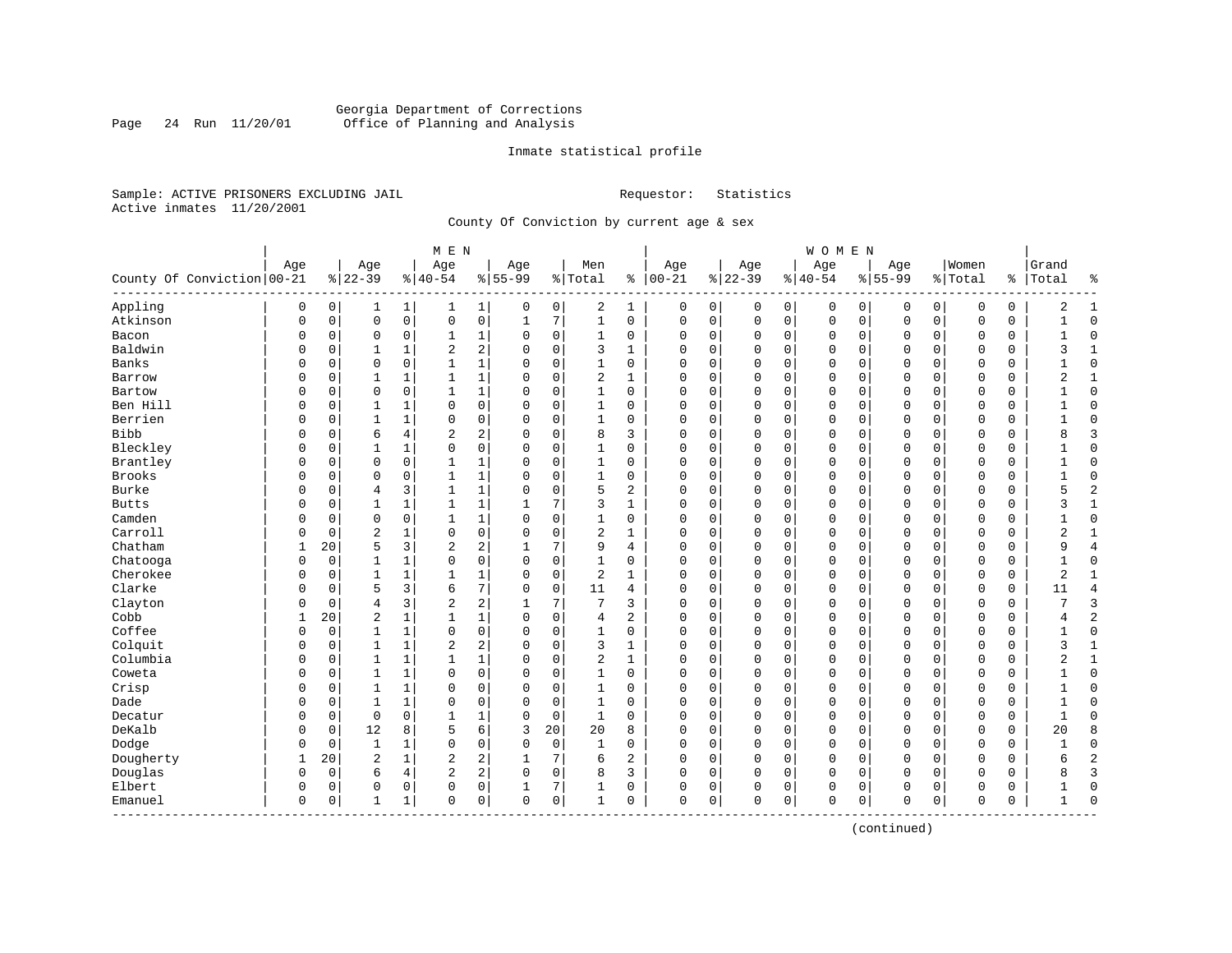# Georgia Department of Corrections Office of Planning and Analysis

# Inmate statistical profile

|                           | Sample: ACTIVE PRISONERS EXCLUDING JAIL | Requestor: Statistics |  |
|---------------------------|-----------------------------------------|-----------------------|--|
| Active inmates 11/20/2001 |                                         |                       |  |

County Of Conviction by current age & sex (continued)

|                              |             |             |                |                | M E N          |                |             |             |                |              |             |   |             |          | WOMEN       |             |             |             |             |          |                |                |
|------------------------------|-------------|-------------|----------------|----------------|----------------|----------------|-------------|-------------|----------------|--------------|-------------|---|-------------|----------|-------------|-------------|-------------|-------------|-------------|----------|----------------|----------------|
|                              | Age         |             | Age            |                | Age            |                | Age         |             | Men            |              | Age         |   | Age         |          | Age         |             | Age         |             | Women       |          | Grand          |                |
| County Of Conviction   00-21 |             |             | $8 22-39$      |                | $ 40-54$       |                | $8 55-99$   |             | % Total        | နွ           | $ 00-21$    |   | $8 22-39$   |          | $ 40-54$    |             | $8 55-99$   |             | % Total     |          | %   Total      | နွ             |
| Fayette                      | 0           | 0           | 0              | 0              | 1              | 1              | 1           | 7           | 2              | 1            | 0           | 0 | $\mathbf 0$ | 0        | 0           | 0           | 0           | 0           | 0           | 0        | 2              | 1              |
| Floyd                        | 0           | 0           | 3              | 2              | $\mathbf{1}$   | $1\,$          | $\mathbf 0$ | $\mathbf 0$ | 4              | 2            | $\Omega$    | 0 | $\Omega$    | 0        | 0           | $\mathbf 0$ | $\Omega$    | $\mathbf 0$ | $\Omega$    | 0        |                | $\overline{2}$ |
| Forsyth                      | $\Omega$    | $\mathbf 0$ | $\mathbf 0$    | $\mathsf 0$    | $\mathbf{1}$   | 1              | 0           | $\mathbf 0$ | $\mathbf{1}$   | 0            | $\Omega$    | 0 | $\Omega$    | 0        | $\mathbf 0$ | 0           | $\Omega$    | 0           | $\mathbf 0$ | 0        |                | $\Omega$       |
| Franklin                     | $\Omega$    | $\Omega$    | $\mathbf{1}$   | $\mathbf{1}$   | $\Omega$       | $\mathbf 0$    | $\Omega$    | $\mathbf 0$ | $\mathbf{1}$   | $\Omega$     | $\Omega$    | 0 | $\Omega$    | 0        | $\Omega$    | $\Omega$    | $\Omega$    | $\Omega$    | $\Omega$    | 0        | $\mathbf{1}$   | $\Omega$       |
| Fulton                       | $\Omega$    | 0           | 10             | 7              | 9              | 10             | $\Omega$    | 0           | 19             | 8            | 0           | 0 | $\Omega$    | 0        | 0           | $\Omega$    | $\Omega$    | $\Omega$    | $\Omega$    | 0        | 19             | 7              |
| Gilmer                       | $\Omega$    | $\mathbf 0$ | 1              | 1              | $\mathbf 0$    | 0              | $\Omega$    | $\mathbf 0$ | $\mathbf{1}$   | 0            | 0           | 0 | $\Omega$    | 0        | 0           | $\Omega$    | $\Omega$    | $\Omega$    | $\mathbf 0$ | 0        |                | $\Omega$       |
| Glynn                        | $\Omega$    | 0           | 5              | 3              | $\overline{a}$ | 2              |             | 7           | 8              | 3            | 0           | 0 | $\Omega$    | 0        | 0           | 0           | $\Omega$    | 0           | $\mathbf 0$ | 0        |                | 3              |
| Gordon                       | $\Omega$    | 0           | $\mathbf 0$    | $\mathsf 0$    | $\mathbf 0$    | 0              | 1           | 7           | $\mathbf{1}$   | 0            | $\Omega$    | 0 | $\Omega$    | 0        | 0           | 0           | $\Omega$    | 0           | $\mathbf 0$ | 0        |                | $\Omega$       |
| Greene                       | $\Omega$    | 0           | $\mathbf{1}$   | 1              | $\mathbf 0$    | 0              | $\mathbf 0$ | $\mathbf 0$ | $\mathbf 1$    | 0            | $\Omega$    | 0 | $\Omega$    | 0        | 0           | $\mathbf 0$ | $\Omega$    | 0           | $\Omega$    | 0        |                | $\Omega$       |
| Gwinnett                     | $\Omega$    | $\mathbf 0$ | $\overline{2}$ | 1              | $\mathbf{1}$   | 1              | $\Omega$    | $\mathbf 0$ | 3              | 1            | $\Omega$    | 0 | $\Omega$    | 0        | 0           | $\mathbf 0$ | $\Omega$    | $\Omega$    | $\Omega$    | 0        | ς              | $\mathbf{1}$   |
| Habersham                    | $\Omega$    | $\Omega$    | $\mathbf{1}$   | $\mathbf{1}$   | $\mathbf 0$    | 0              | $\Omega$    | $\mathbf 0$ | $\mathbf{1}$   | 0            | $\Omega$    | 0 | $\Omega$    | 0        | $\Omega$    | $\Omega$    | $\Omega$    | 0           | $\Omega$    | $\Omega$ |                | $\Omega$       |
| Hall                         | $\Omega$    | $\Omega$    | $\mathbf{1}$   | $\mathbf{1}$   | $\mathbf{1}$   | 1              | $\Omega$    | $\mathbf 0$ | 2              | $\mathbf{1}$ | $\Omega$    | 0 | $\Omega$    | 0        | $\Omega$    | $\Omega$    | $\Omega$    | $\Omega$    | $\Omega$    | 0        | $\overline{2}$ | $\mathbf{1}$   |
| Harris                       | $\Omega$    | $\Omega$    | 1              | 1              | $\Omega$       | $\mathbf 0$    | $\Omega$    | 0           | $\mathbf{1}$   | 0            | $\Omega$    | 0 | $\Omega$    | $\Omega$ | 0           | $\Omega$    | $\Omega$    | $\Omega$    | $\Omega$    | 0        |                | $\Omega$       |
| Hart                         | $\Omega$    | 0           | 3              | 2              | 0              | 0              | $\Omega$    | $\mathbf 0$ | 3              | 1            | $\Omega$    | 0 | $\Omega$    | 0        | 0           | $\mathbf 0$ | $\Omega$    | $\Omega$    | 0           | 0        | 3              |                |
| Henry                        | $\Omega$    | 0           | 3              | 2              | $\Omega$       | 0              | $\Omega$    | $\mathbf 0$ | 3              | $\mathbf{1}$ | 0           | 0 | $\Omega$    | 0        | 0           | $\mathbf 0$ | $\Omega$    | 0           | 0           | 0        | 3              | $\mathbf{1}$   |
| Houston                      | $\Omega$    | $\Omega$    | $\overline{2}$ | $\mathbf{1}$   | 3              | 3              | $\Omega$    | $\mathbf 0$ | 5              | 2            | 0           | 0 | $\Omega$    | 0        | $\Omega$    | $\mathbf 0$ | $\Omega$    | 0           | $\mathbf 0$ | 0        |                | $\overline{c}$ |
| Jackson                      | $\Omega$    | $\mathbf 0$ | $\mathbf 0$    | $\mathbf 0$    | $\mathbf{1}$   | $\mathbf 1$    | $\Omega$    | $\mathbf 0$ | $\mathbf{1}$   | $\Omega$     | $\Omega$    | 0 | $\Omega$    | 0        | $\Omega$    | $\mathbf 0$ | $\Omega$    | 0           | $\mathbf 0$ | 0        |                | $\Omega$       |
| Jasper                       | $\Omega$    | $\mathbf 0$ | $\mathbf{1}$   | $\mathbf{1}$   | $\mathbf 0$    | 0              | $\Omega$    | $\mathbf 0$ | $\mathbf{1}$   | 0            | $\Omega$    | 0 | $\Omega$    | 0        | 0           | $\mathbf 0$ | $\Omega$    | 0           | $\mathbf 0$ | 0        |                | $\Omega$       |
| Jeff Davis                   | $\Omega$    | $\mathbf 0$ | $\overline{2}$ | 1              | $\Omega$       | 0              | $\Omega$    | $\mathbf 0$ | 2              | 1            | $\Omega$    | 0 | $\Omega$    | 0        | 0           | 0           | $\mathbf 0$ | 0           | $\mathbf 0$ | 0        |                | $\mathbf{1}$   |
| Jones                        | $\Omega$    | $\Omega$    | $\mathbf{1}$   | $\mathbf{1}$   | $\mathbf 0$    | $\mathsf 0$    | $\Omega$    | $\mathbf 0$ | $\mathbf{1}$   | 0            | $\Omega$    | 0 | $\Omega$    | 0        | 0           | $\Omega$    | $\Omega$    | $\Omega$    | $\Omega$    | 0        |                | $\Omega$       |
| Lee                          | $\Omega$    | $\Omega$    | 1              | 1              | $\Omega$       | 0              | $\Omega$    | $\mathbf 0$ | 1              | $\Omega$     | $\Omega$    | 0 | $\Omega$    | 0        | 0           | $\Omega$    | $\Omega$    | $\Omega$    | $\Omega$    | 0        |                | $\Omega$       |
| Liberty                      | O           | $\Omega$    | $\mathbf{1}$   | $\mathbf{1}$   | $\mathbf{1}$   | 1              | $\Omega$    | $\mathbf 0$ | $\overline{2}$ | 1            | $\Omega$    | 0 | $\Omega$    | 0        | $\Omega$    | $\Omega$    | $\Omega$    | $\Omega$    | $\Omega$    | 0        | 2              |                |
| Long                         | $\Omega$    | 0           | 3              | $\overline{2}$ | $\mathbf 0$    | 0              | $\mathbf 0$ | $\mathbf 0$ | 3              | $\mathbf{1}$ | 0           | 0 | $\Omega$    | 0        | 0           | $\mathbf 0$ | $\Omega$    | $\Omega$    | $\mathbf 0$ | 0        | 3              |                |
| Lowndes                      | $\Omega$    | $\mathsf 0$ | $\mathbf{1}$   | $\mathbf{1}$   | $\Omega$       | 0              | $\Omega$    | $\mathbf 0$ | $\mathbf{1}$   | 0            | 0           | 0 | $\Omega$    | 0        | 0           | $\mathbf 0$ | $\mathbf 0$ | 0           | $\mathbf 0$ | 0        |                | $\Omega$       |
| Marion                       | $\Omega$    | 0           | $\mathbf{1}$   | $\mathbf{1}$   | $\mathbf 0$    | $\mathsf 0$    | 0           | $\mathbf 0$ | $\mathbf{1}$   | 0            | $\Omega$    | 0 | $\Omega$    | 0        | $\Omega$    | $\circ$     | $\Omega$    | 0           | $\mathbf 0$ | 0        |                | $\Omega$       |
| McIntosh                     | $\Omega$    | 0           | $\mathbf{1}$   | $\mathbf{1}$   | $\mathbf 0$    | 0              | $\Omega$    | $\mathbf 0$ | $\mathbf{1}$   | $\Omega$     | $\Omega$    | 0 | $\Omega$    | 0        | 0           | $\mathbf 0$ | $\Omega$    | 0           | $\Omega$    | 0        |                | $\Omega$       |
| Monroe                       | $\Omega$    | 0           | $\mathbf 0$    | $\mathbf 0$    | $\mathbf{1}$   | 1              | $\Omega$    | $\mathbf 0$ | $\mathbf{1}$   | 0            | $\Omega$    | 0 | $\Omega$    | 0        | 0           | $\mathbf 0$ | $\Omega$    | 0           | $\Omega$    | 0        |                | $\Omega$       |
| Muscogee                     | $\Omega$    | 0           | $\overline{4}$ | 3              | 4              | $\overline{4}$ | 0           | $\mathbf 0$ | 8              | 3            | 0           | 0 | $\Omega$    | 0        | 0           | 0           | 0           | 0           | 0           | 0        |                | 3              |
| Newton                       | $\Omega$    | $\Omega$    | $\mathbf{1}$   | $\mathbf{1}$   | 0              | $\mathsf 0$    | $\Omega$    | $\mathbf 0$ | $\mathbf{1}$   | 0            | $\Omega$    | 0 | $\Omega$    | 0        | 0           | 0           | $\Omega$    | 0           | $\mathbf 0$ | 0        |                | $\Omega$       |
| Oglethrope                   | $\Omega$    | $\Omega$    | $\mathbf 0$    | 0              | $\mathbf{1}$   | 1              | $\Omega$    | $\mathbf 0$ | $\mathbf{1}$   | $\Omega$     | $\Omega$    | 0 | $\Omega$    | 0        | 0           | $\Omega$    | $\Omega$    | $\Omega$    | $\Omega$    | 0        |                | $\Omega$       |
| Paulding                     | 0           | 0           | $\mathbf 0$    | $\mathbf 0$    | $\mathbf{1}$   | $\mathbf 1$    | $\Omega$    | $\mathbf 0$ | $\mathbf{1}$   | 0            | $\mathbf 0$ | 0 | $\Omega$    | 0        | $\Omega$    | $\mathbf 0$ | $\Omega$    | 0           | $\Omega$    | 0        |                | $\Omega$       |
| Pike                         | $\Omega$    | $\mathbf 0$ | $\mathbf 0$    | $\mathbf 0$    | $\mathbf{1}$   | $\mathbf 1$    | $\Omega$    | $\mathbf 0$ | 1              | 0            | $\Omega$    | 0 | $\Omega$    | 0        | 0           | $\mathbf 0$ | $\Omega$    | 0           | $\mathbf 0$ | 0        |                | $\Omega$       |
| Pulaski                      | $\Omega$    | 0           | $\mathbf{1}$   | $\mathbf{1}$   | $\mathbf 0$    | $\mathsf 0$    | $\mathbf 0$ | $\mathsf 0$ | 1              | 0            | 0           | 0 | $\Omega$    | 0        | 0           | $\mathbf 0$ | 0           | 0           | $\mathbf 0$ | 0        |                | $\Omega$       |
| Putnam                       | 0           | 0           | 3              | 2              | $\mathbf{1}$   | 1              | 0           | $\mathbf 0$ | 4              | 2            | 0           | 0 | $\Omega$    | 0        | 0           | $\mathbf 0$ | $\Omega$    | 0           | 0           | 0        |                | $\overline{c}$ |
| Rabun<br>--------            | $\mathbf 0$ | 0           | $\mathbf{1}$   | 1              | $\mathbf 0$    | $\mathbf 0$    | $\Omega$    | $\mathbf 0$ | 1              | 0            | $\Omega$    | 0 | $\Omega$    | 0        | 0           | $\mathbf 0$ | $\Omega$    | 0           | $\Omega$    | 0        | -1             | $\Omega$       |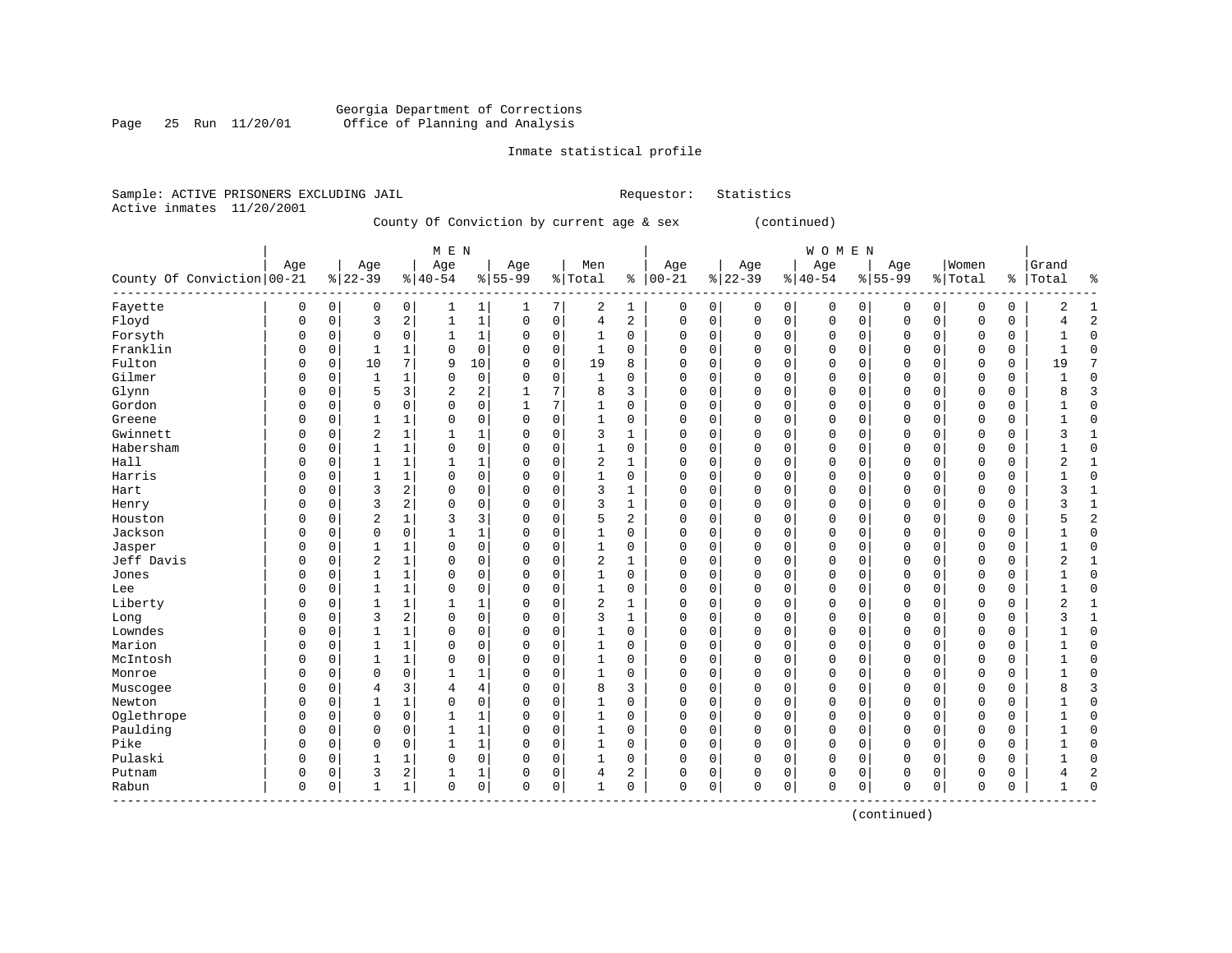# Georgia Department of Corrections<br>Page 26 Run 11/20/01 Office of Planning and Analysis Page 26 Run 11/20/01 Office of Planning and Analysis

# Inmate statistical profile

| Sample: ACTIVE PRISONERS EXCLUDING JAIL<br>Active inmates<br>11/20/2001 |             |             |                |              |                |                                           |             |             |                |                | Requestor:  |             | Statistics  |             |              |             |             |             |              |             |              |                |
|-------------------------------------------------------------------------|-------------|-------------|----------------|--------------|----------------|-------------------------------------------|-------------|-------------|----------------|----------------|-------------|-------------|-------------|-------------|--------------|-------------|-------------|-------------|--------------|-------------|--------------|----------------|
|                                                                         |             |             |                |              |                | County Of Conviction by current age & sex |             |             |                |                |             |             |             | (continued) |              |             |             |             |              |             |              |                |
|                                                                         | Age         |             | Age            |              | M E N<br>Age   |                                           | Age         |             | Men            |                | Age         |             | Age         |             | WOMEN<br>Age |             | Age         |             | Women        |             | Grand        |                |
| County Of Conviction 00-21                                              |             |             | $8 22-39$      |              | $8 40-54$      |                                           | $8 55-99$   |             | %   Total      |                | $% 100-21$  |             | $8 22-39$   |             | $ 40-54$     |             | $8155 - 99$ |             | % Total      | နွ          | Total        | ⊱              |
| Randolph                                                                | 1           | 20          | 0              | 0            | 0              | 0                                         | 0           | 0           | 1              | 0              | 0           | 0           | 0           | 0           | 0            | 0           | 0           | 0           | 0            | 0           |              | U              |
| Richmond                                                                | 1           | 20          | 6              | 4            | 6              | 7                                         | 0           | 0           | 13             | 5              | 0           | 0           | 1           | 50          | 0            | 0           | 0           | 0           |              | 50          | 14           | 5              |
| Rockdale                                                                | O           | $\mathbf 0$ | $\overline{2}$ | $\mathbf{1}$ | 1              | $1\,$                                     | $\mathbf 0$ | $\mathbf 0$ | 3              | 1              | $\mathbf 0$ | $\mathbf 0$ | $\Omega$    | $\mathbf 0$ | 0            | 0           | $\mathbf 0$ | $\mathbf 0$ | 0            | $\mathbf 0$ | 3            | $\mathbf{1}$   |
| Spalding                                                                | 0           | 0           | $\overline{4}$ | 3            | $\mathbf 1$    | $\mathbf 1$                               | $\mathbf 0$ | $\mathbf 0$ | 5              | $\overline{a}$ | $\mathbf 0$ | $\mathbf 0$ | $\Omega$    | 0           | 0            | 0           | $\mathbf 0$ | $\mathbf 0$ | $\Omega$     | $\Omega$    | 5            | $\overline{a}$ |
| Sumter                                                                  | 0           | 0           | $\mathbf 0$    | $\mathbf 0$  | $\mathbf{1}$   | $\mathbf 1$                               | $\Omega$    | $\mathbf 0$ | $\mathbf{1}$   | 0              | $\mathbf 0$ | $\mathbf 0$ | $\Omega$    | $\mathbf 0$ | $\mathbf 0$  | $\mathbf 0$ | $\mathbf 0$ | $\mathbf 0$ | 0            | $\mathbf 0$ |              | 0              |
| Terrell                                                                 | 0           | 0           | 0              | 0            |                | $\mathbf 1$                               | 0           | $\mathbf 0$ | $\mathbf{1}$   | 0              | 0           | $\mathbf 0$ | $\mathbf 0$ | $\mathbf 0$ | $\mathbf 0$  | 0           | 0           | 0           | $\Omega$     | $\mathbf 0$ |              | O              |
| Thomas                                                                  | 0           | 0           | 1              |              |                | $\mathbf 1$                               | $\Omega$    | $\mathbf 0$ | $\overline{2}$ |                | 0           | $\Omega$    | $\Omega$    | $\mathbf 0$ | 0            | $\Omega$    | $\mathbf 0$ | $\Omega$    | $\Omega$     | $\Omega$    | 2            |                |
| Tift                                                                    | U           | $\Omega$    | 1              | $\mathbf{1}$ | $\Omega$       | $\Omega$                                  | 1           | 7           | $\overline{c}$ | 1              | $\Omega$    | $\Omega$    | $\Omega$    | $\Omega$    | $\Omega$     | $\Omega$    | $\mathbf 0$ | $\Omega$    | $\Omega$     | $\Omega$    | 2            | -1             |
| Toombs                                                                  | 0           | $\Omega$    | $\mathbf{1}$   | 1            | $\mathbf{1}$   | $\mathbf 1$                               | $\Omega$    | $\mathbf 0$ | $\overline{c}$ | $\mathbf{1}$   | $\Omega$    | $\mathbf 0$ | $\Omega$    | $\mathbf 0$ | $\Omega$     | $\Omega$    | $\mathbf 0$ | $\Omega$    | $\Omega$     | $\Omega$    | 2            | $\mathbf{1}$   |
| Towns                                                                   | O           | $\Omega$    | $\mathbf{1}$   | $\mathbf{1}$ | $\mathbf 0$    | $\mathbf 0$                               | $\mathbf 0$ | $\mathbf 0$ | $\mathbf{1}$   | 0              | $\Omega$    | $\mathbf 0$ | $\Omega$    | $\mathbf 0$ | $\mathbf 0$  | 0           | $\mathbf 0$ | $\mathbf 0$ | $\Omega$     | $\mathbf 0$ | $\mathbf{1}$ | $\Omega$       |
| Troup                                                                   | 0           | $\Omega$    | $\mathbf 0$    | $\mathbf 0$  | $\mathbf{1}$   | $\mathbf{1}$                              |             | 7           | $\overline{c}$ | 1              | $\Omega$    | $\Omega$    | $\Omega$    | $\mathbf 0$ | $\Omega$     | $\Omega$    | $\mathbf 0$ | $\Omega$    | $\Omega$     | 0           | 2            | -1             |
| Union                                                                   | 0           | 0           | 0              | 0            |                | $\mathbf 1$                               | 0           | 0           | 1              | 0              | $\Omega$    | 0           | $\Omega$    | $\mathbf 0$ | 0            | 0           | 0           | 0           | $\Omega$     | 0           |              | $\Omega$       |
| Upson                                                                   | 0           | $\Omega$    | $\mathbf 0$    | $\mathbf 0$  | $\mathbf{1}$   | 1                                         | $\Omega$    | $\mathbf 0$ | $\mathbf{1}$   | 0              | $\Omega$    | $\mathbf 0$ | $\Omega$    | $\mathbf 0$ | $\mathbf 0$  | 0           | $\mathbf 0$ | 0           | 0            | $\mathbf 0$ |              | $\Omega$       |
| Walker                                                                  | 0           | $\Omega$    | 1              | 1            | 0              | $\mathbf 0$                               | $\mathbf 0$ | $\mathbf 0$ | $\mathbf{1}$   | $\Omega$       | $\Omega$    | $\Omega$    |             | 50          | $\Omega$     | $\Omega$    | $\mathbf 0$ | $\Omega$    | $\mathbf{1}$ | 50          | 2            | $\mathbf{1}$   |
| Walton                                                                  | 0           | 0           | 1              | 1            | 1              | 1                                         | $\Omega$    | 0           | $\overline{2}$ | 1              | 0           | 0           | $\mathbf 0$ | 0           | 0            | 0           | 0           | 0           | 0            | 0           | 2            | $\mathbf{1}$   |
| Ware                                                                    | 0           | $\mathbf 0$ | 3              | 2            | $\overline{2}$ | $\overline{c}$                            | 0           | $\mathbf 0$ | 5              | 2              | 0           | $\mathbf 0$ | $\Omega$    | $\mathbf 0$ | $\mathbf 0$  | $\mathbf 0$ | 0           | $\mathbf 0$ | $\Omega$     | $\mathbf 0$ | 5            | $\overline{a}$ |
| Whitfield                                                               | 0           | 0           | $\mathbf 0$    | $\mathbf 0$  | 3              | 3                                         |             | 7           | $\overline{4}$ | 2              | 0           | $\mathbf 0$ | $\Omega$    | $\mathbf 0$ | 0            | 0           | 0           | $\mathbf 0$ | 0            | 0           | 4            | $\overline{c}$ |
| Wilkes                                                                  | $\Omega$    | 0           | $\mathbf{1}$   | $\mathbf{1}$ | $\Omega$       | $\mathbf 0$                               | 0           | $\mathbf 0$ | 1              | $\Omega$       | $\mathbf 0$ | $\mathbf 0$ | $\Omega$    | $\mathbf 0$ | $\mathbf 0$  | $\Omega$    | $\mathbf 0$ | $\mathbf 0$ | $\mathbf 0$  | $\mathbf 0$ | 1            | $\Omega$       |
| Total reported                                                          |             | 5 100       | 143 100        |              | 90 100         |                                           | 15 100      |             | 253 100        |                | 0           | 0           |             | 2 100       | 0            | 0           | 0           | 0           |              | 2 100       | 255 100      |                |
| Percent reported                                                        |             | 100.0       |                | 100.0        |                | 100.0                                     | 100.0       |             |                | 100.0          |             | $\cdot$ 0   |             | 100.0       |              | $\cdot$ 0   |             | $\cdot$ 0   |              | 100.0       | 100.0        |                |
| Not reported                                                            | $\mathsf 0$ |             | $\mathbf 0$    |              | $\Omega$       |                                           | $\mathbf 0$ |             | $\Omega$       |                | $\mathbf 0$ |             | $\Omega$    |             | $\mathbf 0$  |             | $\Omega$    |             | $\Omega$     |             | 0            |                |
| Total                                                                   | 5           |             | 143            |              | 90             |                                           | 15          |             | 253            |                | 0           |             | 2           |             | 0            |             | $\mathbf 0$ |             | 2            |             | 255          |                |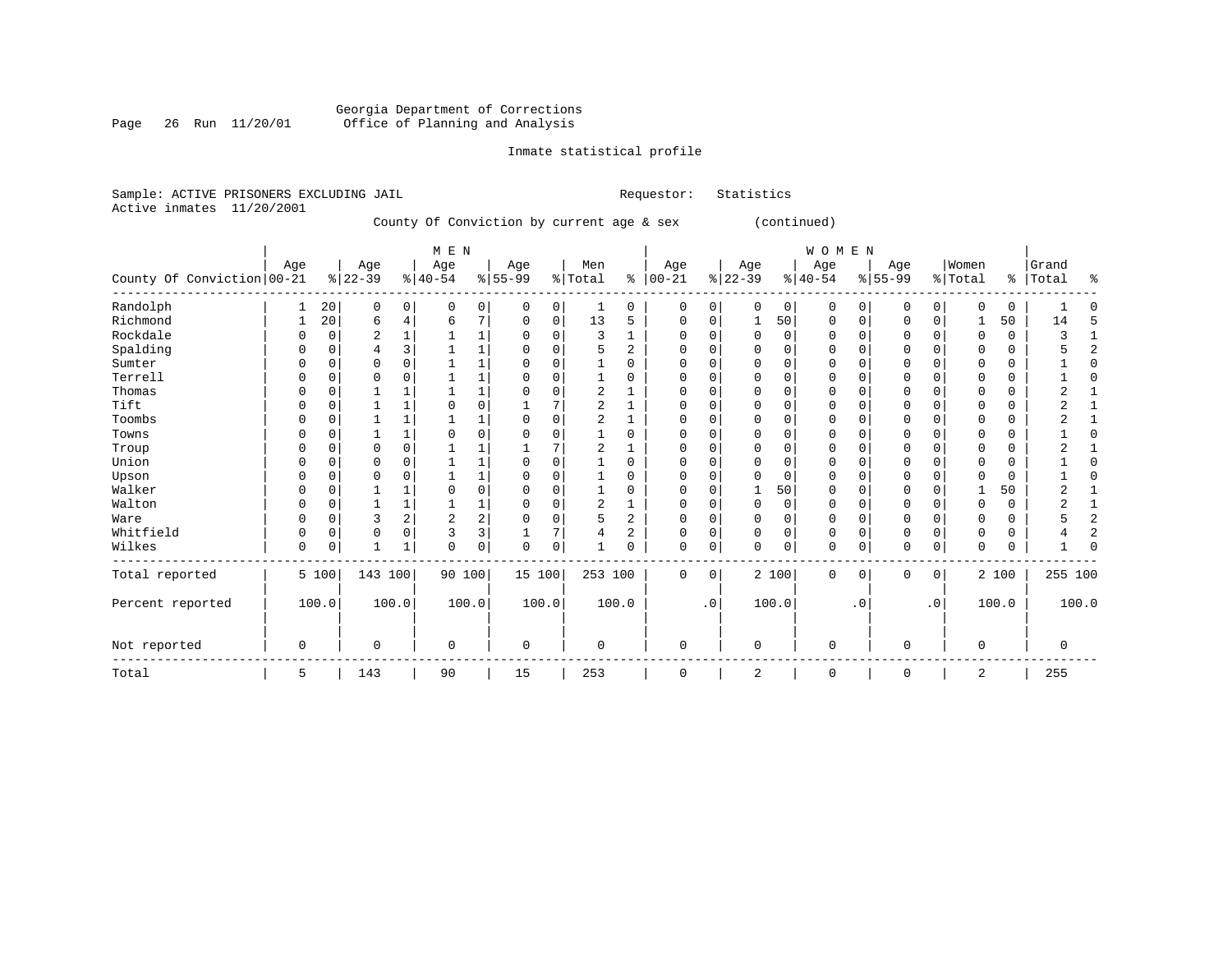# Georgia Department of Corrections Page 27 Run 11/20/01 Office of Planning and Analysis

## Inmate statistical profile

Sample: ACTIVE PRISONERS EXCLUDING JAIL **Requestor:** Statistics Active inmates 11/20/2001

Circ Of Conviction by current age & sex

|                           |                   |             |                  |                | M E N            |                |                  |             |                |                |                      |          |                  |             | <b>WOMEN</b>     |             |                  |             |                  |             |                |                |
|---------------------------|-------------------|-------------|------------------|----------------|------------------|----------------|------------------|-------------|----------------|----------------|----------------------|----------|------------------|-------------|------------------|-------------|------------------|-------------|------------------|-------------|----------------|----------------|
| Circ Of Conviction        | Age<br>$ 00 - 21$ |             | Age<br>$8 22-39$ |                | Age<br>$8 40-54$ |                | Age<br>$8 55-99$ |             | Men<br>% Total |                | Age<br>$8   00 - 21$ |          | Age<br>$8 22-39$ |             | Age<br>$8 40-54$ |             | Age<br>$8 55-99$ |             | Women<br>% Total | ႜ           | Grand<br>Total | ႜ              |
| Alapaha                   | 0                 | $\mathbf 0$ | 1                | 1              | 0                | $\overline{0}$ | 1                | 7           | 2              | 1              | $\Omega$             | 0        | $\Omega$         | 0           | $\Omega$         | 0           | $\Omega$         | $\mathbf 0$ | $\Omega$         | 0           | $\overline{2}$ | $\mathbf{1}$   |
| Alcovy                    | $\Omega$          | $\mathbf 0$ | $\overline{2}$   | $\mathbf{1}$   | $\mathbf{1}$     | $\mathbf{1}$   | $\Omega$         | $\mathbf 0$ | 3              | $\mathbf{1}$   | $\mathbf{0}$         | 0        | $\mathbf 0$      | $\mathbf 0$ | $\mathbf 0$      | $\mathbf 0$ | $\Omega$         | $\mathbf 0$ | $\Omega$         | $\mathbf 0$ | 3              | $\mathbf{1}$   |
| Atlanta                   | 0                 | 0           | 10               | 7              | 9                | 10             | $\Omega$         | 0           | 19             | 8              | $\Omega$             | 0        | $\Omega$         | 0           | 0                | 0           | $\Omega$         | 0           | 0                | 0           | 19             | 7              |
| Atlantic                  | 0                 | 0           | 5                | 3              | $\mathbf{1}$     | $\mathbf{1}$   | n                | $\mathbf 0$ | 6              | $\overline{2}$ | $\Omega$             | 0        | $\Omega$         | $\Omega$    | 0                | $\mathbf 0$ | $\Omega$         | $\mathbf 0$ | $\Omega$         | 0           | 6              | $\overline{c}$ |
| Augusta                   | 1                 | 20          | 11               | 8              | 8                | 9              | $\Omega$         | 0           | 20             | 8              | $\Omega$             | 0        | 1                | 50          | 0                | $\Omega$    | $\Omega$         | $\Omega$    | 1                | 50          | 21             | 8              |
| Blue Ridge                | $\Omega$          | $\mathbf 0$ | 1                | 1              | 1                | $\mathbf{1}$   | $\Omega$         | $\mathbf 0$ | 2              | 1              | 0                    | 0        | $\Omega$         | 0           | 0                | 0           | $\Omega$         | $\mathbf 0$ | O                | 0           | 2              | $\mathbf{1}$   |
| Brunswick                 | 0                 | $\mathbf 0$ | 8                | 6              | 4                | 4              | $\mathbf{1}$     | 7           | 13             | 5              | $\Omega$             | 0        | $\Omega$         | $\mathbf 0$ | $\Omega$         | $\mathbf 0$ | $\Omega$         | $\mathbf 0$ | $\Omega$         | 0           | 13             | 5              |
| Chattahoochee             | N                 | 0           | 6                | 4              | 4                | 4              | $\Omega$         | $\Omega$    | 10             | 4              | $\Omega$             | 0        | $\Omega$         | 0           | 0                | $\mathbf 0$ | $\Omega$         | $\Omega$    | $\Omega$         | 0           | 10             | $\overline{4}$ |
| Cherokee                  | N                 | 0           | $\Omega$         | 0              | 1                | $\mathbf 1$    | -1               | 7           | 2              | 1              | $\Omega$             | 0        | $\Omega$         | 0           | 0                | 0           | $\Omega$         | 0           | $\Omega$         | 0           | 2              | $\mathbf{1}$   |
| Clayton                   | O                 | 0           | $\overline{4}$   | 3              | $\overline{2}$   | $\overline{a}$ | -1               | 7           | 7              | 3              | $\Omega$             | 0        | $\Omega$         | $\mathbf 0$ | 0                | $\mathbf 0$ | $\Omega$         | 0           | $\Omega$         | 0           |                | $\overline{3}$ |
| Cobb                      | 1                 | 20          | $\overline{2}$   | 1              | $\mathbf{1}$     | $\mathbf{1}$   | $\mathbf 0$      | $\mathbf 0$ | 4              | $\overline{a}$ | $\Omega$             | 0        | $\Omega$         | $\mathbf 0$ | 0                | $\Omega$    | $\Omega$         | $\Omega$    | $\mathbf 0$      | 0           | 4              | $\overline{2}$ |
| Conasauga                 | $\Omega$          | $\Omega$    | $\mathbf 0$      | $\Omega$       | 3                | 3              | 1                | 7           | 4              | 2              | $\Omega$             | 0        | $\Omega$         | $\Omega$    | $\Omega$         | $\Omega$    | $\Omega$         | $\Omega$    | $\Omega$         | 0           | 4              | $\overline{2}$ |
| Cordele                   | N                 | $\mathbf 0$ | $\overline{2}$   | $\mathbf{1}$   | $\Omega$         | 0              | $\Omega$         | $\mathbf 0$ | $\overline{c}$ | $\mathbf{1}$   | $\Omega$             | 0        | $\Omega$         | $\mathbf 0$ | $\Omega$         | $\Omega$    | $\Omega$         | $\Omega$    | $\Omega$         | 0           | $\overline{2}$ | $\mathbf{1}$   |
| Coweta                    | N                 | 0           | $\overline{3}$   | $\overline{c}$ | $\mathbf{1}$     | $\mathbf 1$    | -1               | 7           | 5              | $\overline{a}$ | $\Omega$             | 0        | $\Omega$         | $\Omega$    | $\Omega$         | $\Omega$    | $\Omega$         | $\Omega$    | $\Omega$         | 0           | 5              | $\overline{2}$ |
| Dougherty                 |                   | 20          | $\overline{2}$   |                | $\overline{2}$   | 2              |                  | 7           | 6              | 2              | $\Omega$             | 0        | $\Omega$         | $\mathbf 0$ | 0                | $\Omega$    | $\Omega$         | 0           | $\Omega$         | 0           | б              | $\overline{a}$ |
| Eastern                   | 1                 | 20          | 5                | 3              | $\overline{2}$   | $\overline{a}$ | -1               | 7           | 9              | 4              | $\Omega$             | 0        | $\Omega$         | 0           | 0                | $\Omega$    | $\Omega$         | 0           | $\Omega$         | 0           | 9              | $\overline{4}$ |
| Flint                     | $\Omega$          | $\Omega$    | 3                | 2              | $\Omega$         | $\Omega$       | $\Omega$         | $\Omega$    | 3              | $\mathbf{1}$   | $\Omega$             | 0        | $\Omega$         | $\Omega$    | $\Omega$         | $\Omega$    | $\Omega$         | $\Omega$    | $\Omega$         | 0           | 3              | $\mathbf{1}$   |
| Griffin                   | O                 | $\Omega$    | $\overline{4}$   | 3              | 4                | 4              | 1                | 7           | 9              | 4              | $\Omega$             | $\Omega$ | $\Omega$         | $\Omega$    | $\Omega$         | $\Omega$    | $\Omega$         | $\Omega$    | $\Omega$         | 0           | 9              | $\overline{4}$ |
| Gwinnett                  | N                 | 0           | $\overline{2}$   | $\mathbf{1}$   | $\mathbf{1}$     | $\mathbf{1}$   | $\Omega$         | $\mathbf 0$ | 3              | $\mathbf{1}$   | $\Omega$             | 0        | $\Omega$         | $\mathbf 0$ | $\Omega$         | $\mathbf 0$ | $\Omega$         | $\mathbf 0$ | $\Omega$         | 0           | 3              | $\mathbf{1}$   |
| Houston                   | U                 | 0           | $\overline{2}$   | $\mathbf{1}$   | 3                | 3              | $\cap$           | $\mathbf 0$ | 5              | $\overline{a}$ | $\Omega$             | 0        | $\Omega$         | $\mathbf 0$ | $\Omega$         | $\mathbf 0$ | $\Omega$         | $\Omega$    | $\Omega$         | 0           |                | $\overline{2}$ |
| Lookout Mountain          | U                 | 0           | $\overline{3}$   | 2              | $\Omega$         | 0              | n                | 0           | 3              | 1              | $\Omega$             | 0        |                  | 50          | 0                | 0           | $\Omega$         | 0           | 1                | 50          |                | $\overline{2}$ |
| Macon                     | O                 | $\Omega$    | 6                | $\overline{4}$ | $\overline{2}$   | 2              | $\Omega$         | $\Omega$    | 8              | 3              | $\Omega$             | 0        | $\Omega$         | $\Omega$    | $\Omega$         | $\Omega$    | $\Omega$         | $\Omega$    | $\Omega$         | $\Omega$    | 8              | 3              |
| Middle                    | N                 | $\Omega$    | $\overline{2}$   | $\mathbf{1}$   | $\mathbf{1}$     | $\mathbf{1}$   | $\Omega$         | $\Omega$    | 3              | $\mathbf{1}$   | $\Omega$             | 0        | $\Omega$         | $\Omega$    | $\Omega$         | $\Omega$    | $\Omega$         | $\Omega$    | $\Omega$         | 0           | 3              | $\mathbf{1}$   |
| Mountain                  | N                 | $\Omega$    | $\overline{2}$   | $\mathbf{1}$   | $\Omega$         | 0              | $\Omega$         | $\mathbf 0$ | $\overline{c}$ | $\mathbf{1}$   | $\Omega$             | 0        | $\Omega$         | $\Omega$    | 0                | $\Omega$    | $\Omega$         | $\Omega$    | $\Omega$         | 0           | 2              | $\mathbf{1}$   |
| Northeastern              | N                 | $\mathbf 0$ | 1                | $\mathbf{1}$   | $\mathbf{1}$     | $\mathbf 1$    | $\Omega$         | $\mathbf 0$ | $\overline{c}$ | $\mathbf{1}$   | $\Omega$             | 0        | $\Omega$         | $\mathbf 0$ | $\Omega$         | $\Omega$    | $\Omega$         | $\mathbf 0$ | $\Omega$         | 0           | $\overline{c}$ | $\mathbf{1}$   |
| Northern                  | N                 | 0           | $\overline{4}$   | 3              | $\mathbf 1$      | $\mathbf 1$    | 1                | 7           | 6              | $\overline{a}$ | $\Omega$             | 0        | $\Omega$         | 0           | 0                | $\mathbf 0$ | $\Omega$         | $\mathbf 0$ | $\Omega$         | 0           | 6              | $\overline{2}$ |
| Ocmulgee                  | N                 | 0           | 7                | 5              | 3                | 3              | $\Omega$         | $\mathbf 0$ | 10             | 4              | $\Omega$             | 0        | $\Omega$         | 0           | 0                | 0           | $\Omega$         | 0           | $\Omega$         | 0           | 10             | $\overline{4}$ |
| Oconee                    | N                 | $\Omega$    | 3                | $\overline{a}$ | $\Omega$         | 0              | $\Omega$         | $\Omega$    | 3              | $\mathbf{1}$   | $\Omega$             | 0        | $\Omega$         | $\Omega$    | $\Omega$         | $\Omega$    | $\Omega$         | $\Omega$    | $\Omega$         | 0           | 3              | $\mathbf{1}$   |
| Pataula                   | 1                 | 20          | $\Omega$         | $\Omega$       | $\mathbf{1}$     | $\mathbf{1}$   | $\Omega$         | $\Omega$    | $\overline{2}$ | $\mathbf{1}$   | $\Omega$             | 0        | $\Omega$         | $\Omega$    | O                | $\Omega$    | $\Omega$         | $\Omega$    | $\Omega$         | 0           | $\overline{a}$ | $\mathbf{1}$   |
| Piedmont                  | 0                 | $\mathbf 0$ | 1                | 1              | 3                | 3              | O                | $\Omega$    | 4              | $\overline{a}$ | $\Omega$             | 0        | $\Omega$         | $\mathbf 0$ | 0                | $\Omega$    | $\Omega$         | $\Omega$    | $\Omega$         | 0           | 4              | $\overline{2}$ |
| Rome                      | 0                 | 0           | 3                | $\overline{c}$ | $\mathbf{1}$     | $\mathbf 1$    |                  | $\mathbf 0$ | 4              | $\overline{c}$ | $\Omega$             | 0        | $\Omega$         | $\mathbf 0$ | 0                | $\Omega$    | $\Omega$         | $\mathbf 0$ | $\Omega$         | 0           | 4              | $\overline{2}$ |
| South Georgia             | N                 | 0           | $\Omega$         | 0              | $\mathbf{1}$     | $\mathbf 1$    | n                | 0           | $\mathbf 1$    | $\Omega$       | $\Omega$             | 0        | $\Omega$         | 0           | 0                | $\mathbf 0$ | $\Omega$         | $\mathbf 0$ | $\Omega$         | 0           | 1              | $\mathbf 0$    |
| Southern                  | 0                 | 0           | 3                | 2              | 4                | 4              | $\Omega$         | $\mathbf 0$ | 7              | 3              | $\Omega$             | 0        | $\Omega$         | $\Omega$    | 0                | $\mathbf 0$ | $\Omega$         | $\Omega$    | $\Omega$         | 0           | 7              | 3              |
| Southwestern              | O                 | 0           | 1                | 1              | 1                | 1              | $\Omega$         | $\mathbf 0$ | $\overline{c}$ | $\mathbf{1}$   | $\Omega$             | 0        | $\Omega$         | $\mathbf 0$ | $\Omega$         | $\Omega$    | $\Omega$         | $\mathbf 0$ | $\Omega$         | $\Omega$    | $\overline{a}$ | $\mathbf{1}$   |
| Stone Mountain            | 0                 | 0           | 12               | 8              | 5                | 6              | 3                | 20          | 20             | 8              | $\Omega$             | 0        | $\Omega$         | 0           | 0                | $\mathbf 0$ | $\Omega$         | $\Omega$    | $\Omega$         | 0           | 20             | 8              |
| Tallapoosa<br>----------- | 0                 | 0           | $\Omega$         | 0              | $\mathbf{1}$     | $\mathbf{1}$   | $\mathbf 0$      | 0           | $\mathbf{1}$   | 0              | $\mathbf 0$          | 0        | $\Omega$         | $\mathsf 0$ | $\Omega$         | 0           | 0                | $\mathsf 0$ | $\Omega$         | 0           | -1             | $\cap$         |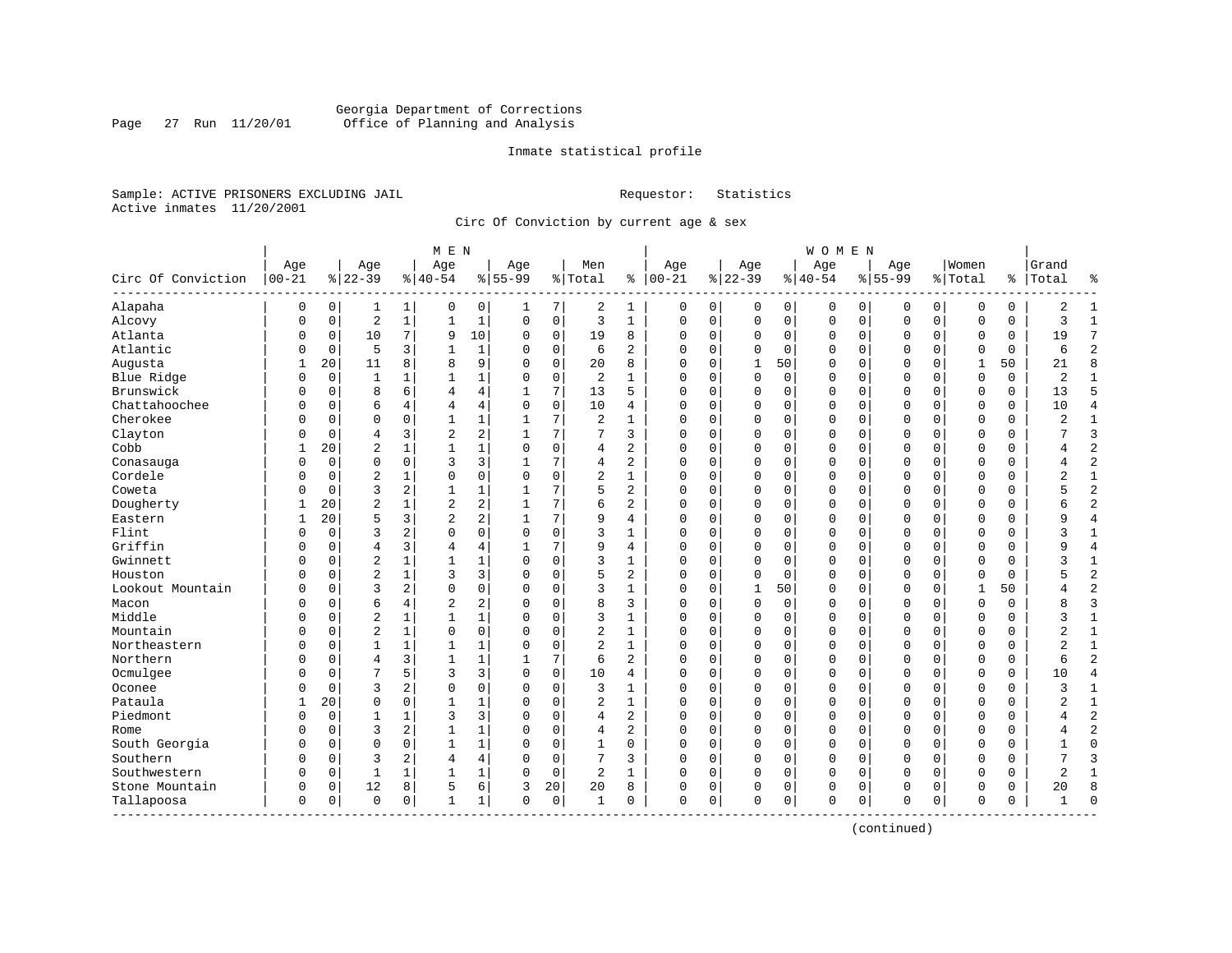#### Georgia Department of Corrections Page 28 Run 11/20/01 Office of Planning and Analysis

# Inmate statistical profile

|  | Sample: ACTIVE PRISONERS EXCLUDING JAIL |  |                                         |  |  | Requestor: | Statistics |
|--|-----------------------------------------|--|-----------------------------------------|--|--|------------|------------|
|  | Active inmates 11/20/2001               |  |                                         |  |  |            |            |
|  |                                         |  | Circ Of Conviction by current age & sex |  |  |            | (conti     |
|  |                                         |  |                                         |  |  |            |            |

|                    |                   |       |                  |       | M E N            |                |                 |          |                |       |                 |           |                  |              | <b>WOMEN</b>    |           |                  |             |                  |          |                       |       |
|--------------------|-------------------|-------|------------------|-------|------------------|----------------|-----------------|----------|----------------|-------|-----------------|-----------|------------------|--------------|-----------------|-----------|------------------|-------------|------------------|----------|-----------------------|-------|
| Circ Of Conviction | Age<br>$ 00 - 21$ |       | Age<br>$ 22-39 $ |       | Age<br>$ 40-54 $ |                | Age<br>$ 55-99$ |          | Men<br>% Total | ႜ     | Age<br>$ 00-21$ |           | Age<br>$ 22-39 $ |              | Age<br>$ 40-54$ |           | Age<br>$ 55-99 $ |             | Women<br>% Total | ႜ        | Grand<br><b>Total</b> | る     |
| Tifton             | $\Omega$          |       |                  |       |                  | 0              |                 |          | $\overline{c}$ |       | $\Omega$        | $\Omega$  |                  | <sup>n</sup> | $\Omega$        |           | $\Omega$         | O           |                  | $\Omega$ |                       |       |
| Toombs             | O                 |       |                  |       |                  | $\Omega$       | 0               |          |                |       | $\Omega$        | 0         |                  | $\Omega$     | $\Omega$        |           | $\Omega$         |             |                  | $\Omega$ |                       |       |
| Waycross           |                   |       |                  |       |                  |                | 0               |          |                |       | 0               |           |                  |              |                 |           | 0                |             |                  | 0        |                       |       |
| Western            |                   |       | 5                |       | h                |                | $\Omega$        | $\Omega$ | 11             |       | $\Omega$        |           |                  |              | $\Omega$        |           | 0                |             |                  | 0        |                       |       |
| Rockdale           |                   |       | 2                |       |                  |                | O               |          |                |       |                 |           |                  |              | $\Omega$        |           | $\Omega$         |             |                  | $\Omega$ |                       |       |
| Douglas            |                   |       | б                |       | 2                |                | 0               |          |                |       | O               |           |                  |              | ∩               |           | $\Omega$         |             |                  | O        |                       |       |
| Appalachian        | $\Omega$          |       |                  |       |                  |                |                 |          |                |       |                 |           |                  |              |                 |           | $\Omega$         |             |                  | 0        |                       |       |
| Enotah             |                   |       |                  |       |                  |                | 0               |          | 2              |       | 0               |           |                  |              | $\Omega$        |           | 0                |             |                  | $\Omega$ |                       |       |
| Forsyth-Bell       | O                 |       | 0                | 0     |                  |                | $\Omega$        |          |                |       | $\Omega$        | 0         | U                |              | $\Omega$        |           | 0                |             |                  | $\Omega$ |                       |       |
| Towaliga           | $\Omega$          |       |                  | 1     | $\overline{a}$   | $\overline{2}$ |                 | 7        | 4              |       | $\Omega$        | 0         | 0                | $\mathbf 0$  | $\Omega$        |           | $\mathbf 0$      | 0           |                  |          |                       |       |
| Total reported     |                   | 5 100 | 143 100          |       |                  | 90 100         | 15 100          |          | 253            | 100   | $\mathbf 0$     | 0         |                  | 2 100        | $\mathbf 0$     | 0         | $\mathbf 0$      | $\mathbf 0$ |                  | 2 100    | 255 100               |       |
| Percent reported   |                   | 100.0 |                  | 100.0 |                  | 100.0          |                 | 100.0    |                | 100.0 |                 | $\cdot$ 0 |                  | 100.0        |                 | $\cdot$ 0 |                  | $\cdot$ 0   |                  | 100.0    |                       | 100.0 |
| Not reported       | $\mathbf 0$       |       | $\mathbf 0$      |       | $\Omega$         |                | $\Omega$        |          | $\Omega$       |       | $\Omega$        |           | $\Omega$         |              | $\mathbf 0$     |           | 0                |             | $\Omega$         |          | 0                     |       |
| Total              | 5                 |       | 143              |       | 90               |                | 15              |          | 253            |       | $\Omega$        |           | 2                |              | $\mathbf 0$     |           | $\mathbf 0$      |             | 2                |          | 255                   |       |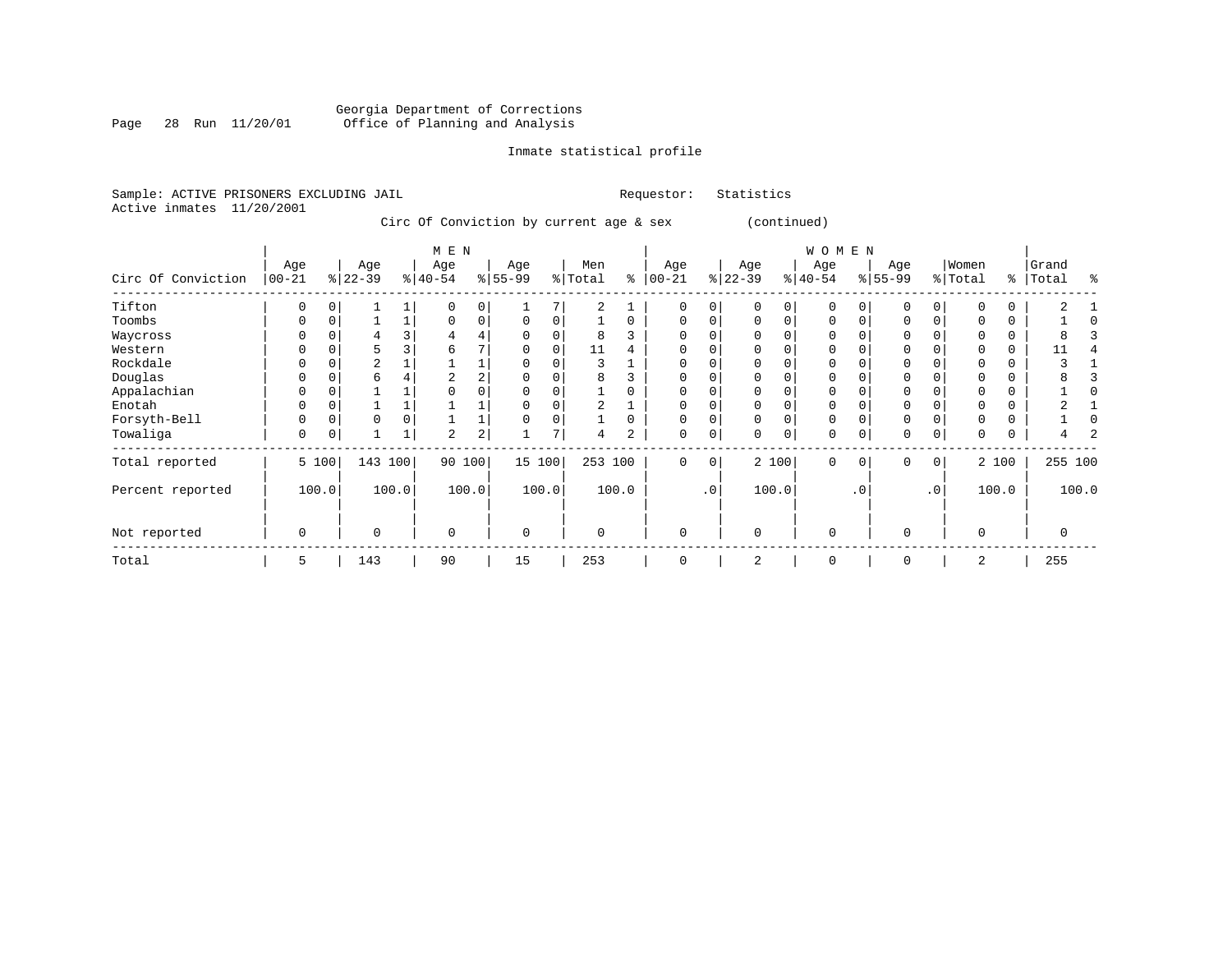# Georgia Department of Corrections Page 29 Run 11/20/01 Office of Planning and Analysis

## Inmate statistical profile

Sample: ACTIVE PRISONERS EXCLUDING JAIL **Requestor:** Statistics Active inmates 11/20/2001

Home County by current age & sex

| Age<br>Women<br>Age<br>Age<br>Age<br>Men<br>Age<br>Age<br>Age<br>Grand<br>Age<br>$00 - 21$<br>$ 22-39$<br>$8 22-39$<br>$ 40-54$<br>$8155 - 99$<br>$ 00-21$<br>$8 40-54$<br>$8155 - 99$<br>% Total<br>% Total<br>ి<br>Total<br>Home County<br><u> န</u><br>နွ<br>Appling<br>2<br>$\mathbf 0$<br>0<br>0<br>1<br>0<br>1<br>0<br>0<br>0<br>0<br>$\mathbf 0$<br>0<br>0<br>0<br>0<br>2<br>1<br>1<br>0<br>1<br>1<br>Atkinson<br>$\mathsf 0$<br>$\mathsf{O}\xspace$<br>9<br>$\mathbf 1$<br>$\mathsf 0$<br>$\mathbf 0$<br>$\mathbf 0$<br>$\mathbf 0$<br>$\mathbf 0$<br>$\mathsf 0$<br>$\mathsf 0$<br>$\mathbf{1}$<br>$\mathbf 0$<br>$\mathbf 0$<br>0<br>$\mathsf 0$<br>$\mathsf 0$<br>$\mathbf 0$<br>0<br>0<br>0<br>$\mathbf{1}$<br>Baldwin<br>2<br>3<br>$\mathbf 0$<br>3<br>$\mathbf 0$<br>$\Omega$<br>$\mathbf 0$<br>0<br>0<br>0<br>0<br>$\mathbf 0$<br>$\mathbf 0$<br>0<br>$\mathbf 0$<br>0<br>3<br>1<br>$\Omega$<br>$\mathbf{1}$<br>1<br>1<br>$\mathbf 1$<br>$\overline{a}$<br>$\mathbf 0$<br>$\mathbf{1}$<br>$\mathbf 0$<br>$\Omega$<br>$\mathbf 0$<br>$\mathbf 0$<br>$\mathbf 0$<br>$\Omega$<br>$\Omega$<br>$\mathbf 0$<br>2<br>$\mathbf{1}$<br>Barrow<br>$\mathbf 0$<br>$\Omega$<br>1<br>$\Omega$<br>$\Omega$<br>0<br>$\Omega$<br>$\Omega$<br>3<br>4<br>$\Omega$<br>3<br>$\mathbf{1}$<br>$\Omega$<br>$\mathbf 0$<br>$\mathbf{0}$<br>$\mathbf 0$<br>$\mathbf 1$<br>Bartow<br>$\Omega$<br>$\Omega$<br>$\Omega$<br>$\Omega$<br>0<br>$\mathbf 0$<br>$\Omega$<br>$\Omega$<br>ζ<br>O<br>Ben Hill<br>0<br>$\mathbf 0$<br>$\mathbf 0$<br>$\mathbf 0$<br>$\mathbf{0}$<br>$\mathbf 0$<br>1<br>0<br>$\Omega$<br>$\mathbf{1}$<br>0<br>$\mathbf 0$<br>0<br>0<br>0<br>$\mathbf 0$<br>$\mathbf 0$<br>$\Omega$<br>0<br>0<br>1<br>$\mathsf 0$<br>$\overline{c}$<br>$\overline{2}$<br>Bibb<br>3<br>2<br>4<br>$\mathbf 0$<br>$\mathbf 0$<br>0<br>$\mathbf 0$<br>$\mathbf 0$<br>$\mathbf 0$<br>$\mathbf 0$<br>$\mathbf 0$<br>$\mathbf{1}$<br>1<br>0<br>0<br>0<br>0<br>$\Omega$<br>4<br>$\overline{2}$<br>Bleckley<br>2<br>$\mathbf 0$<br>2<br>$\mathbf{1}$<br>$\mathbf 0$<br>$\mathbf{1}$<br>$\mathbf 0$<br>$\Omega$<br>$\mathbf 0$<br>$\mathbf 0$<br>$\mathbf 0$<br>$\mathbf 0$<br>$\mathbf 0$<br>$\Omega$<br>$\mathbf 0$<br>$\mathbf{0}$<br>$\Omega$<br>0<br>$\overline{2}$<br>$\Omega$<br>$\Omega$<br>Brooks<br>$\mathbf 0$<br>1<br>$\Omega$<br>0<br>$\mathbf 0$<br>$\mathbf{1}$<br>$\Omega$<br>$\Omega$<br>$\Omega$<br>$\mathbf 0$<br>$\mathbf 0$<br>$\mathbf 0$<br>$\mathbf 0$<br>$\mathbf{0}$<br>$\Omega$<br>$\mathbf 0$<br>$\Omega$<br>$\mathbf 0$<br>1<br>$\Omega$<br>0<br>Burke<br>$\overline{c}$<br>$\sqrt{2}$<br>$\mathbf 0$<br>3<br>0<br>$\mathbf 0$<br>$\mathbf 0$<br>0<br>1<br>1<br>$\Omega$<br>0<br>0<br>0<br>0<br>0<br>0<br>3<br>1<br>0<br>$\Omega$<br>$\Omega$<br>$\Omega$<br>$\mathbf 0$<br>9<br>$\mathbf 0$<br>$\mathbf 0$<br>$\mathsf 0$<br>$\mathbf{0}$<br>$\mathbf 0$<br>$\mathbf{0}$<br><b>Butts</b><br>$\Omega$<br>0<br>1<br>0<br>0<br>0<br>0<br>$\Omega$<br>0<br>0<br>Camden<br>$\mathbf 0$<br>$\mathbf 0$<br>$\mathbf 0$<br>$\mathbf 0$<br>0<br>0<br>1<br>0<br>1<br>0<br>$\mathbf 0$<br>0<br>0<br>0<br>$\mathbf 0$<br>$\mathbf 0$<br>0<br>0<br>$\Omega$<br>-1<br>1<br>0<br>Carroll<br>$\overline{2}$<br>2<br>$\mathbf 0$<br>$\mathbf 0$<br>2<br>$\mathbf 0$<br>$\mathbf 0$<br>$\overline{2}$<br>$\mathbf 0$<br>0<br>1<br>0<br>0<br>0<br>0<br>0<br>0<br>0<br>0<br>1<br>$\Omega$<br>0<br>Chatham<br>5<br>5<br>20<br>6<br>3<br>9<br>11<br>5<br>$\mathbf 0$<br>$\Omega$<br>$\mathbf 0$<br>$\mathbf 0$<br>$\Omega$<br>$\mathbf 0$<br>$\mathbf{0}$<br>$\mathbf 0$<br>$\mathbf 0$<br>11<br>4<br>0<br>Chatooga<br>$\mathbf 0$<br>$\Omega$<br>$\mathbf 0$<br>$\mathbf 0$<br>$\mathbf 0$<br>$\mathbf 0$<br>$\mathbf 0$<br>$\mathbf 0$<br>$\mathbf 0$<br>$\mathbf 0$<br>$\mathbf 0$<br>$\Omega$<br>1<br>$\Omega$<br>1<br>$\Omega$<br>0<br>0<br>0<br>0<br>$\mathbf{1}$<br>1<br>Cherokee<br>1<br>0<br>2<br>0<br>0<br>0<br>0<br>0<br>0<br>0<br>0<br>0<br>2<br>1<br>0<br>0<br>$\Omega$<br>0<br>1<br>Clarke<br>3<br>5<br>6<br>$\overline{4}$<br>$\overline{4}$<br>0<br>9<br>$\mathbf 0$<br>0<br>0<br>0<br>0<br>$\mathbf 0$<br>$\mathbf 0$<br>0<br>$\mathbf 0$<br>0<br>q<br>$\Omega$<br>$\Omega$<br>$\Omega$<br>4<br>Clayton<br>9<br>6<br>3<br>$\Omega$<br>$\overline{4}$<br>3<br>$\mathbf{1}$<br>$\mathbf{1}$<br>3<br>$\mathbf 0$<br>$\Omega$<br>$\mathbf 0$<br>$\mathbf 0$<br>$\mathbf 0$<br>$\mathbf 0$<br>$\Omega$<br>$\mathbf 0$<br>$\Omega$<br>0<br>6<br>0<br>Cobb<br>$\mathbf 0$<br>$\mathbf 0$<br>$1\,$<br>20<br>$\mathbf{1}$<br>$\mathbf 1$<br>3<br>$\mathbf{1}$<br>$\Omega$<br>$\mathbf 0$<br>$\mathbf 0$<br>$\mathbf 0$<br>$\Omega$<br>$\mathbf 0$<br>0<br>0<br>0<br>3<br>1<br>$\Omega$<br>$\overline{c}$<br>3<br>Colquit<br>$\mathbf 0$<br>$\Omega$<br>$\mathbf 0$<br>$\mathbf 0$<br>2<br>$\mathbf{1}$<br>$\Omega$<br>$\mathbf 0$<br>$\mathbf 0$<br>$\mathbf 0$<br>$\mathbf 0$<br>$\mathbf 0$<br>$\mathbf 0$<br>2<br>$\mathbf 1$<br>$\Omega$<br>$\Omega$<br>0<br>$\Omega$<br>0<br>Columbia<br>$\mathbf 0$<br>$\mathbf 1$<br>$\mathbf 0$<br>0<br>$\mathbf 0$<br>$\mathbf 0$<br>$\mathbf 0$<br>0<br>$\mathbf{1}$<br>$\Omega$<br>1<br>0<br>$\mathbf 0$<br>0<br>0<br>0<br>0<br>$\mathbf 0$<br>0<br>0<br>0<br>-1<br>Coweta<br>0<br>0<br>0<br>$\mathbf 0$<br>$\Omega$<br>0<br>0<br>0<br>$\mathbf 0$<br>$\mathbf 0$<br>$\Omega$<br>$\mathbf 0$<br>$\Omega$<br>$\Omega$<br>$\mathbf 0$<br>$\Omega$<br>1<br>$\Omega$<br>0<br>Crisp<br>$\Omega$<br>0<br>$\mathbf 0$<br>$\mathbf 0$<br>$\mathbf 0$<br>$\mathbf 0$<br>$\mathsf 0$<br>$\mathbf 0$<br>$\mathbf{0}$<br>$\mathbf 0$<br>0<br>$\Omega$<br>$\mathbf 0$<br>1<br>$\Omega$<br>1<br>$\Omega$<br>$\Omega$<br>$\Omega$<br>0<br>$\Omega$<br>$\overline{c}$<br>3<br>$\overline{c}$<br>Decatur<br>$\mathbf 0$<br>$\mathbf 0$<br>$\mathbf 0$<br>$\mathbf 0$<br>$\mathbf 0$<br>$\mathbf 0$<br>$\mathbf 0$<br>$\mathbf{0}$<br>$\mathbf 0$<br>$\mathbf 0$<br>$\overline{c}$<br>$\mathbf 0$<br>$\Omega$<br>$\mathbf{1}$<br>$\Omega$<br>$\Omega$<br>$\mathbf{1}$<br>0<br>DeKalb<br>$\overline{2}$<br>3<br>$\mathbf 0$<br>7<br>13<br>10<br>15<br>7<br>0<br>0<br>$\mathbf 0$<br>$\mathbf 0$<br>$\Omega$<br>0<br>0<br>0<br>0<br>0<br>0<br>0<br>15<br>0<br>$\overline{3}$<br>Dougherty<br>20<br>$\overline{2}$<br>2<br>$\overline{a}$<br>3<br>9<br>6<br>3<br>0<br>$\mathbf 0$<br>$\mathbf 0$<br>0<br>0<br>0<br>0<br>0<br>0<br>0<br>6<br>1<br>Douglas<br>$\overline{2}$<br>$\overline{2}$<br>2<br>$\overline{a}$<br>3<br>$\mathbf 0$<br>$\overline{a}$<br>$\mathbf 0$<br>$\Omega$<br>$\mathbf 0$<br>$\Omega$<br>$\mathbf 0$<br>0<br>0<br>0<br>0<br>$\mathbf 0$<br>$\mathbf 0$<br>0<br>0<br>4<br>4<br>$\mathbf 0$<br>Elbert<br>$\mathbf 0$<br>$\mathbf 0$<br>0<br>9<br>$\Omega$<br>$\mathbf 0$<br>$\mathbf 0$<br>$\Omega$<br>$\mathbf 0$<br>$\Omega$<br>$\mathbf{1}$<br>0<br>0<br>0<br>0<br>0<br>0<br>0<br>0<br>Fayette<br>$\Omega$<br>9<br>$\overline{2}$<br>$\mathbf 0$<br>$\mathbf{0}$<br>$\mathbf 0$<br>$\overline{2}$<br>$\mathbf{1}$<br>$\mathbf 0$<br>$\Omega$<br>$\mathbf{1}$<br>1<br>$\mathbf{1}$<br>$\Omega$<br>$\Omega$<br>0<br>0<br>0<br>0<br>0<br>0<br>Floyd<br>3<br>2<br>$\Omega$<br>$\mathbf 0$<br>$\mathbf 0$<br>3<br>$\mathbf 0$<br>$\mathbf 0$<br>$\mathbf{0}$<br>$\mathbf 0$<br>$\mathbf 0$<br>$\Omega$<br>1<br>$\mathbf 0$<br>$\Omega$<br>0<br>$\mathbf 0$<br>$\Omega$<br>0<br>3<br>1<br>0<br>Franklin<br>$\mathbf 0$<br>$\mathbf 0$<br>$\Omega$<br>0<br>1<br>1<br>0<br>0<br>1<br>0<br>$\mathbf 0$<br>0<br>0<br>0<br>$\mathbf 0$<br>$\mathbf 0$<br>0<br>$\mathbf 0$<br>0<br>0<br>$\Omega$<br>Fulton<br>13<br>$\mathbf 0$<br>$\mathbf 0$<br>13<br>$\mathbf 0$<br>16<br>12<br>15<br>28<br>13<br>$\mathbf 0$<br>$\mathbf 0$<br>$\mathbf 0$<br>$\mathbf 0$<br>$\mathbf 0$<br>$\mathbf 0$<br>$\mathbf{0}$<br>$\mathbf 0$<br>0<br>28<br>$\Omega$<br>$\Omega$<br>Gilmer<br>$\mathbf{1}$<br>$\mathbf 0$<br>$\mathbf{1}$<br>0<br>$\mathbf 0$<br>$\mathbf{1}$<br>$\mathbf 0$<br>$\mathbf 0$<br>$\mathbf 0$<br>$\mathbf{0}$<br>$\mathbf 0$<br>$\mathbf 0$<br>$\Omega$<br>0<br>0<br>$\Omega$<br>$\mathbf 0$<br>0<br>0<br>0<br>0<br>$\overline{2}$<br>Glynn<br>3<br>2<br>9<br>0<br>0<br>0<br>0<br>0<br>2<br>$\mathbf 0$<br>0<br>0<br>0<br>0<br>0<br>0<br>0<br>0<br>4<br>4<br>Gordon<br>9<br>$\mathbf 0$<br>0<br>0<br>0<br>0<br>0<br>0<br>0<br>0<br>0<br>0<br>0<br>0<br>0<br>0<br>0<br>0<br>0<br>1<br>$\mathbf 0$<br>0<br>$\mathbf 0$<br>0<br>0<br>$\Omega$<br>1<br>0<br>$\mathbf 0$<br>0<br>$\Omega$<br>$\mathbf 0$<br>$\mathbf 0$<br>0<br>$\mathbf 0$<br>0<br>$\Omega$<br>Greene<br>0<br>$\mathbf{1}$<br>1<br>0<br>1<br>---------- |  |  | M E N |  |  |  |  | WOMEN |  |  |  |  |
|-------------------------------------------------------------------------------------------------------------------------------------------------------------------------------------------------------------------------------------------------------------------------------------------------------------------------------------------------------------------------------------------------------------------------------------------------------------------------------------------------------------------------------------------------------------------------------------------------------------------------------------------------------------------------------------------------------------------------------------------------------------------------------------------------------------------------------------------------------------------------------------------------------------------------------------------------------------------------------------------------------------------------------------------------------------------------------------------------------------------------------------------------------------------------------------------------------------------------------------------------------------------------------------------------------------------------------------------------------------------------------------------------------------------------------------------------------------------------------------------------------------------------------------------------------------------------------------------------------------------------------------------------------------------------------------------------------------------------------------------------------------------------------------------------------------------------------------------------------------------------------------------------------------------------------------------------------------------------------------------------------------------------------------------------------------------------------------------------------------------------------------------------------------------------------------------------------------------------------------------------------------------------------------------------------------------------------------------------------------------------------------------------------------------------------------------------------------------------------------------------------------------------------------------------------------------------------------------------------------------------------------------------------------------------------------------------------------------------------------------------------------------------------------------------------------------------------------------------------------------------------------------------------------------------------------------------------------------------------------------------------------------------------------------------------------------------------------------------------------------------------------------------------------------------------------------------------------------------------------------------------------------------------------------------------------------------------------------------------------------------------------------------------------------------------------------------------------------------------------------------------------------------------------------------------------------------------------------------------------------------------------------------------------------------------------------------------------------------------------------------------------------------------------------------------------------------------------------------------------------------------------------------------------------------------------------------------------------------------------------------------------------------------------------------------------------------------------------------------------------------------------------------------------------------------------------------------------------------------------------------------------------------------------------------------------------------------------------------------------------------------------------------------------------------------------------------------------------------------------------------------------------------------------------------------------------------------------------------------------------------------------------------------------------------------------------------------------------------------------------------------------------------------------------------------------------------------------------------------------------------------------------------------------------------------------------------------------------------------------------------------------------------------------------------------------------------------------------------------------------------------------------------------------------------------------------------------------------------------------------------------------------------------------------------------------------------------------------------------------------------------------------------------------------------------------------------------------------------------------------------------------------------------------------------------------------------------------------------------------------------------------------------------------------------------------------------------------------------------------------------------------------------------------------------------------------------------------------------------------------------------------------------------------------------------------------------------------------------------------------------------------------------------------------------------------------------------------------------------------------------------------------------------------------------------------------------------------------------------------------------------------------------------------------------------------------------------------------------------------------------------------------------------------------------------------------------------------------------------------------------------------------------------------------------------------------------------------------------------------------------------------------------------------------------------------------------------------------------------------------------------------------------------------------------------------------------------------------------------------------------------------------------------------------------------------------------------------------------------------------------------------------------------------------------------------------------------------------------------------------------------------------------------------------------------------------------------------------------------------------------------------------------------------------------------------------------------------------------------------------------------------------------------------------------------------------------------------------------------------------------------------------------------------------------------------------------------------------------------------------------------------------------------------------------------------------------------------------------------------------------------------------------------------------------------------------------------------------------------------------------------------------------------------------------------------------------------------------------------------------------------------------------------------------------------------------------------------------------------------------------------------------------------------------------------------------------------------------------------------------------------------------------------------------------------------------------------------------------------------------------------------------------------------------------------------------------------------------------------------------------------------------------------------------------------------------|--|--|-------|--|--|--|--|-------|--|--|--|--|
|                                                                                                                                                                                                                                                                                                                                                                                                                                                                                                                                                                                                                                                                                                                                                                                                                                                                                                                                                                                                                                                                                                                                                                                                                                                                                                                                                                                                                                                                                                                                                                                                                                                                                                                                                                                                                                                                                                                                                                                                                                                                                                                                                                                                                                                                                                                                                                                                                                                                                                                                                                                                                                                                                                                                                                                                                                                                                                                                                                                                                                                                                                                                                                                                                                                                                                                                                                                                                                                                                                                                                                                                                                                                                                                                                                                                                                                                                                                                                                                                                                                                                                                                                                                                                                                                                                                                                                                                                                                                                                                                                                                                                                                                                                                                                                                                                                                                                                                                                                                                                                                                                                                                                                                                                                                                                                                                                                                                                                                                                                                                                                                                                                                                                                                                                                                                                                                                                                                                                                                                                                                                                                                                                                                                                                                                                                                                                                                                                                                                                                                                                                                                                                                                                                                                                                                                                                                                                                                                                                                                                                                                                                                                                                                                                                                                                                                                                                                                                                                                                                                                                                                                                                                                                                                                                                                                                                                                                                                                                                                                                                                                                                                                                                                                                                                                                                                                                                                                                                                                                                                                                                   |  |  |       |  |  |  |  |       |  |  |  |  |
|                                                                                                                                                                                                                                                                                                                                                                                                                                                                                                                                                                                                                                                                                                                                                                                                                                                                                                                                                                                                                                                                                                                                                                                                                                                                                                                                                                                                                                                                                                                                                                                                                                                                                                                                                                                                                                                                                                                                                                                                                                                                                                                                                                                                                                                                                                                                                                                                                                                                                                                                                                                                                                                                                                                                                                                                                                                                                                                                                                                                                                                                                                                                                                                                                                                                                                                                                                                                                                                                                                                                                                                                                                                                                                                                                                                                                                                                                                                                                                                                                                                                                                                                                                                                                                                                                                                                                                                                                                                                                                                                                                                                                                                                                                                                                                                                                                                                                                                                                                                                                                                                                                                                                                                                                                                                                                                                                                                                                                                                                                                                                                                                                                                                                                                                                                                                                                                                                                                                                                                                                                                                                                                                                                                                                                                                                                                                                                                                                                                                                                                                                                                                                                                                                                                                                                                                                                                                                                                                                                                                                                                                                                                                                                                                                                                                                                                                                                                                                                                                                                                                                                                                                                                                                                                                                                                                                                                                                                                                                                                                                                                                                                                                                                                                                                                                                                                                                                                                                                                                                                                                                                   |  |  |       |  |  |  |  |       |  |  |  |  |
|                                                                                                                                                                                                                                                                                                                                                                                                                                                                                                                                                                                                                                                                                                                                                                                                                                                                                                                                                                                                                                                                                                                                                                                                                                                                                                                                                                                                                                                                                                                                                                                                                                                                                                                                                                                                                                                                                                                                                                                                                                                                                                                                                                                                                                                                                                                                                                                                                                                                                                                                                                                                                                                                                                                                                                                                                                                                                                                                                                                                                                                                                                                                                                                                                                                                                                                                                                                                                                                                                                                                                                                                                                                                                                                                                                                                                                                                                                                                                                                                                                                                                                                                                                                                                                                                                                                                                                                                                                                                                                                                                                                                                                                                                                                                                                                                                                                                                                                                                                                                                                                                                                                                                                                                                                                                                                                                                                                                                                                                                                                                                                                                                                                                                                                                                                                                                                                                                                                                                                                                                                                                                                                                                                                                                                                                                                                                                                                                                                                                                                                                                                                                                                                                                                                                                                                                                                                                                                                                                                                                                                                                                                                                                                                                                                                                                                                                                                                                                                                                                                                                                                                                                                                                                                                                                                                                                                                                                                                                                                                                                                                                                                                                                                                                                                                                                                                                                                                                                                                                                                                                                                   |  |  |       |  |  |  |  |       |  |  |  |  |
|                                                                                                                                                                                                                                                                                                                                                                                                                                                                                                                                                                                                                                                                                                                                                                                                                                                                                                                                                                                                                                                                                                                                                                                                                                                                                                                                                                                                                                                                                                                                                                                                                                                                                                                                                                                                                                                                                                                                                                                                                                                                                                                                                                                                                                                                                                                                                                                                                                                                                                                                                                                                                                                                                                                                                                                                                                                                                                                                                                                                                                                                                                                                                                                                                                                                                                                                                                                                                                                                                                                                                                                                                                                                                                                                                                                                                                                                                                                                                                                                                                                                                                                                                                                                                                                                                                                                                                                                                                                                                                                                                                                                                                                                                                                                                                                                                                                                                                                                                                                                                                                                                                                                                                                                                                                                                                                                                                                                                                                                                                                                                                                                                                                                                                                                                                                                                                                                                                                                                                                                                                                                                                                                                                                                                                                                                                                                                                                                                                                                                                                                                                                                                                                                                                                                                                                                                                                                                                                                                                                                                                                                                                                                                                                                                                                                                                                                                                                                                                                                                                                                                                                                                                                                                                                                                                                                                                                                                                                                                                                                                                                                                                                                                                                                                                                                                                                                                                                                                                                                                                                                                                   |  |  |       |  |  |  |  |       |  |  |  |  |
|                                                                                                                                                                                                                                                                                                                                                                                                                                                                                                                                                                                                                                                                                                                                                                                                                                                                                                                                                                                                                                                                                                                                                                                                                                                                                                                                                                                                                                                                                                                                                                                                                                                                                                                                                                                                                                                                                                                                                                                                                                                                                                                                                                                                                                                                                                                                                                                                                                                                                                                                                                                                                                                                                                                                                                                                                                                                                                                                                                                                                                                                                                                                                                                                                                                                                                                                                                                                                                                                                                                                                                                                                                                                                                                                                                                                                                                                                                                                                                                                                                                                                                                                                                                                                                                                                                                                                                                                                                                                                                                                                                                                                                                                                                                                                                                                                                                                                                                                                                                                                                                                                                                                                                                                                                                                                                                                                                                                                                                                                                                                                                                                                                                                                                                                                                                                                                                                                                                                                                                                                                                                                                                                                                                                                                                                                                                                                                                                                                                                                                                                                                                                                                                                                                                                                                                                                                                                                                                                                                                                                                                                                                                                                                                                                                                                                                                                                                                                                                                                                                                                                                                                                                                                                                                                                                                                                                                                                                                                                                                                                                                                                                                                                                                                                                                                                                                                                                                                                                                                                                                                                                   |  |  |       |  |  |  |  |       |  |  |  |  |
|                                                                                                                                                                                                                                                                                                                                                                                                                                                                                                                                                                                                                                                                                                                                                                                                                                                                                                                                                                                                                                                                                                                                                                                                                                                                                                                                                                                                                                                                                                                                                                                                                                                                                                                                                                                                                                                                                                                                                                                                                                                                                                                                                                                                                                                                                                                                                                                                                                                                                                                                                                                                                                                                                                                                                                                                                                                                                                                                                                                                                                                                                                                                                                                                                                                                                                                                                                                                                                                                                                                                                                                                                                                                                                                                                                                                                                                                                                                                                                                                                                                                                                                                                                                                                                                                                                                                                                                                                                                                                                                                                                                                                                                                                                                                                                                                                                                                                                                                                                                                                                                                                                                                                                                                                                                                                                                                                                                                                                                                                                                                                                                                                                                                                                                                                                                                                                                                                                                                                                                                                                                                                                                                                                                                                                                                                                                                                                                                                                                                                                                                                                                                                                                                                                                                                                                                                                                                                                                                                                                                                                                                                                                                                                                                                                                                                                                                                                                                                                                                                                                                                                                                                                                                                                                                                                                                                                                                                                                                                                                                                                                                                                                                                                                                                                                                                                                                                                                                                                                                                                                                                                   |  |  |       |  |  |  |  |       |  |  |  |  |
|                                                                                                                                                                                                                                                                                                                                                                                                                                                                                                                                                                                                                                                                                                                                                                                                                                                                                                                                                                                                                                                                                                                                                                                                                                                                                                                                                                                                                                                                                                                                                                                                                                                                                                                                                                                                                                                                                                                                                                                                                                                                                                                                                                                                                                                                                                                                                                                                                                                                                                                                                                                                                                                                                                                                                                                                                                                                                                                                                                                                                                                                                                                                                                                                                                                                                                                                                                                                                                                                                                                                                                                                                                                                                                                                                                                                                                                                                                                                                                                                                                                                                                                                                                                                                                                                                                                                                                                                                                                                                                                                                                                                                                                                                                                                                                                                                                                                                                                                                                                                                                                                                                                                                                                                                                                                                                                                                                                                                                                                                                                                                                                                                                                                                                                                                                                                                                                                                                                                                                                                                                                                                                                                                                                                                                                                                                                                                                                                                                                                                                                                                                                                                                                                                                                                                                                                                                                                                                                                                                                                                                                                                                                                                                                                                                                                                                                                                                                                                                                                                                                                                                                                                                                                                                                                                                                                                                                                                                                                                                                                                                                                                                                                                                                                                                                                                                                                                                                                                                                                                                                                                                   |  |  |       |  |  |  |  |       |  |  |  |  |
|                                                                                                                                                                                                                                                                                                                                                                                                                                                                                                                                                                                                                                                                                                                                                                                                                                                                                                                                                                                                                                                                                                                                                                                                                                                                                                                                                                                                                                                                                                                                                                                                                                                                                                                                                                                                                                                                                                                                                                                                                                                                                                                                                                                                                                                                                                                                                                                                                                                                                                                                                                                                                                                                                                                                                                                                                                                                                                                                                                                                                                                                                                                                                                                                                                                                                                                                                                                                                                                                                                                                                                                                                                                                                                                                                                                                                                                                                                                                                                                                                                                                                                                                                                                                                                                                                                                                                                                                                                                                                                                                                                                                                                                                                                                                                                                                                                                                                                                                                                                                                                                                                                                                                                                                                                                                                                                                                                                                                                                                                                                                                                                                                                                                                                                                                                                                                                                                                                                                                                                                                                                                                                                                                                                                                                                                                                                                                                                                                                                                                                                                                                                                                                                                                                                                                                                                                                                                                                                                                                                                                                                                                                                                                                                                                                                                                                                                                                                                                                                                                                                                                                                                                                                                                                                                                                                                                                                                                                                                                                                                                                                                                                                                                                                                                                                                                                                                                                                                                                                                                                                                                                   |  |  |       |  |  |  |  |       |  |  |  |  |
|                                                                                                                                                                                                                                                                                                                                                                                                                                                                                                                                                                                                                                                                                                                                                                                                                                                                                                                                                                                                                                                                                                                                                                                                                                                                                                                                                                                                                                                                                                                                                                                                                                                                                                                                                                                                                                                                                                                                                                                                                                                                                                                                                                                                                                                                                                                                                                                                                                                                                                                                                                                                                                                                                                                                                                                                                                                                                                                                                                                                                                                                                                                                                                                                                                                                                                                                                                                                                                                                                                                                                                                                                                                                                                                                                                                                                                                                                                                                                                                                                                                                                                                                                                                                                                                                                                                                                                                                                                                                                                                                                                                                                                                                                                                                                                                                                                                                                                                                                                                                                                                                                                                                                                                                                                                                                                                                                                                                                                                                                                                                                                                                                                                                                                                                                                                                                                                                                                                                                                                                                                                                                                                                                                                                                                                                                                                                                                                                                                                                                                                                                                                                                                                                                                                                                                                                                                                                                                                                                                                                                                                                                                                                                                                                                                                                                                                                                                                                                                                                                                                                                                                                                                                                                                                                                                                                                                                                                                                                                                                                                                                                                                                                                                                                                                                                                                                                                                                                                                                                                                                                                                   |  |  |       |  |  |  |  |       |  |  |  |  |
|                                                                                                                                                                                                                                                                                                                                                                                                                                                                                                                                                                                                                                                                                                                                                                                                                                                                                                                                                                                                                                                                                                                                                                                                                                                                                                                                                                                                                                                                                                                                                                                                                                                                                                                                                                                                                                                                                                                                                                                                                                                                                                                                                                                                                                                                                                                                                                                                                                                                                                                                                                                                                                                                                                                                                                                                                                                                                                                                                                                                                                                                                                                                                                                                                                                                                                                                                                                                                                                                                                                                                                                                                                                                                                                                                                                                                                                                                                                                                                                                                                                                                                                                                                                                                                                                                                                                                                                                                                                                                                                                                                                                                                                                                                                                                                                                                                                                                                                                                                                                                                                                                                                                                                                                                                                                                                                                                                                                                                                                                                                                                                                                                                                                                                                                                                                                                                                                                                                                                                                                                                                                                                                                                                                                                                                                                                                                                                                                                                                                                                                                                                                                                                                                                                                                                                                                                                                                                                                                                                                                                                                                                                                                                                                                                                                                                                                                                                                                                                                                                                                                                                                                                                                                                                                                                                                                                                                                                                                                                                                                                                                                                                                                                                                                                                                                                                                                                                                                                                                                                                                                                                   |  |  |       |  |  |  |  |       |  |  |  |  |
|                                                                                                                                                                                                                                                                                                                                                                                                                                                                                                                                                                                                                                                                                                                                                                                                                                                                                                                                                                                                                                                                                                                                                                                                                                                                                                                                                                                                                                                                                                                                                                                                                                                                                                                                                                                                                                                                                                                                                                                                                                                                                                                                                                                                                                                                                                                                                                                                                                                                                                                                                                                                                                                                                                                                                                                                                                                                                                                                                                                                                                                                                                                                                                                                                                                                                                                                                                                                                                                                                                                                                                                                                                                                                                                                                                                                                                                                                                                                                                                                                                                                                                                                                                                                                                                                                                                                                                                                                                                                                                                                                                                                                                                                                                                                                                                                                                                                                                                                                                                                                                                                                                                                                                                                                                                                                                                                                                                                                                                                                                                                                                                                                                                                                                                                                                                                                                                                                                                                                                                                                                                                                                                                                                                                                                                                                                                                                                                                                                                                                                                                                                                                                                                                                                                                                                                                                                                                                                                                                                                                                                                                                                                                                                                                                                                                                                                                                                                                                                                                                                                                                                                                                                                                                                                                                                                                                                                                                                                                                                                                                                                                                                                                                                                                                                                                                                                                                                                                                                                                                                                                                                   |  |  |       |  |  |  |  |       |  |  |  |  |
|                                                                                                                                                                                                                                                                                                                                                                                                                                                                                                                                                                                                                                                                                                                                                                                                                                                                                                                                                                                                                                                                                                                                                                                                                                                                                                                                                                                                                                                                                                                                                                                                                                                                                                                                                                                                                                                                                                                                                                                                                                                                                                                                                                                                                                                                                                                                                                                                                                                                                                                                                                                                                                                                                                                                                                                                                                                                                                                                                                                                                                                                                                                                                                                                                                                                                                                                                                                                                                                                                                                                                                                                                                                                                                                                                                                                                                                                                                                                                                                                                                                                                                                                                                                                                                                                                                                                                                                                                                                                                                                                                                                                                                                                                                                                                                                                                                                                                                                                                                                                                                                                                                                                                                                                                                                                                                                                                                                                                                                                                                                                                                                                                                                                                                                                                                                                                                                                                                                                                                                                                                                                                                                                                                                                                                                                                                                                                                                                                                                                                                                                                                                                                                                                                                                                                                                                                                                                                                                                                                                                                                                                                                                                                                                                                                                                                                                                                                                                                                                                                                                                                                                                                                                                                                                                                                                                                                                                                                                                                                                                                                                                                                                                                                                                                                                                                                                                                                                                                                                                                                                                                                   |  |  |       |  |  |  |  |       |  |  |  |  |
|                                                                                                                                                                                                                                                                                                                                                                                                                                                                                                                                                                                                                                                                                                                                                                                                                                                                                                                                                                                                                                                                                                                                                                                                                                                                                                                                                                                                                                                                                                                                                                                                                                                                                                                                                                                                                                                                                                                                                                                                                                                                                                                                                                                                                                                                                                                                                                                                                                                                                                                                                                                                                                                                                                                                                                                                                                                                                                                                                                                                                                                                                                                                                                                                                                                                                                                                                                                                                                                                                                                                                                                                                                                                                                                                                                                                                                                                                                                                                                                                                                                                                                                                                                                                                                                                                                                                                                                                                                                                                                                                                                                                                                                                                                                                                                                                                                                                                                                                                                                                                                                                                                                                                                                                                                                                                                                                                                                                                                                                                                                                                                                                                                                                                                                                                                                                                                                                                                                                                                                                                                                                                                                                                                                                                                                                                                                                                                                                                                                                                                                                                                                                                                                                                                                                                                                                                                                                                                                                                                                                                                                                                                                                                                                                                                                                                                                                                                                                                                                                                                                                                                                                                                                                                                                                                                                                                                                                                                                                                                                                                                                                                                                                                                                                                                                                                                                                                                                                                                                                                                                                                                   |  |  |       |  |  |  |  |       |  |  |  |  |
|                                                                                                                                                                                                                                                                                                                                                                                                                                                                                                                                                                                                                                                                                                                                                                                                                                                                                                                                                                                                                                                                                                                                                                                                                                                                                                                                                                                                                                                                                                                                                                                                                                                                                                                                                                                                                                                                                                                                                                                                                                                                                                                                                                                                                                                                                                                                                                                                                                                                                                                                                                                                                                                                                                                                                                                                                                                                                                                                                                                                                                                                                                                                                                                                                                                                                                                                                                                                                                                                                                                                                                                                                                                                                                                                                                                                                                                                                                                                                                                                                                                                                                                                                                                                                                                                                                                                                                                                                                                                                                                                                                                                                                                                                                                                                                                                                                                                                                                                                                                                                                                                                                                                                                                                                                                                                                                                                                                                                                                                                                                                                                                                                                                                                                                                                                                                                                                                                                                                                                                                                                                                                                                                                                                                                                                                                                                                                                                                                                                                                                                                                                                                                                                                                                                                                                                                                                                                                                                                                                                                                                                                                                                                                                                                                                                                                                                                                                                                                                                                                                                                                                                                                                                                                                                                                                                                                                                                                                                                                                                                                                                                                                                                                                                                                                                                                                                                                                                                                                                                                                                                                                   |  |  |       |  |  |  |  |       |  |  |  |  |
|                                                                                                                                                                                                                                                                                                                                                                                                                                                                                                                                                                                                                                                                                                                                                                                                                                                                                                                                                                                                                                                                                                                                                                                                                                                                                                                                                                                                                                                                                                                                                                                                                                                                                                                                                                                                                                                                                                                                                                                                                                                                                                                                                                                                                                                                                                                                                                                                                                                                                                                                                                                                                                                                                                                                                                                                                                                                                                                                                                                                                                                                                                                                                                                                                                                                                                                                                                                                                                                                                                                                                                                                                                                                                                                                                                                                                                                                                                                                                                                                                                                                                                                                                                                                                                                                                                                                                                                                                                                                                                                                                                                                                                                                                                                                                                                                                                                                                                                                                                                                                                                                                                                                                                                                                                                                                                                                                                                                                                                                                                                                                                                                                                                                                                                                                                                                                                                                                                                                                                                                                                                                                                                                                                                                                                                                                                                                                                                                                                                                                                                                                                                                                                                                                                                                                                                                                                                                                                                                                                                                                                                                                                                                                                                                                                                                                                                                                                                                                                                                                                                                                                                                                                                                                                                                                                                                                                                                                                                                                                                                                                                                                                                                                                                                                                                                                                                                                                                                                                                                                                                                                                   |  |  |       |  |  |  |  |       |  |  |  |  |
|                                                                                                                                                                                                                                                                                                                                                                                                                                                                                                                                                                                                                                                                                                                                                                                                                                                                                                                                                                                                                                                                                                                                                                                                                                                                                                                                                                                                                                                                                                                                                                                                                                                                                                                                                                                                                                                                                                                                                                                                                                                                                                                                                                                                                                                                                                                                                                                                                                                                                                                                                                                                                                                                                                                                                                                                                                                                                                                                                                                                                                                                                                                                                                                                                                                                                                                                                                                                                                                                                                                                                                                                                                                                                                                                                                                                                                                                                                                                                                                                                                                                                                                                                                                                                                                                                                                                                                                                                                                                                                                                                                                                                                                                                                                                                                                                                                                                                                                                                                                                                                                                                                                                                                                                                                                                                                                                                                                                                                                                                                                                                                                                                                                                                                                                                                                                                                                                                                                                                                                                                                                                                                                                                                                                                                                                                                                                                                                                                                                                                                                                                                                                                                                                                                                                                                                                                                                                                                                                                                                                                                                                                                                                                                                                                                                                                                                                                                                                                                                                                                                                                                                                                                                                                                                                                                                                                                                                                                                                                                                                                                                                                                                                                                                                                                                                                                                                                                                                                                                                                                                                                                   |  |  |       |  |  |  |  |       |  |  |  |  |
|                                                                                                                                                                                                                                                                                                                                                                                                                                                                                                                                                                                                                                                                                                                                                                                                                                                                                                                                                                                                                                                                                                                                                                                                                                                                                                                                                                                                                                                                                                                                                                                                                                                                                                                                                                                                                                                                                                                                                                                                                                                                                                                                                                                                                                                                                                                                                                                                                                                                                                                                                                                                                                                                                                                                                                                                                                                                                                                                                                                                                                                                                                                                                                                                                                                                                                                                                                                                                                                                                                                                                                                                                                                                                                                                                                                                                                                                                                                                                                                                                                                                                                                                                                                                                                                                                                                                                                                                                                                                                                                                                                                                                                                                                                                                                                                                                                                                                                                                                                                                                                                                                                                                                                                                                                                                                                                                                                                                                                                                                                                                                                                                                                                                                                                                                                                                                                                                                                                                                                                                                                                                                                                                                                                                                                                                                                                                                                                                                                                                                                                                                                                                                                                                                                                                                                                                                                                                                                                                                                                                                                                                                                                                                                                                                                                                                                                                                                                                                                                                                                                                                                                                                                                                                                                                                                                                                                                                                                                                                                                                                                                                                                                                                                                                                                                                                                                                                                                                                                                                                                                                                                   |  |  |       |  |  |  |  |       |  |  |  |  |
|                                                                                                                                                                                                                                                                                                                                                                                                                                                                                                                                                                                                                                                                                                                                                                                                                                                                                                                                                                                                                                                                                                                                                                                                                                                                                                                                                                                                                                                                                                                                                                                                                                                                                                                                                                                                                                                                                                                                                                                                                                                                                                                                                                                                                                                                                                                                                                                                                                                                                                                                                                                                                                                                                                                                                                                                                                                                                                                                                                                                                                                                                                                                                                                                                                                                                                                                                                                                                                                                                                                                                                                                                                                                                                                                                                                                                                                                                                                                                                                                                                                                                                                                                                                                                                                                                                                                                                                                                                                                                                                                                                                                                                                                                                                                                                                                                                                                                                                                                                                                                                                                                                                                                                                                                                                                                                                                                                                                                                                                                                                                                                                                                                                                                                                                                                                                                                                                                                                                                                                                                                                                                                                                                                                                                                                                                                                                                                                                                                                                                                                                                                                                                                                                                                                                                                                                                                                                                                                                                                                                                                                                                                                                                                                                                                                                                                                                                                                                                                                                                                                                                                                                                                                                                                                                                                                                                                                                                                                                                                                                                                                                                                                                                                                                                                                                                                                                                                                                                                                                                                                                                                   |  |  |       |  |  |  |  |       |  |  |  |  |
|                                                                                                                                                                                                                                                                                                                                                                                                                                                                                                                                                                                                                                                                                                                                                                                                                                                                                                                                                                                                                                                                                                                                                                                                                                                                                                                                                                                                                                                                                                                                                                                                                                                                                                                                                                                                                                                                                                                                                                                                                                                                                                                                                                                                                                                                                                                                                                                                                                                                                                                                                                                                                                                                                                                                                                                                                                                                                                                                                                                                                                                                                                                                                                                                                                                                                                                                                                                                                                                                                                                                                                                                                                                                                                                                                                                                                                                                                                                                                                                                                                                                                                                                                                                                                                                                                                                                                                                                                                                                                                                                                                                                                                                                                                                                                                                                                                                                                                                                                                                                                                                                                                                                                                                                                                                                                                                                                                                                                                                                                                                                                                                                                                                                                                                                                                                                                                                                                                                                                                                                                                                                                                                                                                                                                                                                                                                                                                                                                                                                                                                                                                                                                                                                                                                                                                                                                                                                                                                                                                                                                                                                                                                                                                                                                                                                                                                                                                                                                                                                                                                                                                                                                                                                                                                                                                                                                                                                                                                                                                                                                                                                                                                                                                                                                                                                                                                                                                                                                                                                                                                                                                   |  |  |       |  |  |  |  |       |  |  |  |  |
|                                                                                                                                                                                                                                                                                                                                                                                                                                                                                                                                                                                                                                                                                                                                                                                                                                                                                                                                                                                                                                                                                                                                                                                                                                                                                                                                                                                                                                                                                                                                                                                                                                                                                                                                                                                                                                                                                                                                                                                                                                                                                                                                                                                                                                                                                                                                                                                                                                                                                                                                                                                                                                                                                                                                                                                                                                                                                                                                                                                                                                                                                                                                                                                                                                                                                                                                                                                                                                                                                                                                                                                                                                                                                                                                                                                                                                                                                                                                                                                                                                                                                                                                                                                                                                                                                                                                                                                                                                                                                                                                                                                                                                                                                                                                                                                                                                                                                                                                                                                                                                                                                                                                                                                                                                                                                                                                                                                                                                                                                                                                                                                                                                                                                                                                                                                                                                                                                                                                                                                                                                                                                                                                                                                                                                                                                                                                                                                                                                                                                                                                                                                                                                                                                                                                                                                                                                                                                                                                                                                                                                                                                                                                                                                                                                                                                                                                                                                                                                                                                                                                                                                                                                                                                                                                                                                                                                                                                                                                                                                                                                                                                                                                                                                                                                                                                                                                                                                                                                                                                                                                                                   |  |  |       |  |  |  |  |       |  |  |  |  |
|                                                                                                                                                                                                                                                                                                                                                                                                                                                                                                                                                                                                                                                                                                                                                                                                                                                                                                                                                                                                                                                                                                                                                                                                                                                                                                                                                                                                                                                                                                                                                                                                                                                                                                                                                                                                                                                                                                                                                                                                                                                                                                                                                                                                                                                                                                                                                                                                                                                                                                                                                                                                                                                                                                                                                                                                                                                                                                                                                                                                                                                                                                                                                                                                                                                                                                                                                                                                                                                                                                                                                                                                                                                                                                                                                                                                                                                                                                                                                                                                                                                                                                                                                                                                                                                                                                                                                                                                                                                                                                                                                                                                                                                                                                                                                                                                                                                                                                                                                                                                                                                                                                                                                                                                                                                                                                                                                                                                                                                                                                                                                                                                                                                                                                                                                                                                                                                                                                                                                                                                                                                                                                                                                                                                                                                                                                                                                                                                                                                                                                                                                                                                                                                                                                                                                                                                                                                                                                                                                                                                                                                                                                                                                                                                                                                                                                                                                                                                                                                                                                                                                                                                                                                                                                                                                                                                                                                                                                                                                                                                                                                                                                                                                                                                                                                                                                                                                                                                                                                                                                                                                                   |  |  |       |  |  |  |  |       |  |  |  |  |
|                                                                                                                                                                                                                                                                                                                                                                                                                                                                                                                                                                                                                                                                                                                                                                                                                                                                                                                                                                                                                                                                                                                                                                                                                                                                                                                                                                                                                                                                                                                                                                                                                                                                                                                                                                                                                                                                                                                                                                                                                                                                                                                                                                                                                                                                                                                                                                                                                                                                                                                                                                                                                                                                                                                                                                                                                                                                                                                                                                                                                                                                                                                                                                                                                                                                                                                                                                                                                                                                                                                                                                                                                                                                                                                                                                                                                                                                                                                                                                                                                                                                                                                                                                                                                                                                                                                                                                                                                                                                                                                                                                                                                                                                                                                                                                                                                                                                                                                                                                                                                                                                                                                                                                                                                                                                                                                                                                                                                                                                                                                                                                                                                                                                                                                                                                                                                                                                                                                                                                                                                                                                                                                                                                                                                                                                                                                                                                                                                                                                                                                                                                                                                                                                                                                                                                                                                                                                                                                                                                                                                                                                                                                                                                                                                                                                                                                                                                                                                                                                                                                                                                                                                                                                                                                                                                                                                                                                                                                                                                                                                                                                                                                                                                                                                                                                                                                                                                                                                                                                                                                                                                   |  |  |       |  |  |  |  |       |  |  |  |  |
|                                                                                                                                                                                                                                                                                                                                                                                                                                                                                                                                                                                                                                                                                                                                                                                                                                                                                                                                                                                                                                                                                                                                                                                                                                                                                                                                                                                                                                                                                                                                                                                                                                                                                                                                                                                                                                                                                                                                                                                                                                                                                                                                                                                                                                                                                                                                                                                                                                                                                                                                                                                                                                                                                                                                                                                                                                                                                                                                                                                                                                                                                                                                                                                                                                                                                                                                                                                                                                                                                                                                                                                                                                                                                                                                                                                                                                                                                                                                                                                                                                                                                                                                                                                                                                                                                                                                                                                                                                                                                                                                                                                                                                                                                                                                                                                                                                                                                                                                                                                                                                                                                                                                                                                                                                                                                                                                                                                                                                                                                                                                                                                                                                                                                                                                                                                                                                                                                                                                                                                                                                                                                                                                                                                                                                                                                                                                                                                                                                                                                                                                                                                                                                                                                                                                                                                                                                                                                                                                                                                                                                                                                                                                                                                                                                                                                                                                                                                                                                                                                                                                                                                                                                                                                                                                                                                                                                                                                                                                                                                                                                                                                                                                                                                                                                                                                                                                                                                                                                                                                                                                                                   |  |  |       |  |  |  |  |       |  |  |  |  |
|                                                                                                                                                                                                                                                                                                                                                                                                                                                                                                                                                                                                                                                                                                                                                                                                                                                                                                                                                                                                                                                                                                                                                                                                                                                                                                                                                                                                                                                                                                                                                                                                                                                                                                                                                                                                                                                                                                                                                                                                                                                                                                                                                                                                                                                                                                                                                                                                                                                                                                                                                                                                                                                                                                                                                                                                                                                                                                                                                                                                                                                                                                                                                                                                                                                                                                                                                                                                                                                                                                                                                                                                                                                                                                                                                                                                                                                                                                                                                                                                                                                                                                                                                                                                                                                                                                                                                                                                                                                                                                                                                                                                                                                                                                                                                                                                                                                                                                                                                                                                                                                                                                                                                                                                                                                                                                                                                                                                                                                                                                                                                                                                                                                                                                                                                                                                                                                                                                                                                                                                                                                                                                                                                                                                                                                                                                                                                                                                                                                                                                                                                                                                                                                                                                                                                                                                                                                                                                                                                                                                                                                                                                                                                                                                                                                                                                                                                                                                                                                                                                                                                                                                                                                                                                                                                                                                                                                                                                                                                                                                                                                                                                                                                                                                                                                                                                                                                                                                                                                                                                                                                                   |  |  |       |  |  |  |  |       |  |  |  |  |
|                                                                                                                                                                                                                                                                                                                                                                                                                                                                                                                                                                                                                                                                                                                                                                                                                                                                                                                                                                                                                                                                                                                                                                                                                                                                                                                                                                                                                                                                                                                                                                                                                                                                                                                                                                                                                                                                                                                                                                                                                                                                                                                                                                                                                                                                                                                                                                                                                                                                                                                                                                                                                                                                                                                                                                                                                                                                                                                                                                                                                                                                                                                                                                                                                                                                                                                                                                                                                                                                                                                                                                                                                                                                                                                                                                                                                                                                                                                                                                                                                                                                                                                                                                                                                                                                                                                                                                                                                                                                                                                                                                                                                                                                                                                                                                                                                                                                                                                                                                                                                                                                                                                                                                                                                                                                                                                                                                                                                                                                                                                                                                                                                                                                                                                                                                                                                                                                                                                                                                                                                                                                                                                                                                                                                                                                                                                                                                                                                                                                                                                                                                                                                                                                                                                                                                                                                                                                                                                                                                                                                                                                                                                                                                                                                                                                                                                                                                                                                                                                                                                                                                                                                                                                                                                                                                                                                                                                                                                                                                                                                                                                                                                                                                                                                                                                                                                                                                                                                                                                                                                                                                   |  |  |       |  |  |  |  |       |  |  |  |  |
|                                                                                                                                                                                                                                                                                                                                                                                                                                                                                                                                                                                                                                                                                                                                                                                                                                                                                                                                                                                                                                                                                                                                                                                                                                                                                                                                                                                                                                                                                                                                                                                                                                                                                                                                                                                                                                                                                                                                                                                                                                                                                                                                                                                                                                                                                                                                                                                                                                                                                                                                                                                                                                                                                                                                                                                                                                                                                                                                                                                                                                                                                                                                                                                                                                                                                                                                                                                                                                                                                                                                                                                                                                                                                                                                                                                                                                                                                                                                                                                                                                                                                                                                                                                                                                                                                                                                                                                                                                                                                                                                                                                                                                                                                                                                                                                                                                                                                                                                                                                                                                                                                                                                                                                                                                                                                                                                                                                                                                                                                                                                                                                                                                                                                                                                                                                                                                                                                                                                                                                                                                                                                                                                                                                                                                                                                                                                                                                                                                                                                                                                                                                                                                                                                                                                                                                                                                                                                                                                                                                                                                                                                                                                                                                                                                                                                                                                                                                                                                                                                                                                                                                                                                                                                                                                                                                                                                                                                                                                                                                                                                                                                                                                                                                                                                                                                                                                                                                                                                                                                                                                                                   |  |  |       |  |  |  |  |       |  |  |  |  |
|                                                                                                                                                                                                                                                                                                                                                                                                                                                                                                                                                                                                                                                                                                                                                                                                                                                                                                                                                                                                                                                                                                                                                                                                                                                                                                                                                                                                                                                                                                                                                                                                                                                                                                                                                                                                                                                                                                                                                                                                                                                                                                                                                                                                                                                                                                                                                                                                                                                                                                                                                                                                                                                                                                                                                                                                                                                                                                                                                                                                                                                                                                                                                                                                                                                                                                                                                                                                                                                                                                                                                                                                                                                                                                                                                                                                                                                                                                                                                                                                                                                                                                                                                                                                                                                                                                                                                                                                                                                                                                                                                                                                                                                                                                                                                                                                                                                                                                                                                                                                                                                                                                                                                                                                                                                                                                                                                                                                                                                                                                                                                                                                                                                                                                                                                                                                                                                                                                                                                                                                                                                                                                                                                                                                                                                                                                                                                                                                                                                                                                                                                                                                                                                                                                                                                                                                                                                                                                                                                                                                                                                                                                                                                                                                                                                                                                                                                                                                                                                                                                                                                                                                                                                                                                                                                                                                                                                                                                                                                                                                                                                                                                                                                                                                                                                                                                                                                                                                                                                                                                                                                                   |  |  |       |  |  |  |  |       |  |  |  |  |
|                                                                                                                                                                                                                                                                                                                                                                                                                                                                                                                                                                                                                                                                                                                                                                                                                                                                                                                                                                                                                                                                                                                                                                                                                                                                                                                                                                                                                                                                                                                                                                                                                                                                                                                                                                                                                                                                                                                                                                                                                                                                                                                                                                                                                                                                                                                                                                                                                                                                                                                                                                                                                                                                                                                                                                                                                                                                                                                                                                                                                                                                                                                                                                                                                                                                                                                                                                                                                                                                                                                                                                                                                                                                                                                                                                                                                                                                                                                                                                                                                                                                                                                                                                                                                                                                                                                                                                                                                                                                                                                                                                                                                                                                                                                                                                                                                                                                                                                                                                                                                                                                                                                                                                                                                                                                                                                                                                                                                                                                                                                                                                                                                                                                                                                                                                                                                                                                                                                                                                                                                                                                                                                                                                                                                                                                                                                                                                                                                                                                                                                                                                                                                                                                                                                                                                                                                                                                                                                                                                                                                                                                                                                                                                                                                                                                                                                                                                                                                                                                                                                                                                                                                                                                                                                                                                                                                                                                                                                                                                                                                                                                                                                                                                                                                                                                                                                                                                                                                                                                                                                                                                   |  |  |       |  |  |  |  |       |  |  |  |  |
|                                                                                                                                                                                                                                                                                                                                                                                                                                                                                                                                                                                                                                                                                                                                                                                                                                                                                                                                                                                                                                                                                                                                                                                                                                                                                                                                                                                                                                                                                                                                                                                                                                                                                                                                                                                                                                                                                                                                                                                                                                                                                                                                                                                                                                                                                                                                                                                                                                                                                                                                                                                                                                                                                                                                                                                                                                                                                                                                                                                                                                                                                                                                                                                                                                                                                                                                                                                                                                                                                                                                                                                                                                                                                                                                                                                                                                                                                                                                                                                                                                                                                                                                                                                                                                                                                                                                                                                                                                                                                                                                                                                                                                                                                                                                                                                                                                                                                                                                                                                                                                                                                                                                                                                                                                                                                                                                                                                                                                                                                                                                                                                                                                                                                                                                                                                                                                                                                                                                                                                                                                                                                                                                                                                                                                                                                                                                                                                                                                                                                                                                                                                                                                                                                                                                                                                                                                                                                                                                                                                                                                                                                                                                                                                                                                                                                                                                                                                                                                                                                                                                                                                                                                                                                                                                                                                                                                                                                                                                                                                                                                                                                                                                                                                                                                                                                                                                                                                                                                                                                                                                                                   |  |  |       |  |  |  |  |       |  |  |  |  |
|                                                                                                                                                                                                                                                                                                                                                                                                                                                                                                                                                                                                                                                                                                                                                                                                                                                                                                                                                                                                                                                                                                                                                                                                                                                                                                                                                                                                                                                                                                                                                                                                                                                                                                                                                                                                                                                                                                                                                                                                                                                                                                                                                                                                                                                                                                                                                                                                                                                                                                                                                                                                                                                                                                                                                                                                                                                                                                                                                                                                                                                                                                                                                                                                                                                                                                                                                                                                                                                                                                                                                                                                                                                                                                                                                                                                                                                                                                                                                                                                                                                                                                                                                                                                                                                                                                                                                                                                                                                                                                                                                                                                                                                                                                                                                                                                                                                                                                                                                                                                                                                                                                                                                                                                                                                                                                                                                                                                                                                                                                                                                                                                                                                                                                                                                                                                                                                                                                                                                                                                                                                                                                                                                                                                                                                                                                                                                                                                                                                                                                                                                                                                                                                                                                                                                                                                                                                                                                                                                                                                                                                                                                                                                                                                                                                                                                                                                                                                                                                                                                                                                                                                                                                                                                                                                                                                                                                                                                                                                                                                                                                                                                                                                                                                                                                                                                                                                                                                                                                                                                                                                                   |  |  |       |  |  |  |  |       |  |  |  |  |
|                                                                                                                                                                                                                                                                                                                                                                                                                                                                                                                                                                                                                                                                                                                                                                                                                                                                                                                                                                                                                                                                                                                                                                                                                                                                                                                                                                                                                                                                                                                                                                                                                                                                                                                                                                                                                                                                                                                                                                                                                                                                                                                                                                                                                                                                                                                                                                                                                                                                                                                                                                                                                                                                                                                                                                                                                                                                                                                                                                                                                                                                                                                                                                                                                                                                                                                                                                                                                                                                                                                                                                                                                                                                                                                                                                                                                                                                                                                                                                                                                                                                                                                                                                                                                                                                                                                                                                                                                                                                                                                                                                                                                                                                                                                                                                                                                                                                                                                                                                                                                                                                                                                                                                                                                                                                                                                                                                                                                                                                                                                                                                                                                                                                                                                                                                                                                                                                                                                                                                                                                                                                                                                                                                                                                                                                                                                                                                                                                                                                                                                                                                                                                                                                                                                                                                                                                                                                                                                                                                                                                                                                                                                                                                                                                                                                                                                                                                                                                                                                                                                                                                                                                                                                                                                                                                                                                                                                                                                                                                                                                                                                                                                                                                                                                                                                                                                                                                                                                                                                                                                                                                   |  |  |       |  |  |  |  |       |  |  |  |  |
|                                                                                                                                                                                                                                                                                                                                                                                                                                                                                                                                                                                                                                                                                                                                                                                                                                                                                                                                                                                                                                                                                                                                                                                                                                                                                                                                                                                                                                                                                                                                                                                                                                                                                                                                                                                                                                                                                                                                                                                                                                                                                                                                                                                                                                                                                                                                                                                                                                                                                                                                                                                                                                                                                                                                                                                                                                                                                                                                                                                                                                                                                                                                                                                                                                                                                                                                                                                                                                                                                                                                                                                                                                                                                                                                                                                                                                                                                                                                                                                                                                                                                                                                                                                                                                                                                                                                                                                                                                                                                                                                                                                                                                                                                                                                                                                                                                                                                                                                                                                                                                                                                                                                                                                                                                                                                                                                                                                                                                                                                                                                                                                                                                                                                                                                                                                                                                                                                                                                                                                                                                                                                                                                                                                                                                                                                                                                                                                                                                                                                                                                                                                                                                                                                                                                                                                                                                                                                                                                                                                                                                                                                                                                                                                                                                                                                                                                                                                                                                                                                                                                                                                                                                                                                                                                                                                                                                                                                                                                                                                                                                                                                                                                                                                                                                                                                                                                                                                                                                                                                                                                                                   |  |  |       |  |  |  |  |       |  |  |  |  |
|                                                                                                                                                                                                                                                                                                                                                                                                                                                                                                                                                                                                                                                                                                                                                                                                                                                                                                                                                                                                                                                                                                                                                                                                                                                                                                                                                                                                                                                                                                                                                                                                                                                                                                                                                                                                                                                                                                                                                                                                                                                                                                                                                                                                                                                                                                                                                                                                                                                                                                                                                                                                                                                                                                                                                                                                                                                                                                                                                                                                                                                                                                                                                                                                                                                                                                                                                                                                                                                                                                                                                                                                                                                                                                                                                                                                                                                                                                                                                                                                                                                                                                                                                                                                                                                                                                                                                                                                                                                                                                                                                                                                                                                                                                                                                                                                                                                                                                                                                                                                                                                                                                                                                                                                                                                                                                                                                                                                                                                                                                                                                                                                                                                                                                                                                                                                                                                                                                                                                                                                                                                                                                                                                                                                                                                                                                                                                                                                                                                                                                                                                                                                                                                                                                                                                                                                                                                                                                                                                                                                                                                                                                                                                                                                                                                                                                                                                                                                                                                                                                                                                                                                                                                                                                                                                                                                                                                                                                                                                                                                                                                                                                                                                                                                                                                                                                                                                                                                                                                                                                                                                                   |  |  |       |  |  |  |  |       |  |  |  |  |
|                                                                                                                                                                                                                                                                                                                                                                                                                                                                                                                                                                                                                                                                                                                                                                                                                                                                                                                                                                                                                                                                                                                                                                                                                                                                                                                                                                                                                                                                                                                                                                                                                                                                                                                                                                                                                                                                                                                                                                                                                                                                                                                                                                                                                                                                                                                                                                                                                                                                                                                                                                                                                                                                                                                                                                                                                                                                                                                                                                                                                                                                                                                                                                                                                                                                                                                                                                                                                                                                                                                                                                                                                                                                                                                                                                                                                                                                                                                                                                                                                                                                                                                                                                                                                                                                                                                                                                                                                                                                                                                                                                                                                                                                                                                                                                                                                                                                                                                                                                                                                                                                                                                                                                                                                                                                                                                                                                                                                                                                                                                                                                                                                                                                                                                                                                                                                                                                                                                                                                                                                                                                                                                                                                                                                                                                                                                                                                                                                                                                                                                                                                                                                                                                                                                                                                                                                                                                                                                                                                                                                                                                                                                                                                                                                                                                                                                                                                                                                                                                                                                                                                                                                                                                                                                                                                                                                                                                                                                                                                                                                                                                                                                                                                                                                                                                                                                                                                                                                                                                                                                                                                   |  |  |       |  |  |  |  |       |  |  |  |  |
|                                                                                                                                                                                                                                                                                                                                                                                                                                                                                                                                                                                                                                                                                                                                                                                                                                                                                                                                                                                                                                                                                                                                                                                                                                                                                                                                                                                                                                                                                                                                                                                                                                                                                                                                                                                                                                                                                                                                                                                                                                                                                                                                                                                                                                                                                                                                                                                                                                                                                                                                                                                                                                                                                                                                                                                                                                                                                                                                                                                                                                                                                                                                                                                                                                                                                                                                                                                                                                                                                                                                                                                                                                                                                                                                                                                                                                                                                                                                                                                                                                                                                                                                                                                                                                                                                                                                                                                                                                                                                                                                                                                                                                                                                                                                                                                                                                                                                                                                                                                                                                                                                                                                                                                                                                                                                                                                                                                                                                                                                                                                                                                                                                                                                                                                                                                                                                                                                                                                                                                                                                                                                                                                                                                                                                                                                                                                                                                                                                                                                                                                                                                                                                                                                                                                                                                                                                                                                                                                                                                                                                                                                                                                                                                                                                                                                                                                                                                                                                                                                                                                                                                                                                                                                                                                                                                                                                                                                                                                                                                                                                                                                                                                                                                                                                                                                                                                                                                                                                                                                                                                                                   |  |  |       |  |  |  |  |       |  |  |  |  |
|                                                                                                                                                                                                                                                                                                                                                                                                                                                                                                                                                                                                                                                                                                                                                                                                                                                                                                                                                                                                                                                                                                                                                                                                                                                                                                                                                                                                                                                                                                                                                                                                                                                                                                                                                                                                                                                                                                                                                                                                                                                                                                                                                                                                                                                                                                                                                                                                                                                                                                                                                                                                                                                                                                                                                                                                                                                                                                                                                                                                                                                                                                                                                                                                                                                                                                                                                                                                                                                                                                                                                                                                                                                                                                                                                                                                                                                                                                                                                                                                                                                                                                                                                                                                                                                                                                                                                                                                                                                                                                                                                                                                                                                                                                                                                                                                                                                                                                                                                                                                                                                                                                                                                                                                                                                                                                                                                                                                                                                                                                                                                                                                                                                                                                                                                                                                                                                                                                                                                                                                                                                                                                                                                                                                                                                                                                                                                                                                                                                                                                                                                                                                                                                                                                                                                                                                                                                                                                                                                                                                                                                                                                                                                                                                                                                                                                                                                                                                                                                                                                                                                                                                                                                                                                                                                                                                                                                                                                                                                                                                                                                                                                                                                                                                                                                                                                                                                                                                                                                                                                                                                                   |  |  |       |  |  |  |  |       |  |  |  |  |
|                                                                                                                                                                                                                                                                                                                                                                                                                                                                                                                                                                                                                                                                                                                                                                                                                                                                                                                                                                                                                                                                                                                                                                                                                                                                                                                                                                                                                                                                                                                                                                                                                                                                                                                                                                                                                                                                                                                                                                                                                                                                                                                                                                                                                                                                                                                                                                                                                                                                                                                                                                                                                                                                                                                                                                                                                                                                                                                                                                                                                                                                                                                                                                                                                                                                                                                                                                                                                                                                                                                                                                                                                                                                                                                                                                                                                                                                                                                                                                                                                                                                                                                                                                                                                                                                                                                                                                                                                                                                                                                                                                                                                                                                                                                                                                                                                                                                                                                                                                                                                                                                                                                                                                                                                                                                                                                                                                                                                                                                                                                                                                                                                                                                                                                                                                                                                                                                                                                                                                                                                                                                                                                                                                                                                                                                                                                                                                                                                                                                                                                                                                                                                                                                                                                                                                                                                                                                                                                                                                                                                                                                                                                                                                                                                                                                                                                                                                                                                                                                                                                                                                                                                                                                                                                                                                                                                                                                                                                                                                                                                                                                                                                                                                                                                                                                                                                                                                                                                                                                                                                                                                   |  |  |       |  |  |  |  |       |  |  |  |  |
|                                                                                                                                                                                                                                                                                                                                                                                                                                                                                                                                                                                                                                                                                                                                                                                                                                                                                                                                                                                                                                                                                                                                                                                                                                                                                                                                                                                                                                                                                                                                                                                                                                                                                                                                                                                                                                                                                                                                                                                                                                                                                                                                                                                                                                                                                                                                                                                                                                                                                                                                                                                                                                                                                                                                                                                                                                                                                                                                                                                                                                                                                                                                                                                                                                                                                                                                                                                                                                                                                                                                                                                                                                                                                                                                                                                                                                                                                                                                                                                                                                                                                                                                                                                                                                                                                                                                                                                                                                                                                                                                                                                                                                                                                                                                                                                                                                                                                                                                                                                                                                                                                                                                                                                                                                                                                                                                                                                                                                                                                                                                                                                                                                                                                                                                                                                                                                                                                                                                                                                                                                                                                                                                                                                                                                                                                                                                                                                                                                                                                                                                                                                                                                                                                                                                                                                                                                                                                                                                                                                                                                                                                                                                                                                                                                                                                                                                                                                                                                                                                                                                                                                                                                                                                                                                                                                                                                                                                                                                                                                                                                                                                                                                                                                                                                                                                                                                                                                                                                                                                                                                                                   |  |  |       |  |  |  |  |       |  |  |  |  |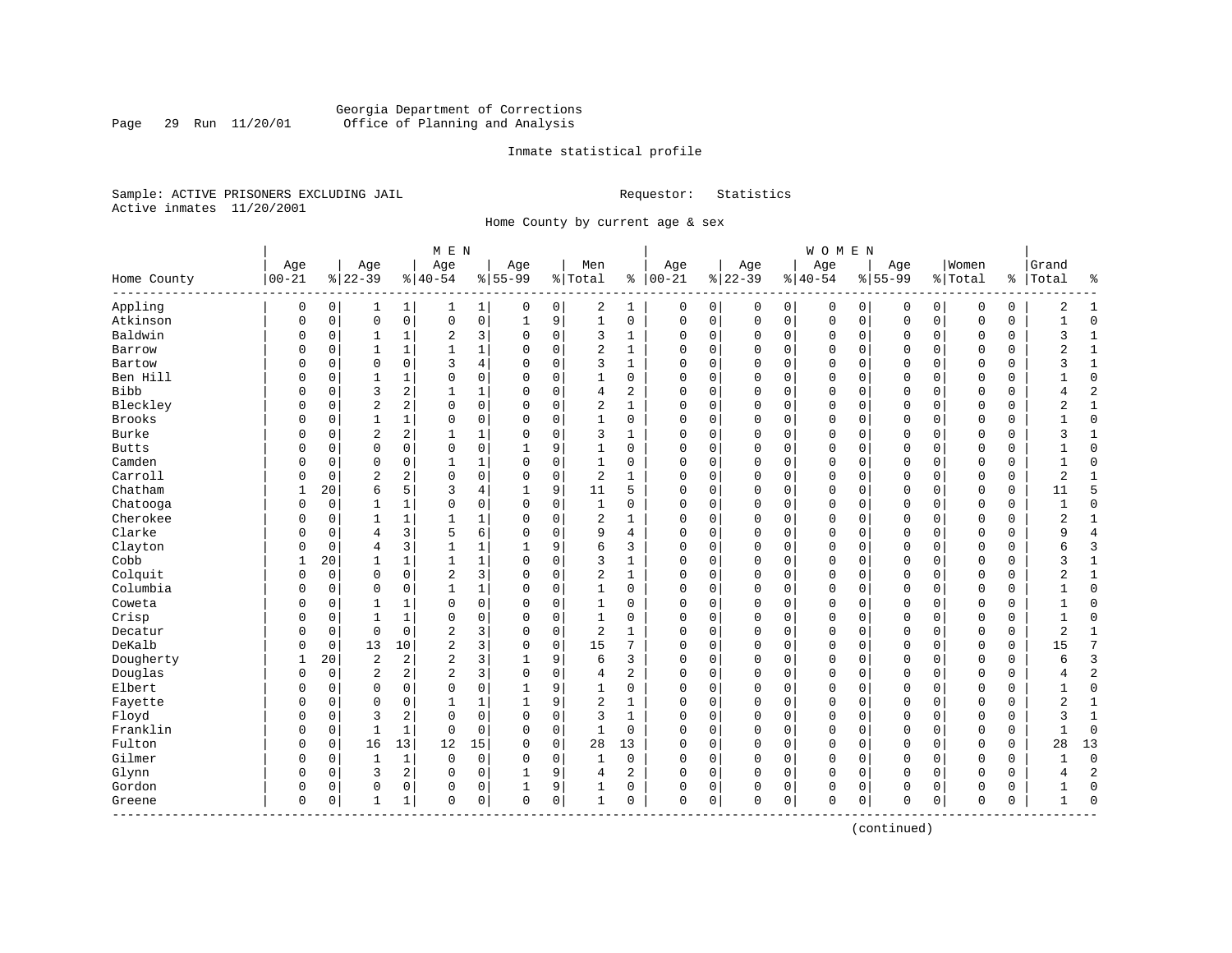# Georgia Department of Corrections Page 30 Run 11/20/01 Office of Planning and Analysis

# Inmate statistical profile

|  | Sample: ACTIVE PRISONERS EXCLUDING JAIL | Requestor: Statistics |  |
|--|-----------------------------------------|-----------------------|--|
|  | Active inmates 11/20/2001               |                       |  |

Home County by current age & sex (continued)

|                                |           |          |                |              | M E N          |                         |           |             |                |                |              |          |             |             | WOMEN    |             |              |             |             |          |                |                |
|--------------------------------|-----------|----------|----------------|--------------|----------------|-------------------------|-----------|-------------|----------------|----------------|--------------|----------|-------------|-------------|----------|-------------|--------------|-------------|-------------|----------|----------------|----------------|
|                                | Age       |          | Age            |              | Age            |                         | Age       |             | Men            |                | Age          |          | Age         |             | Age      |             | Age          |             | Women       |          | Grand          |                |
| Home County                    | $00 - 21$ |          | $8 22-39$      |              | $8 40-54$      |                         | $8 55-99$ |             | % Total        | နွ             | $ 00-21$     |          | $ 22-39$    |             | $ 40-54$ |             | $8 55-99$    |             | % Total     |          | %   Total      | နွ             |
| Gwinnett                       | 0         | 0        | 1              | $\mathbf 1$  | 2              | $\overline{\mathbf{3}}$ | 0         | 0           | 3              | 1              | 0            | 0        | 0           | 0           | 0        | 0           | $\mathbf 0$  | 0           | 0           | 0        | 3              | 1              |
| Habersham                      | $\Omega$  | $\Omega$ | $\mathbf{1}$   | $\mathbf{1}$ | $\Omega$       | 0                       | $\Omega$  | $\mathbf 0$ | $\mathbf{1}$   | $\Omega$       | $\Omega$     | 0        | $\mathbf 0$ | $\mathbf 0$ | $\Omega$ | $\mathbf 0$ | $\Omega$     | $\mathbf 0$ | $\mathbf 0$ | 0        |                | $\Omega$       |
| Hall                           | 0         | 0        | $\mathbf{1}$   | 1            | 2              | 3                       | $\Omega$  | 0           | 3              | 1              | $\Omega$     | 0        | $\mathbf 0$ | 0           | $\Omega$ | $\mathbf 0$ | $\Omega$     | $\mathbf 0$ | 0           | 0        | 3              | $\mathbf{1}$   |
| Harris                         |           | 0        | $\mathbf 0$    | $\Omega$     | 1              | $\mathbf 1$             |           | $\mathbf 0$ | 1              | 0              | 0            | 0        | $\mathbf 0$ | $\mathbf 0$ | 0        | 0           | 0            | $\Omega$    | 0           | 0        |                | $\Omega$       |
| Hart                           |           | 0        | $\overline{a}$ | 2            | $\mathbf 0$    | 0                       |           | 0           | 2              | $\mathbf{1}$   | $\Omega$     | 0        | $\Omega$    | 0           | 0        | $\circ$     | 0            | 0           | $\mathbf 0$ | 0        | 2              | $\mathbf{1}$   |
| Henry                          |           | 0        | $\overline{2}$ | 2            | $\mathbf{1}$   | 1                       | O         | $\mathbf 0$ | 3              | $\mathbf{1}$   | $\mathbf 0$  | 0        | $\Omega$    | 0           | 0        | 0           | 0            | 0           | $\mathbf 0$ | 0        | ζ              | $\mathbf{1}$   |
| Houston                        | U         | 0        | $\overline{2}$ | 2            | $\overline{2}$ | 3                       | $\Omega$  | $\mathbf 0$ | 4              | $\overline{a}$ | $\Omega$     | 0        | $\mathbf 0$ | 0           | 0        | $\mathbf 0$ | $\mathbf 0$  | 0           | $\mathbf 0$ | 0        |                | $\overline{2}$ |
| Jackson                        | 0         | $\Omega$ | $\mathbf 0$    | 0            | 1              | 1                       | 0         | 0           | 1              | 0              | $\Omega$     | 0        | $\Omega$    | 0           | $\Omega$ | $\mathbf 0$ | $\mathbf 0$  | $\Omega$    | $\Omega$    | 0        |                | $\Omega$       |
| Jeff Davis                     | U         | 0        | $\overline{2}$ | 2            | $\Omega$       | 0                       | 0         | 0           | 2              | 1              | $\Omega$     | 0        | 0           | 0           | 0        | 0           | $\Omega$     | 0           | 0           | 0        | $\overline{2}$ | $\mathbf{1}$   |
| Jenkins                        | U         | 0        | $\overline{2}$ | 2            | $\Omega$       | 0                       | O         | 0           | 2              | $\mathbf{1}$   | $\Omega$     | O        | $\mathbf 0$ | $\Omega$    | $\Omega$ | $\mathbf 0$ | $\Omega$     | 0           | $\Omega$    | $\Omega$ |                | $\mathbf{1}$   |
| Laurens                        | U         | $\Omega$ | $\mathbf{1}$   | 1            | $\Omega$       | 0                       | $\Omega$  | $\Omega$    | 1              | $\Omega$       | $\Omega$     | O        | $\Omega$    | 0           | $\Omega$ | $\mathbf 0$ | $\Omega$     | $\Omega$    | $\mathbf 0$ | 0        |                | $\Omega$       |
| Liberty                        | U         | $\Omega$ | $\overline{2}$ | 2            | 1              | 1                       | U         | $\Omega$    | 3              | 1              | $\Omega$     | 0        | $\mathbf 0$ | 0           | 0        | $\Omega$    | $\Omega$     | $\Omega$    | $\Omega$    | 0        | ς              |                |
| Lincoln                        |           | 0        | 1              | $\mathbf 1$  | $\Omega$       | 0                       |           | $\mathbf 0$ | 1              | 0              | 0            | 0        | $\mathbf 0$ | $\mathbf 0$ | 0        | $\mathbf 0$ | $\Omega$     | $\Omega$    | $\mathbf 0$ | 0        |                | $\Omega$       |
| Long                           |           | 0        | $\mathbf{1}$   | $\mathbf 1$  | $\Omega$       | 0                       |           | 0           | $\mathbf{1}$   | 0              | $\Omega$     | 0        | $\Omega$    | 0           | 0        | $\mathbf 0$ | $\Omega$     | 0           | $\mathbf 0$ | 0        |                | $\Omega$       |
| Lowndes                        | U         | 0        | 1              | $\mathbf{1}$ | $\Omega$       | 0                       | O         | $\mathbf 0$ | $\mathbf{1}$   | 0              | $\mathbf 0$  | 0        | $\mathbf 0$ | 0           | 0        | $\mathbf 0$ | $\Omega$     | 0           | $\mathbf 0$ | 0        |                | $\Omega$       |
| Marion                         | U         | 0        | 1              | 1            | $\Omega$       | 0                       | n         | 0           | 1              | $\Omega$       | $\Omega$     | 0        | $\mathbf 0$ | 0           | $\Omega$ | $\mathbf 0$ | $\Omega$     | $\Omega$    | $\Omega$    | 0        |                | $\Omega$       |
| McDuffie                       | U         | 0        | $\mathbf 0$    | 0            |                | 1                       | U         | 0           | 1              | 0              | $\Omega$     | 0        | $\mathbf 0$ | 0           | $\Omega$ | $\mathbf 0$ | $\mathbf 0$  | $\Omega$    | $\Omega$    | 0        |                | $\Omega$       |
| McIntosh                       | O         | 0        | $\overline{2}$ | 2            | $\Omega$       | 0                       | $\Omega$  | 0           | 2              | 1              | $\Omega$     | 0        | $\mathbf 0$ | 0           | 0        | 0           | $\Omega$     | $\Omega$    | 0           | 0        | 2              | $\mathbf{1}$   |
| Mitchell                       | U         | 0        | -1             | 1            | $\Omega$       | 0                       | $\Omega$  | 0           | 1              | 0              | $\Omega$     | O        | $\Omega$    | $\Omega$    | $\Omega$ | $\mathbf 0$ | $\Omega$     | $\Omega$    | $\Omega$    | $\Omega$ |                | $\Omega$       |
| Monroe                         | U         | $\Omega$ | $\Omega$       | 0            | $\mathbf{1}$   | 1                       | O         | $\Omega$    | 1              | $\Omega$       | $\Omega$     | O        | $\Omega$    | 0           | $\Omega$ | $\mathbf 0$ | $\Omega$     | $\Omega$    | $\mathbf 0$ | 0        |                | $\Omega$       |
| Morgan                         | U         | 0        | 1              | 1            | 0              | 0                       | $\Omega$  | $\Omega$    | $\mathbf{1}$   | 0              | $\Omega$     | 0        | $\Omega$    | 0           | 0        | $\Omega$    | $\Omega$     | $\Omega$    | $\Omega$    | 0        |                | $\Omega$       |
| Muscogee                       | 0         | 0        | 4              | 3            | 3              | 4                       | 0         | $\mathbf 0$ | 7              | 3              | 0            | 0        | 0           | 0           | 0        | $\mathbf 0$ | 0            | $\Omega$    | 0           | 0        |                | 3              |
| Newton                         |           | $\Omega$ |                | 1            | $\Omega$       | 0                       |           | $\mathbf 0$ | 1              | $\Omega$       | 0            | 0        | 0           | 0           | 0        | $\mathbf 0$ | $\Omega$     | $\Omega$    | $\mathbf 0$ | 0        |                | $\Omega$       |
| Paulding                       |           | 0        | $\mathbf 0$    | $\Omega$     | 1              | 1                       |           | $\mathbf 0$ | 1              | 0              | $\Omega$     | 0        | $\Omega$    | $\Omega$    | 0        | $\mathbf 0$ | $\Omega$     | $\Omega$    | $\Omega$    | 0        |                | $\Omega$       |
| Pierce                         |           | 0        | $\Omega$       | $\Omega$     | 1              | 1                       | U         | $\Omega$    | 1              | $\Omega$       | $\Omega$     | 0        | $\Omega$    | $\Omega$    | 0        | $\mathbf 0$ | $\Omega$     | $\Omega$    | $\Omega$    | 0        |                | $\Omega$       |
| Pike                           | O         | 0        | $\mathbf 0$    | $\mathbf 0$  | $\mathbf{1}$   | 1                       | $\Omega$  | 0           | $\mathbf{1}$   | 0              | $\Omega$     | 0        | $\Omega$    | 0           | $\Omega$ | $\mathbf 0$ | $\mathbf 0$  | $\Omega$    | $\Omega$    | 0        |                | $\Omega$       |
| Putnam                         | O         | $\Omega$ |                | 1            | 1              | 1                       | $\Omega$  | 0           | 2              | 1              | $\Omega$     | 0        | $\mathbf 0$ | 0           | 0        | 0           | $\Omega$     | 0           | $\Omega$    | 0        | $\overline{2}$ | $\mathbf{1}$   |
| Rabun                          | U         | 0        |                | 1            | $\Omega$       | 0                       | $\Omega$  | $\mathbf 0$ | 1              | 0              | 0            | 0        | $\Omega$    | 0           | 0        | 0           | 0            | 0           | 0           | 0        |                | $\Omega$       |
| Randolph                       |           | 20       | $\mathbf 0$    | $\mathbf 0$  | $\mathbf{1}$   | $\mathbf 1$             | $\Omega$  | $\mathbf 0$ | 2              | 1              | $\Omega$     | 0        | $\mathbf 0$ | $\mathbf 0$ | 0        | $\mathbf 0$ | $\Omega$     | $\Omega$    | $\mathbf 0$ | 0        | $\overline{2}$ | -1             |
| Richmond                       | 1         | 20       | 5              | 4            | 3              | 4                       | O         | $\Omega$    | 9              | 4              | $\Omega$     | 0        | 1           | 50          | $\Omega$ | $\mathbf 0$ | $\Omega$     | $\Omega$    | 1           | 50       | 10             | 5              |
| Rockdale                       | 0         | $\Omega$ | $\Omega$       | $\Omega$     | $\mathbf{1}$   | 1                       | 0         | $\Omega$    | 1              | 0              | $\Omega$     | 0        | $\Omega$    | $\mathbf 0$ | $\Omega$ | $\Omega$    | $\Omega$     | $\Omega$    | $\mathbf 0$ | 0        |                | $\Omega$       |
| Spalding                       | 0         | 0        | 3              | 2            | $\mathbf{1}$   | $\mathbf 1$             | 0         | $\mathbf 0$ | 4              | 2              | 0            | $\Omega$ | $\mathbf 0$ | $\mathbf 0$ | $\Omega$ | $\mathbf 0$ | $\Omega$     | $\Omega$    | $\mathbf 0$ | 0        |                | $\overline{2}$ |
| Sumter                         | U         | 0        | 0              | 0            | 1              | 1                       |           | 0           | 1              | 0              | $\Omega$     | 0        | $\Omega$    | 0           | $\Omega$ | 0           | $\Omega$     | 0           | 0           | 0        |                | $\Omega$       |
| Tattnall                       | 0         | 0        |                | 1            | $\mathbf 0$    | 0                       | O         | 0           | 1              | 0              | 0            | 0        | $\Omega$    | $\mathbf 0$ | 0        | 0           | $\Omega$     | 0           | 0           | 0        |                | $\Omega$       |
| Thomas<br>$- - - -$<br>------- | 0         | 0        | $\mathbf{1}$   | 1            | $\mathbf{1}$   | $\mathbf 1$             | $\Omega$  | 0           | $\overline{2}$ | 1              | $\mathbf{0}$ | 0        | $\Omega$    | $\mathbf 0$ | 0        | $\mathbf 0$ | $\mathbf{0}$ | 0           | $\mathbf 0$ | 0        | 2              | $\mathbf{1}$   |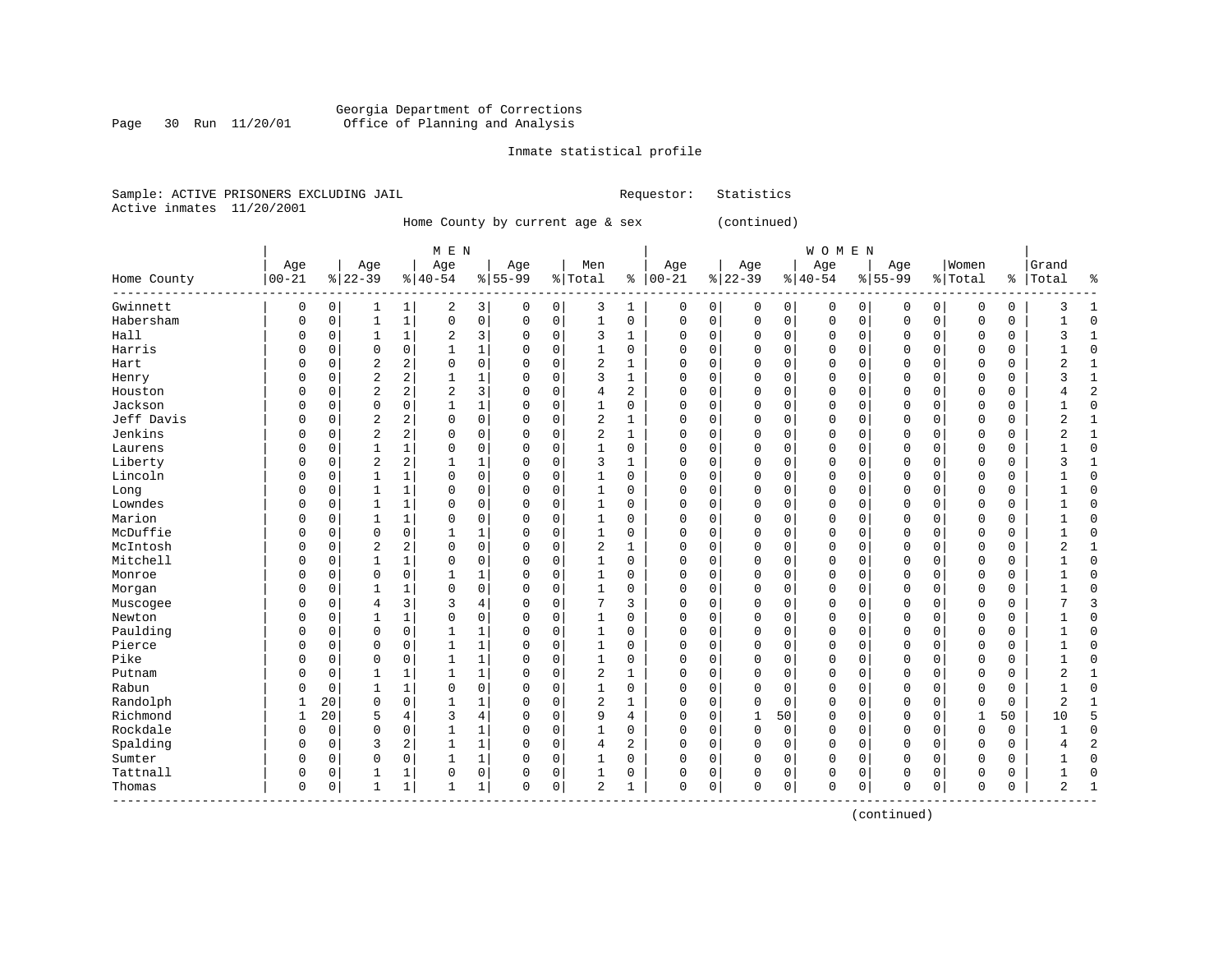#### Georgia Department of Corrections Page 31 Run 11/20/01 Office of Planning and Analysis

# Inmate statistical profile

|  |                           | Sample: ACTIVE PRISONERS EXCLUDING JAIL | Requestor: Statistics |  |
|--|---------------------------|-----------------------------------------|-----------------------|--|
|  | Active inmates 11/20/2001 |                                         |                       |  |

Home County by current age & sex (continued)

|                  |                  |          |                 |      | M E N            |      |                  |          |                |          |                    |           |                 |          | WOMEN           |             |                  |                 |                  |          |                |         |
|------------------|------------------|----------|-----------------|------|------------------|------|------------------|----------|----------------|----------|--------------------|-----------|-----------------|----------|-----------------|-------------|------------------|-----------------|------------------|----------|----------------|---------|
| Home County      | Age<br>$00 - 21$ |          | Age<br>$ 22-39$ |      | Age<br>$ 40-54 $ |      | Age<br>$8 55-99$ |          | Men<br>% Total | နွ       | Age<br>$ 00 - 21 $ |           | Age<br>$ 22-39$ |          | Age<br>$ 40-54$ |             | Age<br>$ 55-99 $ |                 | Women<br>% Total | ៖        | Grand<br>Total | န္      |
| Tift             | U                |          |                 |      |                  |      |                  | 9        | 2              |          | <sup>0</sup>       |           |                 | 0        | O               |             | 0                |                 |                  | $\Omega$ |                |         |
| Toombs           | U                |          |                 |      |                  |      |                  | 0        |                |          |                    |           |                 | 0        | $\Omega$        |             | $\mathbf 0$      | 0               |                  | 0        |                |         |
| Troup            | O                |          |                 |      |                  |      |                  | 9        |                | 0        |                    |           |                 | 0        | 0               |             | $\Omega$         |                 |                  | 0        |                |         |
| Union            | 0                |          |                 |      |                  |      |                  |          |                | 0        |                    |           |                 | 0        | 0               |             | 0                |                 |                  | 0        |                |         |
| Upson            |                  |          |                 |      |                  |      |                  |          |                | 0        |                    |           |                 | 0        | 0               |             | $\mathbf 0$      |                 |                  | 0        |                |         |
| Walker           | 0                | $\Omega$ | 2               | z.   |                  |      |                  | $\Omega$ |                |          |                    |           |                 | 50       | 0               |             | $\mathbf 0$      |                 |                  | 50       |                |         |
| Walton           |                  |          |                 |      |                  |      |                  | $\Omega$ |                |          |                    |           |                 | 0        | 0               |             | $\mathbf 0$      |                 |                  | $\Omega$ |                |         |
| Ware             | O                |          |                 |      |                  |      | 0                |          | 4              |          | $\Omega$           |           |                 | $\Omega$ | $\Omega$        |             | 0                |                 |                  | $\Omega$ |                |         |
| Wayne            | O                |          |                 |      |                  |      |                  |          |                | 0        |                    |           |                 | $\Omega$ | O               |             | $\mathbf 0$      |                 |                  | $\Omega$ |                |         |
| Whitfield        | 0                |          | 0               |      |                  |      |                  |          |                | $\Omega$ | 0                  |           |                 | $\Omega$ | 0               |             | $\mathbf 0$      |                 |                  | 0        |                |         |
| Wilkinson        | 0                | 0        |                 |      | 0                | 0    | 0                | 0        |                | 0        | 0                  | 0         |                 | 0        | 0               |             | $\mathbf 0$      | 0               | $\Omega$         | 0        |                |         |
| Total reported   |                  | 5 100    | 126             | 100  | 78 100           |      | 11 100           |          | 220 100        |          | 0                  | 0         |                 | 2 100    | 0               | $\mathbf 0$ | $\mathbf 0$      | 0               |                  | 2 100    |                | 222 100 |
| Percent reported |                  | 100.0    |                 | 88.1 |                  | 86.7 |                  | 73.3     |                | 87.0     |                    | $\cdot$ 0 |                 | 100.0    |                 | $\cdot$ 0   |                  | .0 <sup>1</sup> |                  | 100.0    |                | 87.1    |
| Not reported     | 0                |          | 17              |      | 12               |      | $\overline{4}$   |          | 33             |          | $\Omega$           |           | $\Omega$        |          | $\mathbf 0$     |             | $\mathbf 0$      |                 | $\Omega$         |          | 33             |         |
| Total            | 5                |          | 143             |      | 90               |      | 15               |          | 253            |          | 0                  |           | 2               |          | 0               |             | 0                |                 | 2                |          | 255            |         |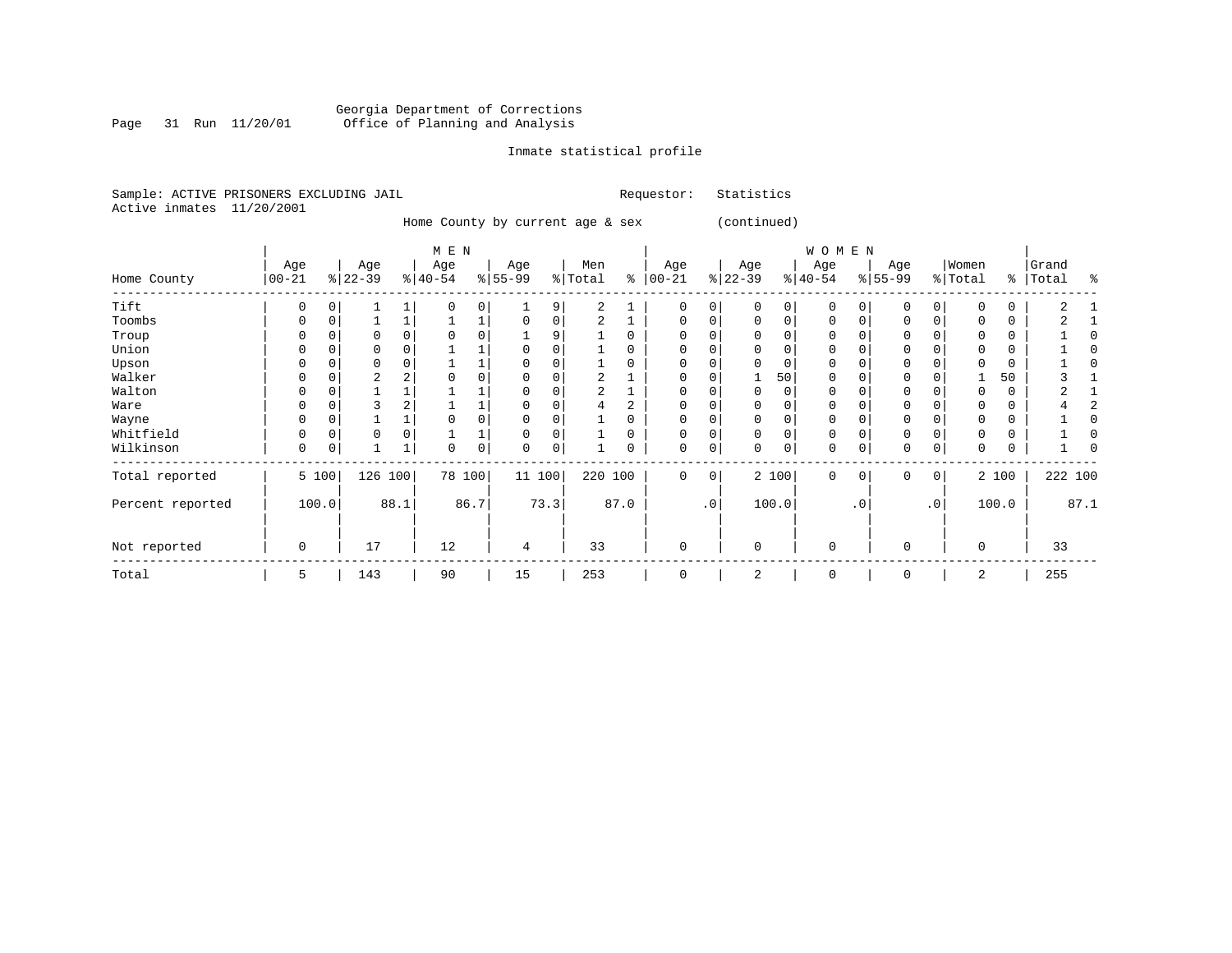Georgia Department of Corrections Office of Planning and Analysis

Inmate statistical profile<br>Requestor: Statistics

Active inmates 11/20/2001

Sample: ACTIVE PRISONERS EXCLUDING JAIL

# Prison Sentence In Years by current age & sex

|                                    |                   |                 | M E N                        |                  |                |                            |                 | WOMEN            |                             |                  |                         |
|------------------------------------|-------------------|-----------------|------------------------------|------------------|----------------|----------------------------|-----------------|------------------|-----------------------------|------------------|-------------------------|
| Sentence In Years<br>--------      | Age<br>$ 00 - 21$ | Age<br>$ 22-39$ | Age<br>$\frac{1}{6}$   40-54 | Age<br>$8 55-99$ | Men<br>% Total | Age<br>$% 100-21$          | Age<br>$ 22-39$ | Age<br>$ 40-54$  | Age<br>$8 55-99$            | Women<br>% Total | Grand<br>%   Total<br>ႜ |
| $0 - 1$                            | 0                 | $\mathbf 0$     | 0                            | 0                | 0              | 0                          | $\mathbf 0$     | $\mathbf 0$      | 0                           | 0                | $\mathbf 0$             |
|                                    | $\Omega$          | 0               | 0                            | 0                | 0              | 0                          | 0               | 0                | 0                           | $\mathbf 0$      | 0                       |
| $1.1 - 2$                          | 0                 | $\mathbf 0$     | $\mathbf 0$                  | $\mathbf 0$      | 0              | $\mathsf 0$                | $\mathbf 0$     | $\mathbf 0$      | $\mathsf{O}$                | $\Omega$         | 0                       |
|                                    | 0                 | 0               | 0                            | 0                | 0              | 0                          | $\mathbf 0$     | 0                | 0                           | 0                | $\Omega$                |
| $2.1 - 3$                          | $\mathsf 0$       | $\mathsf 0$     | $\mathbf 0$                  | 0                | $\Omega$       | $\mathbf 0$                | $\mathbf 0$     | 0                | $\mathbf 0$                 | 0                | 0                       |
|                                    | $\mathbf 0$       | $\mathbf 0$     | $\mathbf 0$                  | $\mathbf 0$      | 0              | 0                          | $\mathbf 0$     | 0                | 0                           | $\mathbf 0$      | $\Omega$                |
| $3.1 - 4$                          | $\Omega$          | 0               | $\mathbf 0$                  | 0                | $\Omega$       | $\mathbf 0$                | 0               | 0                | 0                           | $\mathbf 0$      | $\Omega$                |
|                                    | 0                 | 0               | 0                            | 0                | 0              | 0                          | $\mathbf 0$     | 0                | 0                           | 0                | $\Omega$                |
| $4.1 - 5$                          | $\Omega$          | $\mathbf 0$     | $\mathbf 0$                  | 0                | $\Omega$       | $\mathsf 0$                | $\mathbf 0$     | 0                | 0                           | $\mathbf 0$      | $\Omega$                |
|                                    | 0                 | 0               | 0                            | $\mathbf 0$      | 0              | 0                          | $\mathbf 0$     | 0                | 0                           | 0                | 0                       |
| $5.1 - 6$                          | $\Omega$          | $\Omega$        | $\mathbf 0$                  | 0                | $\Omega$       | $\mathbf 0$                | $\mathbf 0$     | 0                | $\mathbf 0$                 | $\mathbf 0$      | $\mathbf 0$             |
|                                    | 0                 | 0               | $\Omega$                     | 0                | $\Omega$       | 0                          | $\mathbf 0$     | 0                | $\mathbf 0$                 | 0                | 0                       |
| $6.1 - 7$                          | $\Omega$          | $\Omega$        | $\Omega$                     | 0                | $\Omega$       | $\Omega$                   | $\Omega$        | $\mathbf 0$      | $\mathbf 0$                 | $\Omega$         | $\Omega$                |
|                                    | $\Omega$          | 0               | $\Omega$                     | $\mathbf 0$      | $\Omega$       | $\Omega$                   | $\Omega$        | $\Omega$         | $\Omega$                    | $\Omega$         | $\Omega$                |
| $7.1 - 8$                          | 0                 | 0               | $\mathsf 0$                  | 0                | $\Omega$       | $\mathsf 0$                | $\mathsf{O}$    | 0                | $\mathsf{O}$                | $\mathbf 0$      | $\Omega$                |
|                                    | 0                 | 0               | $\mathsf 0$                  | $\mathsf 0$      | 0              | $\mathbf 0$                | $\mathbf 0$     | 0                | $\mathbf 0$                 | $\mathbf 0$      | 0                       |
| $8.1 - 9$                          | 0                 | 0               | $\Omega$                     | 0                | 0              | $\Omega$                   | $\mathbf 0$     | $\mathbf 0$      | $\mathbf 0$                 | $\Omega$         | 0                       |
|                                    | $\Omega$          | 0               | 0                            | 0                | $\Omega$       | $\mathbf 0$                | $\mathbf 0$     | 0                | $\mathbf 0$                 | 0                | $\Omega$                |
| $9.1 - 10$                         | $\Omega$          | 0               | $\Omega$                     | $\mathbf 0$      | $\Omega$       | $\mathbf 0$                | $\mathbf 0$     | $\mathbf 0$      | $\mathbf 0$                 | $\mathbf 0$      | $\Omega$                |
|                                    | $\Omega$          | 0               | $\mathbf 0$                  | 0                | 0              | $\mathbf 0$                | $\mathbf 0$     | 0                | $\mathbf 0$                 | $\mathbf 0$      | 0                       |
| $10.1 - 12$                        | 0                 | $\mathbf 0$     | $\mathbf 0$                  | 0                | $\Omega$       | $\mathbf 0$                | $\mathbf 0$     | $\mathbf 0$      | $\mathbf 0$                 | $\mathbf 0$      | $\mathbf 0$             |
|                                    | 0                 | 0               | $\mathbf 0$                  | $\mathbf 0$      | 0              | 0                          | $\mathbf 0$     | 0                | 0                           | 0                | 0                       |
| $12.1 - 15$                        | $\Omega$          | 0               | 0                            | 0                | $\Omega$       | $\Omega$                   | $\mathbf 0$     | 0                | $\mathbf 0$                 | 0                | $\mathbf 0$             |
|                                    | $\Omega$          | 0               | 0                            | 0                | $\Omega$       | 0                          | 0               | 0                | 0                           | 0                | 0                       |
| $15.1 - 20$                        | $\Omega$          | 0               | $\mathbf 0$                  | 0                | $\Omega$       | $\mathbf 0$                | $\mathbf 0$     | $\mathbf 0$      | $\mathbf 0$                 | $\mathbf 0$      | $\Omega$                |
|                                    | $\Omega$          | 0               | $\Omega$                     | $\mathbf 0$      | 0              | 0                          | $\mathbf 0$     | 0                | $\mathbf 0$                 | 0                | $\Omega$                |
| 20.1-OVER                          | $\Omega$          | $\mathbf 0$     | $\mathbf 0$                  | 0                | 0              | 0                          | $\mathbf 0$     | 0                | 0                           | $\mathbf 0$      | 0                       |
|                                    | 0                 | 0               | 0                            | 0                | $\Omega$       | 0                          | $\mathbf 0$     | 0                | 0                           | 0                | $\Omega$                |
| LIFE                               | 0                 | $\mathbf 0$     | $\mathbf 0$                  | 0                | $\mathbf 0$    | $\Omega$                   | $\mathbf 0$     | 0                | $\mathbf 0$                 | $\mathbf 0$      | 0                       |
|                                    | 0                 | 0               | 0                            | 0                | $\Omega$       | 0                          | $\mathbf 0$     | 0                | 0                           | $\mathbf 0$      | $\mathbf 0$             |
| <b>DEATH</b>                       | $\Omega$          | 0               | $\Omega$                     | 0                | $\Omega$       | $\mathbf 0$                | $\Omega$        | 0                | $\mathbf 0$                 | $\mathbf 0$      | 0                       |
|                                    | $\Omega$          | $\Omega$        | $\Omega$                     | $\Omega$         | $\Omega$       | $\Omega$                   | $\mathbf 0$     | 0                | 0                           | 0                | $\Omega$                |
| LIFE W/O PAROLE                    | 5<br>100          | 143 100         | 100<br>90                    | 15<br>100        | 253 100        | $\mathsf 0$<br>$\mathbf 0$ | 2 100           | $\mathsf 0$<br>0 | $\mathsf{O}$<br>$\mathbf 0$ | 2 100            | 255 100                 |
| YOUTHFUL OFFENDERS                 | 0                 | 0               | 0                            | 0                | 0              | 0                          | 0               | 0                | $\mathbf 0$                 | 0                | 0                       |
|                                    | 0                 | 0               | 0                            | 0                | 0              | 0                          | 0               | 0                | 0                           | 0                | $\overline{0}$          |
|                                    |                   |                 |                              |                  |                |                            |                 |                  |                             |                  |                         |
| Total reported                     | 5 100             | 143 100         | 90 100                       | 15 100           | 253 100        | 0<br>$\mathbf{0}$          | 2 100           | $\mathbf 0$<br>0 | 0<br>0                      | 2 100            | 255 100                 |
| Percent reported                   | 100.0             | 100.0           | 100.0                        | 100.0            | 100.0          | $\cdot$ 0                  | 100.0           | $\cdot$ 0        | $\cdot$ 0                   | 100.0            | 100.0                   |
| NOT REPORTED                       | 0                 | $\mathbf 0$     | 0                            | 0                | 0              | 0                          | 0               | 0                | 0                           | 0                | $\mathbf 0$             |
| Total                              | 5                 | 143             | 90                           | 15               | 253            | $\mathbf 0$                | 2               | $\mathbf 0$      | $\mathbf 0$                 | 2                | 255                     |
| AVG EXCLUDING<br>LIFE, DEATH, YO   | .00               | .00             | .00                          | .00              | .00            | .00                        | .00             | .00              | .00                         | .00              | .00                     |
| AVG INCLUDING<br>LIFE=21, YO=3 YRS | 3.00              | 3.00            | 3.00                         | 3.00             | 3.00           | .00                        | 3.00            | .00              | .00                         | 3.00             | 3.00                    |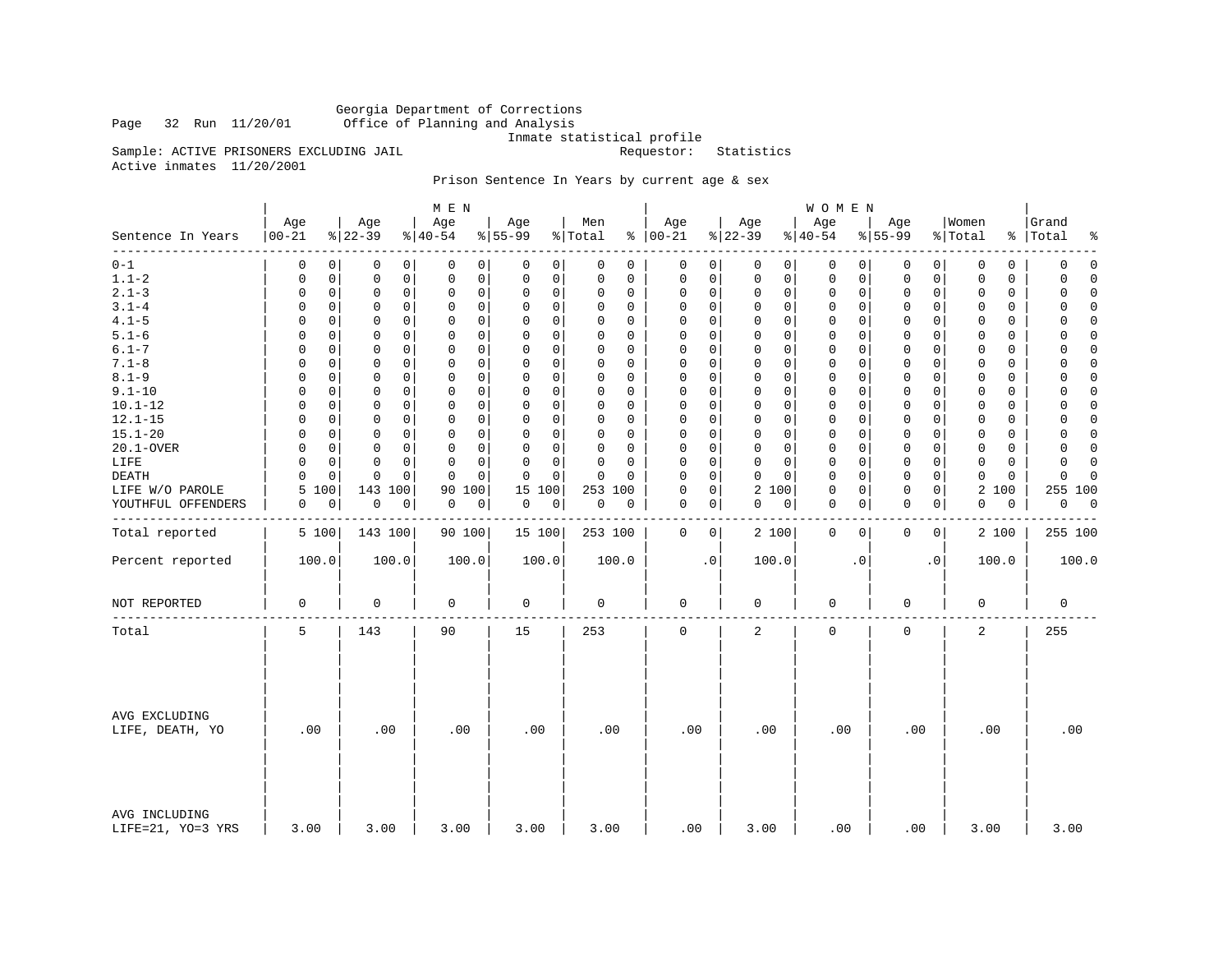# Georgia Department of Corrections<br>Page 33 Run 11/20/01 Office of Planning and Analysis Page 33 Run 11/20/01 Office of Planning and Analysis

## Inmate statistical profile

Sample: ACTIVE PRISONERS EXCLUDING JAIL **Requestor:** Statistics Active inmates 11/20/2001

Probation To Follow Prison by current age & sex

| Prob After Prison                   | Age<br>$00 - 21$     | Age<br>$8122 - 39$  |                      | M E N<br>Age<br>$8 40-54$ |        | Age<br>$8155 - 99$ |             | Men<br>% Total | ⊱       | Age<br>$00 - 21$ |                     | Age<br>$ 22-39 $ |            | <b>WOMEN</b><br>Aqe<br>$8 40-54$ |              | Age<br>$8155 - 99$ |                     | Women<br>% Total  |             | Grand<br>%   Total |             | း |
|-------------------------------------|----------------------|---------------------|----------------------|---------------------------|--------|--------------------|-------------|----------------|---------|------------------|---------------------|------------------|------------|----------------------------------|--------------|--------------------|---------------------|-------------------|-------------|--------------------|-------------|---|
| PROBATION TO FOLLOW<br>NO PROBATION | $\mathbf 0$<br>5 100 | $\mathbf{0}$<br>140 | $\overline{2}$<br>98 | 89                        | 99     | $\mathbf{0}$       | 0<br>15 100 | 4<br>249       | 2<br>98 | 0<br>$\mathbf 0$ | 0<br>0 <sup>1</sup> | $\mathbf{0}$     | 0<br>2 100 | 0<br>$\mathbf{0}$                | 0<br>$\circ$ | 0<br>0             | 0<br>$\overline{0}$ | $\Omega$<br>2 100 | $\mathbf 0$ |                    | 251 98      | 2 |
| Total reported                      | 5 100                |                     | 143 100              |                           | 90 100 |                    | 15 100      | 253            | 100     | 0                | 0                   |                  | 2 100      | 0                                | 0            | 0                  | $\overline{0}$      | 2 100             |             |                    | 255 100     |   |
| Percent reported                    | 100.0                |                     | 100.0                |                           | 100.0  |                    | 100.0       |                | 100.0   |                  | .0 <sup>1</sup>     |                  | 100.0      |                                  | $\cdot$ 0    |                    | .0'                 |                   | 100.0       |                    | 100.0       |   |
| NOT REPORTED                        | $\mathbf 0$          | 0                   |                      | $\mathbf 0$               |        | $\mathbf 0$        |             | $\mathbf 0$    |         | $\mathbf 0$      |                     | 0                |            | $\mathbf 0$                      |              | $\Omega$           |                     | $\Omega$          |             |                    | $\mathbf 0$ |   |
| Total                               | ь                    | 143                 |                      | 90                        |        | 15                 |             | 253            |         | 0                |                     | 2                |            | $\mathbf 0$                      |              |                    |                     | 2                 |             |                    | 255         |   |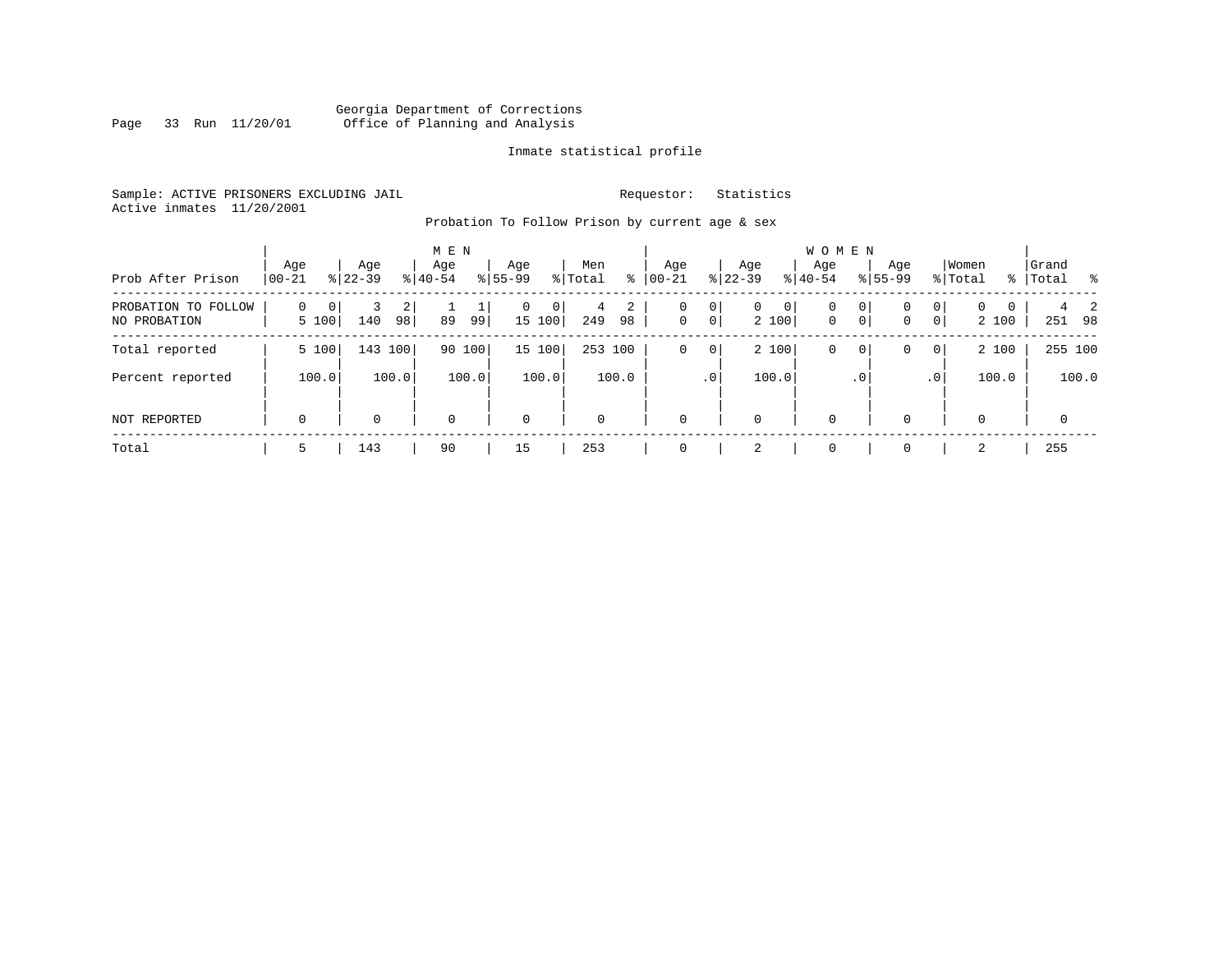# Georgia Department of Corrections<br>Page 34 Run 11/20/01 Office of Planning and Analysis Page 34 Run 11/20/01 Office of Planning and Analysis

## Inmate statistical profile

Sample: ACTIVE PRISONERS EXCLUDING JAIL **Requestor:** Statistics Active inmates 11/20/2001

Admission Type by current age & sex

|                      |           |             |          |              | M E N        |       |           |             |          |                |          |           |          |          | <b>WOMEN</b> |                  |              |              |         |          |         |                |
|----------------------|-----------|-------------|----------|--------------|--------------|-------|-----------|-------------|----------|----------------|----------|-----------|----------|----------|--------------|------------------|--------------|--------------|---------|----------|---------|----------------|
|                      | Age       |             | Age      |              | Age          |       | Age       |             | Men      |                | Age      |           | Age      |          | Age          |                  | Age          |              | Women   |          | Grand   |                |
| Admission Type       | $00 - 21$ |             | $ 22-39$ |              | $ 40-54 $    |       | $8 55-99$ |             | % Total  | ႜ              | $ 00-21$ |           | $ 22-39$ |          | $ 40-54$     |                  | $8 55-99$    |              | % Total | ွေ       | Total   |                |
| COMMITTED FROM COURT | 1         | 20          | 42       | 29           | 32           | 36    | 2         | 13          | 77       | 30             | 0        | 0         |          | 2 100    | 0            | $\left( \right)$ | 0            | 0            |         | 2 100    | 79      | -31            |
| RETURN APPEAL/BOND   | 0         | 0           | 0        | 0            | $\Omega$     | 0     | $\Omega$  | 0           | $\Omega$ | $\Omega$       | $\Omega$ | 0         | $\Omega$ | 0        | 0            | $\Omega$         | $\Omega$     | $\Omega$     | U       | $\Omega$ | O       | $\Omega$       |
| PAROLE REV/NEW SENT  | 0         | 0           | 12       | 8            | 13           | 14    |           | 7           | 26       | 10             | $\Omega$ | 0         | $\Omega$ | $\Omega$ | 0            | C                | $\Omega$     | $\Omega$     | O       | $\Omega$ | 26      | 10             |
| PAR REV/NO NEW SENT  |           | $\Omega$    | 3        |              | $\mathbf{1}$ | 1     |           | $\Omega$    | 4        | $\mathfrak{D}$ | n        | 0         | $\Omega$ | $\Omega$ | U            | C                | <sup>0</sup> | 0            | Ω       | O        |         | $\overline{c}$ |
| PROB VIOL/TOTAL REV  |           | $\Omega$    | $\Omega$ | 0            | $\Omega$     | 0     |           | $\Omega$    | 0        | O              | n        | 0         | O        | $\Omega$ | 0            | C                |              |              |         | 0        |         | $\Omega$       |
| PROB VIOL/PARTIAL    |           | 20          | O        | 0            |              |       |           | $\Omega$    | 2        |                | $\Omega$ | 0         | O        | $\Omega$ | O            | O                | O            |              | O       | U        |         |                |
| ADMIT FM OTHER CUST  | O         | 0           | O        | 0            | O            | 0     | O         | $\Omega$    | O        | 0              | $\Omega$ | 0         | O        | $\Omega$ | O            | O                | O            | 0            | O       | U        |         | $\Omega$       |
| SHOCK INCARCERATION  |           | $\Omega$    | U        | <sup>n</sup> | O            | 0     |           | $\Omega$    | 0        | 0              | $\Omega$ | 0         | $\Omega$ | $\Omega$ | 0            | $\Omega$         | ∩            | 0            | U       | 0        |         | ∩              |
| PROB REV/REMAINDER   |           | 0           |          | 3            |              | 2     |           | $\Omega$    |          | 3              | $\Omega$ | 0         | $\Omega$ | $\Omega$ | 0            | C                | ∩            | <sup>n</sup> |         | 0        |         |                |
| NEW SENT/PAR REV PND |           | 0           | $\Omega$ | $\Omega$     |              | 1     |           | 0           | -1       | U              |          | 0         |          | 0        | U            | $\Omega$         |              | 0            | Ω       | 0        |         | ſ              |
| LIFE W/O PAROLE      |           | 60          | 81       | 57           | 40           | 44    | 11        | 73          | 135      | 53             |          | O         |          | 0        | O            | $\Omega$         |              | $\Omega$     |         | 0        | 135     | 53             |
| PAROLE REV BOOT CAMP |           | $\mathbf 0$ | O        | $\Omega$     | $\Omega$     | 0     | $\Omega$  | $\mathbf 0$ | 0        | $\Omega$       | O        | O         |          | $\Omega$ | 0            | $\Omega$         |              | $\Omega$     | O       | 0        | ი       | $\Omega$       |
| PAR REV/RSN UNKNOWN  |           | 0           | U        | $\Omega$     | O            | 0     |           | 7           |          | 0              | O        | 0         | ∩        | $\Omega$ | O            | ∩                |              | $\cap$       | O       | 0        |         | ∩              |
| PROBATION/PAROLE REV |           | $\Omega$    | U        | $\Omega$     | O            | 0     | $\Omega$  | $\Omega$    | 0        | 0              | O        | 0         | O        | $\Omega$ | O            | ∩                | n            | <sup>n</sup> | U       | U        |         | ∩              |
| PB PAROLE RESCINDED  |           | $\Omega$    | U        | $\cap$       | O            | 0     | ∩         | $\Omega$    | 0        | 0              | n        | 0         | ∩        | $\Omega$ | O            | C                | ∩            | $\Omega$     | n       | U        |         | n              |
| PROB REVOC/SPEC COND | O         | 0           | U        | 0            | O            | U     |           | $\Omega$    | O        | O              | n        | U         | O        | $\Omega$ | O            | C                | n            | 0            | O       | U        |         | n              |
| PAR REV/REVOC CENTER |           | 0           | U        | 0            | O            | 0     |           | $\Omega$    | U        | O              | n        | U         |          | $\Omega$ | O            | C                |              | 0            |         | U        |         | n              |
| INFORMATION ONLY     |           | 0           | O        | 0            | O            | 0     |           | $\Omega$    | 0        | U              | n        | U         |          | $\Omega$ | O            | O                |              |              |         | 0        |         | O              |
| INCOMPLETE SENT PKG  | O         | 0           | O        | 0            | O            | 0     |           | $\Omega$    | 0        | 0              | n        | 0         | O        | $\Omega$ | 0            | O                | O            |              |         | 0        |         | O              |
| HANCOCK REVOC CENTER | 0         | 0           | U        | $\Omega$     | O            | 0     |           | $\Omega$    | 0        | 0              | $\Omega$ | 0         | $\Omega$ | $\Omega$ | O            | $\Omega$         | <sup>0</sup> | 0            | O       | 0        |         | ∩              |
| WHITWORTH DETENTION  | O         | 0           | O        | $\Omega$     | O            | 0     |           | $\Omega$    | O        | 0              | $\Omega$ | 0         | $\Omega$ | $\Omega$ | O            | $\Omega$         | <sup>0</sup> | $\Omega$     | O       | 0        |         | ∩              |
| DCYS AT RISK         | O         | $\mathbf 0$ | $\Omega$ | $\Omega$     | O            | 0     |           | 0           | 0        | 0              | $\Omega$ | 0         | $\Omega$ | 0        | 0            | 0                | $\Omega$     | $\Omega$     |         | 0        |         | ſ              |
| OTHER                | 0         | 0           | $\Omega$ | 0            | O            | 0     | ∩         | 0           | N        | O              | $\Omega$ | 0         | $\Omega$ | 0        | $\Omega$     | 0                | $\Omega$     | 0            | O       | 0        |         |                |
| Total reported       |           | 5 100       | 143 100  |              | 90 100       |       | 15 100    |             | 253 100  |                | $\Omega$ | 0         |          | 2 100    | 0            | $\Omega$         | $\Omega$     | $\Omega$     |         | 2 100    | 255 100 |                |
| Percent reported     |           | 100.0       |          | 100.0        |              | 100.0 |           | 100.0       |          | 100.0          |          | $\cdot$ 0 |          | 100.0    |              | . 0              |              | $\cdot$ 0    |         | 100.0    |         | 100.0          |
| <b>UNKNOWN</b>       | 0         |             | 0        |              | 0            |       | 0         |             | 0        |                | 0        |           | 0        |          | 0            |                  | 0            |              | O       |          | 0       |                |
| Total                | 5         |             | 143      |              | 90           |       | 15        |             | 253      |                | 0        |           | 2        |          | 0            |                  | 0            |              | 2       |          | 255     |                |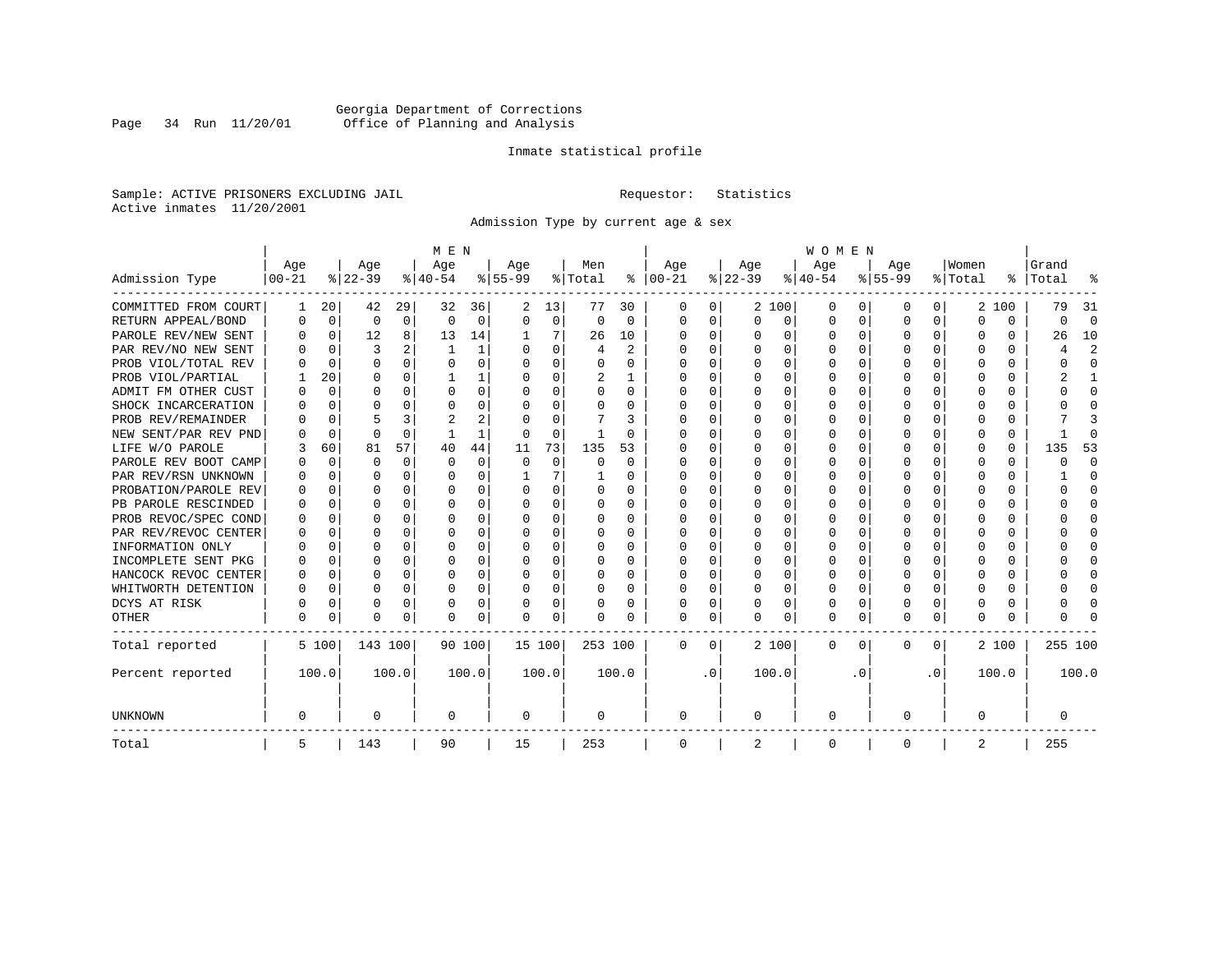#### Georgia Department of Corrections Page 35 Run 11/20/01 Office of Planning and Analysis

# Inmate statistical profile

| Active inmates | Sample: ACTIVE PRISONERS EXCLUDING JAIL<br>11/20/2001 |                                             | Requestor:           | Statistics                                       |                                                                                                   |                      |
|----------------|-------------------------------------------------------|---------------------------------------------|----------------------|--------------------------------------------------|---------------------------------------------------------------------------------------------------|----------------------|
|                |                                                       | Release Type by current age & sex           |                      |                                                  |                                                                                                   |                      |
|                |                                                       | M E N                                       |                      | W O M E N                                        |                                                                                                   |                      |
| Release Type   | Aqe<br>Age<br>  00-21<br>$8 22-39$<br>$8140 - 54$     | Age<br>Men<br>Age<br>$8155 - 99$<br>% Total | Age<br>$8   00 - 21$ | Age<br>Aqe<br>$ 22-39 $<br>$\frac{1}{6}$   40-54 | Women<br>Aqe<br>$8155 - 99$<br>% Total                                                            | Grand<br>%   Total % |
| Active         | 143 100<br>5 100                                      | 90 100<br>253 100  <br>15 100               |                      | 2 100<br>$0 \qquad 0$                            | $\begin{array}{ccc} 0 & 0 \end{array}$<br>2 100<br>$\overline{\phantom{0}}$ 0  <br>$\overline{0}$ | 255 100              |
| Total          | 143<br>ь                                              | 90<br>253<br>15                             | $\circ$              | 2<br>$\overline{0}$                              | 0                                                                                                 | 255                  |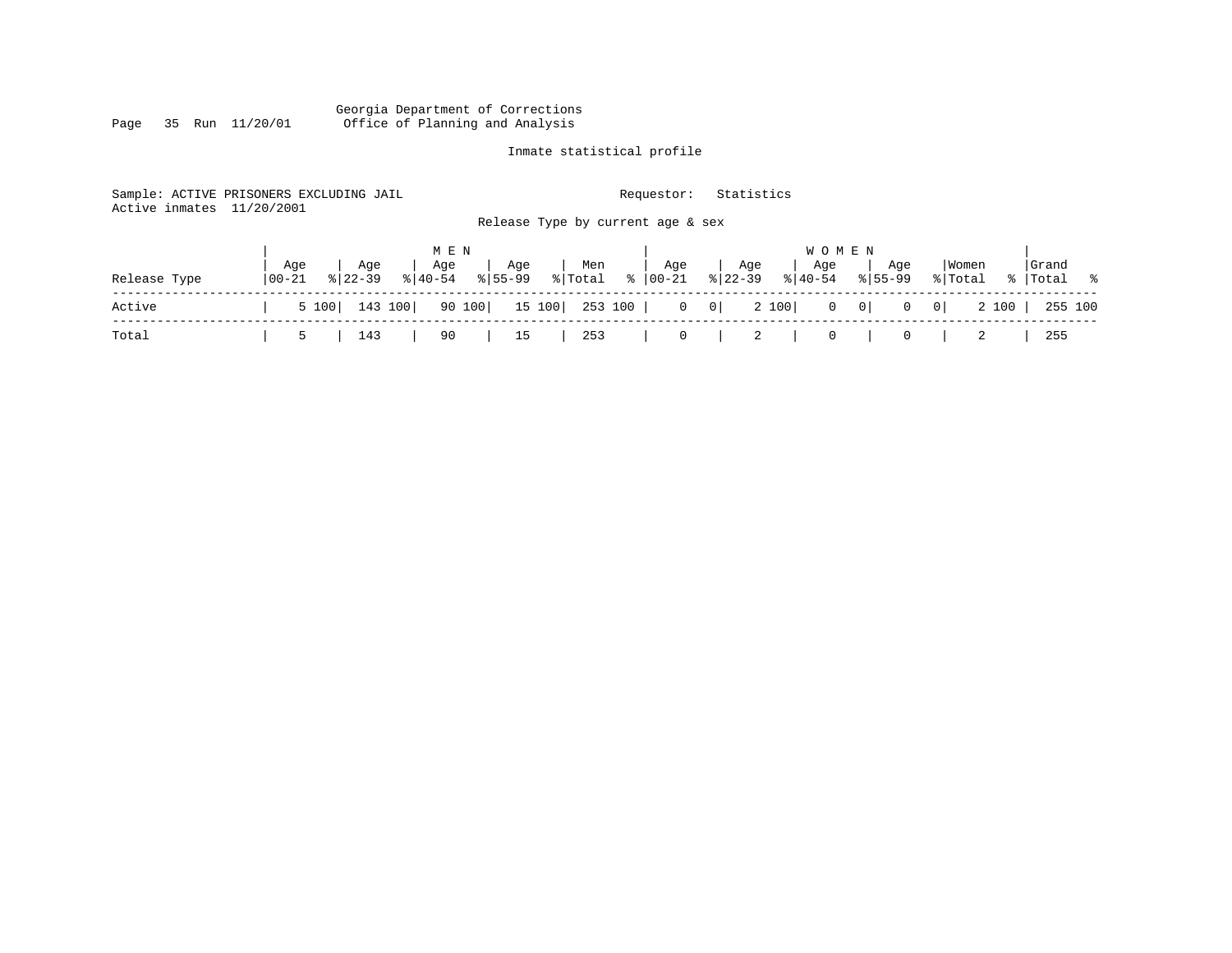# Georgia Department of Corrections<br>Page 36 Run 11/20/01 Office of Planning and Analysis Page 36 Run 11/20/01 Office of Planning and Analysis

## Inmate statistical profile

Sample: ACTIVE PRISONERS EXCLUDING JAIL **Requestor:** Statistics Active inmates 11/20/2001

Inst By Group by current age & sex

|                      |             |             |           |          | M E N       |             |           |          |         |          |          |             |           |          | W O M E N |           |             |                 |          |          |         |       |
|----------------------|-------------|-------------|-----------|----------|-------------|-------------|-----------|----------|---------|----------|----------|-------------|-----------|----------|-----------|-----------|-------------|-----------------|----------|----------|---------|-------|
|                      | Age         |             | Age       |          | Age         |             | Age       |          | Men     |          | Age      |             | Age       |          | Age       |           | Age         |                 | Women    |          | Grand   |       |
| Inst By Group        | $ 00-21 $   |             | $ 22-39 $ |          | $8 40-54$   |             | $8 55-99$ |          | % Total | နွ       | $ 00-21$ |             | $ 22-39 $ |          | $8 40-54$ |           | $8155 - 99$ |                 | % Total  | နွ       | Total   | ু     |
| County jails         | 0           | $\Omega$    | 0         | 0        |             | 0           |           | $\Omega$ |         | U        | $\Omega$ | 0           |           | 0        | $\Omega$  |           |             | 0               | $\Omega$ | 0        |         |       |
| Transitional centers | $\mathbf 0$ | $\mathbf 0$ | 0         | $\Omega$ | $\Omega$    | 0           | $\Omega$  | 0        | 0       | $\Omega$ | $\Omega$ | $\Omega$    | $\Omega$  | $\Omega$ | $\Omega$  | 0         | 0           | 0               | 0        | $\Omega$ |         |       |
| County camps         | 0           |             | 0         |          | $\Omega$    | $\Omega$    | $\Omega$  |          | 0       |          | $\Omega$ | 0           | $\Omega$  |          | $\Omega$  |           |             |                 | $\Omega$ | $\Omega$ |         |       |
| Inmate boot camps    | 0           | 0           | $\Omega$  |          |             | 0           |           | $\Omega$ | 0       |          | $\Omega$ | 0           | $\Omega$  |          | $\Omega$  |           |             |                 | $\Omega$ | 0        |         |       |
| State prisons        |             | 5 100       | 143       | 100      | 90          | 100         | 15        | 100      |         | 253 100  | $\Omega$ |             |           | 2 100    | $\Omega$  |           |             |                 |          | 2 100    | 255 100 |       |
| Private prisons      | 0           | 0           | 0         | $\Omega$ | $\Omega$    | $\mathbf 0$ | $\Omega$  | $\Omega$ | 0       | $\Omega$ | $\Omega$ | $\Omega$    | $\Omega$  | $\Omega$ | $\Omega$  |           | 0           |                 | $\Omega$ | $\Omega$ | 0       |       |
| Other                | 0           | 0           | 0         | 0        | $\Omega$    | $\mathbf 0$ | $\Omega$  | 0        | 0       |          | 0        | $\mathbf 0$ | $\Omega$  | $\Omega$ | 0         | 0         | 0           | 0               | 0        | 0        | 0       |       |
| Total reported       |             | 5 100       | 143 100   |          |             | 90 100      |           | 15 100   |         | 253 100  | $\Omega$ | 0           |           | 2 100    | 0         | $\Omega$  | $\mathbf 0$ | $\mathbf{0}$    |          | 2 100    | 255 100 |       |
| Percent reported     |             | 100.0       |           | 100.0    |             | 100.0       |           | 100.0    |         | 100.0    |          | $\cdot$ 0   |           | 100.0    |           | $\cdot$ 0 |             | .0 <sup>1</sup> |          | 100.0    |         | 100.0 |
| Not reported         | $\mathbf 0$ |             | $\Omega$  |          | $\mathbf 0$ |             | $\Omega$  |          | O       |          | $\Omega$ |             | $\Omega$  |          | $\Omega$  |           | $\Omega$    |                 | $\Omega$ |          |         |       |
| Total                | 5           |             | 143       |          | 90          |             | 15        |          | 253     |          | 0        |             | 2         |          | 0         |           | 0           |                 | 2        |          | 255     |       |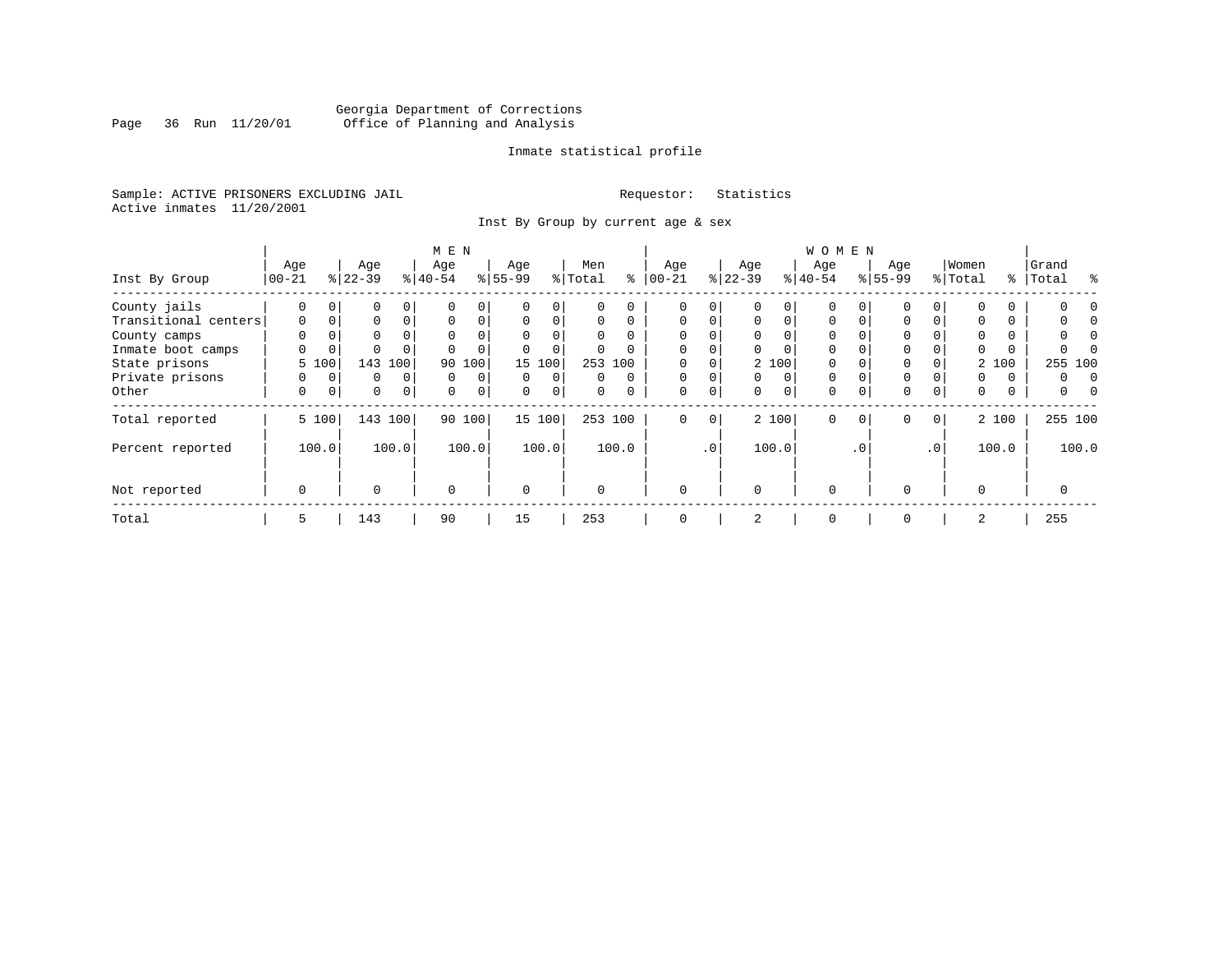# Georgia Department of Corrections<br>Page 37 Run 11/20/01 Office of Planning and Analysis Page 37 Run 11/20/01 Office of Planning and Analysis

## Inmate statistical profile

Sample: ACTIVE PRISONERS EXCLUDING JAIL **Requestor:** Statistics Active inmates 11/20/2001

Institution by current age & sex

|                      |           |          |           |                | M E N    |          |              |          |         |                |              |           |                |          | <b>WOMEN</b> |              |           |           |                |          |           |                |
|----------------------|-----------|----------|-----------|----------------|----------|----------|--------------|----------|---------|----------------|--------------|-----------|----------------|----------|--------------|--------------|-----------|-----------|----------------|----------|-----------|----------------|
|                      | Age       |          | Age       |                | Age      |          | Age          |          | Men     |                | Age          |           | Age            |          | Age          |              | Age       |           | Women          |          | Grand     |                |
| Institution          | $00 - 21$ |          | $ 22-39 $ |                | $ 40-54$ |          | $ 55-99$     |          | % Total | ႜ              | $ 00-21$     |           | $ 22-39 $      |          | $ 40-54 $    |              | $ 55-99 $ |           | % Total        |          | %   Total | ႜ              |
| Ware Prison          |           | 20       | 13        | 9              | 10       | 11       | 2            | 13       | 26      | 10             |              |           |                |          | O            |              |           | 0         |                |          | 26        | 10             |
| Phillips Prison      |           | 20       | 5         | 3              | 3        | 3        |              | $\Omega$ | 9       | 4              | U            |           | $\Omega$       | O        | 0            | 0            |           | 0         | ∩              | $\Omega$ | 9         | 4              |
| Arrendale Prison     |           | $\Omega$ | 4         | 3              |          |          |              |          | 6       | 2              |              |           | $\Omega$       | O        | $\Omega$     |              |           | $\Omega$  |                | $\Omega$ | 6         | $\overline{2}$ |
| Georgia State Prison | $\Omega$  | $\Omega$ | 29        | 20             | 12       | 13       |              |          | 42      | 17             |              |           | ∩              | O        | $\Omega$     | O            |           | O         |                | $\Omega$ | 42        | 16             |
| Jackson Prison-Diag  | $\cap$    | $\Omega$ |           | $\overline{a}$ |          |          |              |          |         | $\overline{c}$ |              |           | $\Omega$       | O        | $\Omega$     |              |           | $\Omega$  |                | $\Omega$ | 4         | $\overline{2}$ |
| Coastal Prison       |           | 20       | 2         |                |          |          |              | $\Omega$ |         | $\mathfrak{D}$ | U            |           | $\Omega$       | U        | $\Omega$     | $\Omega$     |           | $\Omega$  | ∩              | $\Omega$ | 4         | $\overline{2}$ |
| Augusta Med Prison   |           | $\Omega$ | 10        |                |          |          | 4            | 27       | 21      | 8              |              |           | $\Omega$       | O        | $\Omega$     |              |           | O         | $\Omega$       | $\Omega$ | 21        | 8              |
| Valdosta Prison      |           | $\Omega$ | 27        | 19             | 10       | 11       | $\mathbf{2}$ | 13       | 39      | 15             | U            |           | $\Omega$       | O        | $\Omega$     | <sup>0</sup> | U         | $\Omega$  | ∩              | $\Omega$ | 39        | 15             |
| Hays Prison          |           | $\Omega$ | 10        | 7              |          | 9        |              | 7        | 19      | $\mathsf{R}$   |              |           | $\Omega$       | $\Omega$ | $\Omega$     | $\Omega$     |           | $\Omega$  | ∩              | $\Omega$ | 19        | 7              |
| Hancock Prison       |           | $\Omega$ | 9         | 6              |          |          |              | $\Omega$ | 15      |                |              |           | $\Omega$       | $\cap$   | $\Omega$     | $\Omega$     |           | $\Omega$  |                | $\Omega$ | 1.5       | 6              |
| Telfair Prison       |           | $\Omega$ | 12        |                |          | 10       |              |          | 22      |                |              |           |                | O        |              |              |           | O         |                |          | 22        | 9              |
| Macon Prison         |           | 20       | 11        | 8              | 14       | 16       |              |          | 27      | 11             | U            |           | $\Omega$       | $\Omega$ | $\Omega$     | U            |           | $\Omega$  | ∩              | $\Omega$ | 27        | 11             |
| Smith Prison         |           | 20       | 8         | 6              |          |          |              |          | 18      |                |              |           | $\Omega$       | $\Omega$ | $\Omega$     | $\Omega$     |           | O         | $\Omega$       | $\Omega$ | 18        | 7              |
| Baldwin Prison       |           | $\Omega$ | O         | $\Omega$       |          |          | U            |          |         |                | $\cap$       |           | ∩              | O        | $\Omega$     | $\Omega$     |           | U         | $\Omega$       | $\Omega$ |           | $\Omega$       |
| Metro Womens Prison  |           | $\Omega$ | 0         | $\Omega$       | $\Omega$ | $\Omega$ |              | $\Omega$ |         |                | U            |           |                | 50       | $\Omega$     | $\Omega$     |           | O         |                | 50       |           | O              |
| Pulaski Womens Pris  | 0         | 0        | U         | $\Omega$       |          |          |              | 0        |         |                | U            | 0         |                | 50       | 0            | 0            | U         | 0         |                | 50       |           |                |
| Total reported       |           | 5 100    | 143 100   |                |          | 90 100   |              | 15 100   | 253 100 |                | $\Omega$     | $\Omega$  |                | 2 100    | $\Omega$     | 0            | 0         | $\Omega$  |                | 2 100    | 255 100   |                |
| Percent reported     |           | 100.0    |           | 100.0          |          | 100.0    |              | 100.0    |         | 100.0          |              | $\cdot$ 0 |                | 100.0    |              | . 0          |           | $\cdot$ 0 |                | 100.0    |           | 100.0          |
| Not Reported         | $\Omega$  |          | U         |                | ∩        |          | 0            |          |         |                | <sup>0</sup> |           | $\mathbf 0$    |          | 0            |              | U         |           | $\Omega$       |          | O         |                |
| Total                | 5         |          | 143       |                | 90       |          | 15           |          | 253     |                | $\Omega$     |           | $\overline{2}$ |          | $\Omega$     |              | O         |           | $\overline{2}$ |          | 255       |                |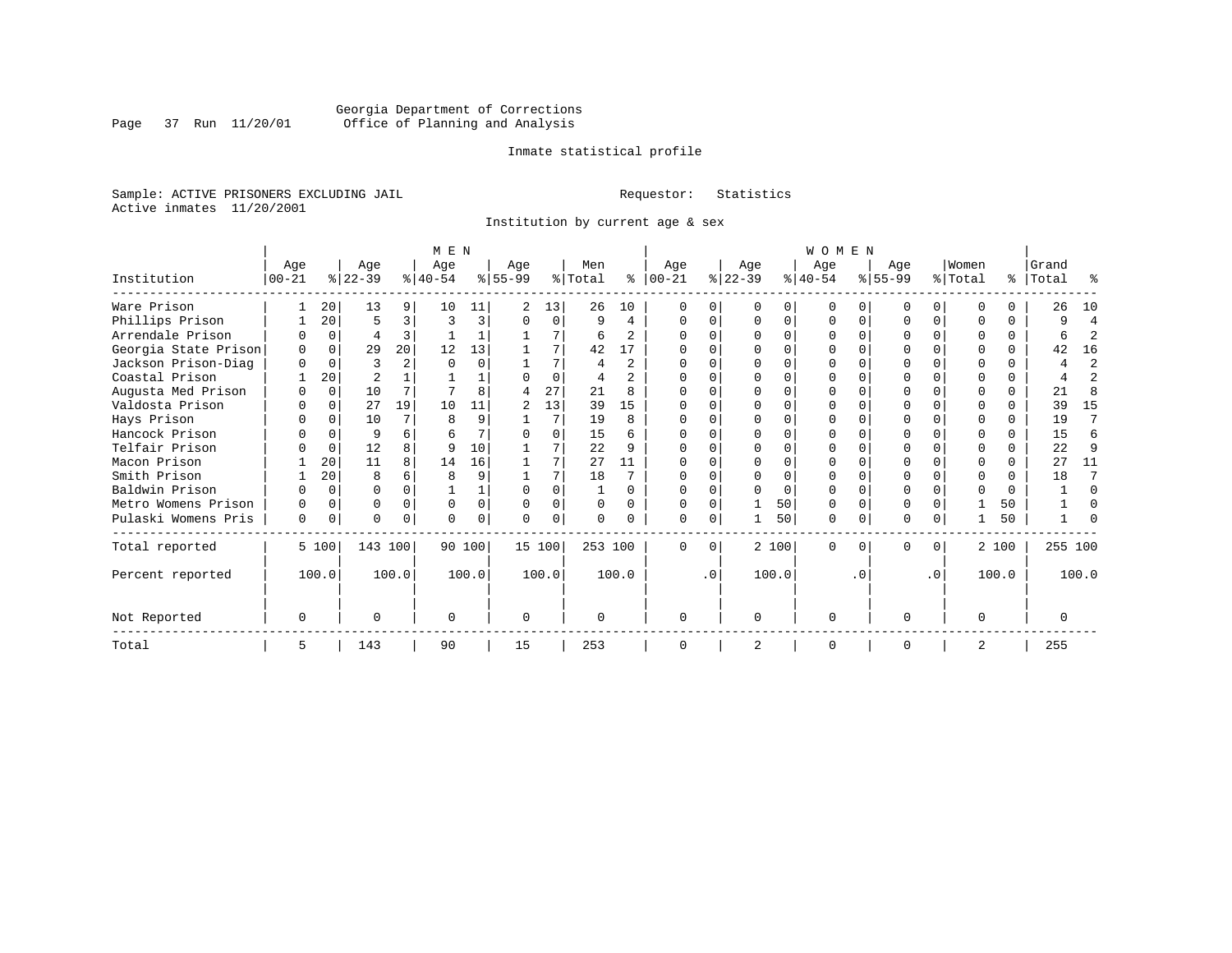# Georgia Department of Corrections Page 38 Run 11/20/01 Office of Planning and Analysis

# Inmate statistical profile

Sample: ACTIVE PRISONERS EXCLUDING JAIL **Requestor:** Statistics Active inmates 11/20/2001

Misdemeanors And Felonies by current age & sex

| Crime Type                   | Age<br>$00 - 21$                  | Age<br>$8122 - 39$         | M E N<br>Age<br>$8 40-54$ | Age<br>$8155 - 99$          | Men<br>⊱<br>% Total                   | Age<br>$ 00-21$                         | Age<br>$ 22-39 $           | <b>WOMEN</b><br>Aqe<br>$8 40-54$ | Age<br>$8155 - 99$ | Women<br>% Total                                                   | Grand<br>% Total %         |
|------------------------------|-----------------------------------|----------------------------|---------------------------|-----------------------------|---------------------------------------|-----------------------------------------|----------------------------|----------------------------------|--------------------|--------------------------------------------------------------------|----------------------------|
| <b>MISDEMEANOR</b><br>FELONY | $\Omega$<br>$\mathbf{0}$<br>5 100 | $\Omega$<br> 0 <br>143 100 | $\Omega$<br>0<br>90 100   | $\mathbf{0}$<br>0<br>15 100 | $\mathbf 0$<br>$\mathbf 0$<br>253 100 | 0<br>0<br>$\overline{0}$<br>$\mathbf 0$ | 0<br>$\mathbf{0}$<br>2 100 | $\mathbf 0$<br>$\mathbf{0}$      | 0<br>0<br> 0 <br>0 | $\mathbf{0}$<br>$\Omega$<br>$\mathbf 0$<br>$\overline{0}$<br>2 100 | $\Omega$<br>- 0<br>255 100 |
| Total reported               | 5 100                             | 143 100                    | 90 100                    | 15 100                      | 253 100                               | $\mathsf{O}$<br>0                       | 2 100                      | $\mathbf 0$                      | 0<br>0             | 2 100<br>$\overline{0}$                                            | 255 100                    |
| Percent reported             | 100.0                             | 100.0                      | 100.0                     | 100.0                       | 100.0                                 | .0 <sup>1</sup>                         | 100.0                      |                                  | $\cdot$ 0          | 100.0<br>.0 <sup>1</sup>                                           | 100.0                      |
| NOT REPORTED                 | $\mathbf 0$                       | 0                          | $\mathbf 0$               | $\mathbf 0$                 | $\mathbf 0$                           | $\mathbf 0$                             | 0                          | $\mathbf 0$                      | $\Omega$           | $\Omega$                                                           | 0                          |
| Total                        | 5                                 | 143                        | 90                        | 15                          | 253                                   | $\Omega$                                | 2                          | $\mathbf 0$                      | $\Omega$           | 2                                                                  | 255                        |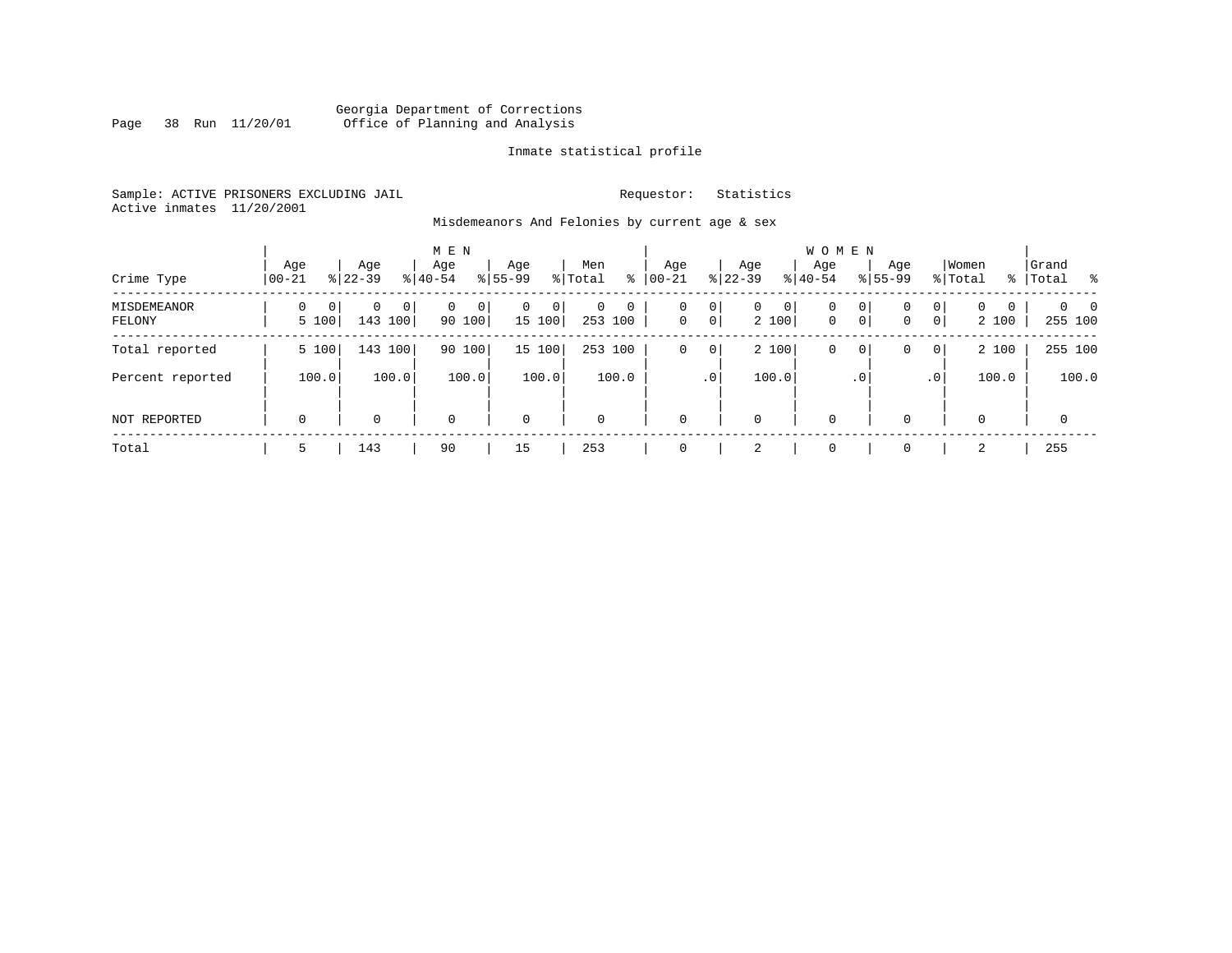# Georgia Department of Corrections<br>Page 39 Run 11/20/01 Office of Planning and Analysis Page 39 Run 11/20/01 Office of Planning and Analysis

## Inmate statistical profile

Sample: ACTIVE PRISONERS EXCLUDING JAIL **Requestor:** Statistics Active inmates 11/20/2001

Crimes By Group by current age & sex

|                      |            |             |          |              | M E N    |          |           |             |          |          |             |           |             |          | W O M E N   |             |           |           |             |          |              |             |
|----------------------|------------|-------------|----------|--------------|----------|----------|-----------|-------------|----------|----------|-------------|-----------|-------------|----------|-------------|-------------|-----------|-----------|-------------|----------|--------------|-------------|
|                      | Age        |             | Age      |              | Age      |          | Age       |             | Men      |          | Age         |           | Age         |          | Age         |             | Age       |           | Women       |          | Grand        |             |
| Crimes By Group      | $ 00 - 21$ |             | $ 22-39$ |              | $ 40-54$ |          | $8 55-99$ |             | % Total  | ႜ        | $ 00-21$    |           | $ 22-39$    |          | $ 40-54$    |             | $8 55-99$ |           | % Total     | ႜ        | Total        | 읏           |
| HOMICIDE             |            | 5 100       | 100      | 70           | 37       | 41       | 9         | 60          | 151      | 60       | 0           | 0         |             | 2 100    | 0           | 0           | 0         | 0         |             | 2 100    | 153          | 60          |
| ABORTION             | 0          | 0           | 0        | $\mathbf 0$  | $\Omega$ | 0        | $\Omega$  | $\mathbf 0$ | 0        | 0        | 0           | 0         | $\mathbf 0$ | 0        | 0           | 0           | $\Omega$  | 0         | $\Omega$    | 0        | $\Omega$     | $\mathbf 0$ |
| BODILY INJRY&REL OFF | 0          | $\mathbf 0$ | 10       | 7            | 16       | 18       | 2         | 13          | 28       | 11       | 0           | 0         | 0           | 0        | 0           | $\mathbf 0$ | $\Omega$  | 0         | O           | 0        | 28           | 11          |
| ARSON & REL OFF      | O          | $\Omega$    | $\Omega$ | 0            | $\Omega$ | $\Omega$ |           | $\Omega$    | $\Omega$ | $\Omega$ | $\Omega$    | $\Omega$  | 0           | 0        | $\Omega$    | $\Omega$    | $\Omega$  | $\Omega$  | O           | 0        | $\cap$       | $\Omega$    |
| DAMAGE OF PROPERTY   | U          | $\Omega$    | $\Omega$ | 0            | $\Omega$ | 0        | O         | $\Omega$    | 0        | 0        | $\Omega$    | 0         | $\Omega$    | 0        | $\Omega$    | $\Omega$    | $\Omega$  | $\Omega$  | C           | 0        | O            | $\Omega$    |
| BURGLARY & REL OFF   |            | $\Omega$    | $\Omega$ | $\Omega$     | 1        | 1        |           | $\Omega$    | 1        | 0        | $\Omega$    | $\Omega$  | 0           | $\Omega$ | 0           | $\Omega$    | $\Omega$  | $\Omega$  | O           | $\Omega$ |              | $\Omega$    |
| FORGERY & REL OFF    |            | $\Omega$    | $\Omega$ | $\Omega$     | $\Omega$ | 0        |           | $\Omega$    | $\Omega$ | $\Omega$ | O           | $\Omega$  | 0           | $\Omega$ | 0           | $\Omega$    | $\Omega$  | $\Omega$  | C           | 0        | U            | $\bigcap$   |
| THEFT                |            | 0           | $\Omega$ | $\Omega$     | $\Omega$ | $\Omega$ |           | 0           | 0        | $\Omega$ | $\Omega$    | 0         | U           | O        | U           | 0           | $\Omega$  | $\Omega$  | O           | 0        | <sup>0</sup> | $\Omega$    |
| <b>ROBBERY</b>       | U          | 0           | 14       | 10           | 19       | 21       | 3         | 20          | 36       | 14       | $\Omega$    | 0         | 0           | O        | 0           | 0           | $\Omega$  | $\Omega$  | C           | 0        | 36           | 14          |
| SEXUAL OFFENSES      | U          | $\Omega$    | 13       | 9            | 15       | 17       |           | 7           | 29       | 11       | $\Omega$    | 0         | U           | O        | $\Omega$    | $\Omega$    | $\Omega$  | $\Omega$  | C           | U        | 29           | 11          |
| OBSCENITY CRIMES     |            | $\Omega$    | $\Omega$ | 0            | 0        | 0        | $\Omega$  | 0           | 0        | 0        | $\Omega$    | 0         | U           | O        | 0           | $\Omega$    | $\Omega$  | $\Omega$  | O           | 0        | ∩            | $\mathbf 0$ |
| TREASON & REL OFF    |            | 0           | $\Omega$ | 0            | 0        | 0        | $\Omega$  | 0           | 0        | 0        | $\Omega$    | 0         | 0           | 0        | 0           | 0           | $\Omega$  | 0         | O           | 0        | O            | $\mathbf 0$ |
| CRIMES INVOLVNG GOVT |            | $\Omega$    | $\Omega$ | $\Omega$     | 0        | 0        |           | 0           | 0        | $\Omega$ | $\Omega$    | $\Omega$  | $\Omega$    | $\Omega$ | 0           | $\Omega$    | $\Omega$  | $\Omega$  | $\Omega$    | 0        | U            | $\Omega$    |
| FALSIFICATIONS       | O          | $\Omega$    | $\Omega$ | $\Omega$     | $\Omega$ | 0        | ∩         | 0           | 0        | 0        | $\Omega$    | 0         | 0           | $\Omega$ | 0           | 0           | $\Omega$  | $\Omega$  | O           | 0        | U            | $\mathbf 0$ |
| OBSTRUCT LAW ENFORCE | O          | $\Omega$    | $\Omega$ | 0            | 0        | 0        |           | 0           | 0        | 0        | $\Omega$    | 0         | 0           | $\Omega$ | 0           | 0           | $\Omega$  | 0         | C           | 0        |              | $\mathbf 0$ |
| DISORDERLY CONDUCT   | O          | $\Omega$    | $\Omega$ | <sup>0</sup> | $\Omega$ | 0        |           | $\Omega$    | 0        | O        | $\Omega$    | $\Omega$  | U           | $\Omega$ | $\Omega$    | $\Omega$    | $\Omega$  | $\Omega$  | C           | 0        |              | $\cap$      |
| GAMBLING & REL OFF   | U          | $\Omega$    | O        | 0            | $\Omega$ | 0        |           | $\Omega$    | 0        | 0        | $\Omega$    | $\Omega$  | O           | 0        | U           | O           | O         | $\Omega$  | O           | 0        |              | $\Omega$    |
| CRUELTY TO CHILDREN  | 0          | 0           | $\Omega$ | $\Omega$     | $\Omega$ | 0        |           | $\mathbf 0$ | 0        | 0        | $\Omega$    | $\Omega$  | 0           | 0        | 0           | 0           | $\Omega$  | $\Omega$  | C           | 0        |              | $\Omega$    |
| CRIMES WITH GUNS     | Ω          | $\Omega$    | $\Omega$ | 0            | $\Omega$ | 0        |           | $\Omega$    | 0        | O        | $\Omega$    | $\Omega$  | U           | O        | U           | $\Omega$    | $\Omega$  | $\Omega$  | C           | 0        |              | $\Omega$    |
| INVASION PRIVACY     | U          | 0           | ∩        | <sup>0</sup> | $\Omega$ | 0        |           | 0           | 0        | 0        | $\Omega$    | $\Omega$  | $\Omega$    | O        | 0           | 0           | O         | $\Omega$  | O           | 0        |              | $\Omega$    |
| RACKETEERING         |            | $\Omega$    | ∩        | 0            | n        | 0        |           | 0           | 0        | O        | $\Omega$    | 0         | O           | O        | 0           | $\Omega$    | $\Omega$  | $\Omega$  | O           | 0        |              | $\bigcap$   |
| DRUG ABUSE OFFENSES  | n          | $\Omega$    | 5        | 3            | 2        | 2        |           | $\Omega$    |          | 3        | $\Omega$    | $\Omega$  | $\Omega$    | $\Omega$ | 0           | $\Omega$    | $\Omega$  | $\Omega$  | $\cap$      | 0        |              | 3           |
| DRUG TRAFFICKING     | Ω          | $\Omega$    |          | 1            | 0        | 0        | $\Omega$  | 0           | 1        | 0        | $\Omega$    | $\Omega$  | 0           | 0        | 0           | $\Omega$    | $\Omega$  | $\Omega$  | O           | 0        |              | $\Omega$    |
| AUTO CRIMES          |            | $\Omega$    | $\Omega$ | 0            | $\Omega$ | 0        |           | 0           | $\Omega$ | 0        | 0           | 0         | 0           | 0        | 0           | 0           | $\Omega$  | 0         | O           | 0        |              | $\mathbf 0$ |
| REVENUE & CONTRABAND | 0          | $\Omega$    | $\Omega$ | $\Omega$     | 0        | 0        | $\Omega$  | 0           | 0        | $\Omega$ | $\Omega$    | 0         | 0           | $\Omega$ | 0           | $\Omega$    | $\Omega$  | 0         | O           | 0        | U            | $\Omega$    |
| CRIMES OF OTH STATES | 0          | $\Omega$    | $\Omega$ | $\Omega$     | $\Omega$ | 0        | $\Omega$  | $\Omega$    | 0        | 0        | $\Omega$    | $\Omega$  | $\Omega$    | $\Omega$ | 0           | $\Omega$    | $\Omega$  | $\Omega$  | $\Omega$    | 0        | U            | $\Omega$    |
| MISC. FELONIES       | 0          | $\Omega$    | $\Omega$ | 0            | 0        | 0        |           | 0           | 0        | 0        | $\Omega$    | 0         | 0           | $\Omega$ | 0           | $\Omega$    | $\Omega$  | $\Omega$  | O           | 0        |              | $\bigcap$   |
| MISDEMEANORS         | 0          | 0           | $\Omega$ | 0            | $\Omega$ | 0        | $\Omega$  | 0           | 0        | O        | 0           | 0         | U           | 0        | $\Omega$    | 0           | $\Omega$  | 0         | C           | 0        | Λ            |             |
| Total reported       |            | 5 100       | 143 100  |              |          | 90 100   | 15 100    |             | 253 100  |          | 0           | 0         |             | 2 100    | $\mathbf 0$ | 0           | 0         | 0         |             | 2 100    | 255 100      |             |
| Percent reported     |            | 100.0       |          | 100.0        |          | 100.0    |           | 100.0       |          | 100.0    |             | $\cdot$ 0 |             | 100.0    |             | . 0         |           | $\cdot$ 0 |             | 100.0    |              | 100.0       |
| NOT REPORTED         | 0          |             | 0        |              | 0        |          | 0         |             | 0        |          | 0           |           | $\mathbf 0$ |          | $\mathbf 0$ |             | 0         |           | $\mathbf 0$ |          | 0            |             |
| Total                | 5          |             | 143      |              | 90       |          | 15        |             | 253      |          | $\mathbf 0$ |           | 2           |          | $\mathbf 0$ |             | 0         |           | 2           |          | 255          |             |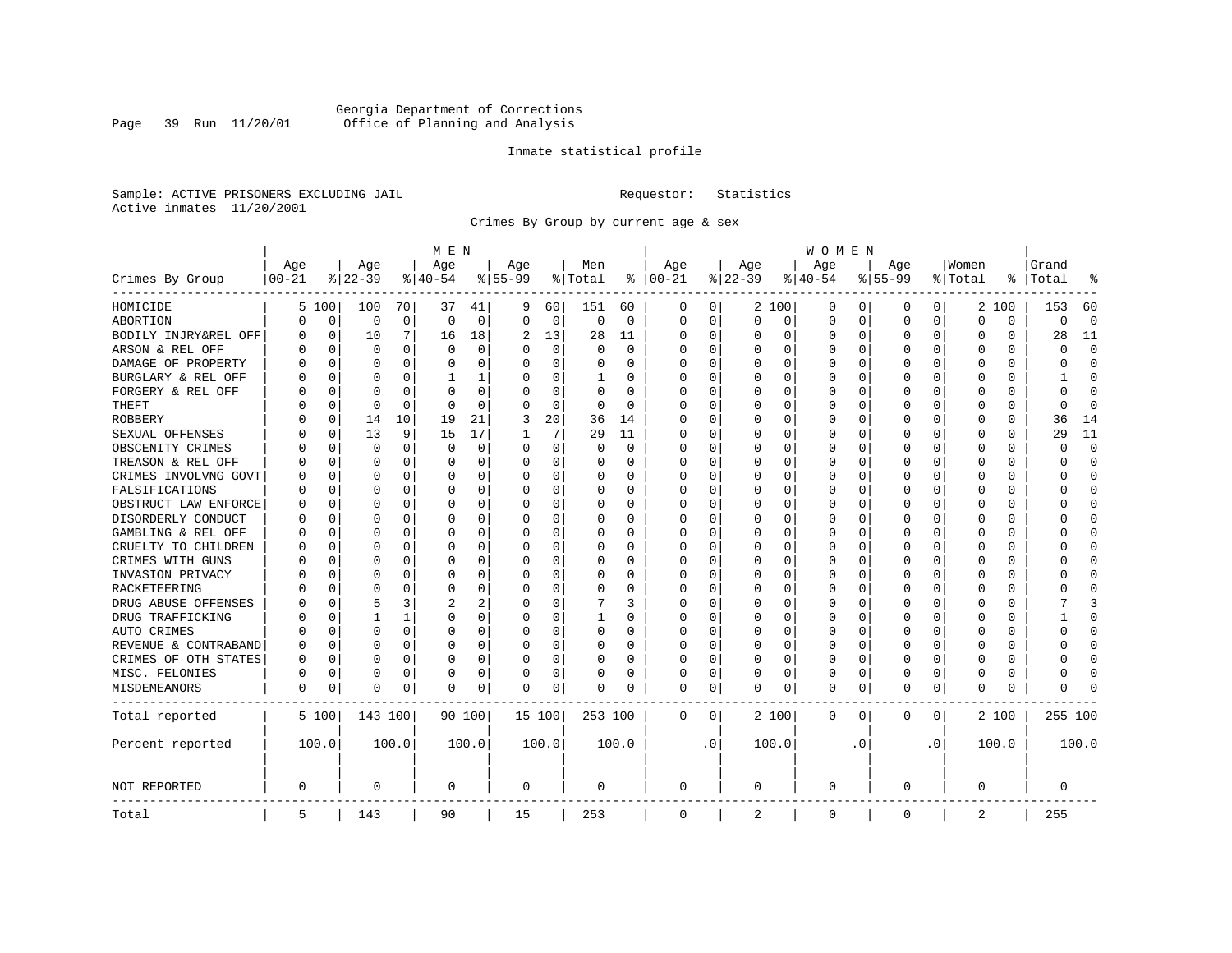Georgia Department of Corrections Page 40 Run 11/20/01 Office of Planning and Analysis

# Inmate statistical profile

| Sample: ACTIVE PRISONERS EXCLUDING JAIL<br>Active inmates<br>11/20/2001 |          |                            |                 |              |                |                                           |             |                |                | Requestor:           |             | Statistics           |                                                    |              |          |           |                      |                    |                |
|-------------------------------------------------------------------------|----------|----------------------------|-----------------|--------------|----------------|-------------------------------------------|-------------|----------------|----------------|----------------------|-------------|----------------------|----------------------------------------------------|--------------|----------|-----------|----------------------|--------------------|----------------|
|                                                                         |          |                            |                 |              |                | Most Serious Offense by current age & sex |             |                |                |                      |             |                      |                                                    |              |          |           |                      |                    |                |
|                                                                         |          |                            |                 | M E N        |                |                                           |             |                |                |                      |             |                      | WOMEN                                              |              |          |           |                      |                    |                |
| Most Serious Offense 00-21                                              | Age      | Age<br>% 22-39             |                 | Age          |                | Age<br>$ 40-54 \t  55-99 \t  Total$       |             | Men            |                | Age<br>$8   00 - 21$ |             | Age<br>$ 22-39 $     | Age<br>$ \frac{1}{6} $ 40-54 $ \frac{1}{6} $ 55-99 |              | Age      |           | Women<br>% Total     | Grand<br>%   Total |                |
| Misdemeanors                                                            |          |                            |                 |              |                |                                           |             |                |                |                      |             |                      |                                                    |              |          |           |                      |                    |                |
| FELONIES                                                                |          |                            |                 |              |                |                                           |             |                |                |                      |             |                      |                                                    |              |          |           |                      |                    |                |
| <b>MURDER</b>                                                           | 5 100    | 100                        | 70              | 37           | 41             | 9                                         | 60          | 151            | 60             | $\mathbf 0$          | 0           | 2 100                | 0                                                  | 0            | 0        | 0         | 2 100                | 153                | 60             |
| KIDNAPPING                                                              |          | $\mathbf 0$<br>10          | 7               | 16           | 18             | 2                                         | 13          | 28             | 11             | $\mathbf 0$          | $\mathbf 0$ | $\Omega$<br>0        | 0                                                  | $\mathbf{0}$ | 0        | $\Omega$  | $\Omega$<br>$\Omega$ | 28                 | -11            |
| <b>BURGLARY</b>                                                         |          | $\mathbf{0}$<br>$\Omega$   | $\overline{0}$  | -1           | 1              | $\Omega$                                  | $\mathbf 0$ | 1              | 0              | $\mathbf 0$          | $\mathbf 0$ | $\mathbf 0$<br>0     | $\mathbf 0$                                        | $\mathbf 0$  | 0        | $\Omega$  | $\Omega$<br>$\Omega$ | 1                  | $\mathbf 0$    |
| ARMED ROBBERY                                                           |          | $\Omega$<br>14             | 10 <sup>1</sup> | 19           | 21             | 3                                         | 20          | 36             | 14             | $\Omega$             | $\Omega$    | $\Omega$<br>$\Omega$ | 0                                                  | $\Omega$     | $\Omega$ | $\Omega$  | $\Omega$<br>$\Omega$ | 36                 | 14             |
| <b>RAPE</b>                                                             |          | $\Omega$<br>9              | 6               | 14           | 16             | -1                                        | 7           | 24             | 9              | $\Omega$             | $\Omega$    | $\Omega$<br>$\Omega$ | $\Omega$                                           | $\Omega$     | $\Omega$ | $\Omega$  | $\Omega$<br>$\Omega$ | 24                 | 9              |
| AGGRAV CHILD MOLESTA                                                    | $\Omega$ | $\overline{4}$<br>$\Omega$ | 3               | $\mathbf{1}$ | 1              | $\Omega$                                  | $\Omega$    | 5              | $\overline{2}$ | $\Omega$             | $\Omega$    | $\Omega$<br>$\Omega$ | $\Omega$                                           | $\Omega$     | $\Omega$ | $\Omega$  | $\cap$<br>$\Omega$   | 5                  | $\mathfrak{D}$ |
| VIOL GA CNTRL SBST A                                                    | 0        | $\mathbf{1}$<br>$\Omega$   | 1               | $\Omega$     | 0              | $\Omega$                                  | $\Omega$    | $\mathbf{1}$   | $\Omega$       | $\Omega$             | $\Omega$    | $\Omega$<br>$\Omega$ | $\Omega$                                           | $\Omega$     | $\Omega$ | $\Omega$  | $\Omega$<br>$\Omega$ |                    | $\cap$         |
| S/D COCAINE                                                             | $\Omega$ | 3<br>$\Omega$              | 2 <sup>1</sup>  | $\Omega$     | $\Omega$       | $\Omega$                                  | $\Omega$    | 3              | $\mathbf{1}$   | $\Omega$             | $\Omega$    | $\Omega$<br>$\Omega$ | $\Omega$                                           | $\Omega$     | $\Omega$ | $\Omega$  | $\cap$<br>$\Omega$   | 3                  |                |
| POSS OF COCAINE                                                         | $\Omega$ | $\Omega$                   | $1\vert$        | 2            | $\overline{a}$ | $\Omega$                                  | $\Omega$    | 3              | $\mathbf{1}$   | $\Omega$             | $\Omega$    | $\Omega$<br>$\Omega$ | $\Omega$                                           | $\Omega$     | $\Omega$ | $\Omega$  | $\Omega$<br>$\Omega$ | 3                  |                |
| ATT/CONSPRCY COMMT C                                                    | $\Omega$ | $\mathbf{1}$<br>$\Omega$   | 1               | $\Omega$     | $\Omega$       | $\Omega$                                  | $\Omega$    |                | $\Omega$       | $\Omega$             | $\Omega$    | $\Omega$<br>$\Omega$ | $\Omega$                                           | $\Omega$     | $\Omega$ | $\Omega$  | $\Omega$<br>$\Omega$ |                    | ∩              |
| NONPYMT AGR NVL STOR                                                    | $\Omega$ | 3<br>0                     | 2 <sup>1</sup>  |              | 1              | $\Omega$                                  | 0           | $\overline{4}$ | $\overline{2}$ | $\Omega$             | 0           | $\Omega$<br>$\Omega$ | $\mathbf 0$                                        | $\Omega$     | $\Omega$ | $\Omega$  | $\Omega$             |                    |                |
| CRMNL SOLICITATION                                                      | 5 100    | 140                        | 98              | 89           | 99             | 15 100                                    |             | 249            | 98             | $\Omega$             | 0           | 2 100                | 0                                                  | $\Omega$     | $\Omega$ | 0         | 2 100                | 251                | -98            |
| Total reported                                                          | 10 100   | 286 100                    |                 | 180 100      |                | 30 100                                    |             | 506 100        |                | $\Omega$             | $\Omega$    | 4 100                | $\Omega$                                           | $\Omega$     | $\Omega$ | $\Omega$  | 4 100                |                    | 510 100        |
| Percent reported                                                        | 100.0    | 100.0                      |                 |              | 100.0          | 100.0                                     |             |                | 100.0          |                      | $\cdot$ 0   | 100.0                |                                                    | $\cdot$ 0    |          | $\cdot$ 0 | 100.0                |                    | 100.0          |
| NOT REPORTED                                                            | $\Omega$ | 0                          |                 | $\Omega$     |                | $\Omega$                                  |             | 0              |                | <sup>n</sup>         |             |                      | ∩                                                  |              | $\Omega$ |           | 0                    | $\Omega$           |                |
| Total                                                                   | 5        | 143                        |                 | 90           |                | 15                                        |             | 253            |                | $\mathbf 0$          |             | 2                    | $\mathbf 0$                                        |              | 0        |           | 2                    | 255                |                |